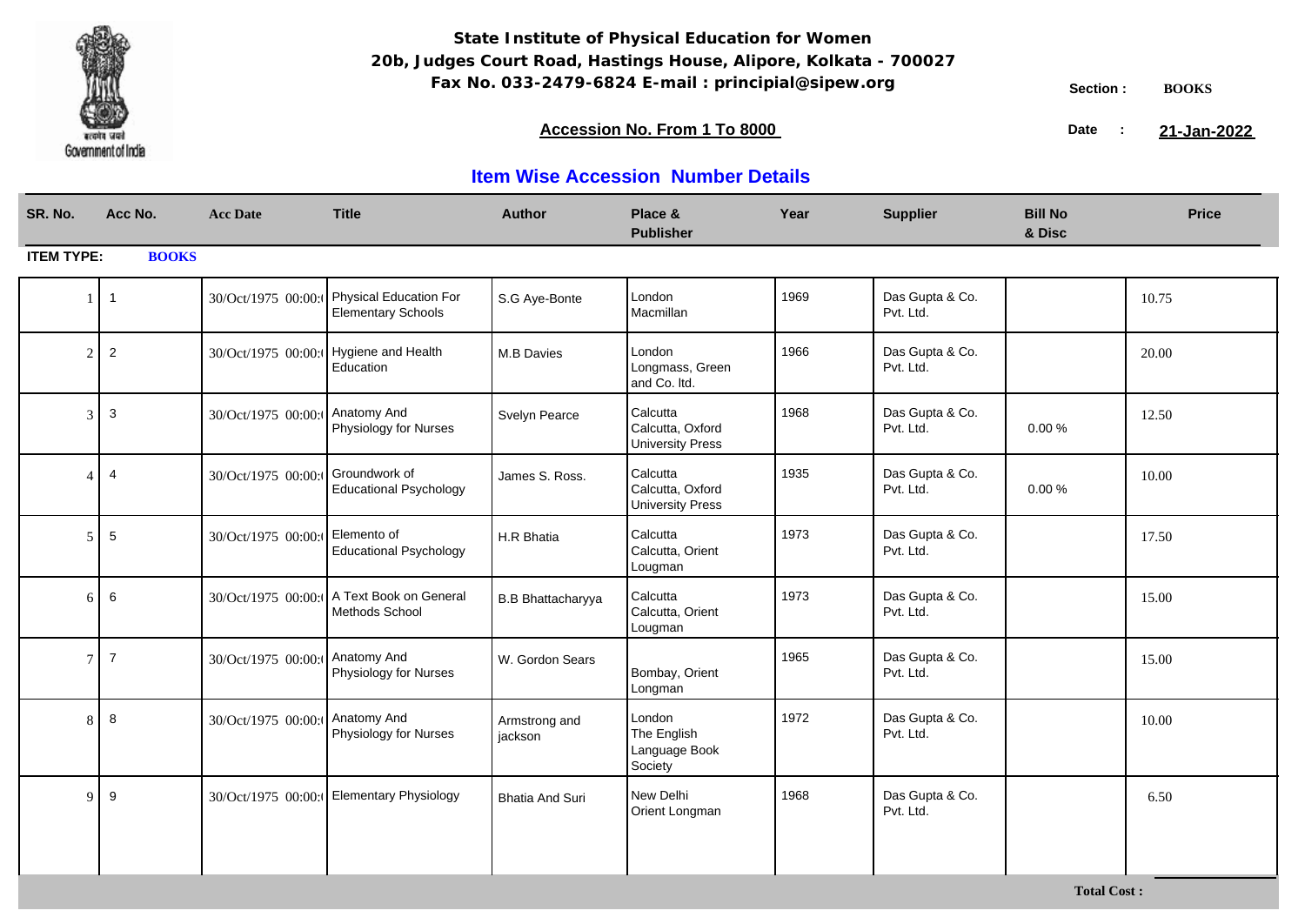

**Total Cost :**

### **Accession No. From 1 To 8000 21-January 2008 21-January 2008 21-January 2008 21-January 2009**

21-Jan-2022

| SR. No. | Acc No. | <b>Acc Date</b>                 | <b>Title</b>                                            | <b>Author</b>                         | Place &<br><b>Publisher</b>                        | Year    | <b>Supplier</b>              | <b>Bill No</b><br>& Disc | <b>Price</b> |
|---------|---------|---------------------------------|---------------------------------------------------------|---------------------------------------|----------------------------------------------------|---------|------------------------------|--------------------------|--------------|
| 10      | 10      | 30/Oct/1975 00:00: Sarir Siksha |                                                         | Fanibhusan<br><b>Biswas</b>           | Kolkata<br>Ashok Pustakalaya                       | 1974    | Das Gupta & Co.<br>Pvt. Ltd. |                          | 10.00        |
| 11      | 11      |                                 | 30/Oct/1975 00:00: Educational Psychology               | Charles E. Skinner                    | New Delhi<br>Prentice Hall of India<br>Pvt. Ltd.   | 1974    | Das Gupta & Co.<br>Pvt. Ltd. |                          | 25           |
| 12      | 12      |                                 | 30/Oct/1975 00:00: Educational Phychology               | Laster D. Crow &<br><b>Alice Crow</b> | New Delhi<br>Enrasia Publishing<br>House Pvt. Ltd. | 1958    | Das Gupta & Co.<br>Pvt. Ltd. |                          | 9.00         |
| 13      | 13      |                                 | 30/Oct/1975 00:00: Educational Physiology               | <b>B.C Rai</b>                        | Lucknow<br>Prakashan Kendra                        | 1975-76 | Das Gupta & Co.<br>Pvt. Ltd. |                          | 20.50        |
| 14      | 14      | 30/Oct/1975 00:00:              | First Aid and Nursing in<br>the Home                    | Mukta Bandhu                          | Delhi<br>Universal Publication                     | 1972    | Das Gupta & Co.<br>Pvt. Ltd. |                          | 8.00         |
| 15      | 15      | 19/Nov/1975 00:00               | The Oxforn Companion<br>to Sports & Games               | John Arlott                           | London<br><b>Oxford University</b><br>Press        | 1975    | Sarat Book<br>House          |                          | 69.15        |
| 16      | 16      | 19/Nov/1975 00:00               | Psychology in Teaching<br>and Learning                  | <b>William Clark</b><br>Yrow          | New Delhi<br>Enrasia Publishing<br>House Pvt. Ltd. | 1960    | Sarat Book<br>House          |                          | 10.00        |
| 17      | 17      | 19/Nov/1975 00:00               | Human Psysiology                                        | Robert I. Macey                       | New Delhi<br>Prentice Hall of India<br>Pvt. Ltd.   | 1973    | Sarat Book<br>House          |                          | 7.50         |
| 18      | 18      |                                 | 19/Mar/1975 00:00: Nutrition: An Integrated<br>Approach | Ruth L. Pike &<br>Myrtle L. Brown     | New Delhi<br>Wiley Eastern Pvt.<br>Ltd.            | 1967    | Sarat Book<br>House          | 0.00%                    | 15.00        |
| 19      | 19      | 19/Nov/1975 00:00               | Yoga Against Spinal<br>Pain                             | J.M Dechanet                          | New York<br>Cornerstore Library                    | 1965    | Das Gupta & Co.<br>Pvt. Ltd. |                          | 7.50         |
|         |         |                                 |                                                         |                                       |                                                    |         |                              |                          |              |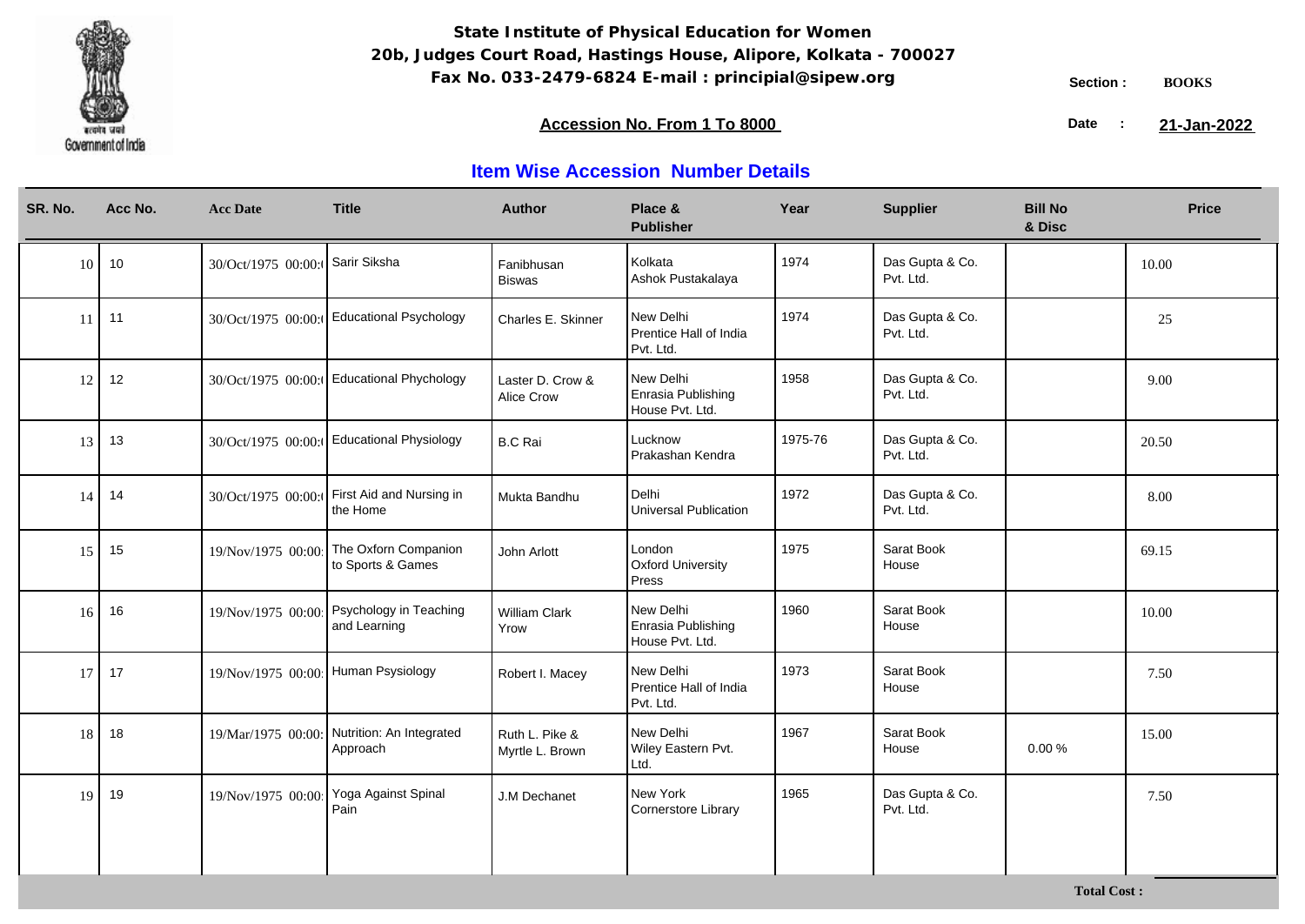

### **Accession No. From 1 To 8000 21-January 2008 21-January 2008 21-January 2008 21-January 2009**

21-Jan-2022

| SR. No. | Acc No. | <b>Acc Date</b>    | <b>Title</b>                                                              | <b>Author</b>                             | Place &<br><b>Publisher</b>                      | Year | <b>Supplier</b>     | <b>Bill No</b><br>& Disc | <b>Price</b> |
|---------|---------|--------------------|---------------------------------------------------------------------------|-------------------------------------------|--------------------------------------------------|------|---------------------|--------------------------|--------------|
| 20      | 20      | 19/Nov/1975 00:00  | Yoga In Ten Lessons                                                       | J.M Dechanet                              | New York<br>Cornerstore Library                  | 1965 | Sarat Book<br>House |                          | 14.10        |
| 21      | 21      | 19/Nov/1975 00:00  | Health Personal &<br>Communal: A Short<br>Hygiene For<br><b>Nurses</b>    | John Gibson                               | London<br>Faber and Faber                        | 1959 | Sarat Book<br>House |                          | 4.50         |
| 22      | 22      | 15/Nov/1975 00:00  | Text Bokk Of Work<br>Physiology                                           | Per-Olof Astrand &<br>Kaare Rodahl        | Tokio<br>MCgraw hill<br>kogaKosha                | 1970 | Sarat Book<br>House |                          | 74.73        |
| 23      | 23      | 15/Nov/1975 00:00  | <b>Bad Minton</b>                                                         | E. Brown                                  | London<br>Faber and Faber                        | 1969 | Sarat Book<br>House |                          | 23.88        |
| 24      | 24      | 19/Nov/1975 00:00: | The Social Psychology<br>Of Organization                                  | Daniel Katz &<br>Robert L. Kohn           | New Delhi<br>Wiley Eastern Pvt.<br>Ltd.          | 1966 | Sarat Book<br>House |                          | 14.50        |
| 25      | 25      | 19/Nov/1975 00:00  | <b>Adaptation Of Muscular</b><br>Activity                                 | Gane A. Logan                             | New Delhi<br>Prentice Hall of India<br>Pvt. Ltd. | 1967 | Sarat Book<br>House |                          | 9.00         |
| 26      | 26      | 19/Nov/1975 00:00  | Introduction To<br>Athletics                                              | Wilf Paish                                | London<br>Faber and Faber                        | 1974 | Sarat Book<br>House |                          | 54.73        |
| 27      | 27      |                    | 19/Nov/1975 00:00 Physical Fitness For<br>Schools                         | <b>Harcourt Roy</b>                       | London<br>Palham Books                           | 1971 | Sarat Book<br>House |                          | 39.80        |
| 28      | 28      |                    | 19/Nov/1975 00:00 Human Physiology: The<br>Mechanisms Of Body<br>Function | James H.<br>Sherman &<br>Dorothys Kuciano | New Delhi<br><b>TATA MCgraw Hill</b><br>Pub. Co. | 1970 | Sarat Book<br>House |                          | 39.00        |
| 29      | 29      | 19/Nov/1975 00:00  | Athletics Sports &<br>Games                                               | John Murrell                              | London<br>George Allen &<br>Unwin Ltd.           | 1975 | Sarat Book<br>House |                          | 16.92        |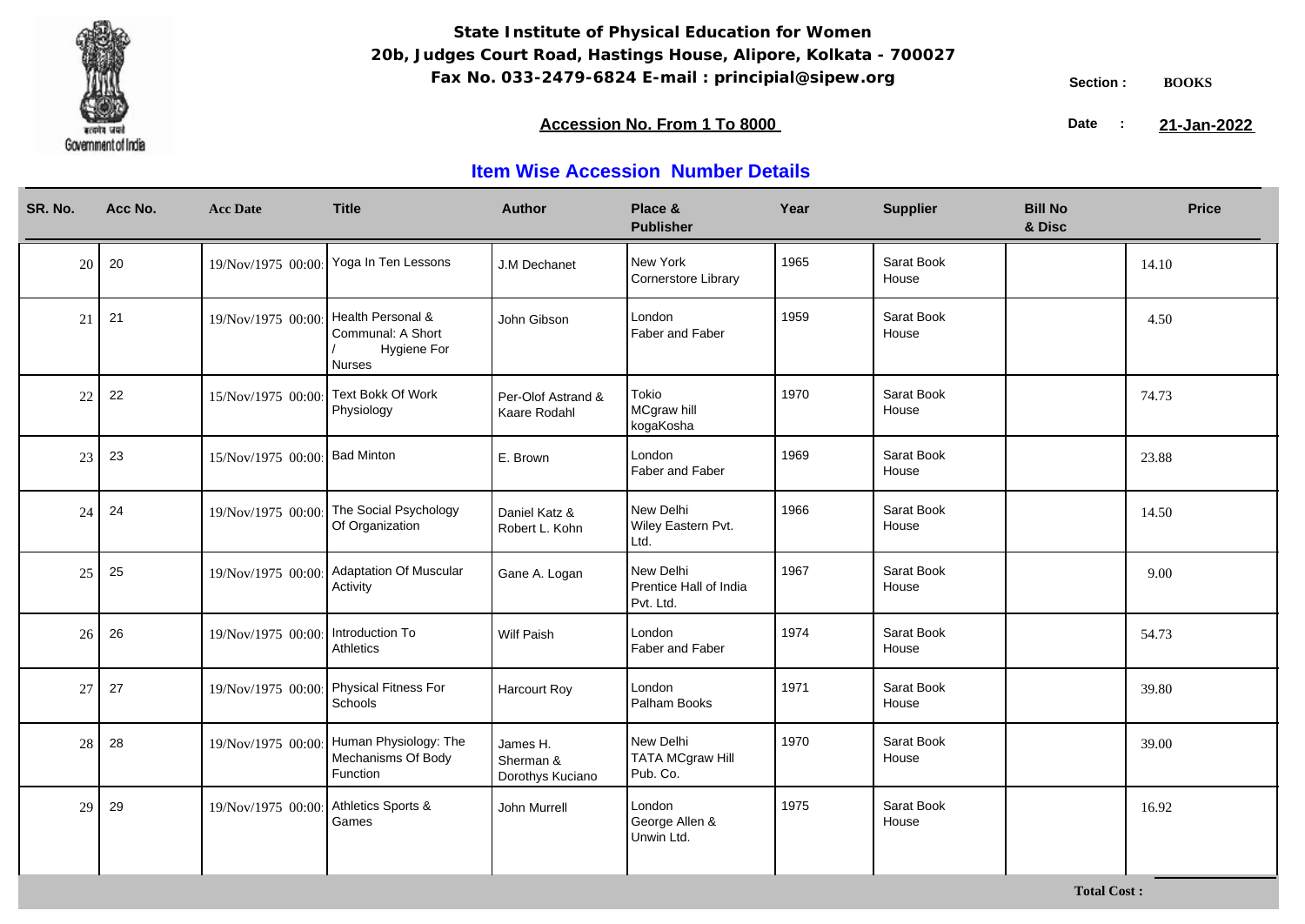

### **Accession No. From 1 To 8000 21-January 2008 21-January 2008 21-January 2008 21-January 2009**

21-Jan-2022

| SR. No. | Acc No. | <b>Acc Date</b>                 | <b>Title</b>                        | Author                                                          | Place &<br><b>Publisher</b>              | Year | <b>Supplier</b>     | <b>Bill No</b><br>& Disc | <b>Price</b> |
|---------|---------|---------------------------------|-------------------------------------|-----------------------------------------------------------------|------------------------------------------|------|---------------------|--------------------------|--------------|
| 30      | 30      | 19/Nov/1975 00:00 Womens Hockey |                                     | Natioal<br><b>Westwinstar Bank</b><br>Sports Coaching<br>Series | London<br><b>Trainning Associates</b>    | 1973 | Sarat Book<br>House |                          | 6.97         |
| 31      | 31      | 19/Nov/1975 00:00               | Surf and Water Safety               | Natioal<br><b>Westwinstar Bank</b><br>Sports Coaching<br>Series | London<br><b>Trainning Associates</b>    | 1973 | Sarat Book<br>House |                          | 6.97         |
| 32      | 32      | 19/Nov/1975 00:00 Lawn Tennis   |                                     | Natioal<br><b>Westwinstar Bank</b><br>Sports Coaching<br>Series | London<br><b>Trainning Associates</b>    | 1973 | Sarat Book<br>House |                          | 6.97         |
| 33      | 33      | 19/Nov/1975 00:00 Net Ball      |                                     | Natioal<br><b>Westwinstar Bank</b><br>Sports Coaching<br>Series | London<br><b>Trainning Associates</b>    | 1973 | Sarat Book<br>House |                          | 6.97         |
| 34      | 34      | 19/Nov/1975 00:00               | Physical Education in<br>schools    | Natioal<br><b>Westwinstar Bank</b><br>Sports Coaching<br>Series | London<br>Mathnew Education<br>Ltd.      | 1970 | Sarat Book<br>House |                          | 5.97         |
| 35      | 35      | 19/Nov/1975 00:00               | Fundamentals Of Social<br>Education | Niranjan Dhar                                                   | Calcutta<br>The Minerva<br>Associates    | 1971 | Sarat Book<br>House |                          | 28.00        |
| 36      | 36      | 19/Nov/1975 00:00               | Adhunik Sarir Siksha<br>Paddhati    | Amitabha maitra                                                 | Kolkata<br>Bookland Pvt. Itd.            |      | Sarat Book<br>House |                          | 2.50         |
| 37      | 37      | 20/Nov/1975 00:00               | Book Of rules Of<br>Games & sports  | Y.M.C.A                                                         | New Delhi<br>Y.M.C.A Publishing<br>House | 1974 | Sarat Book<br>House |                          | 15.00        |
|         |         |                                 |                                     |                                                                 |                                          |      |                     |                          |              |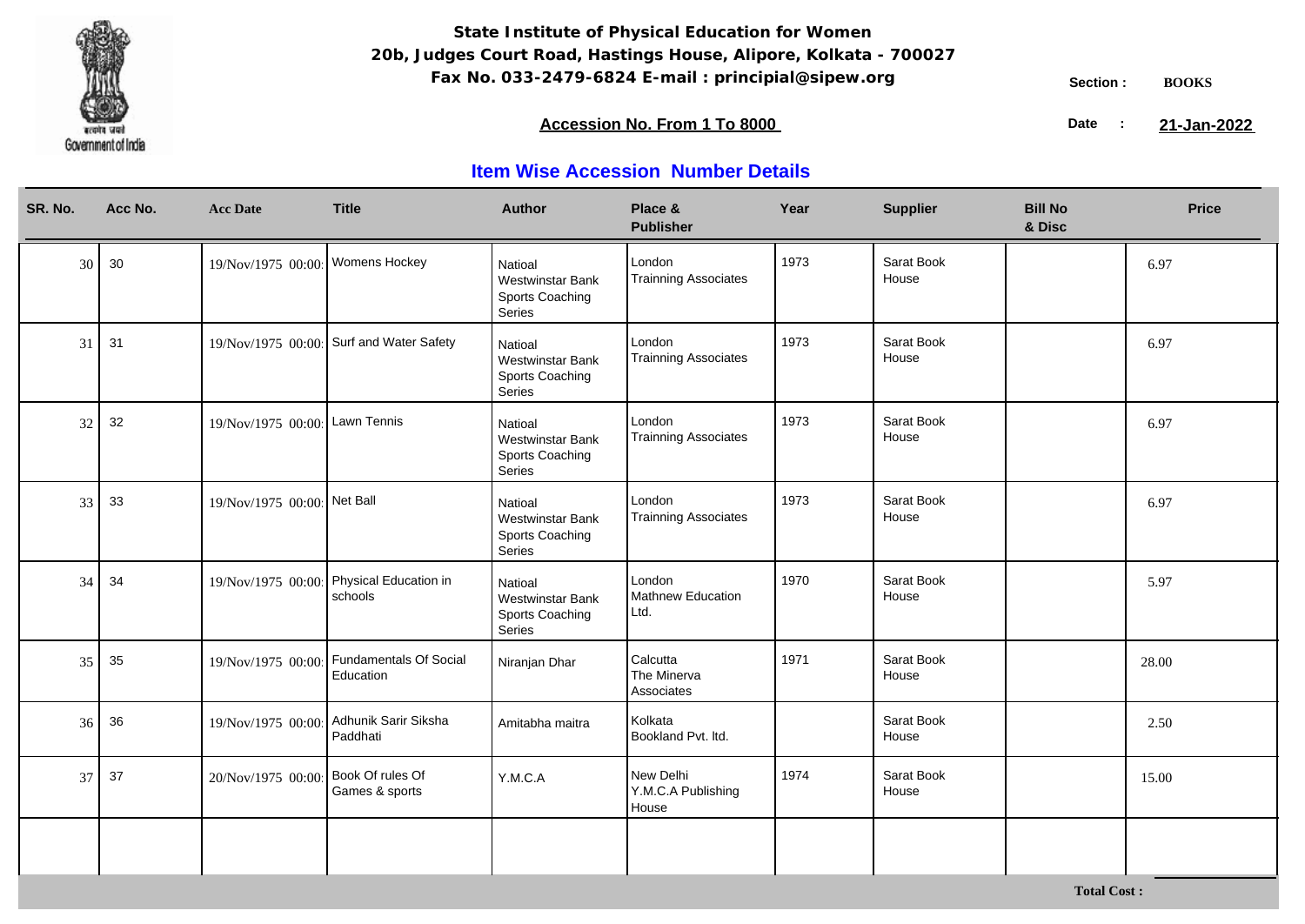

**Total Cost :**

### **Accession No. From 1 To 8000 21-January 2008 21-January 2008 21-January 2008 21-January 2009**

21-Jan-2022

| SR. No. | Acc No. | <b>Acc Date</b>    | <b>Title</b>                                                                 | <b>Author</b>                       | Place &<br><b>Publisher</b>                  | Year | <b>Supplier</b>              | <b>Bill No</b><br>& Disc | <b>Price</b> |
|---------|---------|--------------------|------------------------------------------------------------------------------|-------------------------------------|----------------------------------------------|------|------------------------------|--------------------------|--------------|
| 38      | 38      | 20/Nov/1975 00:00  | Book Of rules Of<br>Games & sports                                           | Y.M.C.A                             | New Delhi<br>Y.M.C.A Publishing<br>House     | 1974 | Das Gupta & Co.<br>Pvt. Ltd. |                          | 15.00        |
| 39      | 39      | 20/Nov/1975 00:00  | Book Of rules Of<br>Games & sports                                           | Y.M.C.A                             | New Delhi<br>Y.M.C.A Publishing<br>House     | 1974 | Das Gupta & Co.<br>Pvt. Ltd. |                          | 15.00        |
| 40      | 40      | 20/Nov/1975 00:00  | Book Of rules Of<br>Games & sports                                           | Y.M.C.A                             | New Delhi<br>Y.M.C.A Publishing<br>House     | 1974 | Das Gupta & Co.<br>Pvt. Ltd. |                          | 15.00        |
| 41      | 41      | 20/Nov/1975 00:00  | Book Of rules Of<br>Games & sports                                           | Y.M.C.A                             | New Delhi<br>Y.M.C.A Publishing<br>House     | 1974 | Das Gupta & Co.<br>Pvt. Ltd. |                          | 15.00        |
| 42      | 42      | 20/Nov/1975 00:00  | Bad Minton:<br>Indivisualized<br>Instructional Programe                      | Anthony A.<br>Annariuo              | <b>Englewood Cliffs</b><br>N.J Prentice hall | 1973 | Sarat Book<br>House          |                          | 25.85        |
| 43      | 43      | 22/Nov/1975 00:00  | Developmental &<br>Adapted                                                   | <b>H Harrison Clarke</b><br>& devid | Anglewood Cliffs<br>N.J Prentice hall        | 1963 | Sarat Book<br>House          |                          | 12.33        |
| 44      | 44      | 22/Nov/1975 00:00  | Physiology In<br>Contemporary Sport                                          | Bryant J. Cralty                    | Angelwood Cliffs<br>N.J Prentice hall        | 1973 | Sarat Book<br>House          |                          | 02.93        |
| 45      | 45      | 22/Nov/1975 00:00  | <b>Curriculam Foundations</b><br>& Standers For<br><b>Physical Education</b> | Leonard A. Larson                   | Angelwood Cliffs<br>N.J Prentice hall        | 1970 | Sarat Book<br>House          |                          | 49.93        |
| 46      | 46      | 22/Nov/1975 00:00: | gymnastics For Girls<br>And Women                                            | <b>Erwstine Russell</b><br>Carter   | Angelwood Cliffs<br>N.J Prentice hall        | 1969 | Sarat Book<br>House          |                          | 84.13        |
| 47      | 47      | 22/Nov/1975 00:00  | Landmarks In The<br>History Of Physical<br>Education                         | P.C Mcintosh &<br>Etc.              | London<br>Routledge & Kegan<br>Paul          | 1957 | Sarat Book<br>House          |                          | 31.84        |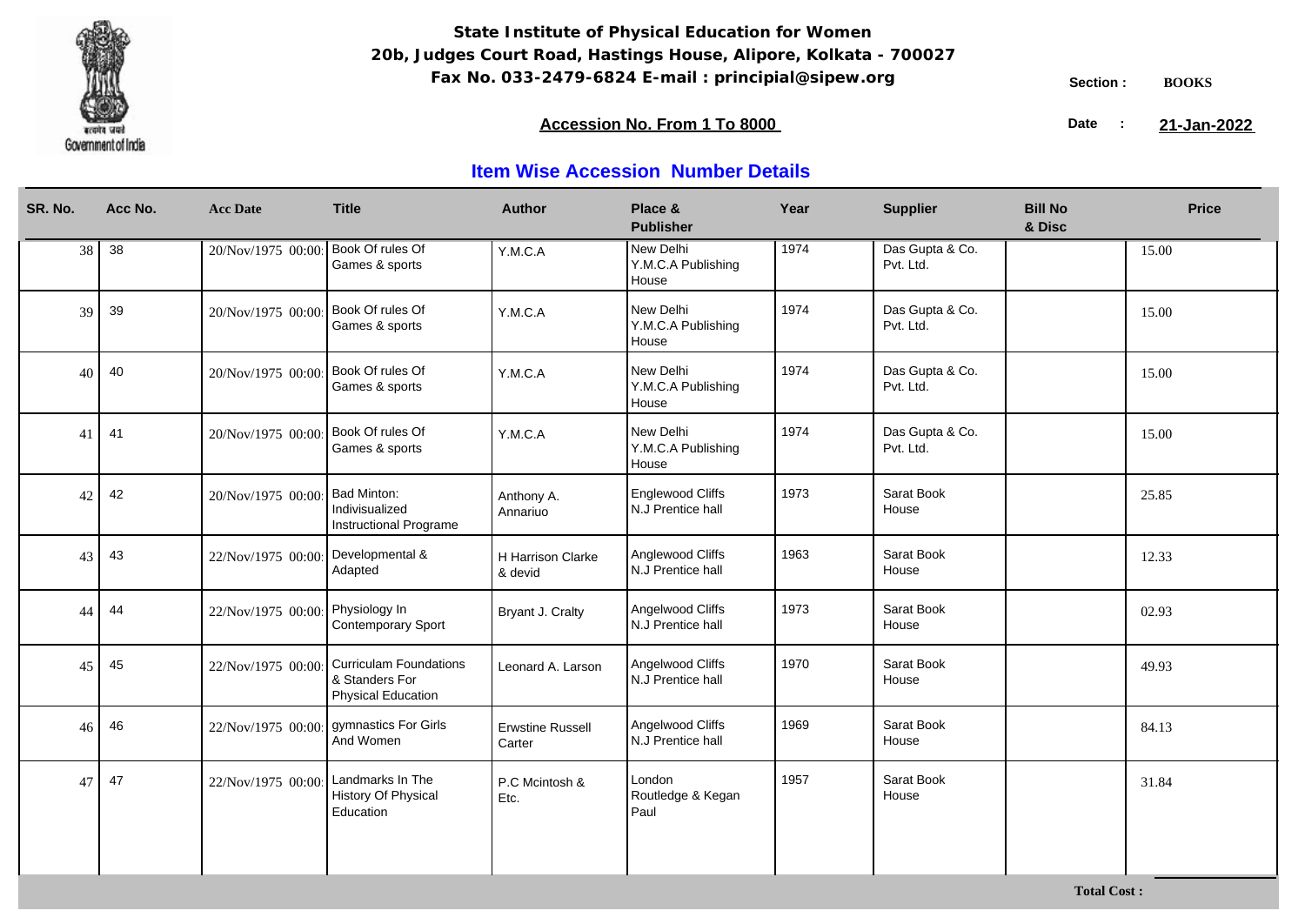

**Total Cost :**

### **Accession No. From 1 To 8000 21-January 2008 21-January 2008 21-January 2008 21-January 2009**

21-Jan-2022

| SR. No. | Acc No. | <b>Acc Date</b>   | <b>Title</b>                                                   | <b>Author</b>                              | Place &<br><b>Publisher</b>                            | Year | <b>Supplier</b>     | <b>Bill No</b><br>& Disc | <b>Price</b> |
|---------|---------|-------------------|----------------------------------------------------------------|--------------------------------------------|--------------------------------------------------------|------|---------------------|--------------------------|--------------|
| 48      | 48      | 22/Nov/1975 00:00 | The Structure And<br>Measurement Of<br><b>Physical Fitness</b> | Edwin A.<br>fleishman                      | Angelwood Cliffs<br>N.J Prentice hall                  | 1964 | Sarat Book<br>House |                          | 98.70        |
| 49      | 49      | 22/Nov/1975 00:00 | The Art Of Officiating<br>Sports                               | John W. Bunn                               | Angelwood cliffs<br>N.J Prentice hall                  | 1950 | Sarat Book<br>House |                          | 21.73        |
| 50      | 50      | 22/Nov/1975 00:00 | Simplified Multiple<br>Offensive For Winning<br>Basketball     | Cornelius Bykerk                           | <b>West Nyack</b><br>N.Y Parker<br>Publication Company | 1970 | Sarat Book<br>House | 0.00%                    | 74.73        |
| 51      | 51      | 22/Nov/1975 00:00 | Coachs Guide to<br><b>Busketballs simplified</b><br>shuffle    | Carroll L. Williams                        | <b>West Nyack</b><br>N.Y Parker<br>Publication Company | 1971 | Sarat Book<br>House |                          | 74.73        |
| 52      | 52      | 22/Nov/1975 00:00 | Patterned fast Break<br>Basketball                             | J. Yed Curter                              | N.Y Parker<br>Publication Company                      | 1971 | Sarat Book<br>House |                          | 84.13        |
| 53      | 53      | 22/Nov/1975 00:00 | <b>Physical Education</b>                                      | Arthur C. Miller &<br>John T.F Cheffers    | Angelwood Cliffs<br>N.J Prentice hall                  | 1974 | Sarat Book<br>House |                          | 12.33        |
| 54      | 54      | 22/Nov/1975 00:00 | Coaching, Athletics, &<br>Psychology                           | Robert N. Singer                           | N.Y MCgrow Hill<br><b>Book Company</b>                 | 1972 | Sarat Book<br>House |                          | 02.93        |
| 55      | 55      |                   | 22/Nov/1975 00:00 Physical Activities hand<br>Book For Women   | Donnis Hazel<br>Thompson & Inlia<br>carver | Angelwood Cliffs<br>N.J Prentice hall                  | 1974 | Sarat Book<br>House |                          | 74.73        |
| 56      | 56      | 22/Nov/1975 00:00 | Physical Education On<br>Hand Book                             | Doncash Sealon &<br>Etc.                   | Angelwood Cliffs<br>N.J Prentice hall                  | 1974 | Sarat Book<br>House |                          | 65.33        |
| 57      | 57      | 22/Nov/1975 00:00 | Sangsad<br>Bengali-English<br>Dectionary                       | Sri Shailendra<br>Biswas (Comp)            | Culcutta<br>Shahitya Sansad                            | 1968 | Sarat Book<br>House |                          | 16.00        |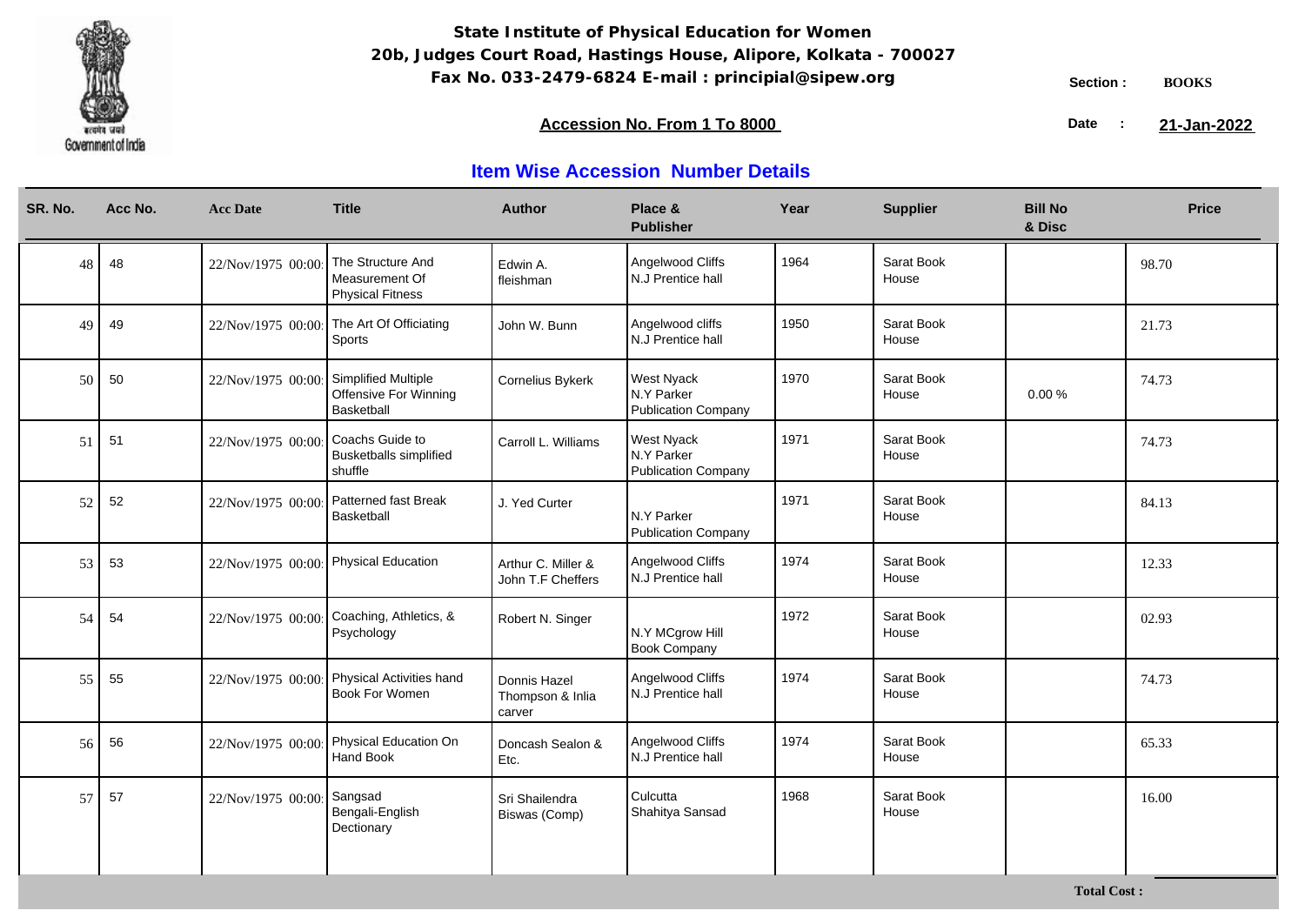

**Total Cost :**

### **Accession No. From 1 To 8000 21-January 2008 21-January 2008 21-January 2008 21-January 2009**

21-Jan-2022

| SR. No. | Acc No. | <b>Acc Date</b>                     | <b>Title</b>                         | <b>Author</b>                 | Place &<br><b>Publisher</b>                | Year | <b>Supplier</b>     | <b>Bill No</b><br>& Disc | <b>Price</b> |
|---------|---------|-------------------------------------|--------------------------------------|-------------------------------|--------------------------------------------|------|---------------------|--------------------------|--------------|
| 58      | 58      | 20/Dec/1975 00:00:                  | <b>Chambers Twentieth</b><br>Century | A.M Macdonald                 | Bombay<br>Allied Pub. Pvt. Ltd.            | 1972 | Sarat Book<br>House |                          | 25.00        |
| 59      | 59      | 20/Dec/1975 00:00: Raj Shekhar Basu |                                      | Chalantika                    | Kolkata<br>M.C Sarkar & Sons<br>Pvt. Ltd.  | 1380 | Sarat Book<br>House |                          | 15.00        |
| 60      | 60      | 22/Dec/1975 00:00:   kallal Yug     |                                      | Achinta Kumar<br>Sengupta     | Calcutta<br>M.C Sarkar & Sons<br>Pvt. Ltd. | 1372 | Sarat Book<br>House |                          | 7.50         |
| 61      | 61      | 20/Dec/1975 00:00:   Kallaler Kal   |                                      | Jibendra Singha<br>Roy        | Culcutta<br>Kotha Shilpo                   | 1380 | Sarat Book<br>House |                          | 15.00        |
| 62      | 62      | 20/Dec/1975 00:00: Bangali          |                                      | Prabadh Chandra<br>Ghosh      | Culcutta<br>Rupa & Company                 | 1375 | Sarat Book<br>House |                          | 10.00        |
| 63      | 63      | 20/Dec/1975 00:00: Bageswari Shilpo | Probondhaboli                        | Abanindranath<br>Thakur       | Calcutta<br>Rupa & Company                 | 1375 | Sarat Book<br>House |                          | 20.00        |
| 64      | 64      | 20/Dec/1975 00:00:                  | Dharme Prachya O<br>Paschatya        | Sarbapalli Radha<br>Krishnana | Calcutta<br>Mitra O Ghosh                  | 1374 | Sarat Book<br>House |                          | 6.00         |
| 65      | 65      | 20/Dec/1975 00:00:                  | Rabindranath er<br>Porolok Charcha   | Amitabha<br>Chowdhury         | Calcutta<br>Ananda Publishers<br>Pvt. Ltd. | 1974 | Sarat Book<br>House |                          | 5.00         |
| 66      | 66      | 20/Dec/1975 00:00: Na Hanyate       |                                      | Maitrayi Devi                 | Calcutta<br>Manisha                        | 1974 | Sarat Book<br>House |                          | 20.00        |
| 67      | 67      | 20/Dec/1975 00:00: Abhinoy          |                                      | Jyotirindra Nandi             | Calcutta<br>Rup Rekha                      | 1380 | Sarat Book<br>House |                          | 10.00        |
| 68      | 68      | 20/Dec/1975 00:00:                  | Sanchita                             | Kazi Najrul Islam             | Calcutta<br>D.M Library                    | 1381 | Sarat Book<br>House |                          | 8.00         |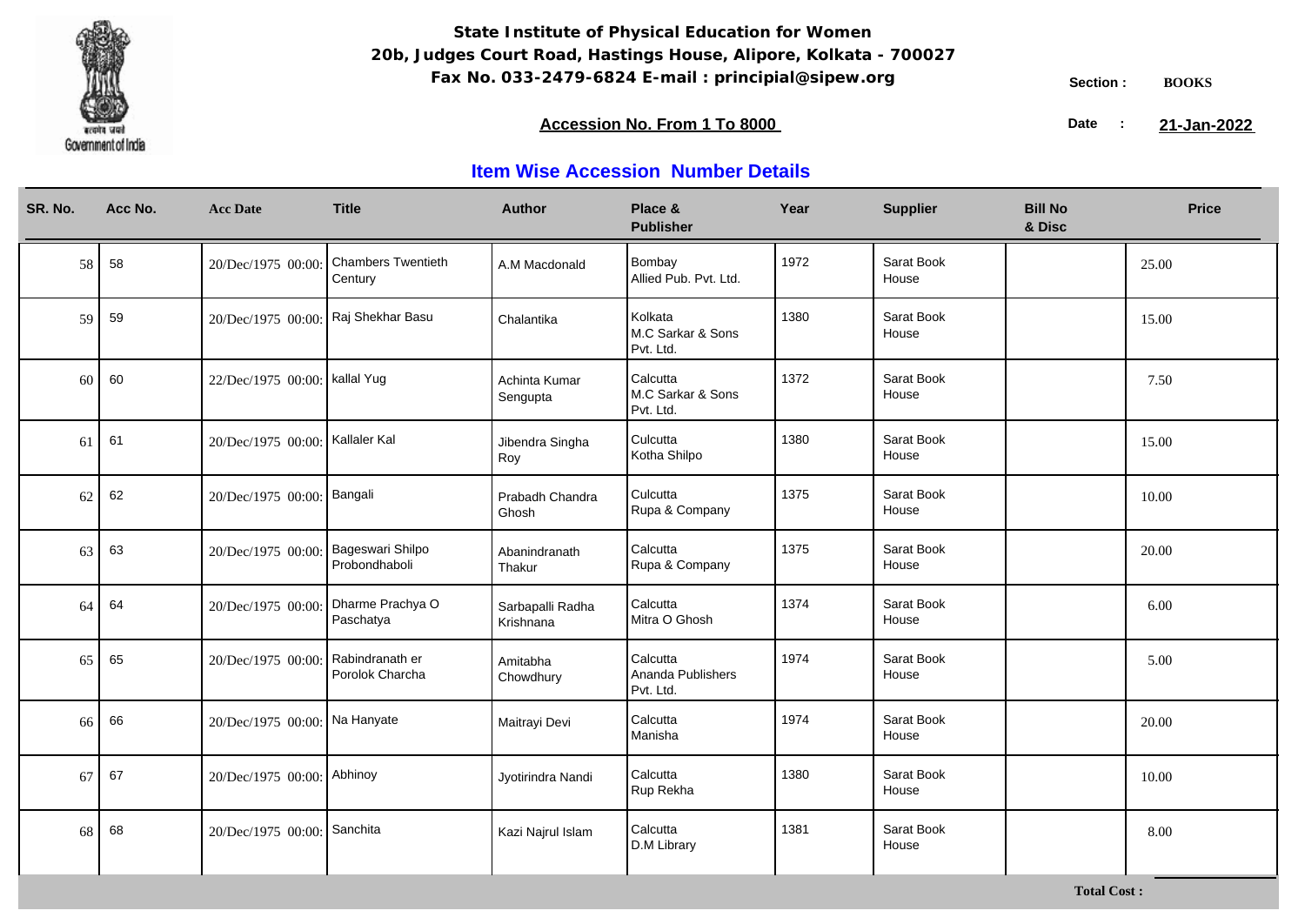

**Total Cost :**

### **Accession No. From 1 To 8000 21-January 2008 21-January 2008 21-January 2008 21-January 2009**

21-Jan-2022

| SR. No. | Acc No. | <b>Acc Date</b>                        | <b>Title</b>                        | <b>Author</b>            | Place &<br><b>Publisher</b>                      | Year | <b>Supplier</b>     | <b>Bill No</b><br>& Disc | <b>Price</b> |
|---------|---------|----------------------------------------|-------------------------------------|--------------------------|--------------------------------------------------|------|---------------------|--------------------------|--------------|
| 69      | 69      | 20/Dec/1975 00:00:                     | Jibanananda Das Er<br>Kabya Grantha | Jibanananda Das          | Calcutta<br><b>Bengal Publishers</b><br>Pvt. Ltd | 1377 | Sarat Book<br>House |                          | 12.00        |
| 70      | 70      | 20/Dec/1975 00:00:                     | Sukanta Somogro                     | Sukanta<br>Bhattacharjya | Calcutta<br>Saraswat Librery                     | 1374 | Sarat Book<br>House |                          | 20.00        |
| 71      | 71      | 20/Dec/1975 00:00:                     | Namkaran Abhidhan                   | Chittaranjan Maity       | Calcutta<br><b>Bengal Publishers</b><br>Pvt. Ltd |      | Sarat Book<br>House |                          | 5.00         |
| 72      | 72      | 20/Dec/1975 00:00: Mojar Khela Cricket |                                     | Binoy<br>Mukhopadhay     | Calcutta<br>New Age Publishers<br>Pvt. Itd.      | 1360 | Sarat Book<br>House |                          | 4.00         |
| 73      | 73      | 20/Dec/1975 00:00:                     | Cricket Er Aayin Kanun              | Moti Nandi               | Calcutta<br>Ananda Publishers<br>Pvt. Ltd.       | 1968 | Sarat Book<br>House |                          | 6.00         |
| 74      | 74      | 20/Dec/1975 00:00:                     | Debota Ki Grohantarer<br>Manush?    | Eric Fone Daniken        | Calcutta<br>Lokayat Prakashan                    | 1971 | Sarat Book<br>House |                          | 14.00        |
| 75      | 75      | 20/Dec/1975 00:00:                     | Nakshatraloke<br>Pratyabartan       | Eric Fone Daniken        | Calcutta<br>Lokayat Prakashan                    | 1379 | Sarat Book<br>House |                          | 14.00        |
| 76      | 76      | 20/Dec/1975 00:00:                     | Bij o Mahabiswa                     | Eric Fone Daniken        | Calcutta<br>Lokayat Prakashan                    | 1974 | Sarat Book<br>House |                          | 14.00        |
| 77      | 77      | 20/Dec/1975 00:00:                     | Amar Prithibi                       | Eric Fone Daniken        | Calcutta<br>Lokayat Prakashan                    | 1975 | Sarat Book<br>House |                          | 20.00        |
| 78      | 78      | 20/Dec/1975 00:00:                     | Sukher Pakhi Anek<br>Dure           | Prafulla Roy             | Calcutta<br>Dej Publishing                       | 1974 | Sarat Book<br>House |                          | 10.00        |
| 79      | 79      | 20/Dec/1975 00:00:                     | Ananda Rup                          | Ashutosh<br>Mukhopadhay  | Calcutta<br>Dej Publishing                       | 1974 | Sarat Book<br>House |                          | 10.00        |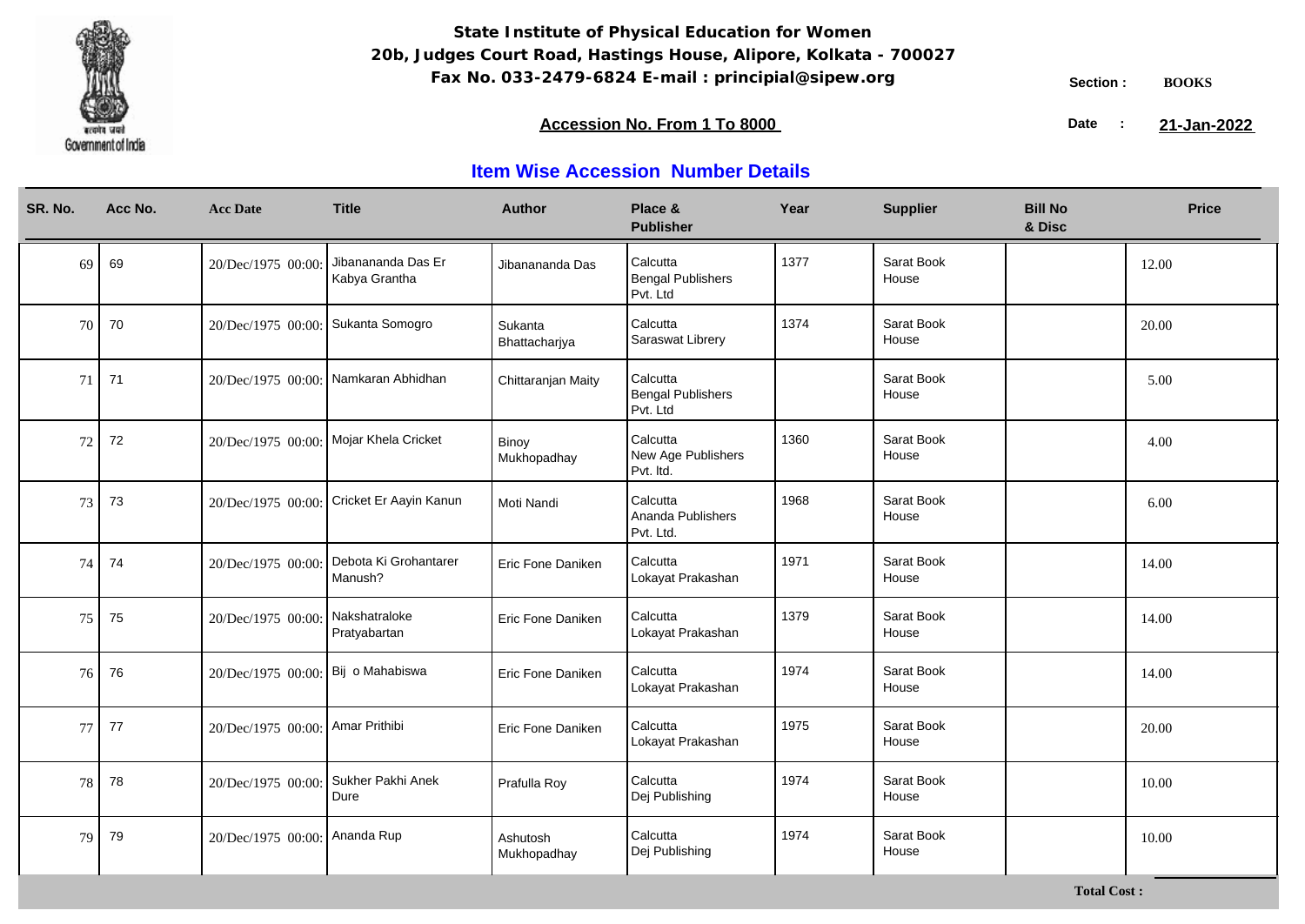

### **Accession No. From 1 To 8000 21-January 2008 21-January 2008 21-January 2008 21-January 2009**

21-Jan-2022

| SR. No. | Acc No. | <b>Acc Date</b>                    | <b>Title</b>                             | <b>Author</b>                 | Place &<br><b>Publisher</b>                 | Year | <b>Supplier</b>     | <b>Bill No</b><br>& Disc | <b>Price</b> |
|---------|---------|------------------------------------|------------------------------------------|-------------------------------|---------------------------------------------|------|---------------------|--------------------------|--------------|
| 80      | 80      |                                    | 20/Dec/1975 00:00: Ruper Haate Biki Kini | Ashutosh<br>Mukhopadhay       | Calcutta<br>Dej Publishing                  | 1974 | Sarat Book<br>House |                          | 10.00        |
| 81      | 81      | 20/Dec/1975 00:00: Bank Rubbary    |                                          | Bikramaditya                  | Calcutta<br>Dej Publishing                  | 1973 | Sarat Book<br>House |                          | 10.00        |
| 82      | 82      | 20/Dec/1975 00:00: Gold Smugling   |                                          | Bikramaditya                  | Calcutta<br>Dej Publishing                  | 1975 | Sarat Book<br>House |                          | 10.00        |
| 83      | 83      | 20/Dec/1975 00:00: Notun Yuger Spy |                                          | Bikramaditya                  | Calcutta<br>Dej Publishing                  | 1974 | Sarat Book<br>House |                          | 14.00        |
| 84      | 84      | 20/Dec/1975 00:00: Nirjan Saikate  |                                          | Kalkut                        | Calcutta<br>Dej Publishing                  | 1972 | Sarat Book<br>House |                          | 10.00        |
| 85      | 85      |                                    | 20/Dec/1975 00:00: Arab Sagarer Jol Lona | Kalkut                        | Calcutta<br>Dej Publishing                  | 1972 | Sarat Book<br>House |                          | 10.00        |
| 86      | 86      | 20/Dec/1975 00:00:                 | Haraye Sei Manushe                       | Kalkut                        | Calcutta<br>Dej Publishing                  | 1975 | Sarat Book<br>House |                          | 5.00         |
| 87      | 87      | 20/Dec/1975 00:00: Maru Prantar    |                                          | <b>Tarun Kumar</b><br>Bhaduri | Calcutta<br>New Age Publishers<br>Pvt. Itd. | 1957 | Sarat Book<br>House |                          | 4.50         |
| 88      | 88      | 20/Dec/1975 00:00:                 | Abhishapta Chambal                       | Tarun Kumar<br>Bhaduri        | Calcutta<br>New Age Publishers<br>Pvt. Itd. | 1960 | Sarat Book<br>House |                          | 10.00        |
| 89      | 89      | 20/Dec/1975 00:00: Kagojer Nouko   |                                          | <b>Tarun Kumar</b><br>Bhaduri | Calcutta<br>Mitra O Ghosh                   | 1382 | Sarat Book<br>House |                          | 10.00        |
| 90      | 90      | 20/Dec/1975 00:00: Bilkis Begam    |                                          | <b>Tarun Kumar</b><br>Bhaduri | Calcutta<br>Ananda Publishers<br>Pvt. Ltd.  | 1975 | Sarat Book<br>House |                          | .8.00        |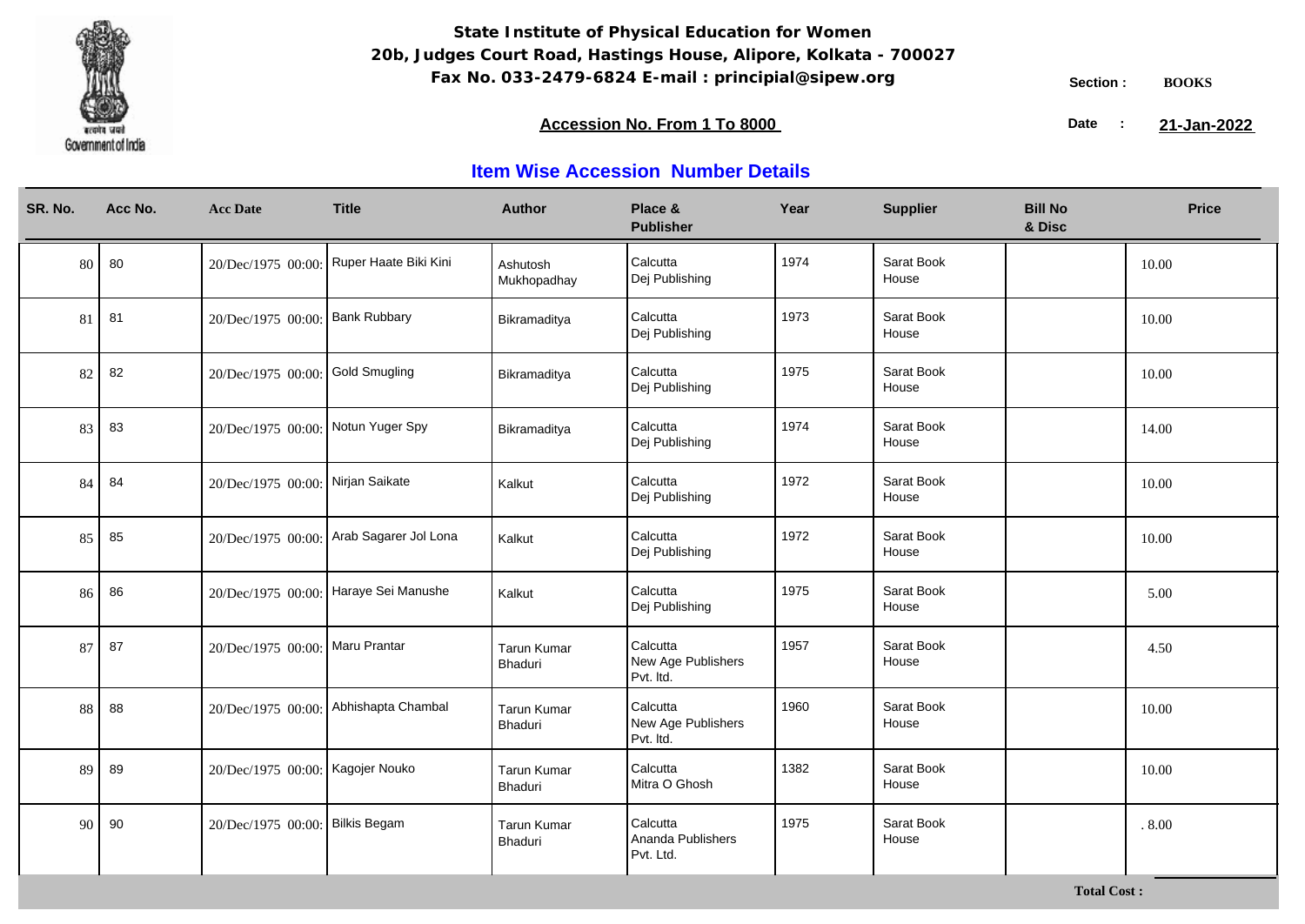

### **Accession No. From 1 To 8000 21-January 2008 21-January 2008 21-January 2008 21-January 2009**

21-Jan-2022

| SR. No. | Acc No. | <b>Acc Date</b>                   | <b>Title</b>                             | <b>Author</b>          | Place &<br><b>Publisher</b>                 | Year | <b>Supplier</b>     | <b>Bill No</b><br>& Disc | <b>Price</b> |
|---------|---------|-----------------------------------|------------------------------------------|------------------------|---------------------------------------------|------|---------------------|--------------------------|--------------|
| 91      | 91      | 20/Dec/1975 00:00: Samudra Periye |                                          | Prativa Basu           | Calcutta<br>Dej Publishing                  | 1975 | Sarat Book<br>House |                          | 10.00        |
| 92      | 92      | 20/Dec/1975 00:00: Swagatakti     |                                          | <b>Buddhadeb Guha</b>  | Calcutta<br>Dej Publishing                  | 1974 | Sarat Book<br>House |                          | 10.00        |
| 93      | 93      | 20/Dec/1975 00:00: Pada sanchar   |                                          | Narayan<br>Gangapadhay | Calcutta<br>Granthalay Pvt. Ltd.            | 1380 | Sarat Book<br>House |                          | .8.00        |
| 94      | 94      | 20/Dec/1975 00:00: Uttaransha     |                                          | Rahul Sankirtayan      | Calcutta<br>Rabindra Librery                | 1371 | Sarat Book<br>House |                          | .9.00        |
| 95      | 95      | 20/Dec/1975 00:00: Drishtipat     |                                          | Jajabar                | Calcutta<br>New Age Publishers<br>Pvt. Itd. | 1353 | Sarat Book<br>House |                          | .8.00        |
| 96      | 96      | 20/Dec/1975 00:00:                | Jorasandher Shrestha<br>Golpo            | Jorasandha             | Calcutta<br>Mitra O Ghosh                   | 1380 | Sarat Book<br>House |                          | $.8.00$      |
| 97      | 97      | 20/Dec/1975 00:00:                | Bihanga Basana                           | Narayan Sanyal         | Calcutta<br>Rabindra Librery                | 1974 | Sarat Book<br>House |                          | 10.00        |
| 98      | 98      | 20/Dec/1975 00:00: Sumeru Kumeru  |                                          | Abadhut                | Calcutta<br>Jyoti Prakashan                 | 1379 | Sarat Book<br>House |                          | .7.00        |
| 99      | 99      | 20/Dec/1975 00:00: Sonali Bikel   |                                          | Prativa Basu           | Calcutta<br>Dej Publishing                  | 1974 | Sarat Book<br>House |                          | 10.00        |
| 100     | 100     | 20/Dec/1975 00:00: Samudra Hridoy |                                          | Prativa Basu           | Calcutta<br>Dey Book Store                  | 1377 | Sarat Book<br>House |                          | 10.00        |
| 101     | 101     |                                   | 20/Dec/1975 00:00: Khela Dhular Nepathye | Chiranjit              | Calcutta<br>Barnali                         | 1381 | Sarat Book<br>House |                          | 10.00        |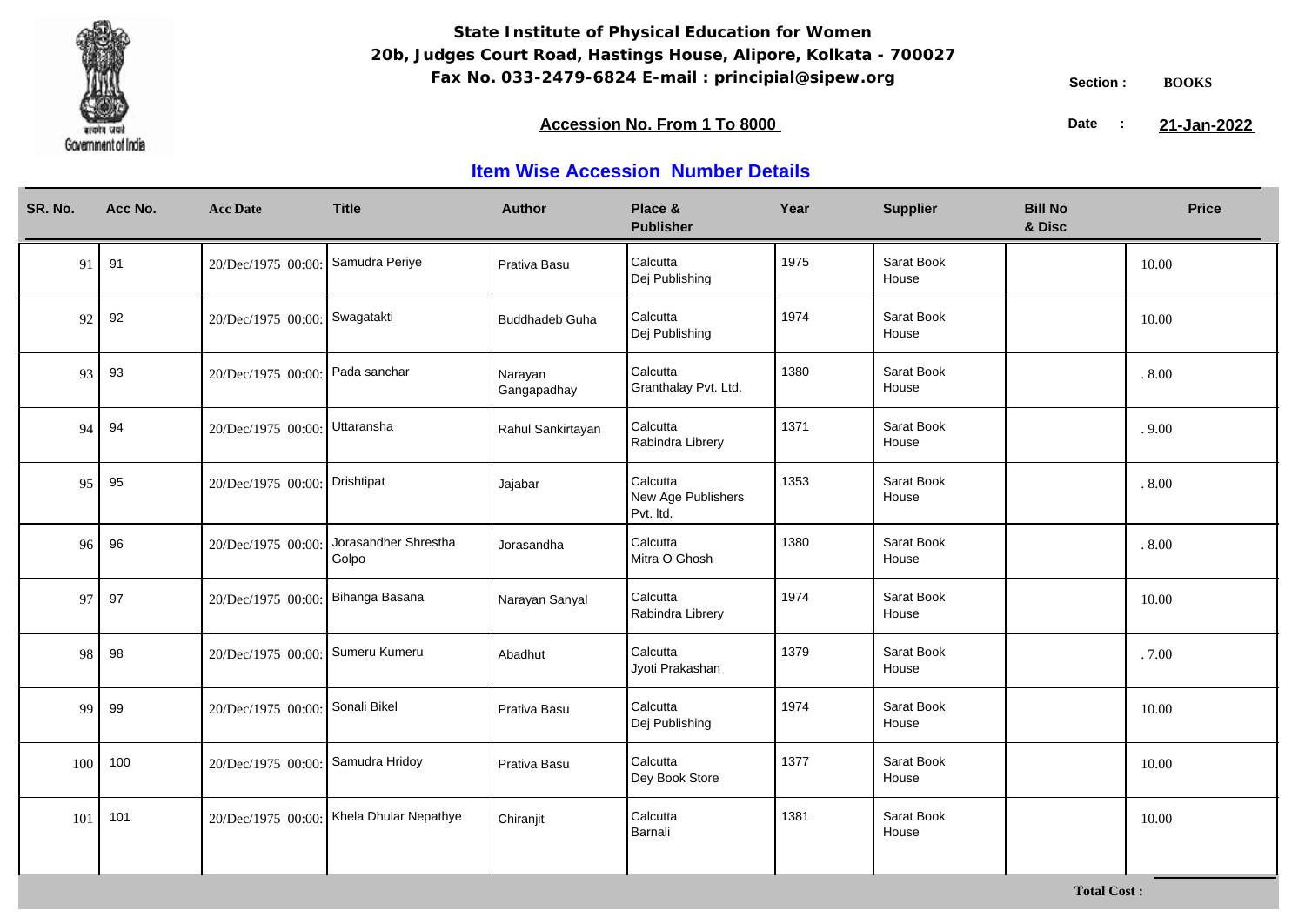

### **Accession No. From 1 To 8000 21-January 2008 21-January 2008 21-January 2008 21-January 2009**

21-Jan-2022

| SR. No. | Acc No. | <b>Acc Date</b>                     | <b>Title</b>                    | <b>Author</b>                    | Place &<br><b>Publisher</b>                      | Year | <b>Supplier</b>     | <b>Bill No</b><br>& Disc | <b>Price</b> |
|---------|---------|-------------------------------------|---------------------------------|----------------------------------|--------------------------------------------------|------|---------------------|--------------------------|--------------|
| 102     | 102     | 20/Dec/1975 00:00: Sports Diary     |                                 | Chiranjit                        | Calcutta<br>Jyoti Prakashan                      | 1379 | Sarat Book<br>House |                          | 8.00         |
| 103     | 103     | 20/Dec/1975 00:00:                  | Bad-Minton O Tar<br>Niyom kanun | Anilendranath<br>Mitra-Mamababau | Calcutta<br>Mitra O Ghosh                        | 1979 | Sarat Book<br>House |                          | 5.50         |
| 104     | 104     | 20/Dec/1975 00:00: Keya Patar Nouko |                                 | Prafulla Roy                     | Calcutta<br><b>Bengal Publishers</b><br>Pvt. Ltd | 1378 | Sarat Book<br>House |                          | 12.50        |
| 105     | 105     | 20/Dec/1975 00:00: Keya Patar Nouko |                                 | Prafulla Roy                     | Calcutta<br><b>Bengal Publishers</b><br>Pvt. Ltd | 1379 | Sarat Book<br>House |                          | 12.50        |
| 106     | 106     | 20/Dec/1975 00:00: Mahabir Sanbad   |                                 | Shykar                           | Calcutta<br>Mitra O Ghosh                        | 1972 | Sarat Book<br>House |                          | 8.00         |
| 107     | 107     | 20/Dec/1975 00:00: Simabaddha       |                                 | Shankar                          | Calcutta<br>Mitra O Ghosh                        | 1971 | Sarat Book<br>House |                          | 8.00         |
| 108     | 108     | 20/Dec/1975 00:00: Asha Akhankha    |                                 | Shankar                          | Biswabani<br>Prakashani                          | 1973 | Sarat Book<br>House |                          | 10.00        |
| 109     | 109     | 20/Dec/1975 00:00: Jana Aranya      |                                 | Shankar                          | Calcutta<br>Biswabani<br>Prakashani              | 1973 | Sarat Book<br>House |                          | 12.00        |
| 110     | 110     | 20/Dec/1975 00:00: Apar Bangla Opar | Bangla                          | Shankar                          | Calcutta<br>Bak Sahitya Pvt. Ltd.                | 1970 | Sarat Book<br>House |                          | 14.00        |
| 111     | 111     | 20/Dec/1975 00:00: Jekhane Jemon    |                                 | Shankar                          | Calcutta<br>Biswabani<br>Prakashani              | 1974 | Sarat Book<br>House |                          | 10.00        |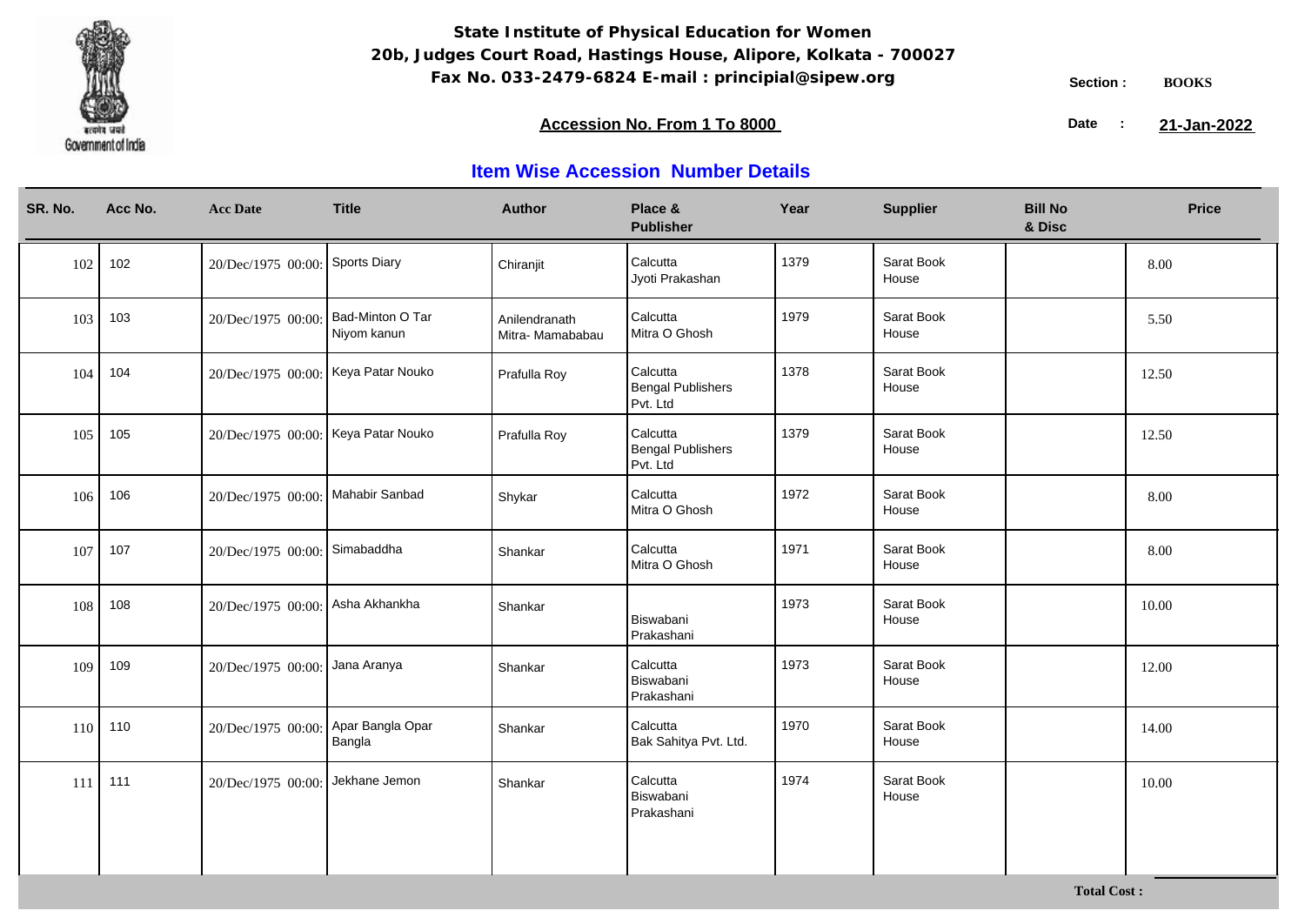

### **Accession No. From 1 To 8000 21-January 2008 21-January 2008 21-January 2008 21-January 2009**

21-Jan-2022

| SR. No. | Acc No. | <b>Acc Date</b>                  | <b>Title</b>                                             | <b>Author</b>                                                                         | Place &<br><b>Publisher</b>                | Year | <b>Supplier</b>     | <b>Bill No</b><br>& Disc | <b>Price</b> |
|---------|---------|----------------------------------|----------------------------------------------------------|---------------------------------------------------------------------------------------|--------------------------------------------|------|---------------------|--------------------------|--------------|
| 112     | 112     |                                  | 20/Dec/1975 00:00: Kolkata Theke Bolchi                  | <b>Bimal Mitra</b>                                                                    | Calcutta<br>Mitra O Ghosh                  | 1375 | Sarat Book<br>House |                          | 8.00         |
| 113     | 113     | 20/Dec/1975 00:00: Sudhar Shahar |                                                          | Santosh Kumar<br>Ghosh                                                                | Calcutta<br>Dej Publishing                 | 1380 | Sarat Book<br>House |                          | 20.00        |
| 114     | 114     | 20/Dec/1975 00:00:               | Sesh Namaskar: Sri<br>Baraneshu Maake                    | Santosh Kumar<br>Ghosh                                                                | Calcutta<br>Dej Publishing                 | 1378 | Sarat Book<br>House |                          | 20.00        |
| 115     | 115     |                                  | 20/Dec/1975 00:00: Mahabharater Katha                    | <b>Buddhadeb Basu</b>                                                                 | Calcutta<br>M.C Sarkar & Sons<br>Pvt. Ltd. | 1974 | Sarat Book<br>House |                          | 20.00        |
| 116     | 116     | 20/Dec/1975 00:00:               | Mahabharat:<br>Saranubad                                 | Rajshekhar Basu                                                                       | Calcutta<br>M.C Sarkar & Sons<br>Pvt. Ltd. | 1382 | Sarat Book<br>House |                          | 30.0         |
| 117     | 117     | 20/Dec/1975 00:00:               | Balmiki Ramayan<br>Saranubad                             | Rajshekhar Basu                                                                       | Calcutta<br>M.C Sarkar & Sons<br>Pvt. Ltd. | 1378 | Sarat Book<br>House |                          | 25.00        |
| 118     | 118     | 20/Dec/1975 00:00                | Sarat Rachanaboli<br>(Janma Sata Barshiki<br>Sanaskaran) | Dr. Subodh<br>Sengupta, Dr.<br>Debipada<br>Bhattacharyya, Sri<br>Gopal Chandra<br>Roy | Calcutta<br>Sharat Samiti                  | 1382 | Sarat Book<br>House |                          | 20.00        |
| 119     | 119     | 20/Dec/1975 00:00:               | Madhusudan<br>Rachanaboli                                | Dr. Kshetra Gupta<br>Katrik Sampadito                                                 | Calcutta<br>Shahitya Sansad                | 1974 | Sarat Book<br>House |                          | 22.00        |
| 120     | 120     | 20/Dec/1975 00:00:               | Parashuram<br>Granthaboli                                | Rajshekhar Basu                                                                       | Calcutta<br>M.C Sarkar & Sons<br>Pvt. Ltd. | 1380 | Sarat Book<br>House |                          | 20.00        |
|         |         |                                  |                                                          |                                                                                       |                                            |      |                     |                          |              |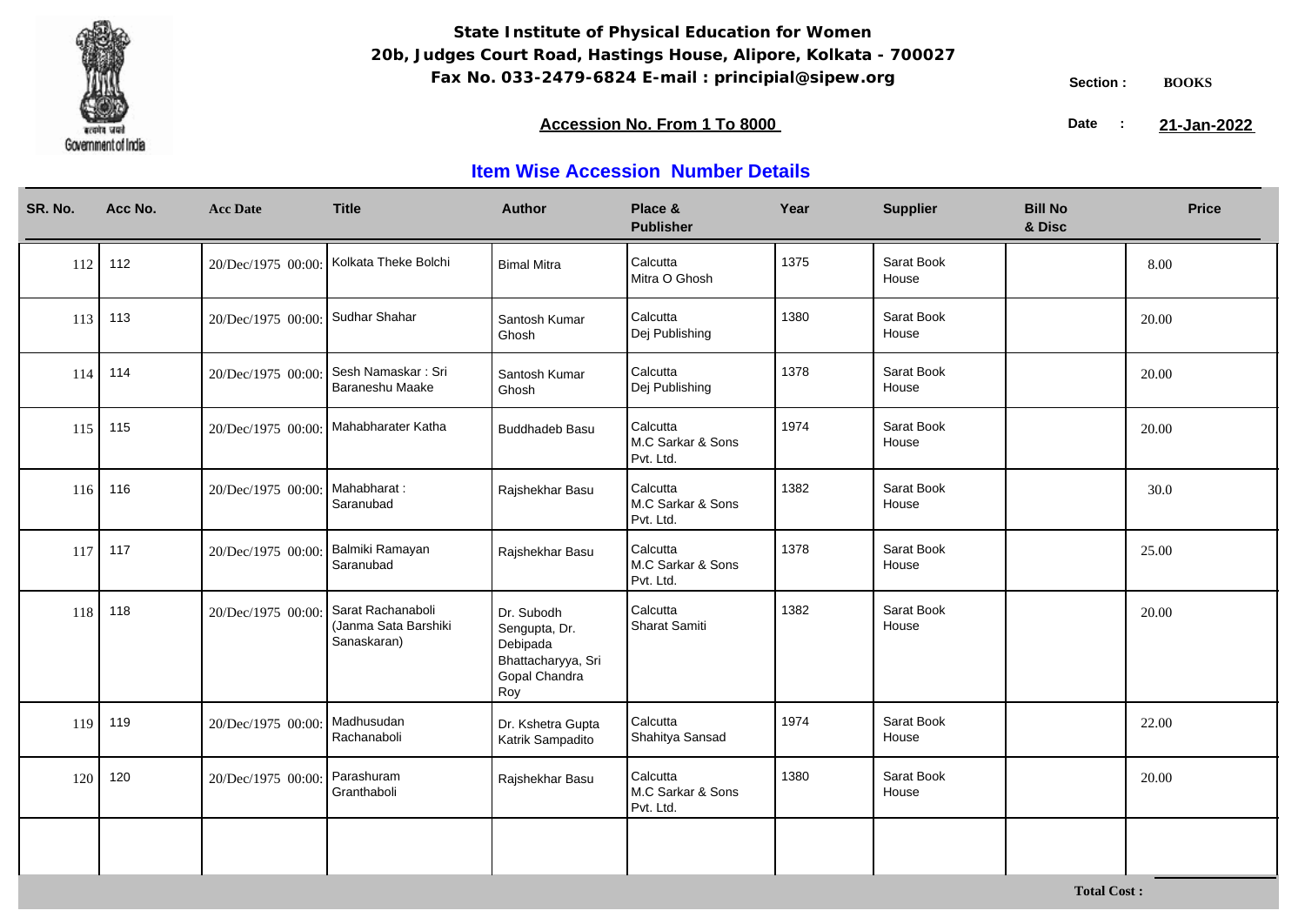

**Total Cost :**

### **Accession No. From 1 To 8000 21-January 2008 21-January 2008 21-January 2008 21-January 2009**

21-Jan-2022

| SR. No. | Acc No. | <b>Acc Date</b>                     | <b>Title</b>                                   | <b>Author</b>      | Place &<br><b>Publisher</b>                                        | Year  | <b>Supplier</b>     | <b>Bill No</b><br>& Disc | <b>Price</b> |
|---------|---------|-------------------------------------|------------------------------------------------|--------------------|--------------------------------------------------------------------|-------|---------------------|--------------------------|--------------|
| 121     | 121     | 20/Dec/1975 00:00:                  | Parashuram<br>Granthaboli                      | Rajshekhar Basu    | Calcutta<br>M.C Sarkar & Sons<br>Pvt. Ltd.                         | 1381  | Sarat Book<br>House |                          | 20.00        |
| 122     | 122     | 20/Dec/1975 00:00:                  | Kolkata Shaharer<br>Itibritya                  | <b>Binoy Ghosh</b> | Calcutta<br>Bak Sahitya Pvt. Ltd.                                  | 1382  | Sarat Book<br>House |                          | 45.00        |
| 123     | 123     | 06/Jan/2017 00:00:0                 | Introduction to the<br>Constitution of India / | Basu, Durga Das,   | New Delhi:<br>Lexis Nexis<br><b>Butterworths</b><br>Wadhwa Nagpur, | 2008. |                     |                          |              |
| 124     | 124     | 20/Dec/1975 00:00: Bharater Shadhak |                                                | Shankar Nah Roy    | Calcutta<br>Karuna Prakashani                                      | 1378  | Sarat Book<br>House |                          | 12.00        |
| 125     | 125     | 20/Dec/1975 00:00: Bharater Shadhak |                                                | Shankar Nah Roy    | Calcutta<br>Karuna Prakashani                                      | 1975  | Sarat Book<br>House |                          | 12.00        |
| 126     | 126     | 20/Dec/1975 00:00: Bharater Shadhak |                                                | Shankar Nah Roy    | Calcutta<br>Karuna Prakashani                                      | 1970  | Sarat Book<br>House |                          | 16.00        |
| 127     | 127     | 20/Dec/1975 00:00: Bharater Sadhak  |                                                | Shankar Nah Roy    | Calcutta<br>Prachi Publication                                     | 1381  | Sarat Book<br>House |                          | 12.00        |
| 128     | 128     | 20/Dec/1975 00:00: Bharater Sadhak  |                                                | Shankar Nah Roy    | Calcutta<br>Prachi Publication                                     | 1973  | Sarat Book<br>House |                          | 12.00        |
| 129     | 129     | 20/Dec/1975 00:00: Bharater Sadhak  |                                                | Shankar Nah Roy    | Calcutta<br>Prachi Publication                                     | 1975  | Sarat Book<br>House |                          | 12.00        |
| 130     | 130     | 20/Dec/1975 00:00: Bharater Sadhak  |                                                | Shankar Nah Roy    | Calcutta<br>Prachi Publication                                     | 1974  | Sarat Book<br>House |                          | 12.00        |
| 131     | 131     | 19/Mar/2019 00:00: Bharater Sadhak  |                                                | Shankar Nah Roy    | Calcutta<br>Karuna Prakashani                                      | 1375  | Sarat Book<br>House |                          | 12.00        |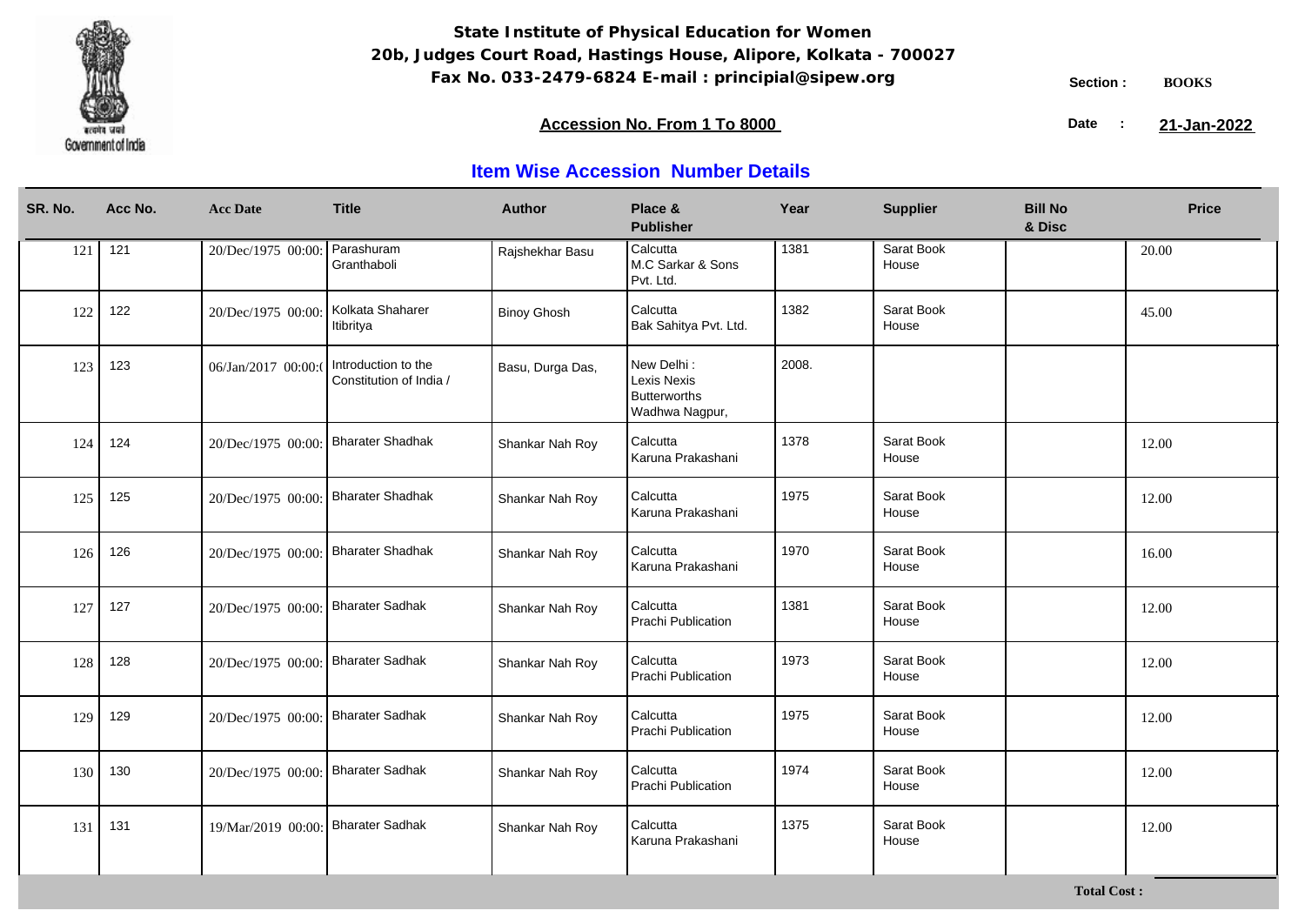

### **Accession No. From 1 To 8000 21-January 2008 21-January 2008 21-January 2008 21-January 2009**

21-Jan-2022

| SR. No. | Acc No. | <b>Acc Date</b>                    | <b>Title</b>                                | <b>Author</b>              | Place &<br><b>Publisher</b>             | Year | <b>Supplier</b>     | <b>Bill No</b><br>& Disc | <b>Price</b> |
|---------|---------|------------------------------------|---------------------------------------------|----------------------------|-----------------------------------------|------|---------------------|--------------------------|--------------|
| 132     | 132     | 20/Dec/1975 00:00: Bharater Sadhak |                                             | Shankar Nah Roy            | Calcutta<br>Karuna Prakashani           | 1376 | Sarat Book<br>House |                          | 12.00        |
| 133     | 133     | 20/Dec/1975 00:00: Bharater Sadhak |                                             | Shankar Nah Roy            | Calcutta<br>Karuna Prakashani           | 1377 | Sarat Book<br>House |                          | 12.00        |
| 134     | 134     | 20/Dec/1975 00:00: Bharater Sadhak |                                             | Shankar Nah Roy            | Calcutta<br>Karuna Prakashani           | 1377 | Sarat Book<br>House |                          | 12.00        |
| 135     | 135     | 20/Dec/1975 00:00: Bharater Sadhak |                                             | Shankar Nah Roy            | Calcutta<br>Karuna Prakashani           | 1379 | Sarat Book<br>House |                          | 10.00        |
| 136     | 136     | 20/Dec/1975 00:00:                 | English Bengali<br>Dictionary               | Sailendra Biswas           | Calcutta<br>Sahitya Samsad              | 1959 | Sarat Book<br>House |                          | 25.00        |
| 137     | 137     |                                    | 17/Jan/1976 00:00:( Rules Of The Game       | <b>Billy Wright</b>        | London<br><b>Stanley Paul</b>           | 1971 | The Khannas         |                          | 15.00        |
| 138     | 138     |                                    | 17/Jan/1976 00:00:( Athletics For Women     | D.L. pugh & D.C.V<br>Watts | London<br><b>Stanley Paul</b>           | 1962 | The Khannas         |                          | 18.00        |
| 139     | 139     | 17/Mar/1976 00:00:                 | History Of Physical<br>Education            | C.W Hackensmith            | New York<br>Harper & Row                | 1966 | The Khannas         |                          | 14.95        |
| 140     | 140     | 17/Jan/1976 00:00:0                | Physical Education In<br>The Primary school | A.Bilbrough & P.<br>Jones  | London<br>University Of London<br>Press | 1968 | The Khannas         |                          | p.net.       |
| 141     | 141     | 17/Feb/1976 00:00:                 | The Encyclopaedia of<br>Athletics           | Melein Watman              | London<br><b>Robert Hale</b>            | 1973 | The Khannas         |                          | f 2.50       |
| 142     | 142     | 17/Jan/1976 00:00:0                | The Mechanics of<br>Athletics               | Geoffrey A.G.<br>Dyson     | London<br>University Of London<br>Press | 1970 | The Khannas         |                          | f 2.30       |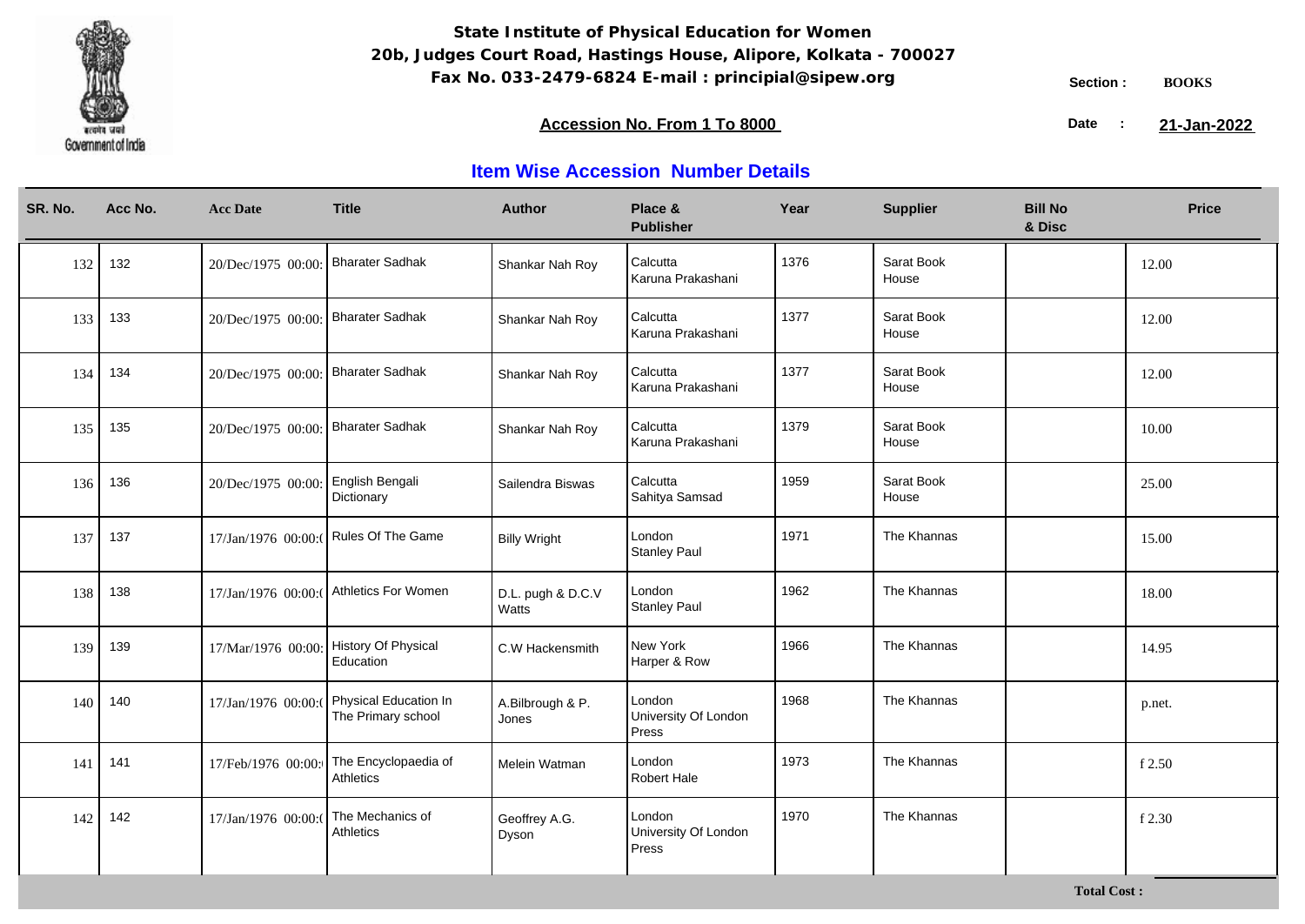

**Total Cost :**

### **Accession No. From 1 To 8000 21-January 2008 21-January 2008 21-January 2008 21-January 2009**

21-Jan-2022

| SR. No. | Acc No. | <b>Acc Date</b>     | <b>Title</b>                                                                            | <b>Author</b>                               | Place &<br><b>Publisher</b>                            | Year | <b>Supplier</b>              | <b>Bill No</b><br>& Disc | <b>Price</b> |
|---------|---------|---------------------|-----------------------------------------------------------------------------------------|---------------------------------------------|--------------------------------------------------------|------|------------------------------|--------------------------|--------------|
| 143     | 143     | 17/Feb/1976 00:00:  | <b>School Girl Athletics</b>                                                            | Peggy J.<br>Woodeson &<br>Denis C. V. Walts | London<br><b>Stanley Paul</b>                          | 1966 | The Khannas                  |                          | f 1.90       |
| 144     | 144     | 17/Mar/1976 00:00   | Physical Education: A<br><b>Text Book of Principals</b><br>for Professoinal<br>Students | <b>Delbert</b><br>Oberteuffer               | New York<br>Harper & Row                               | 1970 | The Khannas                  |                          | \$8.50       |
| 145     | 145     | 17/Jan/1976 00:00:0 | Your Book of Hockey                                                                     | Marjorie Pollard                            | London<br>Faber and Faber                              | 1959 | The Khannas                  |                          | f0.60        |
| 146     | 146     | 17/Jan/1976 00:00:0 | Evaluation in Physical<br>Education: Assessing<br>Motor Behavior                        | Margaret J. Safrit                          | Angelwood Cliff<br>Prentice Hall of India<br>Pvt. Ltd. | 1973 | The Khannas                  |                          | 10.95        |
| 147     | 147     | 17/Jan/1976 00:00:0 | <b>Winning Volley Ball</b>                                                              | Nicolac Sotir                               | London<br><b>Stanley Paul</b>                          | 1973 | The Khannas                  |                          | f 1.75       |
| 148     | 148     | 17/Jan/1976 00:00:0 | <b>Strategies for Teaching</b><br>Physical Education                                    | Linus J. Dowell                             | Angelwood Cliff<br>Prentice Hall of India<br>Pvt. Ltd. | 1975 | The Khannas                  |                          | 7.95         |
| 149     | 149     | 17/Jan/1976 00:00:  | Indian Classical Dance                                                                  | Kopila Vatsyayan                            | Publications Division                                  | 1974 | The Khannas                  |                          | 25.00        |
| 150     | 150     | 19/Jan/1976 00:00:  | Siksha Tatwa                                                                            | Ritendra Kumar<br>Roy                       | Calcutta<br><b>Banerjee Publishers</b>                 | 1974 | Das Gupta & Co.<br>Pvt. Ltd. |                          | 14.00        |
| 151     | 151     | 19/Jan/1976 00:00:0 | Adhunik Sikshay<br>Monobigyan                                                           | <b>Birendra Mohon</b><br>Acharjya           | Calcutta<br><b>Bengal Publishers</b><br>Pvt. Ltd       | 1976 | Das Gupta & Co.<br>Pvt. Ltd. |                          | 20.00        |
| 152     | 152     | 19/Jan/1976 00:00:0 | Adhunik Sikshar<br>Poribesh O Poddhoti<br>(Nabin Sanaskaran)                            | <b>Birendra Mohon</b><br>Acharjya           | Calcutta<br>Bak Sahitya Pvt. Ltd.                      | 1381 | Das Gupta & Co.<br>Pvt. Ltd. |                          | 15.00        |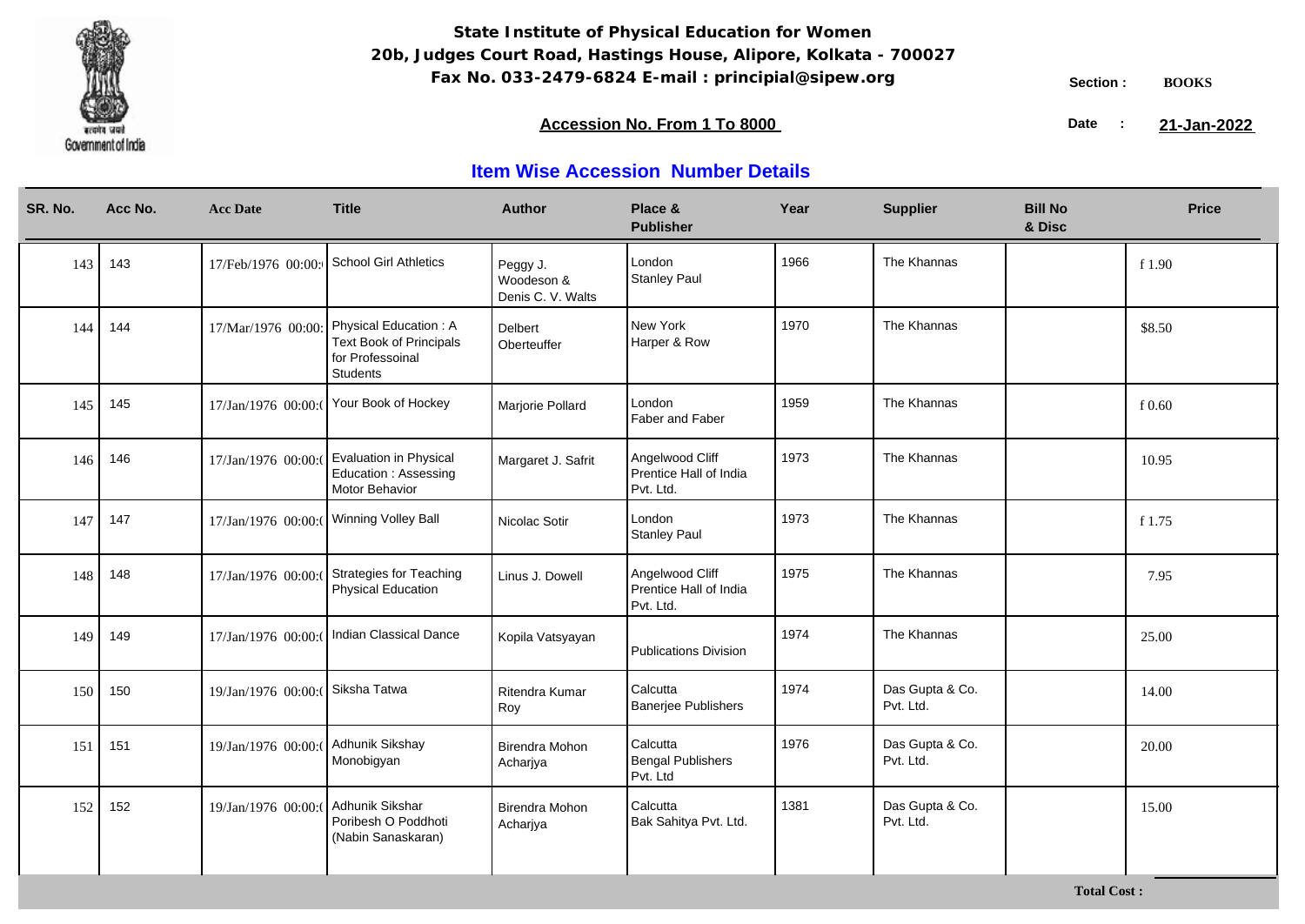

**Total Cost :**

### **Accession No. From 1 To 8000 21-January 2008 21-January 2008 21-January 2008 21-January 2009**

21-Jan-2022

| SR. No. | Acc No. | <b>Acc Date</b>     | <b>Title</b>                                      | <b>Author</b>                                        | Place &<br><b>Publisher</b>                          | Year | <b>Supplier</b>              | <b>Bill No</b><br>& Disc | <b>Price</b> |
|---------|---------|---------------------|---------------------------------------------------|------------------------------------------------------|------------------------------------------------------|------|------------------------------|--------------------------|--------------|
| 153     | 153     | 19/Jan/1976 00:00:0 | Siksha-Monobigyan                                 | Pramod Bandhu<br>Sengupta &<br>Ritendra Kumar<br>Roy | Calcutta<br><b>Banerjee Publishers</b>               | 1974 | Das Gupta & Co.<br>Pvt. Ltd. |                          | 22.00        |
| 154     | 154     | 19/Jan/1976 00:00:  | Sikshay Monovidya                                 | Dr. Pritibhuson<br>Chattapadhay                      | Calcutta<br>Modern Book Agency                       | 1964 | Das Gupta & Co.<br>Pvt. Ltd. |                          | 16.00        |
| 155     | 155     | 19/Jan/1976 00:00:  | Encyclopaedia of<br>Sports & Games<br>(LOST BOOK) | R.G Goel &<br>Chander Mehra                          | Delhi<br><b>Bikash Publishing</b><br>House Pvt. Ltd. | 1975 | The Khannas                  |                          | 25.00        |
| 156     | 156     | 19/Jan/1976 00:00:0 | Encyclopaedia of<br>Sports & Games                | R.G Goel &<br><b>Chander Mehra</b>                   | Delhi<br><b>Bikash Publishing</b><br>House Pvt. Ltd. | 1975 | The Khannas                  |                          | 25.00        |
| 157     | 157     | 28/Jan/1976 00:00:0 | Encyclopaedia of<br>Sports & Games                | R.G Goel &<br>Chander Mehra                          | Delhi<br><b>Bikash Publishing</b><br>House Pvt. Ltd. | 1975 | The Khannas                  |                          | 25.00        |
| 158     | 158     | 19/Jan/1976 00:00:  | Uttar Janhabi                                     | Saiyad Mustafa<br>Siraj                              | Calcutta<br>Prakash Bhaban                           | 1381 | The Khannas                  |                          | 10.00        |
| 159     | 159     | 13/Feb/1976 00:00:  | Anatomy Siksha                                    | Dr. S.N Pandey                                       | Calcutta<br>Aditya Prakashalay                       | 1380 | The Khannas                  |                          | 15.00        |
| 160     | 160     | 13/Feb/1976 00:00:  | Physiology Siksha                                 | Dr. S.N Pandey                                       | Calcutta<br>Aditya Prakashalay                       | 1381 | The Khannas                  |                          | 15.00        |
| 161     | 161     | 13/Feb/1976 00:00:  | Ahato der Prathomik<br>Protibidhan                | Dr. B.N Basu                                         | New Delhi<br>St. John Ambulance<br>Association       | 1974 | The Khannas                  |                          | 5.50         |
| 162     | 162     | 13/Feb/1976 00:00:  | Ahato der Prathomik<br>Protibidhan                | Dr. B.N Basu                                         | New Delhi<br>St. John Ambulance<br>Association       | 1974 | The Khannas                  |                          | 5.50         |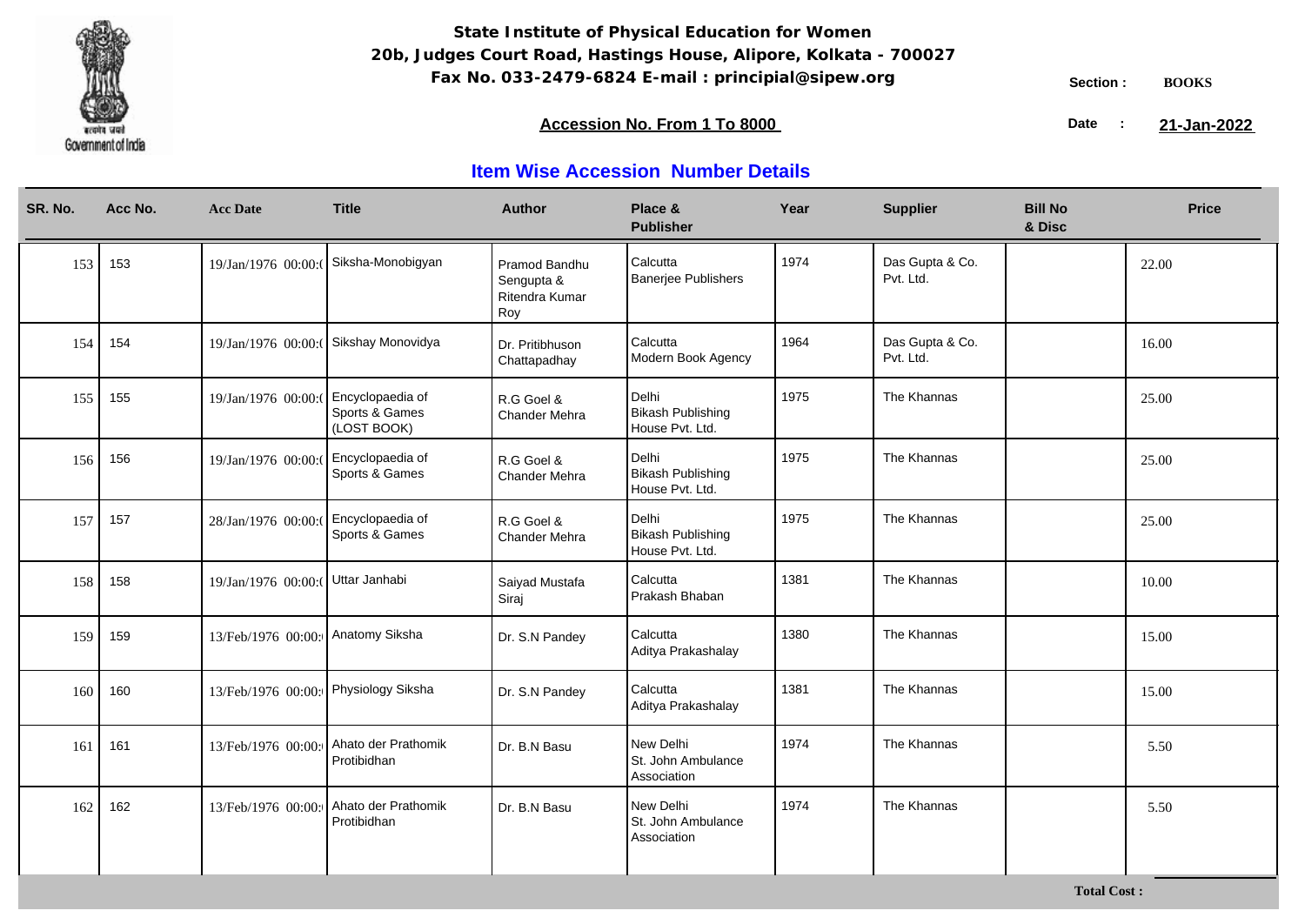

### **Accession No. From 1 To 8000 21-January 2008 21-January 2008 21-January 2008 21-January 2009**

21-Jan-2022

| SR. No. | Acc No. | <b>Acc Date</b>                      | <b>Title</b>                                | <b>Author</b>                            | Place &<br><b>Publisher</b>                    | Year | <b>Supplier</b>              | <b>Bill No</b><br>& Disc | <b>Price</b> |
|---------|---------|--------------------------------------|---------------------------------------------|------------------------------------------|------------------------------------------------|------|------------------------------|--------------------------|--------------|
| 163     | 163     |                                      | 13/Feb/1976 00:00: First Aid to The Injured | The S.t John<br>Ambulance<br>Association | New Delhi<br>St. John Ambulance<br>Association | 1958 | The Khannas                  |                          | 2.00         |
| 164     | 164     | 13/Feb/1976 00:00:                   | First Aid to The Injured                    | The S.t John<br>Ambulance<br>Association | New Delhi<br>St. John Ambulance<br>Association | 1958 | The Khannas                  |                          | 2.00         |
| 165     | 165     | 16/Feb/1976 00:00:                   | Manab Deher Gathan O<br>Kriyakalap          | Dr. Samar<br>Roychowdhury                | Calcutta<br>National Book<br>Agency Pvt. Ltd.  | 1958 | The Khannas                  |                          | 4.00         |
| 166     | 166     | 20/Feb/1976 00:00:                   | Sikshashroyi<br>Monobigyan                  | Arun Ghosh                               | Calcutta<br>Educational<br>Enterprizers        | 1974 | The Khannas                  |                          | 24.00        |
| 167     | 167     | 20/Feb/1976 00:00:                   | Sikshashroyi<br>Monobigyan                  | Arun Ghosh                               | Calcutta<br>Educational<br>Enterprizers        | 1974 | The Khannas                  |                          | 24.00        |
| 168     | 168     | 20/Feb/1976 00:00:                   | Sikshashroyi<br>Monobigyan                  | Arun Ghosh                               | Calcutta<br>Educational<br>Enterprizers        |      | The Khannas                  |                          | 24.00        |
| 169     | 169     | 20/Feb/1976 00:00:                   | Anatomy Siksha                              | Dr. S.N Pandey                           | Calcutta<br>Aditya Prakashalay                 | 1380 | The Khannas                  |                          | 15.00        |
| 170     | 170     | 20/Feb/1976 00:00:                   | Anatomy Siksha                              | S.N Pandey                               | Calcutta<br>Aditya Prakashalay                 | 1380 | The Khannas                  |                          | 15.00        |
| 171     | 171     | 20/Feb/1976 00:00: Physiology Siksha |                                             | Dr. S.N Pandey                           | Calcutta<br>Aditya Prakashalay                 | 1381 | Das Gupta & Co.<br>Pvt. Ltd. |                          | 15.00        |
| 172     | 172     | 20/Feb/1976 00:00:                   | Physiology Siksha                           | Dr. S.N Pandey                           | Calcutta<br>Aditya Prakashalay                 | 1381 | Das Gupta & Co.<br>Pvt. Ltd. |                          | 15.00        |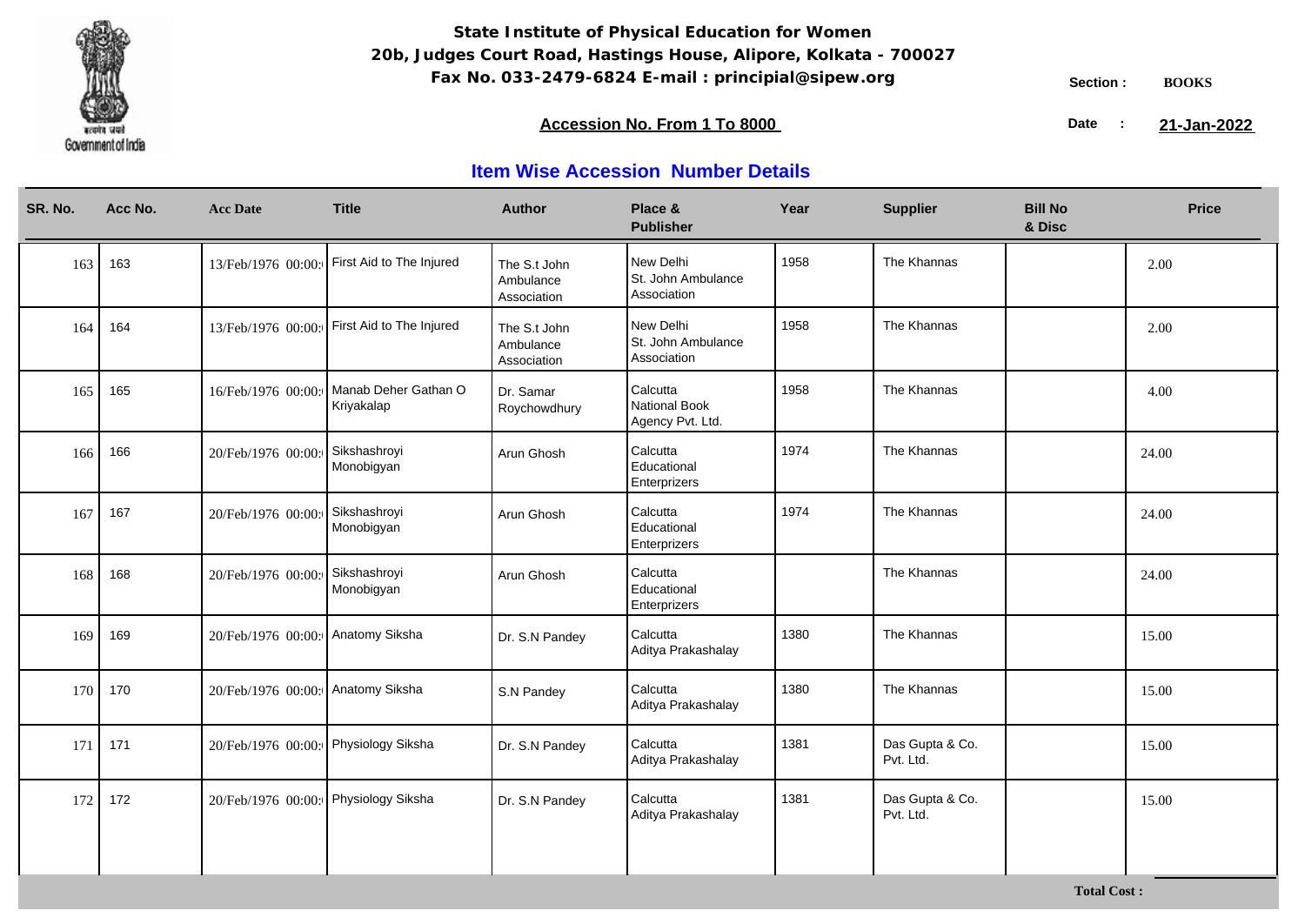

**Total Cost :**

### **Accession No. From 1 To 8000 21-January 2008 21-January 2008 21-January 2008 21-January 2009**

21-Jan-2022

| SR. No. | Acc No. | <b>Acc Date</b>    | <b>Title</b>                                          | <b>Author</b>                 | Place &<br><b>Publisher</b>                    | Year | <b>Supplier</b>              | <b>Bill No</b><br>& Disc | <b>Price</b> |
|---------|---------|--------------------|-------------------------------------------------------|-------------------------------|------------------------------------------------|------|------------------------------|--------------------------|--------------|
| 173     | 173     | 20/Feb/1976 00:00: | Ahato der Prathomik<br>Protibidhan                    | Dr. B.N Basu                  | New Delhi<br>St. John Ambulance<br>Association | 1974 | Das Gupta & Co.<br>Pvt. Ltd. |                          | 5.50         |
| 174     | 174     | 20/Mar/2019 00:00: | Ahato der Prathomik<br>Protibidhan                    | Dr. B.N Basu                  | New Delhi<br>St. John Ambulance<br>Association | 1974 | Das Gupta & Co.<br>Pvt. Ltd. |                          | 5.50         |
| 175     | 175     | 20/Feb/1976 00:00: | Ahato der Prathomik<br>Protibidhan                    | Dr. B.N Basu                  | New Delhi<br>St. John Ambulance<br>Association | 1974 | Das Gupta & Co.<br>Pvt. Ltd. |                          | 5.50         |
| 176     | 176     | 20/Feb/1976 00:00: | Ahato der Prathomik<br>Protibidhan                    | Dr. B.N Basu                  | New Delhi<br>St. John Ambulance<br>Association | 1974 | Das Gupta & Co.<br>Pvt. Ltd. |                          | 5.50         |
| 177     | 177     | 20/Feb/1976 00:00: | Ahato der Prathomik<br>Protibidhan                    | Dr. B.N Basu                  | New delhi<br>St. John Ambulance<br>Association | 1974 | Das Gupta & Co.<br>Pvt. Ltd. |                          | 5.50         |
| 178     | 178     | 20/Feb/1976 00:00: | Ahato der Prathomik<br>Protibidhan                    | Dr. B.N Basu                  | New Delhi<br>St. John Ambulance<br>Association | 1974 | Das Gupta & Co.<br>Pvt. Ltd. |                          | 5.50         |
| 179     | 179     | 20/Feb/1976 00:00: | Adhunik Sarir Siksha<br>Paddhati (Meyeder<br>Jonno)   | Amitabha maitra               | Calcutta<br>Bookland Pvt. Itd.                 | 1962 | Das Gupta & Co.<br>Pvt. Ltd. | 0.00%                    | 2.50         |
| 180     | 180     | 20/Feb/1976 00:00: | Adhunik Sarir Siksha<br>Paddhati (Meyeder<br>Jonno)   | Amitabha maitra               | Calcutta<br>Bookland Pvt. Itd.                 | 1962 | Das Gupta & Co.<br>Pvt. Ltd. |                          | 2.50         |
| 181     | 181     |                    | 20/Feb/1976 00:00: Meyeder Byam Sastho<br>O Soundorjo | Sri Nilmoni Dash<br>(Ironman) | Calcutta<br>Ironman Publishing<br>House        | 1974 | Das Gupta & Co.<br>Pvt. Ltd. |                          | 4.00         |
| 182     | 182     | 20/Feb/1976 00:00: | Meyeder Byam Sastho<br>O Soundorjo                    | Sri Nilmoni Dash<br>(Ironman) | Calcutta<br>Ironman Publishing<br>House        | 1974 | Das Gupta & Co.<br>Pvt. Ltd. |                          | 4.00         |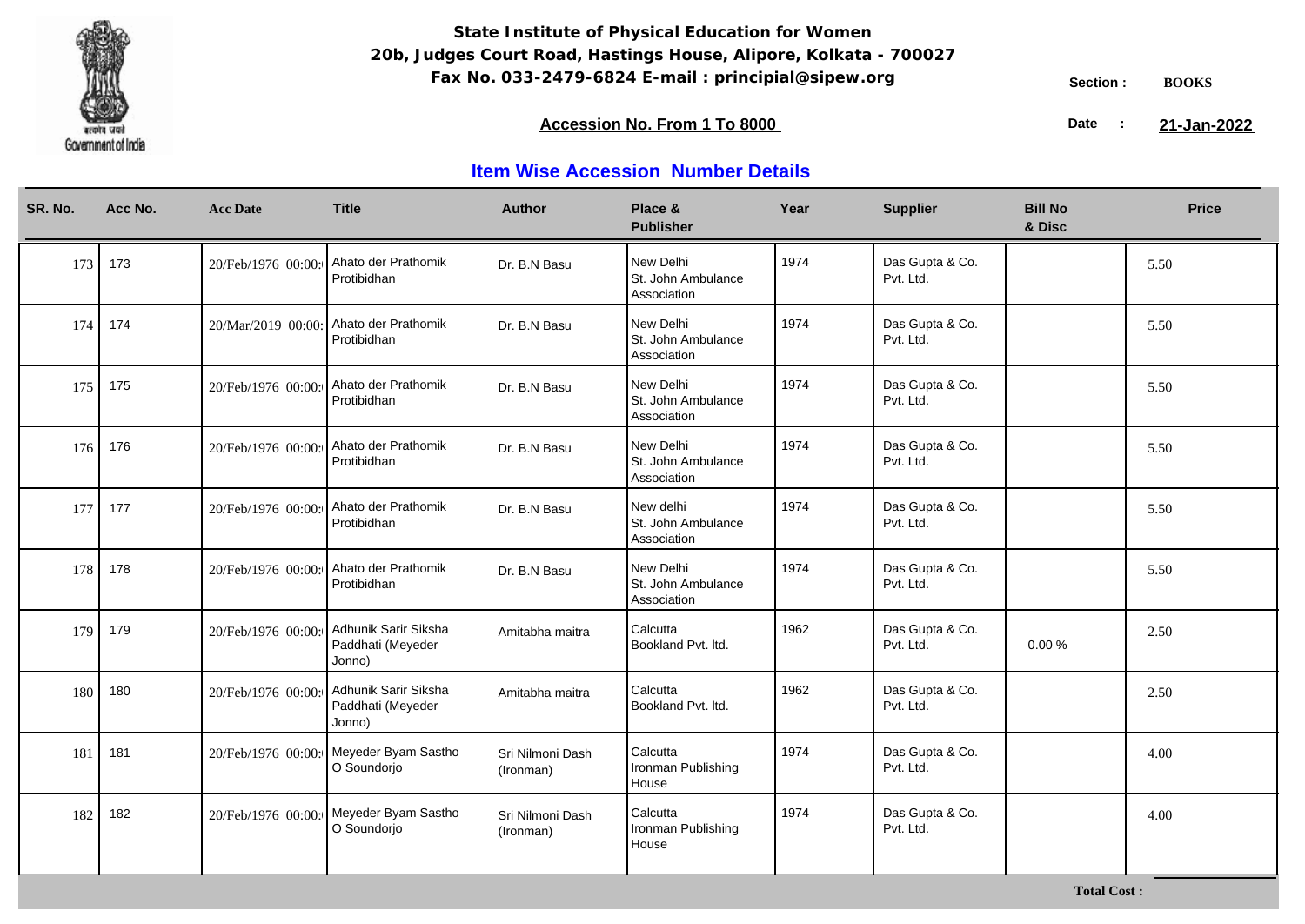

**Total Cost :**

### **Accession No. From 1 To 8000 21-January 2008 21-January 2008 21-January 2008 21-January 2009**

21-Jan-2022

| SR. No. | Acc No. | <b>Acc Date</b>    | <b>Title</b>                                             | <b>Author</b>                                                                         | Place &<br><b>Publisher</b>               | Year | <b>Supplier</b>                    | <b>Bill No</b><br>& Disc | <b>Price</b> |
|---------|---------|--------------------|----------------------------------------------------------|---------------------------------------------------------------------------------------|-------------------------------------------|------|------------------------------------|--------------------------|--------------|
| 183     | 183     | 20/Feb/1976 00:00: | Sachitra Yog Bayam                                       | Sri Nilmoni Dash<br>(Ironman)                                                         | Calcutta<br>Ironman Publishing<br>House   | 1382 | The Khannas                        |                          | 5.00         |
| 184     | 184     | 20/Feb/1976 00:00: | Sachitra Yog Bayam                                       | Sri Nilmoni Dash<br>(Ironman)                                                         | Calcutta<br>Ironman Publishing<br>House   | 1382 | The Khannas                        |                          | 5.00         |
| 185     | 185     | 20/Feb/1976 00:00: | Sachitra Yog Bayam                                       | Sri Nilmoni Dash<br>(Ironman)                                                         | Calcutta<br>Ironman Publishing<br>House   | 1382 | The Khannas                        |                          | 5.00         |
| 186     | 186     | 20/Feb/1976 00:00: | Hygine And Health<br>Education                           | <b>M.B Davies</b>                                                                     | London<br>Longmass, Green<br>and Co. Itd. | 1966 | The Khannas                        |                          | 20.00        |
| 187     | 187     | 20/Feb/1976 00:00: | Physical Fitness                                         | Penguin Books                                                                         | England<br>Penguin Books Ltd.             | 1960 | The Khannas                        |                          | 6.00         |
| 188     | 188     | 20/Feb/1976 00:00: | Sarat Rachanaboli<br>(Janma Sata Barshiki<br>Sanaskaran) | Dr. Subodh<br>Sengupta, Dr.<br>Debipada<br>Bhattacharyya, Sri<br>Gopal Chandra<br>Roy | Calcutta<br>Sharat Samiti                 | 1382 | The Khannas                        |                          | 20.00        |
| 189     | 189     | 20/Feb/1976 00:00: | Bratachari Sokha                                         | Gurusaday Dutta                                                                       | Calcutta<br>Banglar Bratachari<br>Samiti  | 1382 | Bratachari<br>Kendra Bhavan        |                          | 3.00         |
| 190     | 190     | 20/Feb/1976 00:00: | Bratachari Porichoy                                      | Gurusaday Dutta                                                                       | Calcutta<br>Banglar Bratachari<br>Samiti  |      | <b>Bratachari</b><br>Kendra Bhavan |                          |              |
| 191     | 191     | 20/Feb/1976 00:00: | Khali haate Bayam O<br>Sachitra Yog Bayam                | Sabita Mallick                                                                        | Calcutta<br>Bharati Book Stall            | 1976 | Bratachari<br>Kendra Bhavan        |                          | 10.00        |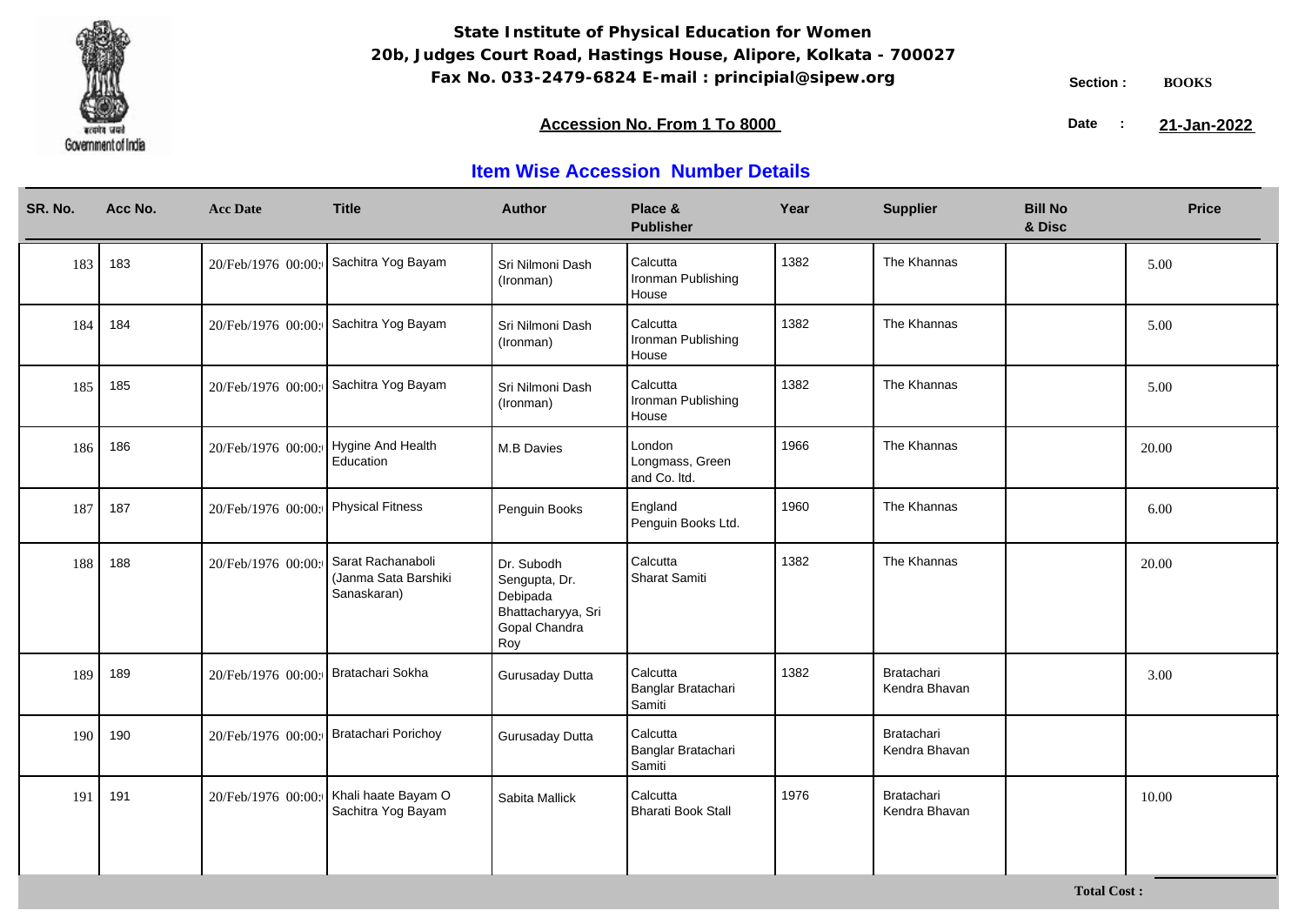

### **Accession No. From 1 To 8000 21-January 2008 21-January 2008 21-January 2008 21-January 2009**

21-Jan-2022

| SR. No. | Acc No. | <b>Acc Date</b>             | <b>Title</b>                                     | <b>Author</b>             | Place &<br><b>Publisher</b>                                     | Year | <b>Supplier</b>                    | <b>Bill No</b><br>& Disc | <b>Price</b> |
|---------|---------|-----------------------------|--------------------------------------------------|---------------------------|-----------------------------------------------------------------|------|------------------------------------|--------------------------|--------------|
| 192     | 192     | 20/Mar/1976 00:00:          | The Folk Dances Of<br>Bengal                     | Gurusaday Dutta           | Calcutta<br>Sri Saraswati Press<br>Ltd.                         |      | <b>Bratachari</b><br>Kendra Bhavan |                          | 12.00        |
| 193     | 193     | 20/Feb/1976 00:00:          | Livingstones Pocket<br><b>Medical Dictionary</b> | Nancy Roper               | <b>Great Britain</b><br>The English<br>Language Book<br>Society | 1977 | The Khannas                        |                          | f 0.30       |
| 194     | 194     | 20/Feb/1976 00:00:          | Teach Yourself Books:<br>Hockey                  | The Hockey<br>Association | London<br>The Hockey<br>Association                             | 1996 | The Khannas                        |                          | f0.50        |
| 195     | 195     | 20/Feb/1976 00:00:          | <b>Olympic Gymnastics</b><br>For Schools         | Walter G. Dunn            | London<br>Pelham Books                                          | 1969 | The Khannas                        |                          | f 1.75       |
| 196     | 196     | 20/Feb/1976 00:00:          | Jackle Tennis                                    | Johny Mottram             | London<br><b>Stanley Paul</b>                                   | 1975 | The Khannas                        |                          | f 1.45       |
| 197     | 197     | 20/Feb/1976 00:00: Golf     |                                                  | J.C Gessop                | London<br><b>Teach Yourself</b><br><b>Books</b>                 | 1972 | The Khannas                        |                          | f0.65        |
| 198     | 198     | 20/Feb/1976 00:00:          | The Balle                                        | Cyril Swinson             | London<br>The English<br>Universities Press<br>Ltd.             | 1960 | The Khannas                        |                          | $f$ 0.55     |
| 199     | 199     | 20/Feb/1976 00:00:          | Swimming                                         | Frank Waterman            | London<br><b>Teach Yourself</b><br><b>Books</b>                 | 1970 | The Khannas                        |                          | f0.40        |
| 200     | 200     | 20/Feb/1976 00:00: Swimming |                                                  | Frank Waterman            | London<br><b>Teach Yourself</b><br><b>Books</b>                 | 1970 | The Khannas                        |                          | f0.40        |
| 201     | 201     | 20/Feb/1976 00:00:          | Yoga With Swami<br>Sarasvati                     | Swami Sarasvati           | New York<br>Cornerstore Library                                 | 1970 | The Khannas                        |                          | \$1.50       |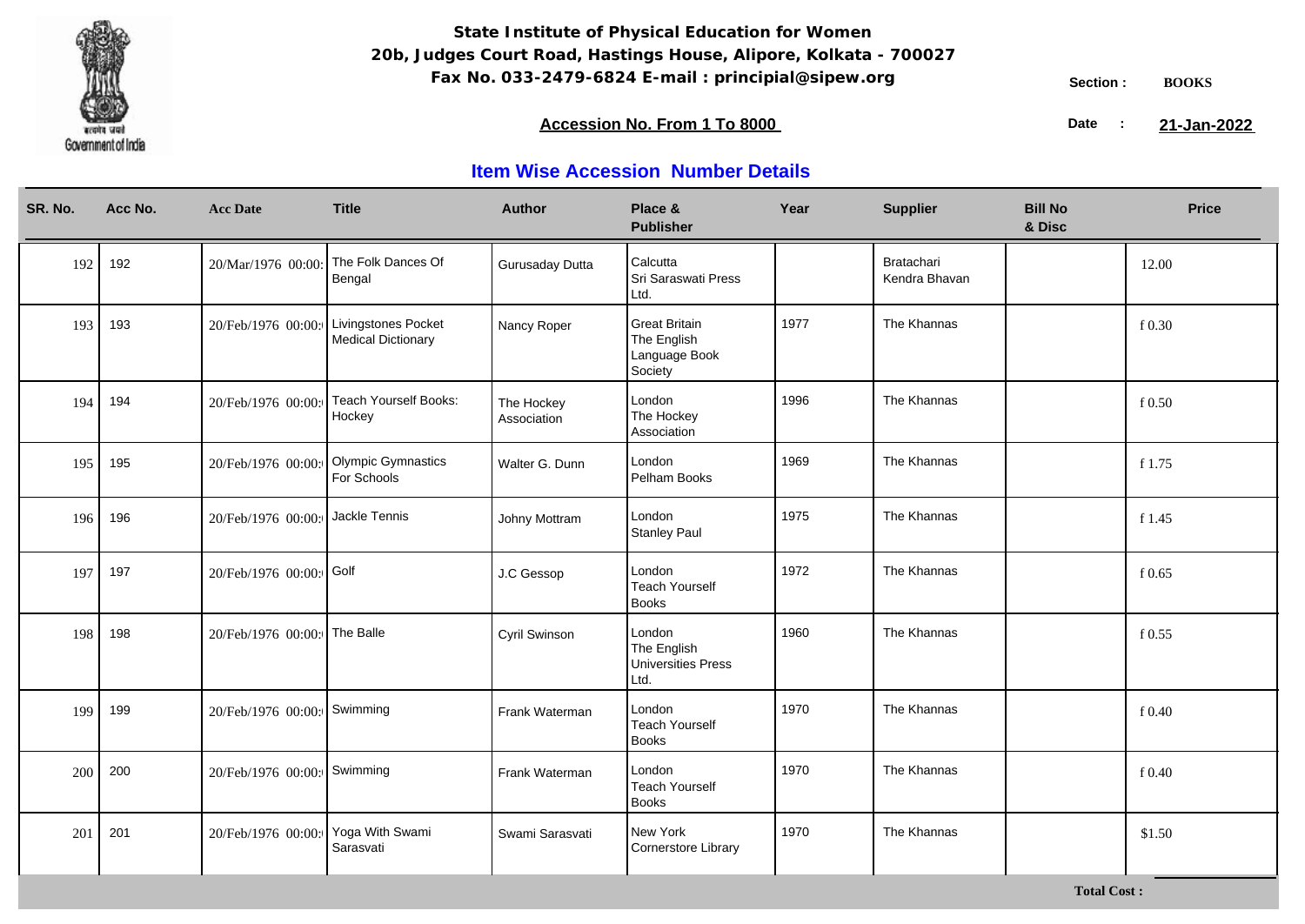

### **Accession No. From 1 To 8000 21-January 2008 21-January 2008 21-January 2008 21-January 2009**

21-Jan-2022

## **Item Wise Accession Number Details**

| SR. No. | Acc No. | <b>Acc Date</b>                     | <b>Title</b>                                          | <b>Author</b>                          | Place &<br><b>Publisher</b>                   | Year | <b>Supplier</b>          | <b>Bill No</b><br>& Disc | <b>Price</b> |
|---------|---------|-------------------------------------|-------------------------------------------------------|----------------------------------------|-----------------------------------------------|------|--------------------------|--------------------------|--------------|
| 202     | 202     | 20/Feb/1976 00:00:                  | <b>Body Control And</b><br><b>Physical Fitness</b>    | Herman Gawer &<br>Harbert<br>Michelman | New York<br>Pocket Books                      | 1972 | The Khannas              |                          | \$0.95       |
| 203     | 203     | 20/Feb/1976 00:00:                  | The Official Y.M.C.A<br>Physical Fitness Hand<br>Book | Clayton R. Myers                       | New York<br>Popuer Librery                    | 1975 | The Khannas              |                          | \$1.50       |
| 204     | 204     | 20/Feb/1976 00:00:                  | The Human Body                                        | Mitchell Wilson                        | New York<br>Golden Press                      | 1959 | The Khannas              |                          | \$3.95       |
| 205     | 205     | 20/Feb/1976 00:00:                  | The Young Persons<br>Guide To Ballet                  | Noel Streatfeiled                      | London<br>Frederick Warne &<br>Co. Ltd.       | 1975 | The Khannas              |                          | 65.00        |
| 206     | 206     | 20/Feb/1976 00:00: My Music My Life |                                                       | Ravi Shankar                           | Delhi<br>Bikash Publishing<br>House Pvt. Ltd. | 1969 | The Khannas              |                          | 40.00        |
| 207     | 207     | 20/Feb/1976 00:00:                  | The Story Of The<br>Olympics                          | Melville de Mellow                     | New Delhi<br>National Book<br>Trust, India    | 1974 | The Khannas              |                          | 9.50         |
| 208     | 208     | 25/Mar/2019 00:00: Hockey In India  |                                                       | Saradindu Sanyal                       | New Delhi<br>National Book<br>Trust, India    | 1972 | The Khannas              |                          | 1.50         |
| 209     | 209     | 20/Feb/1976 00:00: Hockey In India  |                                                       | Saradindu Sanyal                       | New Delhi<br>National Book<br>Trust, India    | 1972 | The Khannas              |                          | 1.50         |
| 210     | 210     | 20/Feb/1976 00:00:                  | Physical Fitness                                      | Penguin Books                          | England<br>Penguin Books Ltd.                 | 1960 | Ananya Prakash<br>Bhaban |                          | 6.00         |
| 211     | 211     | 20/Feb/1976 00:00:                  | Self-Defence                                          | Eric Dominy                            | London<br>St Paul House<br>Warwick            | 1957 | Ananya Prakash<br>Bhaban |                          | 10.00        |

**Total Cost :**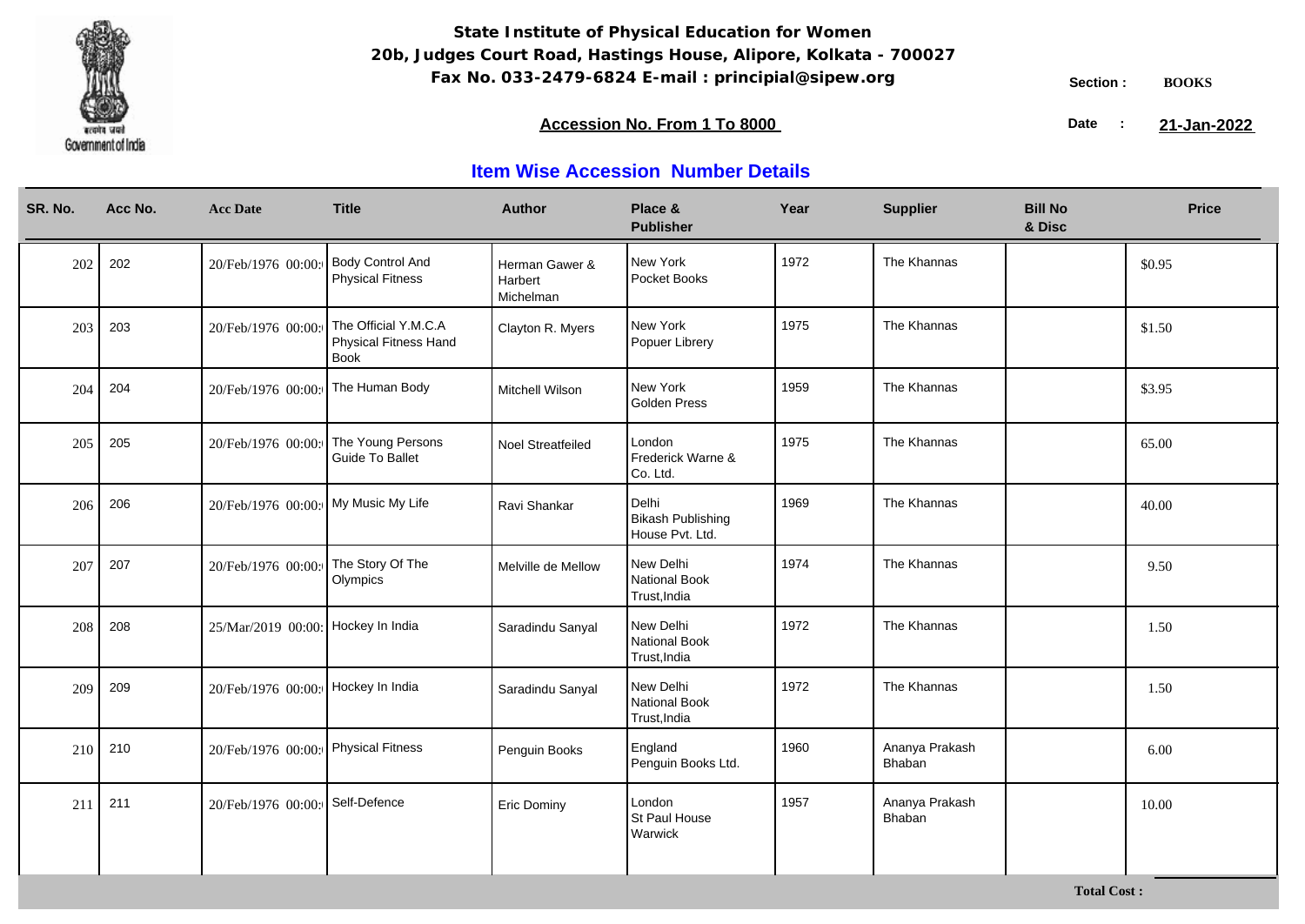

**Total Cost :**

### **Accession No. From 1 To 8000 21-January 2008 21-January 2008 21-January 2008 21-January 2009**

21-Jan-2022

| SR. No. | Acc No. | <b>Acc Date</b>            | <b>Title</b>                                                | <b>Author</b>                              | Place &<br><b>Publisher</b>                    | Year | <b>Supplier</b>          | <b>Bill No</b><br>& Disc | <b>Price</b> |
|---------|---------|----------------------------|-------------------------------------------------------------|--------------------------------------------|------------------------------------------------|------|--------------------------|--------------------------|--------------|
| 212     | 212     | 20/Feb/1976 00:00:         | Complete Book Of<br>Jnkado Self-Defence                     | <b>Bruce Tegner</b>                        | Great Britain<br>Cargi Books                   | 1968 | Ananya Prakash<br>Bhaban |                          | 13.00        |
| 213     | 213     | 20/Feb/1976 00:00:         | Method Of Self-Defence                                      | <b>Bruce Tegner</b>                        | Grate Britain<br>Cargi Books                   | 1972 | Ananya Prakash<br>Bhaban |                          | 10.00        |
| 214     | 214     | 20/Feb/1976 00:00:         | Ten Steps to a<br>Fabulous Figure                           | Dodi Schultz                               | Delhi<br>Mehra Offset Press                    | 1969 | Ananya Prakash<br>Bhaban |                          | 5.95         |
| 215     | 215     | 20/Feb/1976 00:00: Kung Fu |                                                             | <b>Brown Watson</b>                        | Holland<br>General Book<br><b>Distributors</b> | 1975 | Ananya Prakash<br>Bhaban |                          | 19.00        |
| 216     | 216     | 20/Feb/1976 00:00:         | The World of Ballet And<br>Dance                            | Mike Devis                                 | London<br>The Hamlyn Pub.<br>Group. Ltd.       | 1970 | Ananya Prakash<br>Bhaban |                          | 5.00         |
| 217     | 217     | 20/Feb/1976 00:00:         | Siksha Bigyaner Mul<br>Tattwa                               | Arun Ghosh                                 | Calcutta<br>Educational<br>Enterprizers        | 1974 | Ananya Prakash<br>Bhaban |                          | 16.00        |
| 218     | 218     | 20/Feb/1976 00:00:         | Sikshar Vabdhara<br>Paddhati O Samasyar<br>Itihas           | Arun Ghosh                                 | Calcutta<br>Educational<br>Enterprizers        | 1974 | Ananya Prakash<br>Bhaban |                          | 20.00        |
| 219     | 219     | 20/Feb/1976 00:00:         | <b>Bharatio Sikshar</b><br>Samprotik Rup O<br>Samasya       | Arun Ghosh                                 | Calcutta<br>Educational<br>Enterprizers        | 1974 | Ananya Prakash<br>Bhaban |                          | 18.00        |
| 220     | 220     | 20/Feb/1976 00:00:         | Sadharon Paddhati,<br>Vidyaloy Sangathan O<br>Sastha Siksha | Arun Ghosh &<br>Chitralekha<br>Chakraborty | Calcutta<br>Educational<br>Enterprizers        | 1973 | Ananya Prakash<br>Bhaban |                          | 16.00        |
| 221     | 221     | 20/Feb/1976 00:00:         | <b>Bharatio Sikshar Itihas</b>                              | Arun Ghosh &<br>Ashim Bardhan              | Calcutta<br>Educational<br>Enterprizers        | 1968 | Ananya Prakash<br>Bhaban |                          | 7.00         |
|         |         |                            |                                                             |                                            |                                                |      |                          |                          |              |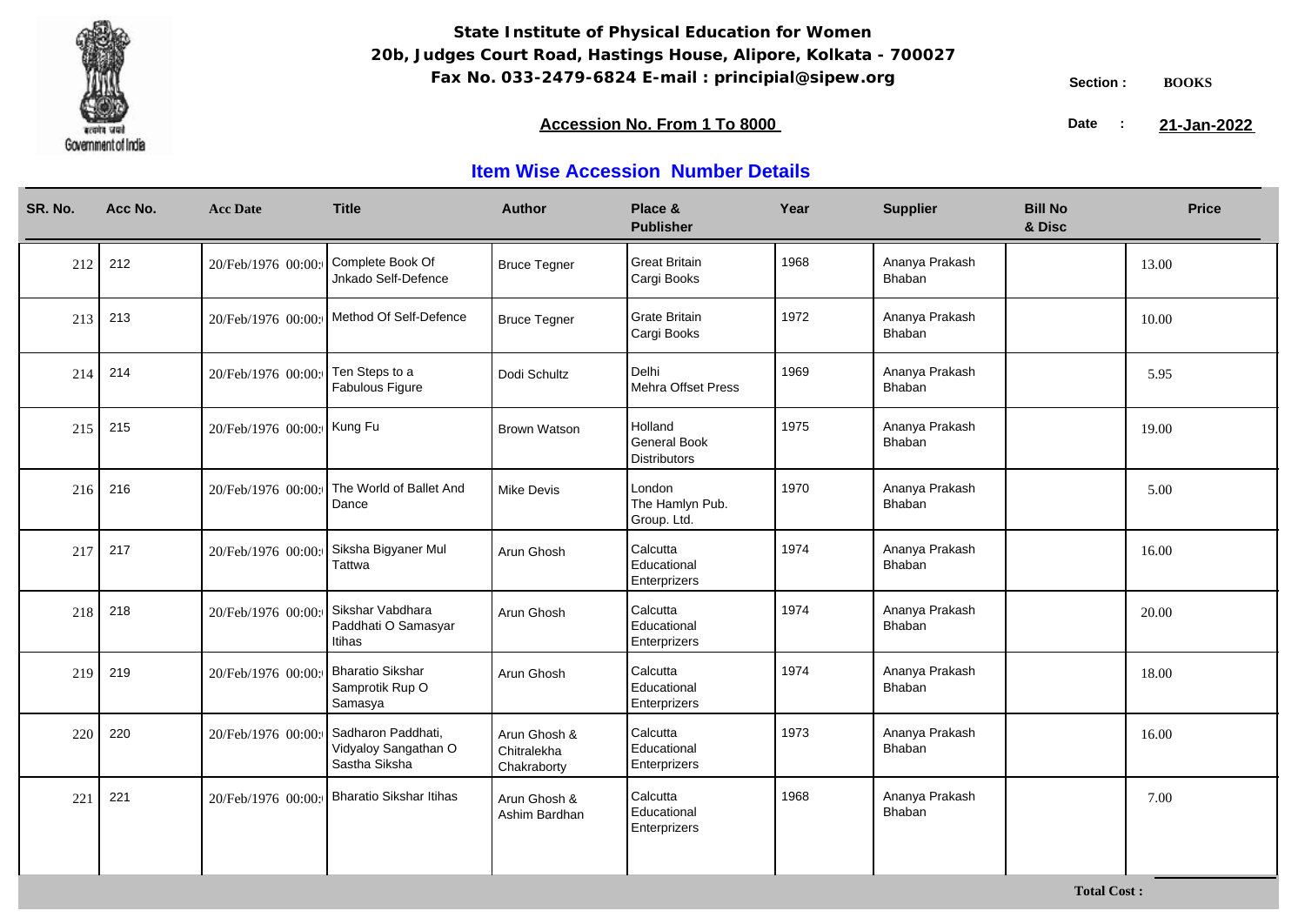

**Total Cost :**

### **Accession No. From 1 To 8000 21-January 2008 21-January 2008 21-January 2008 21-January 2009**

21-Jan-2022

| SR. No. | Acc No. | <b>Acc Date</b>                 | <b>Title</b>               | <b>Author</b>                                        | Place &<br><b>Publisher</b>                | Year | <b>Supplier</b>          | <b>Bill No</b><br>& Disc | <b>Price</b> |
|---------|---------|---------------------------------|----------------------------|------------------------------------------------------|--------------------------------------------|------|--------------------------|--------------------------|--------------|
| 222     | 222     | 20/Feb/1976 00:00:              | Debotatma Himaloy          | Prabodh Kumar<br>Sanyal                              | Calcutta<br>M.C Sarkar & Sons<br>Pvt. Ltd. | 1972 | Ananya Prakash<br>Bhaban |                          | 20.00        |
| 223     | 223     | 20/Feb/1976 00:00:              | Biswa Krira Olympic        | Ajay Basu                                            | Calcutta<br>Grantha Prakash                | 1382 | Ananya Prakash<br>Bhaban |                          | 10.00        |
| 224     | 224     | 20/Feb/1976 00:00:              | Akanka Sanchayan           | Dr. Sadhan Kr<br>Bhattacharyya, Dr.<br>Ajit Kr Ghosh | Calcutta<br>Jatiyo Sahitya<br>Porisod      | 1382 | Ananya Prakash<br>Bhaban |                          | 12.00        |
| 225     | 225     | 20/Feb/1976 00:00:              | Asomoy                     | <b>Bimal Kar</b>                                     | Calcutta<br>Ananda Publishers<br>Pvt. Ltd. | 1382 | Ananya Prakash<br>Bhaban |                          | 12.00        |
| 226     | 226     | 20/Feb/1976 00:00: Aborodh      |                            | Samaresh Basu                                        | Calcutta<br>Mitra O Ghosh                  | 1382 | Ananya Prakash<br>Bhaban |                          | 10.00        |
| 227     | 227     | 20/Feb/1976 00:00: Nachoni      |                            | Nimai<br>Bhattacharyya                               | Calcutta<br>Mitra O Ghosh                  | 1382 | Ananya Prakash<br>Bhaban |                          | 7.00         |
| 228     | 228     | 20/Feb/1976 00:00:              | Paaye Paaye<br>Protiddhoni | Ashutosh<br>Mukhopadhay                              | Calcutta<br>Mitra O Ghosh                  | 1382 | Ananya Prakash<br>Bhaban |                          | 9.00         |
| 229     | 229     | 20/Feb/1976 00:00: Akada Aranye |                            | Saiyad Mustafa<br>Siraj                              | Calcutta<br>Horof Prakashani               |      | Ananya Prakash<br>Bhaban |                          | 7.50         |
| 230     | 230     | 20/Feb/1976 00:00:              | Ascharjya Bhromon          | Sirshendu<br>Mukhopadhay                             | Calcutta<br>Ananda Publishers<br>Pvt. Ltd. | 1976 | Ananya Prakash<br>Bhaban |                          | 6.00         |
| 231     | 231     | 20/Feb/1976 00:00:              | Hraswa O Dirgha            | Jajabar                                              | Calcutta<br>Mitra O Ghosh                  | 1380 | Ananya Prakash<br>Bhaban |                          | 6.00         |
| 232     | 232     | 20/Feb/1976 00:00:              | Amake Dekhun               | Prafulla Roy                                         | Calcutta<br>Dej Publishing                 | 1382 | Ananya Prakash<br>Bhaban |                          | 12.00        |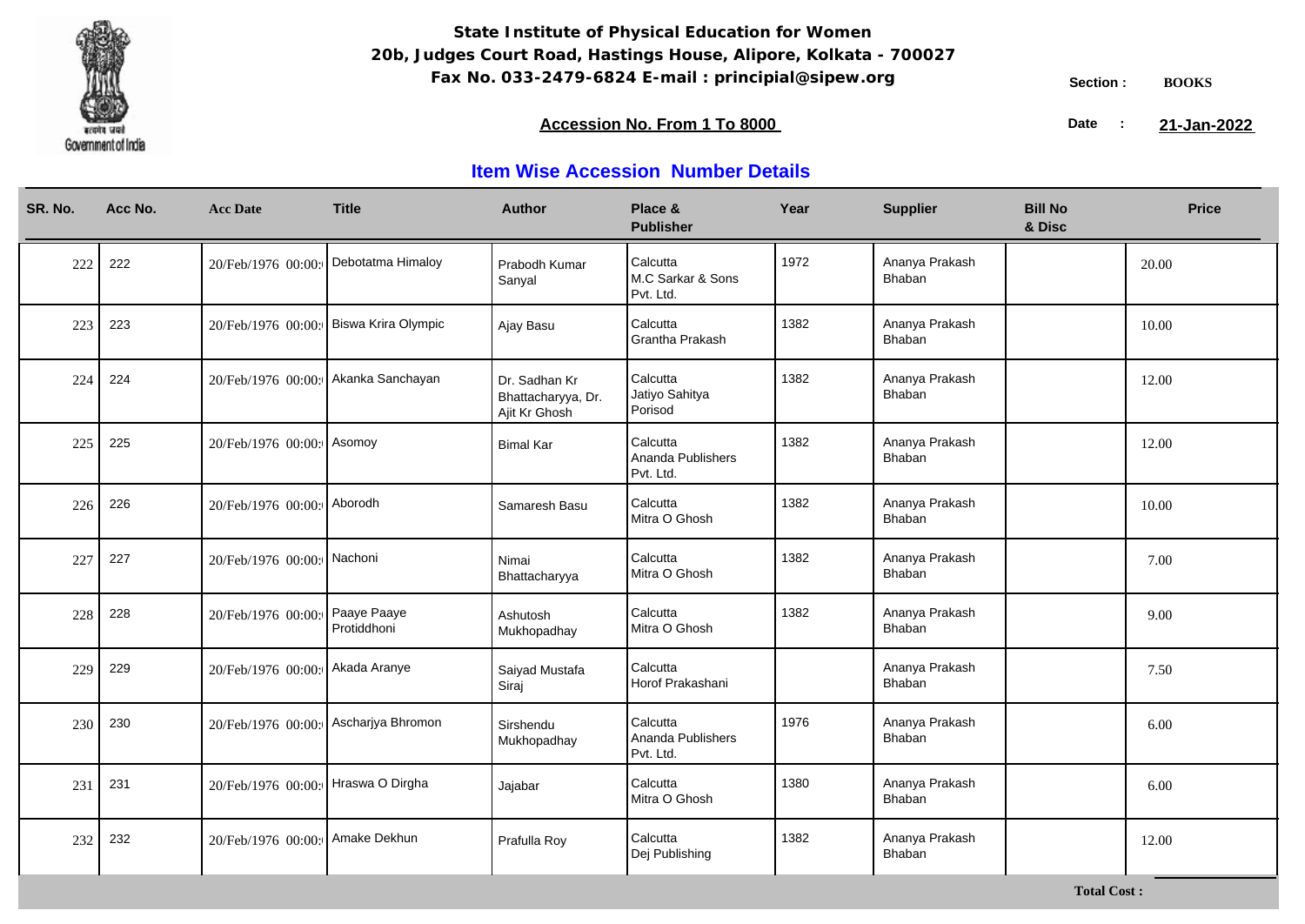

**Total Cost :**

### **Accession No. From 1 To 8000 21-January 2008 21-January 2008 21-January 2008 21-January 2009**

21-Jan-2022

| SR. No. | Acc No. | <b>Acc Date</b>                 | <b>Title</b>                                               | <b>Author</b>                              | Place &<br><b>Publisher</b>                                    | Year | <b>Supplier</b>          | <b>Bill No</b><br>& Disc | <b>Price</b> |
|---------|---------|---------------------------------|------------------------------------------------------------|--------------------------------------------|----------------------------------------------------------------|------|--------------------------|--------------------------|--------------|
| 233     | 233     | 20/Feb/1976 00:00:              | Bandhu-Bandhab                                             | Sunil<br>Gangopadhay                       | Calcutta<br>Dej Publishing                                     | 1383 | Ananya Prakash<br>Bhaban |                          | 8.00         |
| 234     | 234     | 20/Feb/1976 00:00:              | Vaya Dalhousi                                              | Nimai<br>Bhattacharyya                     | Calcutta<br>D.M Library                                        | 1382 | Ananya Prakash<br>Bhaban |                          | 5.00         |
| 235     | 235     | 20/Feb/1976 00:00: Nogno Nirjon |                                                            | <b>Buddhadeb Guha</b>                      | Calcutta<br>Ananda Publishers<br>Pvt. Ltd.                     | 1375 | Ananya Prakash<br>Bhaban |                          | 6.00         |
| 236     | 236     | 20/Feb/1976 00:00:              | Bangalir Khela Dhula                                       | Shankar Sengupta                           | Calcutta<br><b>Indian Publications</b>                         | 1976 | Ananya Prakash<br>Bhaban |                          | 18.00        |
| 237     | 237     | 15/Mar/1976 00:00:              | <b>Understanding Your</b><br>Child                         | James L. Hymes,<br>Jr.                     | Angelwood Cliffs<br>Prentice Hall of India<br>Pvt. Ltd.        | 1952 | Ananya Prakash<br>Bhaban |                          | 55.93        |
| 238     | 238     |                                 | 15/Mar/1976 00:00:   Intelligence in Action                | Bryant J. Cratty                           | <b>Englewood Cliffs</b><br>Prentice Hall of India<br>Pvt. Ltd. | 1973 | Ananya Prakash<br>Bhaban |                          | 84.13        |
| 239     | 239     | 15/Mar/1976 00:00:              | Administration of High<br><b>School Athletics</b>          | Charles &<br>Forsythe & Irvin A.<br>Keller | <b>Englewood Cliffs</b><br>Prentice Hall of India<br>Pvt. Ltd. | 1972 | Ananya Prakash<br>Bhaban |                          | 21.73        |
| 240     | 240     | 15/Mar/1976 00:00               | A Social History of<br>Education                           | <b>Robert Holmes</b><br><b>Beek</b>        | <b>Englewood Cliffs</b><br>Prentice Hall of India<br>Pvt. Ltd. | 1965 | Ananya Prakash<br>Bhaban |                          | 37.13        |
| 241     | 241     |                                 | 15/Mar/1975 00:00: Interest And Discipline<br>in Education | P.S. Wilson                                | London<br>Routledge & Kegan<br>Paul                            | 1971 | Ananya Prakash<br>Bhaban |                          | 27.02        |
| 242     | 242     | 15/Mar/1976 00:00:              | Changing Facets of<br>Indian Education                     | P.D Shukla                                 | Bombey<br>Allied Pub. Pvt. Ltd.                                | 1973 | Ananya Prakash<br>Bhaban |                          | 18.00        |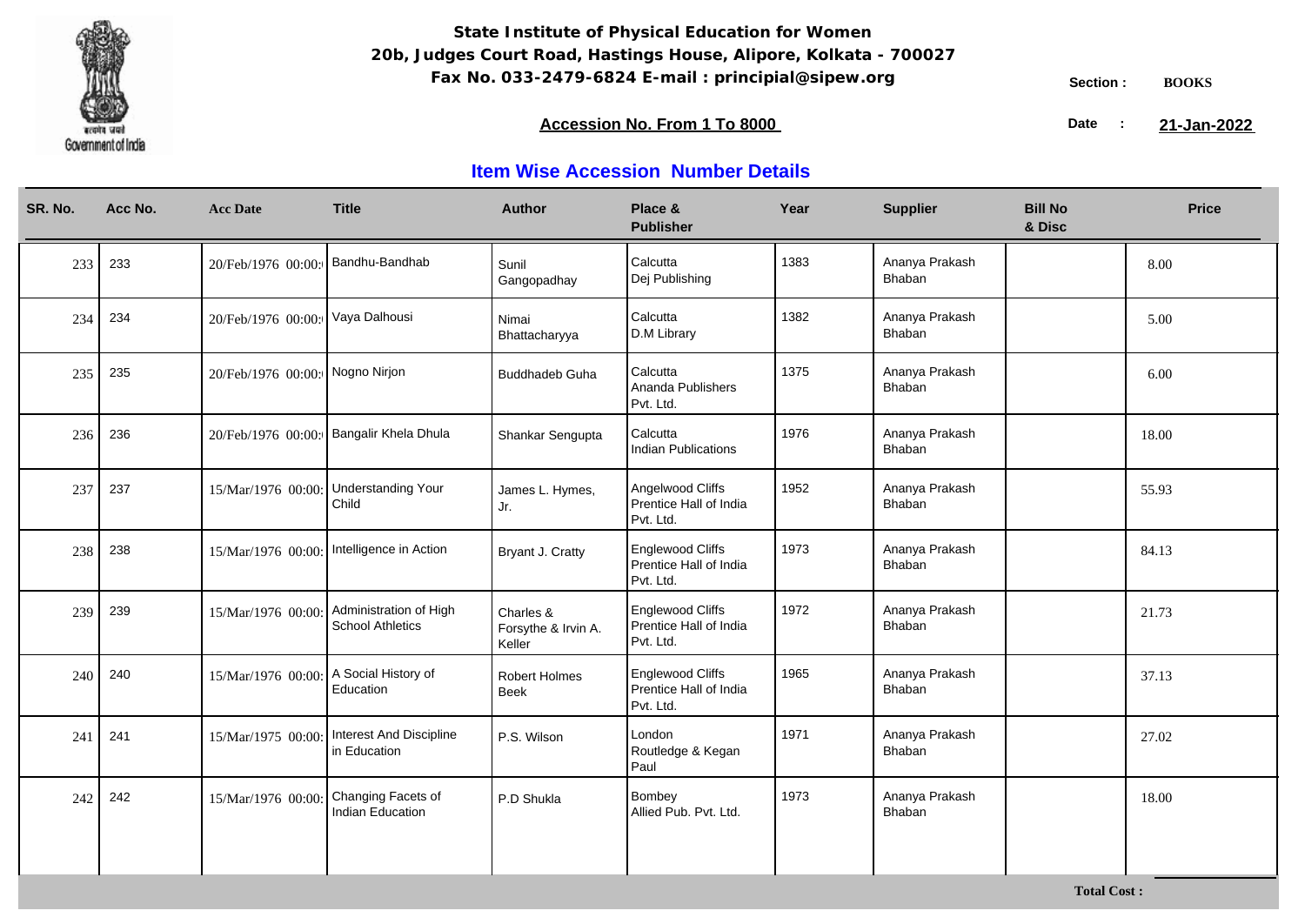

**Total Cost :**

### **Accession No. From 1 To 8000 21-January 2008 21-January 2008 21-January 2008 21-January 2009**

21-Jan-2022

| SR. No. | Acc No. | <b>Acc Date</b>    | <b>Title</b>                                  | <b>Author</b>                | Place &<br><b>Publisher</b>                  | Year | <b>Supplier</b>          | <b>Bill No</b><br>& Disc | <b>Price</b> |
|---------|---------|--------------------|-----------------------------------------------|------------------------------|----------------------------------------------|------|--------------------------|--------------------------|--------------|
| 243     | 243     | 31/Dec/1976 00:00: | Stunts And Tumbling<br>for Girls              | Virginia Lee Horne           | New York<br>A.S Barnes & Co.                 | 1943 | Ananya Prakash<br>Bhaban |                          | 30.00        |
| 244     | 244     | 15/Mar/1976 00:00: | Calisthenics                                  | S.C Staley                   | New York<br>A.S Barnes & Co.                 | 1926 | Ananya Prakash<br>Bhaban |                          | 30.00        |
| 245     | 245     | 15/Mar/1976 00:00: | Sports And Recreation<br>And How to Play Them | A.A James &<br>Others        | New York<br>A.S Barnes & Co.                 | 1936 | Ananya Prakash<br>Bhaban |                          | 30.00        |
| 246     | 246     | 25/Mar/2019 00:00: | Games, Contests And<br>Relays                 | Sewerd Charle<br>Staley      | New York<br>A.S Barnes & Co.                 | 1924 | Ananya Prakash<br>Bhaban |                          | 30.00        |
| 247     | 247     | 15/Mar/1976 00:00: | <b>Games of Many Nations</b>                  | E.O. Harbin                  | New York<br>Abingdon Press                   | 1955 | Ananya Prakash<br>Bhaban |                          | 10.00        |
| 248     | 248     | 15/Mar/1976 00:00: | <b>Tackle Athletics</b>                       | Denis Walts                  | London<br><b>Stanley Paul</b>                | 1974 | Ananya Prakash<br>Bhaban |                          | 25.00        |
| 249     | 249     | 15/Mar/1976 00:00: | Piccolo Encyclopaedia<br>of Sport             | <b>Peter Matthews</b>        | London<br>Piccolo Original                   | 1975 | Ananya Prakash<br>Bhaban |                          | 10.00        |
| 250     | 250     | 15/Mar/1976 00:00: | Siksha                                        | Rabindranath<br>Tagore       | Calcutta<br>Biswa Bharati<br>Granthan Bibhag | 1973 | Ananya Prakash<br>Bhaban |                          | 5.75         |
| 251     | 251     | 15/Mar/1976 00:00  | International Folk<br>Dances                  | Bengal Bratachari<br>Society | Calcutta<br>Bengal Bratachari<br>Society     | 1963 | Ananya Prakash<br>Bhaban |                          | 2.50         |
| 252     | 252     | 15/Mar/1976 00:00: | <b>International Folk</b><br>Dances           | Bengal Bratachari<br>Society | Calcutta<br>Bengal Bratachari<br>Society     | 1963 | Ananya Prakash<br>Bhaban |                          | 2.50         |
|         |         |                    |                                               |                              |                                              |      |                          |                          |              |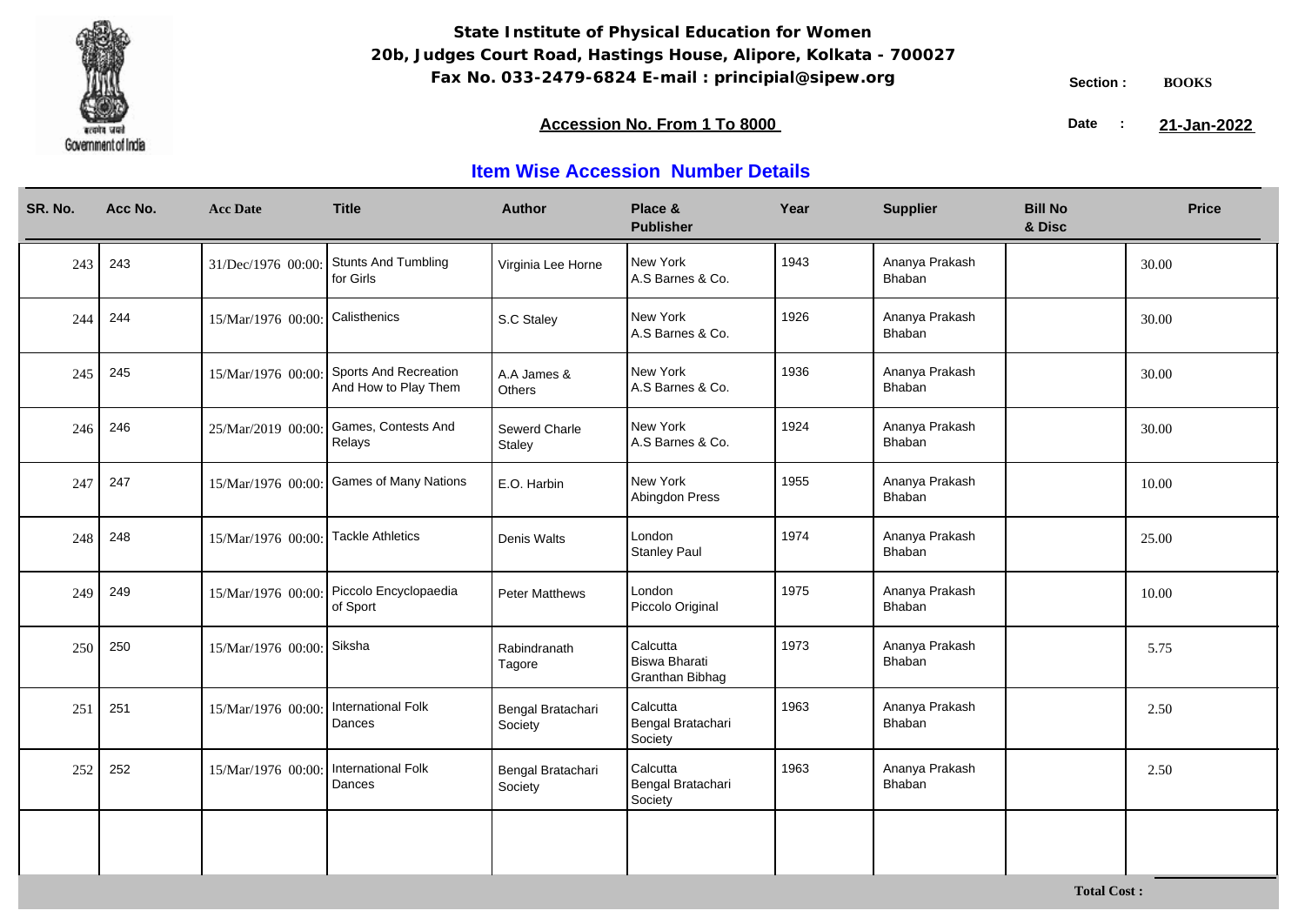

**Total Cost :**

### **Accession No. From 1 To 8000 21-January 2008 21-January 2008 21-January 2008 21-January 2009**

21-Jan-2022

| SR. No. | Acc No. | <b>Acc Date</b>                   | <b>Title</b>                                                                                                    | <b>Author</b>                                                                         | Place &<br><b>Publisher</b>              | Year | <b>Supplier</b>              | <b>Bill No</b><br>& Disc | <b>Price</b> |
|---------|---------|-----------------------------------|-----------------------------------------------------------------------------------------------------------------|---------------------------------------------------------------------------------------|------------------------------------------|------|------------------------------|--------------------------|--------------|
| 253     | 253     | 22/Mar/1976 00:00:                | Sarat Rachanaboli<br>(Janma Sata Barshiki<br>Sanaskaran)                                                        | Dr. Subodh<br>Sengupta, Dr.<br>Debipada<br>Bhattacharyya, Sri<br>Gopal Chandra<br>Roy | Calcutta<br>Sharat Samiti                | 1383 | Ananya Prakash<br>Bhaban     |                          | 20.00        |
| 254     | 254     | 22/Mar/1976 00:00: Anatomy Siksha |                                                                                                                 | Dr. S.N Pandey                                                                        | Calcutta<br>Aditya Prakashalay           | 1382 | Ananya Prakash<br>Bhaban     |                          | 15.00        |
| 255     | 255     | 25/Mar/2019 00:00: Anatomy Siksha |                                                                                                                 | Dr. S.N Pandey                                                                        | Calcutta<br>Aditya Prakashalay           | 1382 | Ananya Prakash<br>Bhaban     |                          | 15.00        |
| 256     | 256     | 17/Nov/1976 00:00                 | <b>Teaching Physical</b><br><b>Education in Secondary</b><br>Schools: A Textbook<br>On International<br>Methods | Clyde Knapp &<br>Patricia Hagman<br>Leonhard                                          | New York<br>Mc Grow-Hill Book<br>Company | 1968 | Das Gupta & Co.<br>Pvt. Ltd. |                          | 21.25        |
| 257     | 257     | 21/Dec/1976 00:00:                | Text Book of Anatomy<br>And Physiology                                                                          | Dr. Jatindranath<br>Ghoshal                                                           | Calcutta<br>Karbala Tank Lane            | 1952 | Das Gupta & Co.<br>Pvt. Ltd. |                          |              |
| 258     | 258     | 08/Feb/1977 00:00:                | <b>Health And Fitness for</b><br>The Over Forties                                                               | <b>Bill Watson</b>                                                                    | London<br><b>Stanley Paul</b>            | 1975 | Gyan Sanchayan               |                          | 18.40        |
| 259     | 259     | 08/Feb/1977 00:00:                | <b>Progressive Practices</b><br>And Modern Coaching<br>Gymnastics                                               | Peret Rodwell                                                                         | London<br><b>Stanley Paul</b>            | 1970 | Gyan Sanchayan               |                          | 25.00        |
| 260     | 260     | 08/Feb/1977 00:00:                | History of Physical<br>Education                                                                                | Eraj Ahmed Khan                                                                       | Patna<br>Scientific Book Co.             |      | Gyan Sanchayan               |                          | 25.00        |
| 261     | 261     | 08/Feb/1977 00:00:                | History of Physical<br>Education                                                                                | Eraj Ahmed Khan                                                                       | Patna<br>Scientific Book Co.             |      | Gyan Sanchayan               |                          | 25.00        |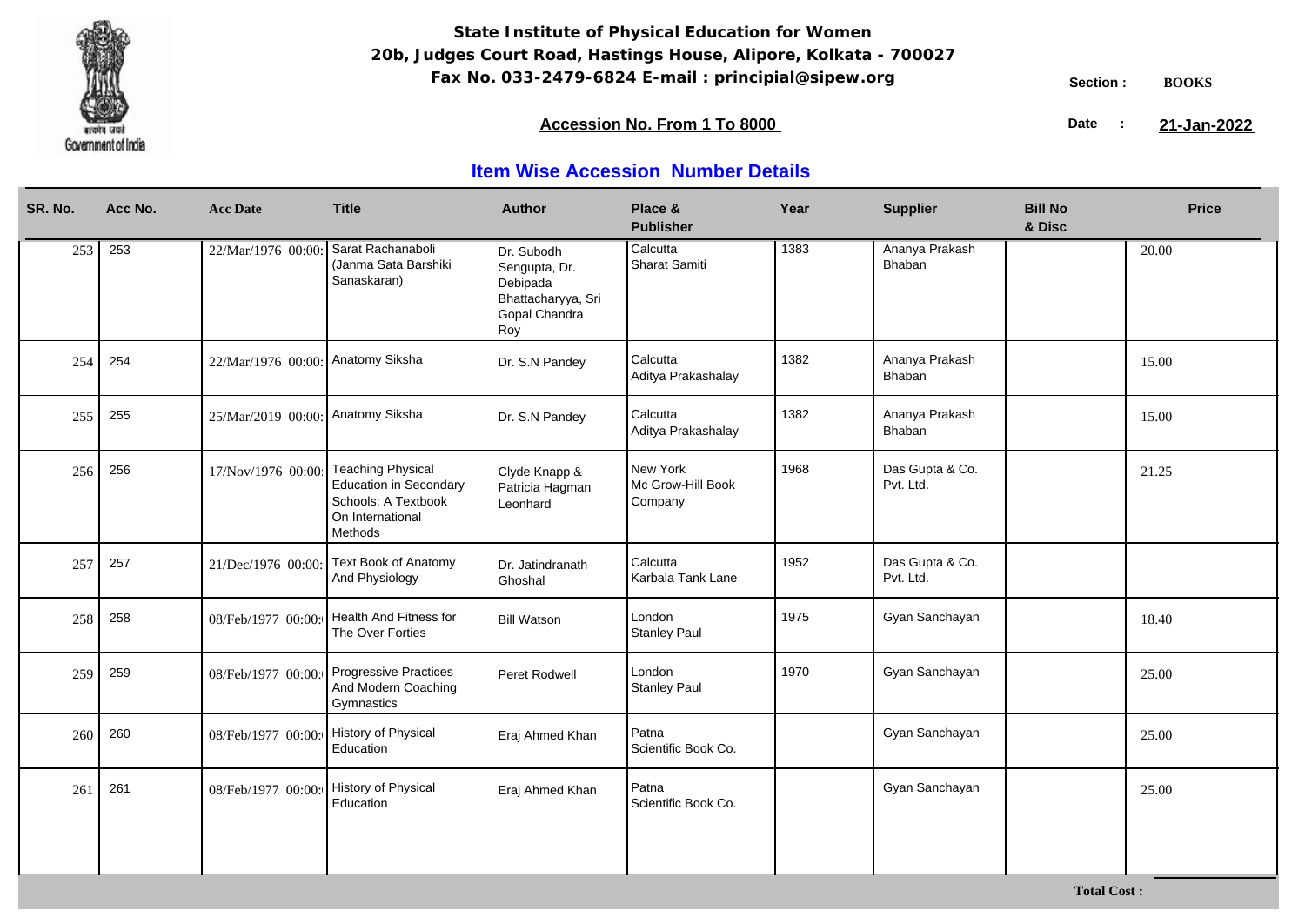

**Total Cost :**

### **Accession No. From 1 To 8000 21-January 2008 21-January 2008 21-January 2008 21-January 2009**

21-Jan-2022

| SR. No. | Acc No. | <b>Acc Date</b>    | <b>Title</b>                           | <b>Author</b>         | Place &<br><b>Publisher</b>             | Year | <b>Supplier</b> | <b>Bill No</b><br>& Disc | <b>Price</b> |
|---------|---------|--------------------|----------------------------------------|-----------------------|-----------------------------------------|------|-----------------|--------------------------|--------------|
| 262     | 262     | 08/Feb/1977 00:00: | History of Physical<br>Education       | Eraj Ahmed Khan       | Patna<br>Scientific Book Co.            |      | Gyan Sanchayan  |                          | 25.00        |
| 263     | 263     | 08/Feb/1977 00:00: | History of Physical<br>Education       | Eraj Ahmed Khan       | Patna<br>Scientific Book Co.            |      | Gyan Sanchayan  |                          | 25.00        |
| 264     | 264     | 08/Feb/1977 00:00: | History of Physical<br>Education       | Eraj Ahmed Khan       | Patna<br>Scientific Book Co.            |      | Gyan Sanchayan  |                          | 25.00        |
| 265     | 265     | 08/Feb/1977 00:00: | History of Physical<br>Education       | Eraj Ahmed Khan       | Patna<br>Scientific Book Co.            |      | Gyan Sanchayan  |                          | 25.00        |
| 266     | 266     | 08/Feb/1977 00:00: | History of Physical<br>Education       | Edwin A.<br>fleishman | Patna<br>Scientific Book Co.            |      | Gyan Sanchayan  |                          | 25.00        |
| 267     | 267     | 08/Feb/1977 00:00: | History of Physical<br>Education       | Eraj Ahmed Khan       | Patna<br>Scientific Book Co.            |      | Gyan Sanchayan  |                          | 25.00        |
| 268     | 268     | 08/Feb/1977 00:00: | History of Physical<br>Education       | Eraj Ahmed Khan       | Patna<br>Scientific Book Co.            |      | Gyan Sanchayan  |                          | 25.00        |
| 269     | 269     | 08/Feb/1977 00:00: | History of Physical<br>Education       | Eraj Ahmed Khan       | Patna<br>Scientific Book Co.            |      | Gyan Sanchayan  |                          | 25.00        |
| 270     | 270     | 08/Feb/1977 00:00: | <b>Busket Ball For Me And</b><br>Women | C.C Abraham           | Calcutta<br>Y.M.C.A Publishing<br>House | 1956 | Gyan Sanchayan  |                          | 20.00        |
| 271     | 271     | 08/Feb/1977 00:00: | <b>Busket Ball For Me And</b><br>Women | C.C Abraham           | Calcutta<br>Y.M.C.A Publishing<br>House | 1956 | Gyan Sanchayan  |                          | 20.00        |
|         |         |                    |                                        |                       |                                         |      |                 |                          |              |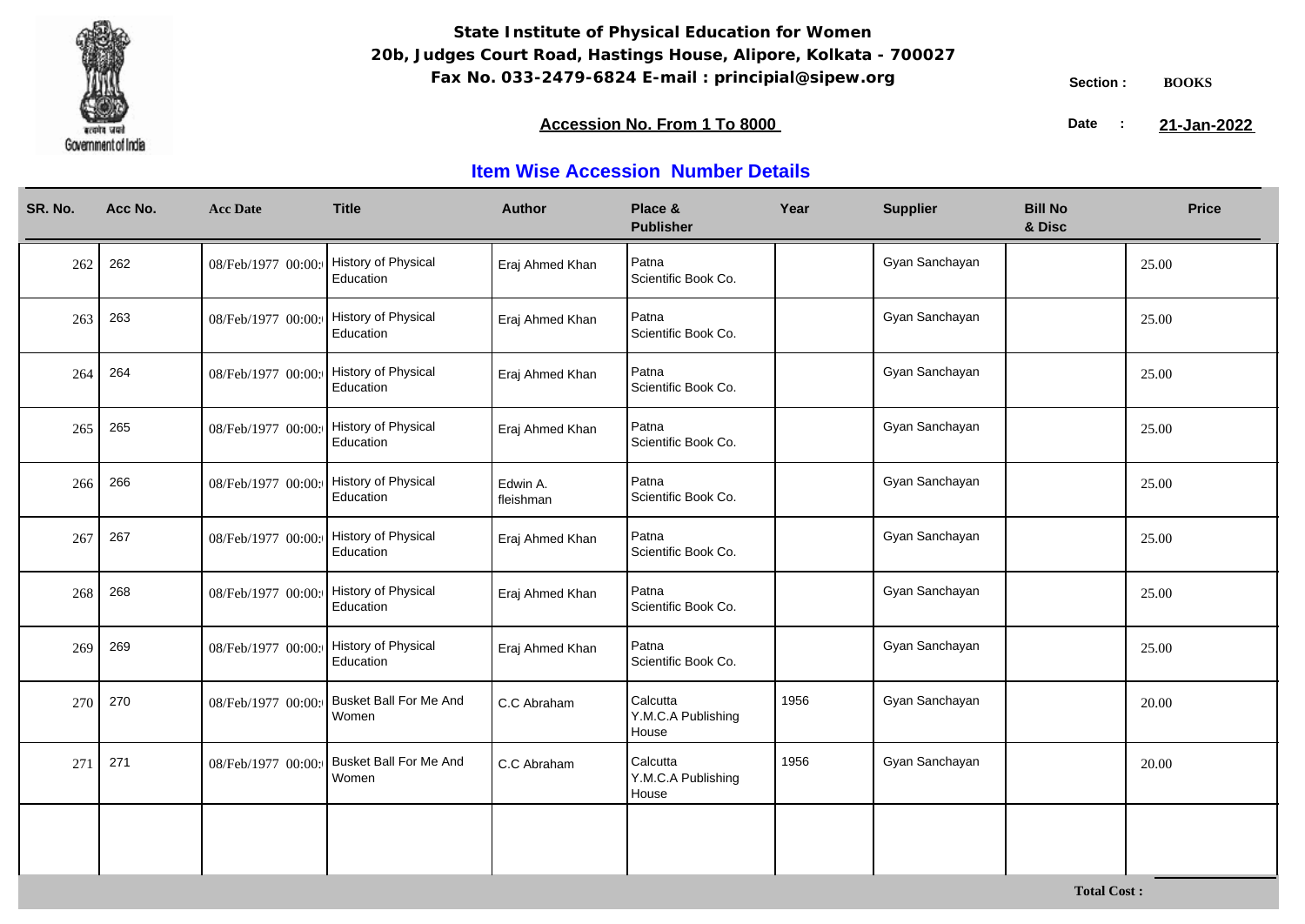

### **Accession No. From 1 To 8000 21-January 2008 21-January 2008 21-January 2008 21-January 2009**

21-Jan-2022

| SR. No. | Acc No. | <b>Acc Date</b>    | <b>Title</b>                                          | <b>Author</b>                                      | Place &<br><b>Publisher</b>                                    | Year | <b>Supplier</b>     | <b>Bill No</b><br>& Disc | <b>Price</b> |
|---------|---------|--------------------|-------------------------------------------------------|----------------------------------------------------|----------------------------------------------------------------|------|---------------------|--------------------------|--------------|
| 272     | 272     | 08/Feb/1977 00:00: | Methods in Physical<br>Education                      | Prof.<br>C.Tirunarayanan &<br>S.Harihara<br>Sharma | Karaikundi<br>Alagappa Collage of<br><b>Physical Education</b> | 1975 | Gyan Sanchayan      |                          | 12.00        |
| 273     | 273     | 08/Feb/1977 00:00: | Methods in Physical<br>Education                      | Prof.<br>C.Tirunarayanan &<br>S.Harihara<br>Sharma | Karaikudi<br>Alagappa Collage of<br><b>Physical Education</b>  | 1975 | Gyan Sanchayan      |                          | 12.00        |
| 274     | 274     | 08/Feb/1977 00:00: | Methods in Physical<br>Education                      | Prof.<br>C.Tirunarayanan &<br>S.Harihara<br>Sharma | Karaikudi<br>Alagappa Collage of<br><b>Physical Education</b>  |      | Gyan Sanchayan      |                          | 12.00        |
| 275     | 275     | 08/Feb/1977 00:00: | Methods in Physical<br>Education                      | Prof.<br>C.Tirunarayanan &<br>S.Harihara<br>Sharma | Karaikudi<br>Alagappa Collage of<br><b>Physical Education</b>  | 1975 | Gyan Sanchayan      |                          | 12.00        |
| 276     | 276     | 08/Feb/1977 00:00: | Methods in Physical<br>Education                      | Prof.<br>C.Tirunarayanan &<br>S.Harihara<br>Sharma | Karaikudi<br>Alagappa Collage of<br>Physical Education         | 1975 | Gyan Sanchayan      |                          | 12.00        |
| 277     | 277     | 08/Feb/1977 00:00: | An Analytical History of<br><b>Physical Education</b> | Prof.<br>C.Tirunarayanan &<br>S.Harihara<br>Sharma | Karaikudi<br>Alagappa Collage of<br><b>Physical Education</b>  | 1975 | Gyan Sanchayan      |                          | 10.00        |
| 278     | 278     | 08/Feb/1977 00:00: | An Analytical History of<br><b>Physical Education</b> | Prof.<br>C.Tirunarayanan &<br>S.Harihara<br>Sharma | Karaikudi<br>Alagappa Collage of<br><b>Physical Education</b>  | 1975 | Gyan Sanchayan      |                          | 10.00        |
| 279     | 279     | 22/Feb/1977 00:00: | A Text Book of Health<br>Education                    | A.J Dalzell- Ward                                  | London<br>Tavistock<br>Publications                            | 1975 | Sarat Book<br>House |                          | 44.00        |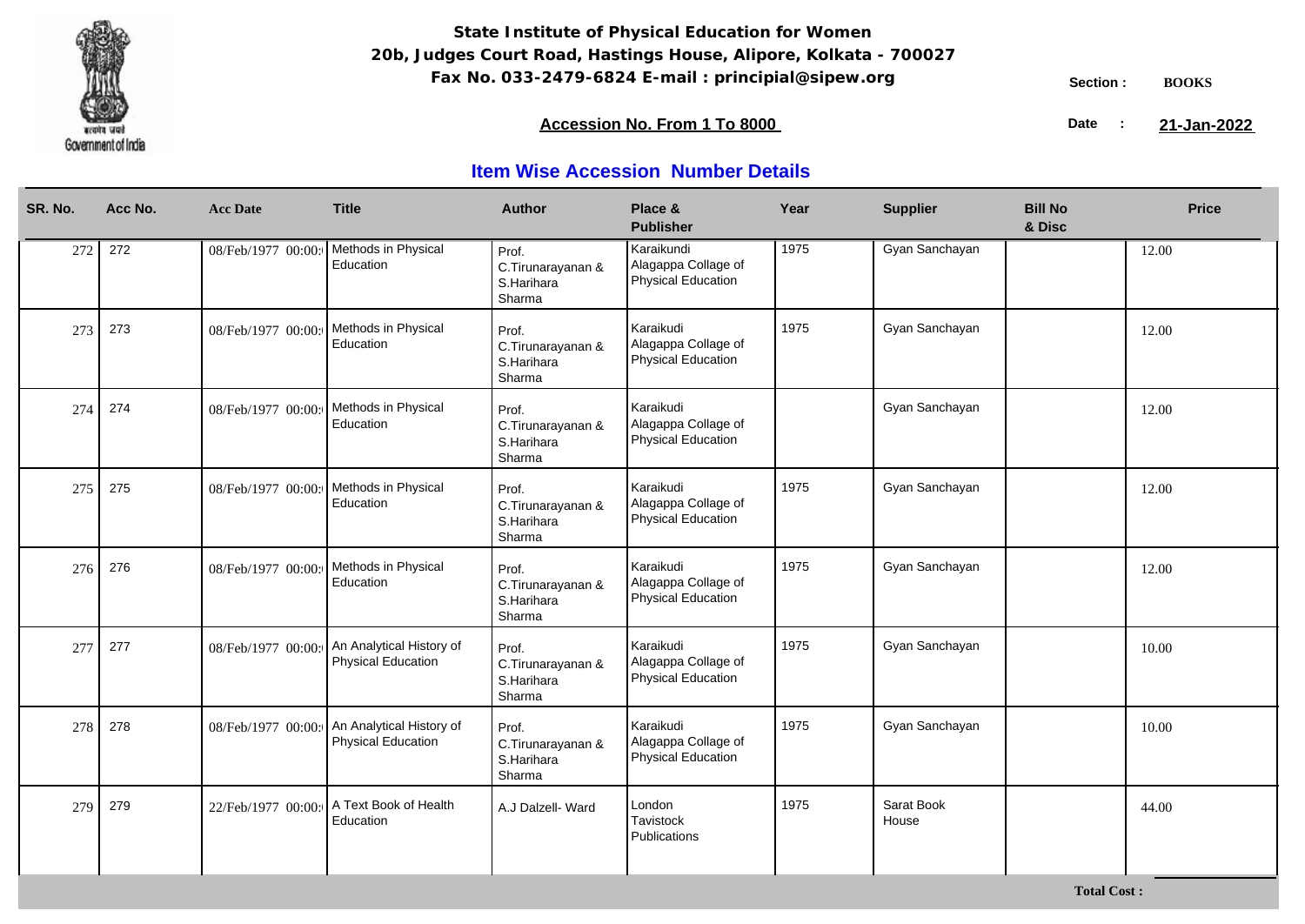

### **Accession No. From 1 To 8000 21-January 2008 21-January 2008 21-January 2008 21-January 2009**

21-Jan-2022

| SR. No. | Acc No. | <b>Acc Date</b>     | <b>Title</b>                                     | <b>Author</b>                                   | Place &<br><b>Publisher</b> | Year  | <b>Supplier</b>     | <b>Bill No</b><br>& Disc | <b>Price</b> |
|---------|---------|---------------------|--------------------------------------------------|-------------------------------------------------|-----------------------------|-------|---------------------|--------------------------|--------------|
| 280     | 280     | 22/Mar/1977 00:00   | Individual & Team<br>Sports for Girls &<br>Woman | Maryhelen Vannier<br>& Hally B.W.<br>Poindexter | London<br>W.B Sounders Co.  | 1976  | Sarat Book<br>House |                          | 30.95        |
| 281     | 281     | 05/Jan/2017 00:00:0 | An introduction to<br>physical education         | Nixon, John E.                                  | Philadelphia,<br>Saunders,  | 1974. |                     |                          |              |
| 282     | 282     | 28/Feb/1977 00:00:  | Organization of<br>Physical Education            | J.P Thomas                                      | Madras<br>Gyanadaya Press   | 1972  | Gyan Sanchayan      |                          | 20.00        |
| 283     | 283     | 26/Mar/2019 00:00:  | Organization of<br>Physical Education            | J.P Thomas                                      | Madras<br>Gyanadaya Press   | 1972  | Gyan Sanchayan      |                          | 20.00        |
| 284     | 284     | 26/Mar/2019 00:00:  | Organization of<br><b>Physical Education</b>     | J.P Thomas                                      | Madras<br>Gyanadaya Press   | 1972  | Gyan Sanchayan      |                          | 20.00        |
| 285     | 285     | 26/Mar/2019 00:00   | Organization of<br>Physical Education            | J.P Thomas                                      | Madras<br>Gyanadaya Press   | 1972  | Gyan Sanchayan      |                          | 20.00        |
| 286     | 286     | 26/Mar/2019 00:00   | Organization of<br>Physical Education            | J.P Thomas                                      | Madras<br>Gyanadaya Press   | 1972  | Gyan Sanchayan      |                          | 20.00        |
| 287     | 287     | 26/Mar/2019 00:00   | Organization of<br>Physical Education            | J.P Thomas                                      | Madras<br>Gyanadaya Press   | 1972  | Gyan Sanchayan      |                          | 20.00        |
| 288     | 288     | 26/Mar/2019 00:00   | Organization of<br>Physical Education            | J.P Thomas                                      | Madras<br>Gyanadaya Press   | 1972  | Gyan Sanchayan      |                          | 20.00        |
| 289     | 289     | 26/Mar/2019 00:00   | Organization of<br><b>Physical Education</b>     | J.P Thomas                                      | Madras<br>Gyanadaya Press   | 1972  | Gyan Sanchayan      |                          | 20.00        |
| 290     | 290     | 26/Mar/2019 00:00   | Organization of<br><b>Physical Education</b>     | J.P Thomas                                      | Madras<br>Gyanadaya Press   | 1972  | Gyan Sanchayan      |                          | 20.00        |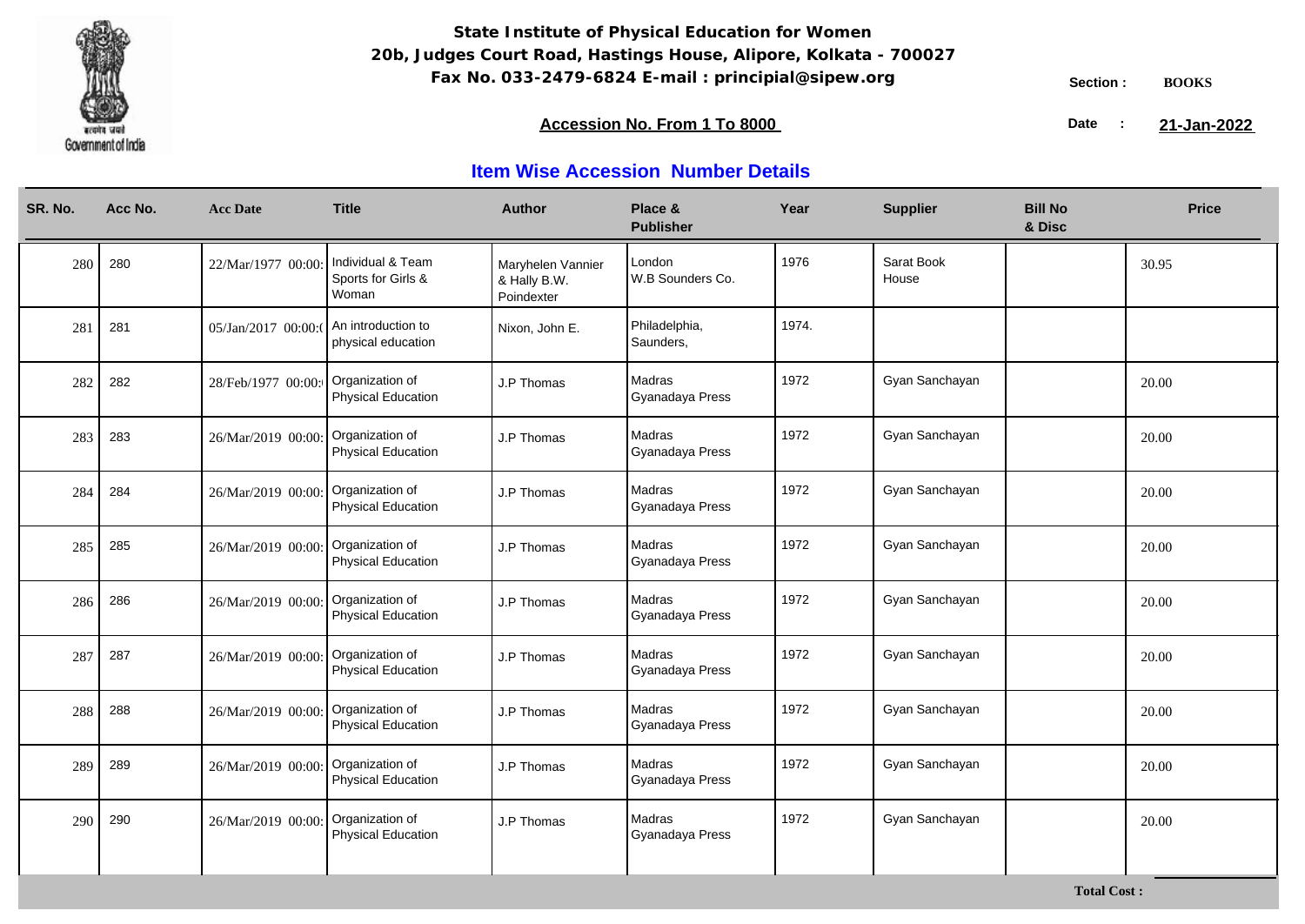

### **Accession No. From 1 To 8000 21-January 2008 21-January 2008 21-January 2008 21-January 2009**

21-Jan-2022

| SR. No. | Acc No. | <b>Acc Date</b>    | <b>Title</b>                                                                      | <b>Author</b>                                                                         | Place &<br><b>Publisher</b>                   | Year | <b>Supplier</b>              | <b>Bill No</b><br>& Disc | <b>Price</b> |
|---------|---------|--------------------|-----------------------------------------------------------------------------------|---------------------------------------------------------------------------------------|-----------------------------------------------|------|------------------------------|--------------------------|--------------|
| 291     | 291     | 26/Mar/2019 00:00  | Organization of<br>Physical Education                                             | J.P Thomas                                                                            | Madras<br>Gyanadaya Press                     | 1972 | Gyan Sanchayan               |                          | 20.00        |
| 292     | 292     | 02/Mar/1977 00:00  | The Interrelated Arts in<br>Leisure Perceiving And<br>Creating                    | Nellie D. Arnold                                                                      | St. Louis<br>The C.V Mosley Co.               | 1976 | Das Gupta & Co.<br>Pvt. Ltd. |                          | 13.43        |
| 293     | 293     | 02/Mar/1977 00:00  | Swimming And Diving                                                               | David A.<br>Armberester,<br>Robert H. Allen &<br><b>Hobert Sherwood</b><br>Billingley | St. Louis<br>The C.V Mosley Co.               | 1973 | Das Gupta & Co.<br>Pvt. Ltd. |                          | 11.95        |
| 294     | 294     | 02/Mar/1977 00:00  | Dimensions of Physical<br>Education                                               | Charles A. Bucher                                                                     | S.t Louis<br>The C.V Mosley Co.               | 1974 | Das Gupta & Co.<br>Pvt. Ltd. |                          | \$7.25       |
| 295     | 295     | 02/Mar/1977 00:00  | Foundations of Physical<br>Education                                              | Charles A. Bucher                                                                     | St. Louis<br>The C.V Mosley Co.               | 1975 | Das Gupta & Co.<br>Pvt. Ltd. |                          | 12.95        |
| 296     | 296     | 02/Mar/1977 00:00  | <b>Methods And Materials</b><br>for Secondary School<br><b>Physical Education</b> | Constanc R.<br>Koenig & Charls<br>A. Buchar                                           | St. Louis<br>The C.V Mosley Co.               | 1974 | Das Gupta & Co.<br>Pvt. Ltd. |                          | 12.95        |
| 297     | 297     | 02/Mar/1977 00:00  | <b>Basic Skills in Sports</b><br>for Men & Women                                  | David A.<br>Armberuster,<br>Frank F. Musker &<br>Dale Mood                            | St. Louis<br>The C.V Mosley Co.               | 1975 | Das Gupta & Co.<br>Pvt. Ltd. |                          | \$7.95       |
| 298     | 298     | 02/Mar/1977 00:00: | Anatomy And<br>Physiology for Nurses                                              | Evelyn C. Tearee                                                                      | Calcutta<br><b>Oxford Univercity</b><br>Press | 1973 | Ananya Prakash<br>Bhaban     |                          | 12.00        |
| 299     | 299     | 07/Mar/1977 00:00  | <b>Bharatio Sikshar Itihas</b><br>O Samprotik Samsya                              | Jyotiprasad<br>bandopadhay                                                            | Calcutta<br>Siksha Prakashani                 | 1976 | Ananya Prakash<br>Bhaban     |                          | 20.00        |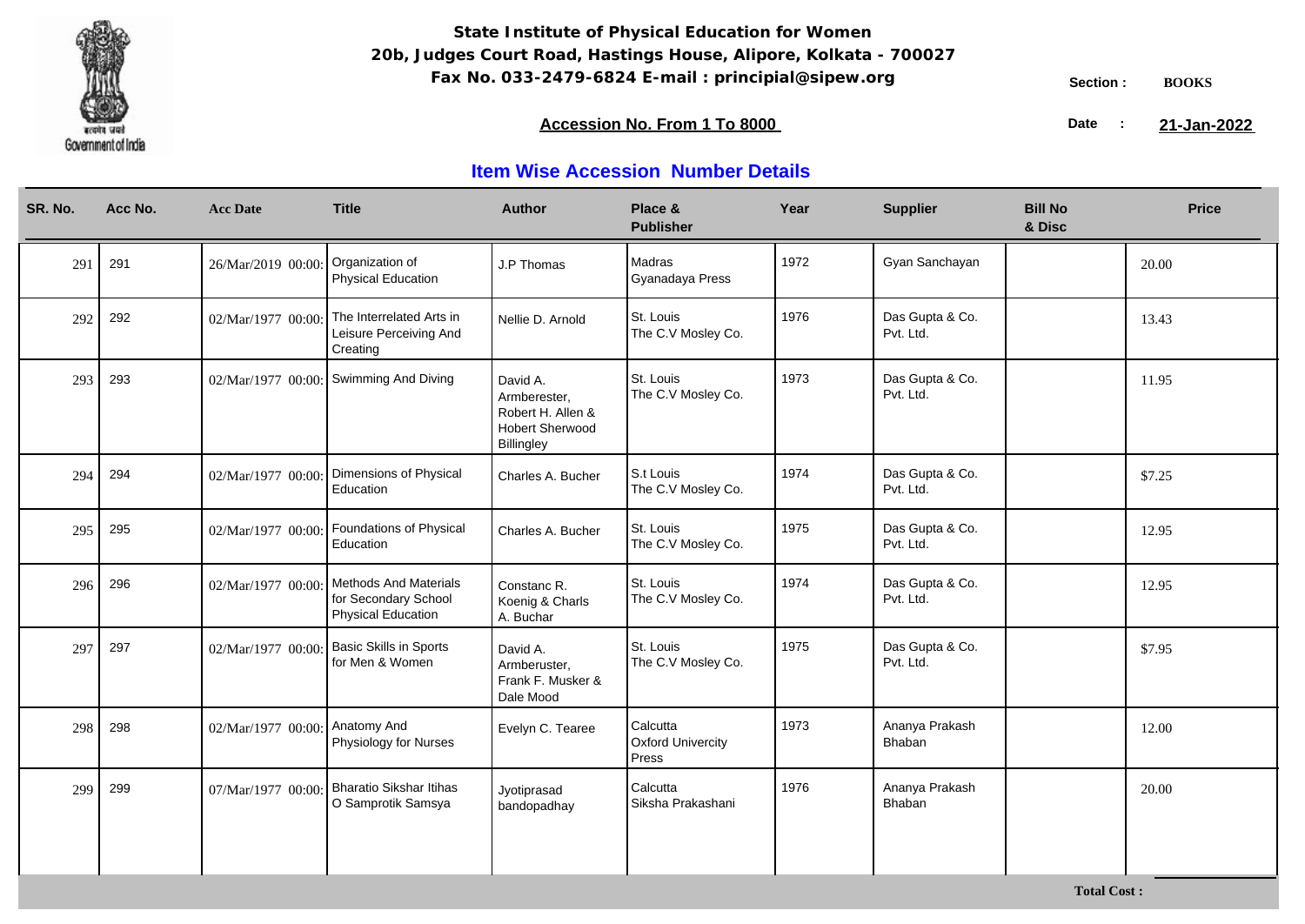

**Total Cost :**

### **Accession No. From 1 To 8000 21-January 2008 21-January 2008 21-January 2008 21-January 2009**

21-Jan-2022

| SR. No. | Acc No. | <b>Acc Date</b>    | <b>Title</b>                                                  | <b>Author</b>                                                                         | Place &<br><b>Publisher</b>             | Year | <b>Supplier</b>                 | <b>Bill No</b><br>& Disc | <b>Price</b> |
|---------|---------|--------------------|---------------------------------------------------------------|---------------------------------------------------------------------------------------|-----------------------------------------|------|---------------------------------|--------------------------|--------------|
| 300     | 300     | 26/Mar/2019 00:00  | Khela Dhular Adhunik<br>Niyom kanun                           | Chiranjeeb O<br>Sriranjit                                                             | Calcutta<br>Rabindra Librery            | 1974 | Ananya Prakash<br>Bhaban        |                          | 4.00         |
| 301     | 301     | 07/Mar/1977 00:00: | Khela Dhular Adhunik<br>Niyom kanun                           | Chiranjeeb O<br>Sriranjit                                                             | Calcutta<br>Rabindra Librery            | 1974 | Ananya Prakash<br>Bhaban        |                          | 6.50         |
| 302     | 302     | 07/Mar/1977 00:00: | Sarat Rachanabali                                             | Dr. Subodh<br>Sengupta, Dr.<br>Debipada<br>Bhattacharyya, Sri<br>Gopal Chandra<br>Roy | Calcutta<br>Sharat Samiti               | 1983 | Ananya Prakash<br><b>Bhaban</b> |                          | 20.00        |
| 303     | 303     | 07/Mar/1977 00:00  | Siksha-Paddhati O<br>Poribesh                                 | Ranajit Ghosh                                                                         | Calcutta                                | 1975 | Ananya Prakash<br>Bhaban        |                          | 15.00        |
| 304     | 304     | 07/Mar/1977 00:00: | Sharirik Siksha                                               | Fanibhusan<br><b>Biswas</b>                                                           | Calcutta<br>Ashok Pustakalaya           | 1974 | Ananya Prakash<br>Bhaban        |                          | 9.00         |
| 305     | 305     | 29/Mar/2019 00:00: | Sharirik Siksha                                               | Fanibhusan<br><b>Biswas</b>                                                           | Calcutta<br>Ashok Pustakalaya           | 1974 | Ananya Prakash<br>Bhaban        |                          | 9.00         |
| 306     | 306     | 07/Mar/1977 00:00  | Sharirik Siksha<br>(Porisistho)                               | Fanibhusan<br><b>Biswas</b>                                                           | Calcutta<br>Ashok Pustakalaya           | 1975 | Ananya Prakash<br>Bhaban        |                          | 10.00        |
| 307     | 307     | 29/Mar/2019 00:00  | Sharirik Siksha<br>(Porisistho)                               | Fanibhusan<br><b>Biswas</b>                                                           | Calcutta<br>Ashok Pustakalaya           | 1975 | Ananya Prakash<br><b>Bhaban</b> |                          | 10.00        |
| 308     | 308     | 17/Mar/1977 00:00  | Sadharon Paddhati,<br>Vidyalay Sanghathan O<br>Shastha Siksha | Arun Ghosh &<br>Chitralekha<br>Chakraborty                                            | Calcutta<br>Educational<br>Enterprizers | 1973 | Ananya Prakash<br>Bhaban        |                          | 16.00        |
| 309     | 309     | 17/Mar/1977 00:00  | Sikshashroyi<br>Monobigyan                                    | Arun Ghosh                                                                            | Calcutta<br>Educational<br>Enterprizers | 1976 | Ananya Prakash<br>Bhaban        |                          | 24.00        |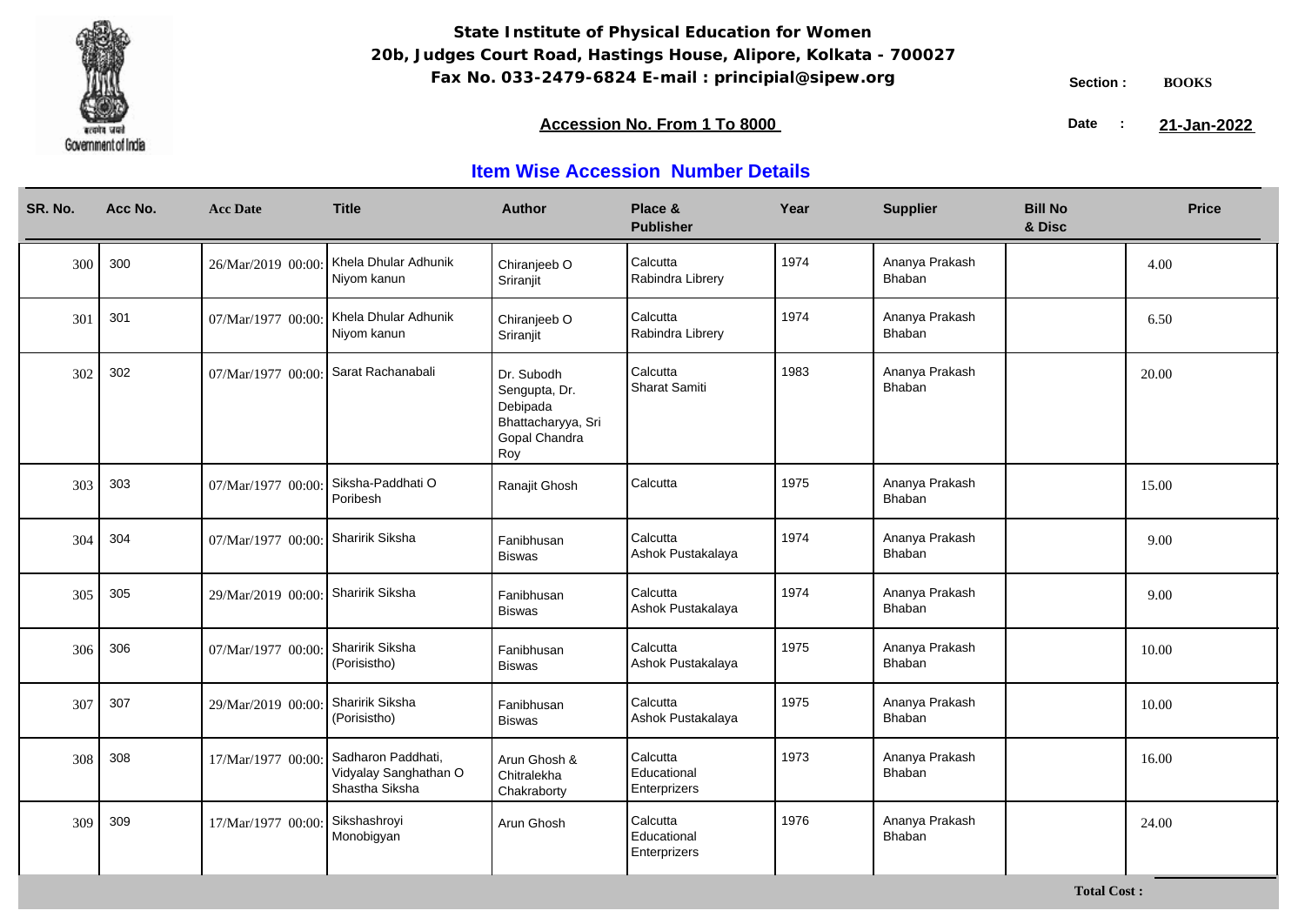

### **Accession No. From 1 To 8000 21-January 2008 21-January 2008 21-January 2008 21-January 2009**

21-Jan-2022

| SR. No. | Acc No. | <b>Acc Date</b>                      | <b>Title</b>                       | <b>Author</b>                  | Place &<br><b>Publisher</b>                    | Year | <b>Supplier</b>          | <b>Bill No</b><br>& Disc | <b>Price</b> |
|---------|---------|--------------------------------------|------------------------------------|--------------------------------|------------------------------------------------|------|--------------------------|--------------------------|--------------|
| 310     | 310     | 17/Mar/1977 00:00                    | Saririk Siksha<br>(Porisitho)      | Fanibhusan<br><b>Biswas</b>    | Calcutta<br>Ashok Pustakalaya                  | 1975 | Ananya Prakash<br>Bhaban |                          | 20.00        |
| 311     | 311     | 17/Mar/1977 00:00: Physiology Siksha |                                    | Dr. S.N Pandey                 | Calcutta<br>Aditya Prakashalay                 | 1977 | Ananya Prakash<br>Bhaban |                          | 20.00        |
| 312     | 312     | 29/Mar/2019 00:00: Physiology Siksha |                                    | Dr. S.N Pandey                 | Calcutta<br>Aditya Prakashalay                 | 1977 | Ananya Prakash<br>Bhaban |                          | 20.00        |
| 313     | 313     | 29/Mar/2019 00:00: Physiology Siksha |                                    | Dr. S.N Pandey                 | Calcutta<br>Aditya Prakashalay                 | 1977 | Ananya Prakash<br>Bhaban |                          | 20.00        |
| 314     | 314     | 29/Mar/2019 00:00: Physiology Siksha |                                    | Dr. S.N Pandey                 | Calcutta<br>Aditya Prakashalay                 | 1977 | Ananya Prakash<br>Bhaban |                          | 20.00        |
| 315     | 315     | 29/Mar/2019 00:00: Physiology Siksha |                                    | Dr. S.N Pandey                 | Calcutta<br>Aditya Prakashalay                 | 1977 | Ananya Prakash<br>Bhaban |                          | 20.00        |
| 316     | 316     | 17/Mar/1977 00:00:                   | Naba Bharater Siksha<br>Commission | <b>Mohit Kumar</b><br>Sengupta | Calcutta<br><b>Bharati Book Stall</b>          | 1964 | Ananya Prakash<br>Bhaban |                          | 6.00         |
| 317     | 317     | 17/Mar/1977 00:00: Sanchayita        |                                    | Rabindranath<br>Tagore         | l calcutta<br>Biswa Bharati<br>Granthan Bibhag | 1975 | Ananya Prakash<br>Bhaban |                          | 30.00        |
| 318     | 318     | 17/Mar/1977 00:00: Gita Bitan        |                                    | Rabindranath<br>Tagore         | Calcutta<br>Biswa Bharati<br>Granthan Bibhag   | 1974 | Ananya Prakash<br>Bhaban |                          | 7.50         |
| 319     | 319     | 17/Mar/1977 00:00: Gita Bitan        |                                    | Rabindranath<br>Tagore         | Calcutta<br>Biswa Bharati<br>Granthan Bibhag   | 1973 | Ananya Prakash<br>Bhaban |                          | 7.50         |
| 320     | 320     | 30/Mar/2019 00:00: Gita Bitan        |                                    | Rabindranath<br>Tagore         | Calcutta<br>Biswa Bharati<br>Granthan Bibhag   | 1974 | Ananya Prakash<br>Bhaban |                          | 9.00         |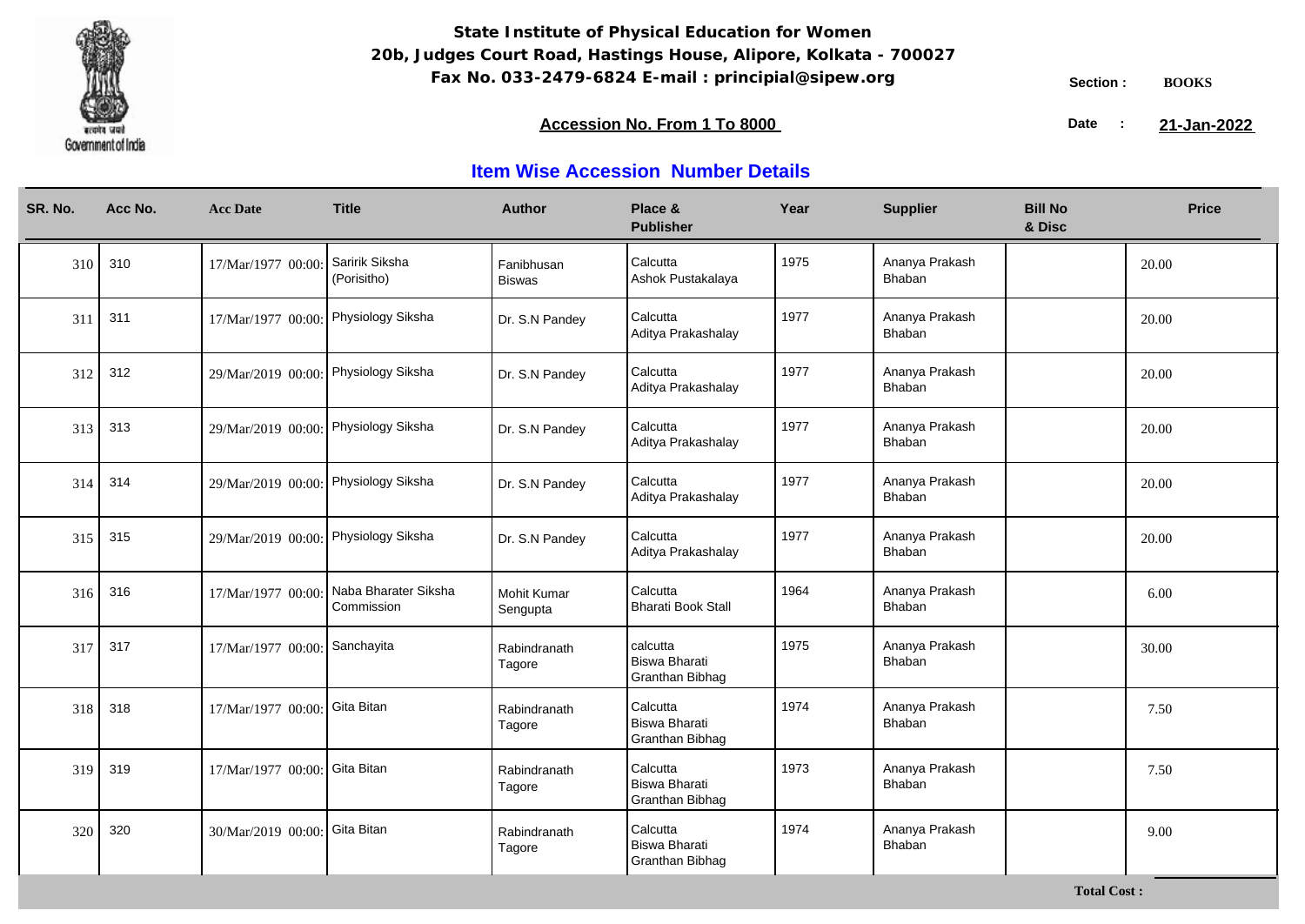

### **Accession No. From 1 To 8000 21-January 2008 21-January 2008 21-January 2008 21-January 2009**

21-Jan-2022

## **Item Wise Accession Number Details**

| SR. No. | Acc No. | <b>Acc Date</b>                   | <b>Title</b>                              | <b>Author</b>                                                | Place &<br><b>Publisher</b>                       | Year | <b>Supplier</b>                 | <b>Bill No</b><br>& Disc | <b>Price</b> |
|---------|---------|-----------------------------------|-------------------------------------------|--------------------------------------------------------------|---------------------------------------------------|------|---------------------------------|--------------------------|--------------|
| 321     | 321     | 17/Mar/1977 00:00                 | Adhunik Siksha O<br>Sikkhon Pronali       | Srinibas<br>Bhattacharyya                                    | Calcutta<br>Ashok Pustakalaya                     | 1971 | Ananya Prakash<br>Bhaban        |                          | 10.00        |
| 322     | 322     | 17/Mar/1977 00:00:                | Desh Bidesher Sikkhok-<br>Sikkhon         | Santosh Kumar<br>Kundu                                       | Calcutta<br>Ashok Pustakalaya                     | 1960 | Ananya Prakash<br>Bhaban        |                          | 2.50         |
| 323     | 323     | 17/Mar/1977 00:00:                | Bartaman Siksha<br>Byabostha              | <b>Mohit Kumar</b><br>Sengupta                               | Calcutta<br><b>Bharati Book Stall</b>             | 1964 | Ananya Prakash<br>Bhaban        |                          | 4.00         |
| 324     | 324     | 17/Mar/1977 00:00:                | Sikshay Kromobikash                       | <b>Mohit Kumar</b><br>Sengupta                               | Calcutta<br><b>Bharati Book Stall</b>             | 1373 | Ananya Prakash<br><b>Bhaban</b> |                          | 4.00         |
| 325     | 325     | 17/Mar/1977 00:00: Siksha O Somaj |                                           | Mohit Kumar<br>Sengupta,<br>Manmatha Roy                     | Calcutta<br>Ashok Pustakalaya                     |      | Ananya Prakash<br>Bhaban        |                          | 4.00         |
| 326     | 326     | 29/Mar/2019 00:00                 | Kajer Madhyame<br>Siksha                  | Amarnath Roy                                                 | Calcutta<br>Ashok Pustakalaya                     |      | Ananya Prakash<br>Bhaban        |                          | 4.00         |
| 327     | 327     | 17/Mar/1977 00:00                 | <b>LEARNING TO BE A</b><br>BETTER ATHLETE | JONE LE<br><b>MASURIER AND</b><br><b>OTHERS</b>              | London<br><b>William Collins</b>                  | 1975 | Ananya Prakash<br>Bhaban        |                          | 24.00        |
| 328     | 328     | 17/Mar/1977 00:00:                | Womens Hocky                              | National weste<br>minister Bank<br>Sports Coaching<br>Series | London<br>Training & Education<br>Associates Itd. | 1976 | Ananya Prakash<br>Bhaban        |                          | 32.00        |
| 329     | 329     | 17/Mar/1977 00:00:                | A Dictionary of<br>Psychology             | James Draver                                                 | Ingland<br>Penguin Books Ltd.                     | 1964 | Ananya Prakash<br>Bhaban        |                          | 14.00        |
| 330     | 330     | 17/Mar/1977 00:00:                | A dictionary of modern<br>History         | A.W Hammer                                                   | England<br>Penguin Books Ltd.                     | 1964 | Ananya Prakash<br>Bhaban        |                          | 16.00        |

**Total Cost :**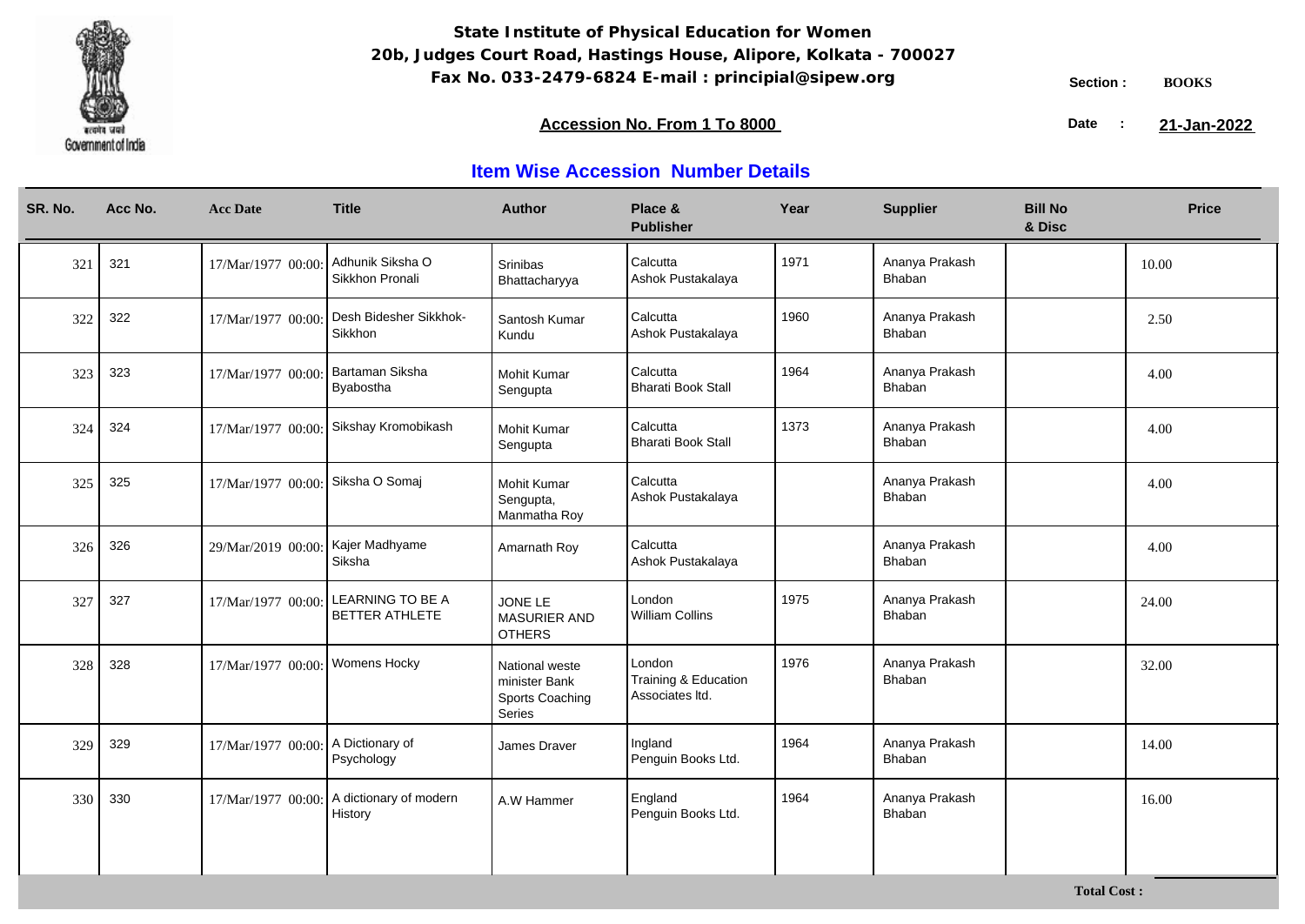

**Total Cost :**

### **Accession No. From 1 To 8000 21-January 2008 21-January 2008 21-January 2008 21-January 2009**

21-Jan-2022

| SR. No. | Acc No. | <b>Acc Date</b>                      | <b>Title</b>                                          | <b>Author</b>                                 | Place &<br><b>Publisher</b>                               | Year | <b>Supplier</b>          | <b>Bill No</b><br>& Disc | <b>Price</b> |
|---------|---------|--------------------------------------|-------------------------------------------------------|-----------------------------------------------|-----------------------------------------------------------|------|--------------------------|--------------------------|--------------|
| 331     | 331     | 17/Mar/1977 00:00                    | Compalsory<br>Miseducation                            | Paul Goodman                                  | England<br>Penguin Books Ltd.                             | 1964 | Ananya Prakash<br>Bhaban |                          | 7.20         |
| 332     | 332     | 17/Mar/1977 00:00:                   | India And World<br>Civilization                       | D.P.Singhal                                   | Calcutta<br>Rupa & Company                                | 1972 | Ananya Prakash<br>Bhaban |                          | 75.00        |
| 333     | 333     | 17/Mar/1977 00:00:                   | India And World<br>Civilization                       | D.P.Singhal                                   | Calcutta<br>Rupa & Company                                | 1972 | Ananya Prakash<br>Bhaban | 0.00%                    | 75.00        |
| 334     | 334     | 17/Mar/1977 00:00:                   | Yoga For All Ages                                     | Rachel E. Carr                                | London<br>Collins                                         | 1972 | Ananya Prakash<br>Bhaban |                          | 47.20        |
| 335     | 335     | 17/Mar/1977 00:00                    | Complete Works of<br>Oscar Wild                       | Oscar Wild                                    | London<br>Collins                                         | 1966 | Ananya Prakash<br>Bhaban |                          | 60.00        |
| 336     | 336     | 17/Mar/1977 00:00:                   | THE COMPLETE<br><b>WORKS of WILLIAM</b><br>SHAKESPEAR | <b>WILIAM</b><br><b>SHKESPEAR</b>             | London<br>Collins                                         | 1951 | Ananya Prakash<br>Bhaban |                          | 56.00        |
| 337     | 337     | 17/Mar/1977 00:00                    | On Education                                          | <b>Bertrand Russel</b>                        | London<br><b>Unwin Books</b>                              | 1960 | Ananya Prakash<br>Bhaban |                          | 10.40        |
| 338     | 338     | 17/Mar/1977 00:00:                   | <b>Illustrated World</b><br>Encyclopedia (Set)        | <b>Illustrated World</b><br>Encyclopedia Inc. | New York<br><b>Illustrated World</b><br>Encyclopedia Inc. | 1972 | Ananya Prakash<br>Bhaban | 0.00%                    | 800          |
| 339     | 339     | 17/Mar/1977 00:00: Illustrated World | Encyclopedia                                          | <b>Illustrated World</b><br>Encyclopedia Inc. | New York<br><b>Illustrated World</b><br>Encyclopedia Inc. | 1971 | Ananya Prakash<br>Bhaban | 0.00%                    | 00.00        |
| 340     | 340     | 30/Mar/2019 00:00:                   | <b>Illustrated World</b><br>Encyclopedia              | <b>Illustrated World</b><br>Encyclopedia Inc. | New York<br><b>Illustrated World</b><br>Encyclopedia Inc. | 1971 | Ananya Prakash<br>Bhaban | 0.00%                    | 00.00        |
|         |         |                                      |                                                       |                                               |                                                           |      |                          |                          |              |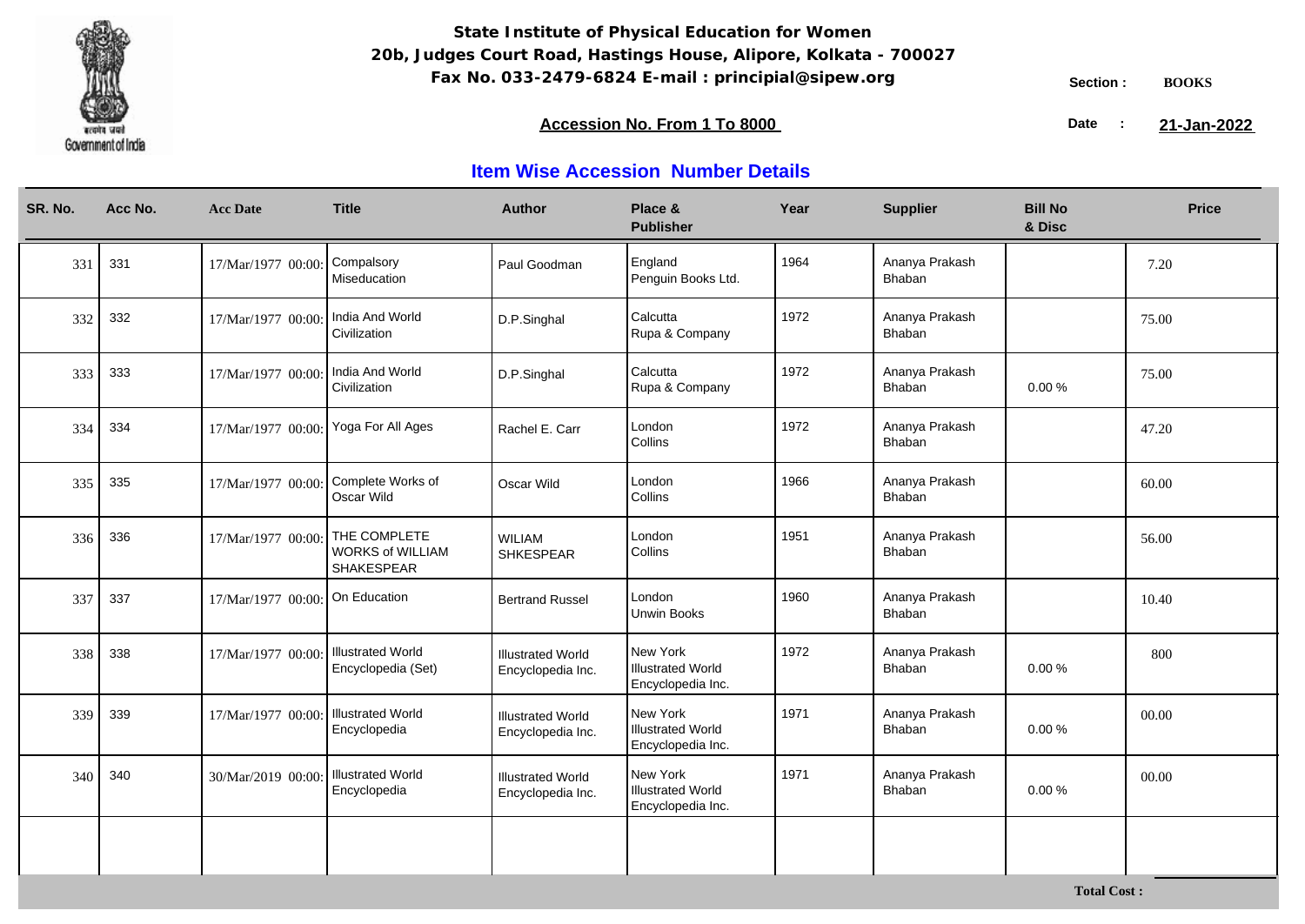

### **Accession No. From 1 To 8000 21-January 2008 21-January 2008 21-January 2008 21-January 2009**

21-Jan-2022

| SR. No. | Acc No. | <b>Acc Date</b>    | <b>Title</b>                             | <b>Author</b>                                 | Place &<br><b>Publisher</b>                               | Year | <b>Supplier</b>          | <b>Bill No</b><br>& Disc | <b>Price</b> |
|---------|---------|--------------------|------------------------------------------|-----------------------------------------------|-----------------------------------------------------------|------|--------------------------|--------------------------|--------------|
| 341     | 341     | 30/Mar/2019 00:00: | <b>Illustrated World</b><br>Encyclopedia | <b>Illustrated World</b><br>Encyclopedia Inc. | New York<br><b>Illustrated World</b><br>Encyclopedia Inc. | 1971 | Ananya Prakash<br>Bhaban | 0.00%                    | 00.00        |
| 342     | 342     | 30/Mar/2019 00:00: | <b>Illustrated World</b><br>Encyclopedia | <b>Illustrated World</b><br>Encyclopedia Inc. | New York<br>Illustrated World<br>Encyclopedia Inc.        | 1971 | Ananya Prakash<br>Bhaban | 0.00%                    | 00.00        |
| 343     | 343     | 30/Mar/2019 00:00: | <b>Illustrated World</b><br>Encyclopedia | <b>Illustrated World</b><br>Encyclopedia Inc. | New York<br><b>Illustrated World</b><br>Encyclopedia Inc. | 1971 | Ananya Prakash<br>Bhaban | $0.00 \%$                | 00.00        |
| 344     | 344     | 30/Mar/2019 00:00: | <b>Illustrated World</b><br>Encyclopedia | <b>Illustrated World</b><br>Encyclopedia Inc. | New York<br><b>Illustrated World</b><br>Encyclopedia Inc. | 1971 | Ananya Prakash<br>Bhaban | 0.00%                    | 00.00        |
| 345     | 345     | 30/Mar/2019 00:00: | <b>Illustrated World</b><br>Encyclopedia | <b>Illustrated World</b><br>Encyclopedia Inc. | New York<br>Illustrated World<br>Encyclopedia Inc.        | 1971 | Ananya Prakash<br>Bhaban | 0.00%                    | 00.00        |
| 346     | 346     | 30/Mar/2019 00:00: | <b>Illustrated World</b><br>Encyclopedia | <b>Illustrated World</b><br>Encyclopedia Inc. | New York<br><b>Illustrated World</b><br>Encyclopedia Inc. | 1971 | Ananya Prakash<br>Bhaban | 0.00%                    | 00.00        |
| 347     | 347     | 30/Mar/2019 00:00: | <b>Illustrated World</b><br>Encyclopedia | <b>Illustrated World</b><br>Encyclopedia Inc. | New York<br><b>Illustrated World</b><br>Encyclopedia Inc. | 1971 | Ananya Prakash<br>Bhaban | 0.00%                    | 00.00        |
| 348     | 348     | 30/Mar/2019 00:00: | <b>Illustrated World</b><br>Encyclopedia | <b>Illustrated World</b><br>Encyclopedia Inc. | New York<br>Illustrated World<br>Encyclopedia Inc.        | 1971 | Ananya Prakash<br>Bhaban | 0.00%                    | 00.00        |
| 349     | 349     | 30/Mar/2019 00:00: | <b>Illustrated World</b><br>Encyclopedia | <b>Illustrated World</b><br>Encyclopedia Inc. | New York<br><b>Illustrated World</b><br>Encyclopedia Inc. | 1971 | Ananya Prakash<br>Bhaban | 0.00%                    | 00.00        |
| 350     | 350     | 30/Mar/2019 00:00: | <b>Illustrated World</b><br>Encyclopedia | <b>Illustrated World</b><br>Encyclopedia Inc. | New York<br><b>Illustrated World</b><br>Encyclopedia Inc. | 1971 | Ananya Prakash<br>Bhaban | 0.00%                    | 00.00        |
|         |         |                    |                                          |                                               |                                                           |      |                          |                          |              |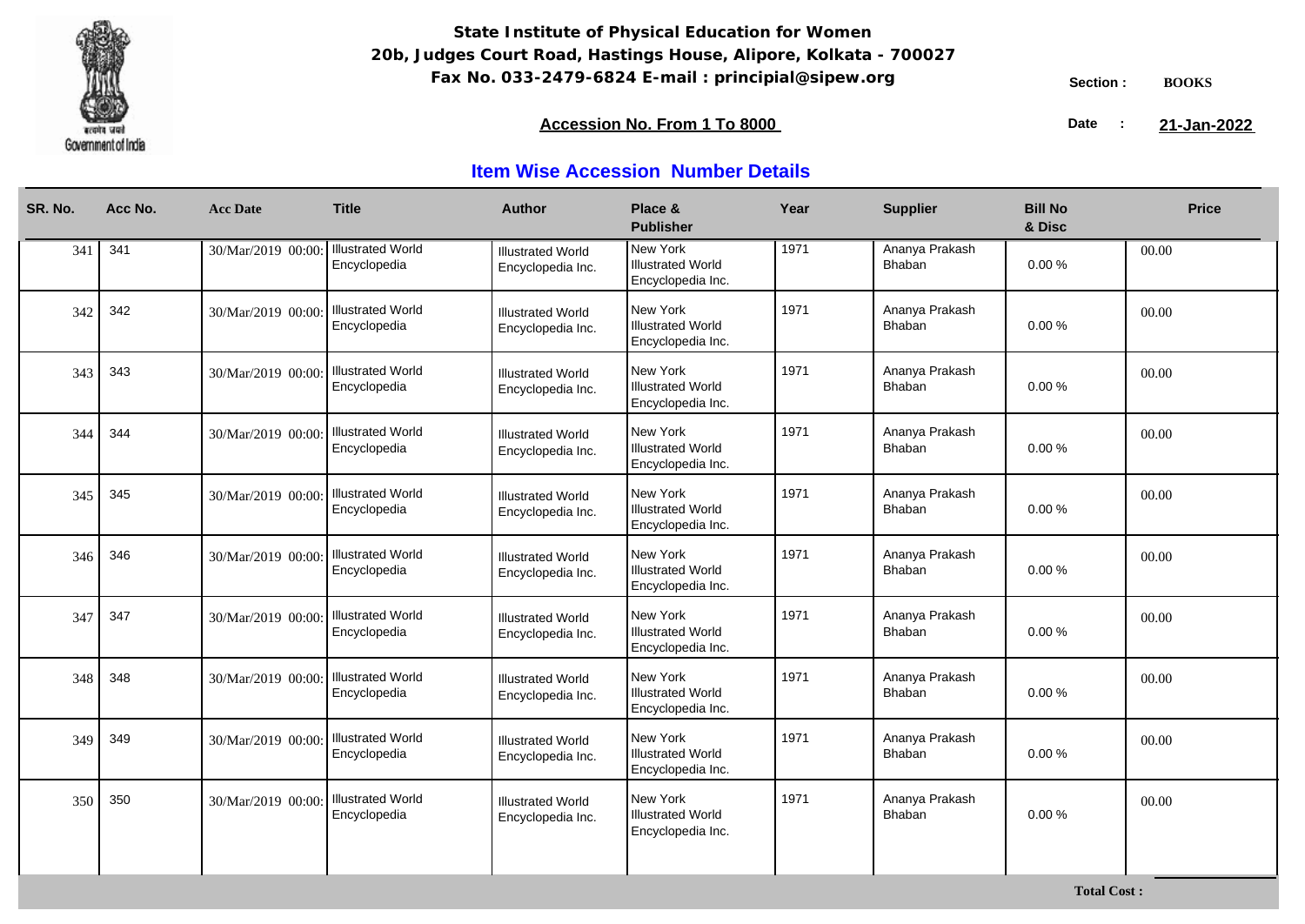

### **Accession No. From 1 To 8000 21-January 2008 21-January 2008 21-January 2008 21-January 2009**

21-Jan-2022

## **Item Wise Accession Number Details**

| SR. No. | Acc No. | <b>Acc Date</b>    | <b>Title</b>                                       | <b>Author</b>                                    | Place &<br><b>Publisher</b>                                  | Year | <b>Supplier</b>          | <b>Bill No</b><br>& Disc | <b>Price</b> |
|---------|---------|--------------------|----------------------------------------------------|--------------------------------------------------|--------------------------------------------------------------|------|--------------------------|--------------------------|--------------|
| 351     | 351     | 30/Mar/2019 00:00: | <b>Illustrated World</b><br>Encyclopedia           | <b>Illustrated World</b><br>Encyclopedia Inc.    | New York<br><b>Illustrated World</b><br>Encyclopedia Inc.    | 1971 | Ananya Prakash<br>Bhaban | 0.00%                    | 00.00        |
| 352     | 352     | 30/Mar/2019 00:00: | <b>Illustrated World</b><br>Encyclopedia           | <b>Illustrated World</b><br>Encyclopedia Inc.    | New York<br><b>Illustrated World</b><br>Encyclopedia Inc.    | 1971 | Ananya Prakash<br>Bhaban | $0.00 \%$                | 00.00        |
| 353     | 353     | 17/Mar/1977 00:00: | The Cultural heritage of<br>India (Set)            | The Ramkishna<br>Mission institute of<br>culture | Calcutta<br>The Ramkishna<br>Mission institute of<br>culture | 1958 | Ananya Prakash<br>Bhaban |                          | 20.00        |
| 354     | 354     | 30/Mar/2019 00:00  | The Cultural heritage of<br>India (Set)            | The Ramkishna<br>Mission institute of<br>culture | Calcutta<br>The Ramkishna<br>Mission institute of<br>culture | 1958 | Ananya Prakash<br>Bhaban | 0.00%                    | 20.00        |
| 355     | 355     | 17/Mar/1977 00:00: | The Cultural heritage of<br>India (Set)            | Haridas<br>bhattacharya(ED)                      | Calcutta<br>The Ramkishna<br>Mission institute of<br>culture | 1953 | Ananya Prakash<br>Bhaban |                          |              |
| 356     | 356     | 30/Mar/2019 00:00  | The Cultural heritage of<br>India (Set)            | Haridas<br>bhattacharya(ED)                      | Calcutta<br>The Ramkishna<br>Mission institute of<br>culture | 1956 | Ananya Prakash<br>Bhaban | 0.00%                    |              |
| 357     | 357     | 17/Mar/1977 00:00  | Studies in the<br>pychology of Sex (Part<br>$1-4)$ | <b>Havelock Ellis</b>                            | New York<br>Random House                                     | 1942 | Ananya Prakash<br>Bhaban |                          | 10.00        |
| 358     | 358     | 17/Mar/1977 00:00: | Studies in the<br>pychology of Sex (Part<br>$1-3)$ | <b>Havelock Ellis</b>                            | New York<br>Random House                                     | 1936 | Ananya Prakash<br>Bhaban |                          | 10.00        |
| 359     | 359     | 17/Mar/1977 00:00: | Human Physiology                                   | Chandicharan<br>Chatterjee                       | Calcutta<br><b>Medical Allite Agency</b>                     | 1975 | Ananya Prakash<br>Bhaban |                          | 35.00        |

**Total Cost :**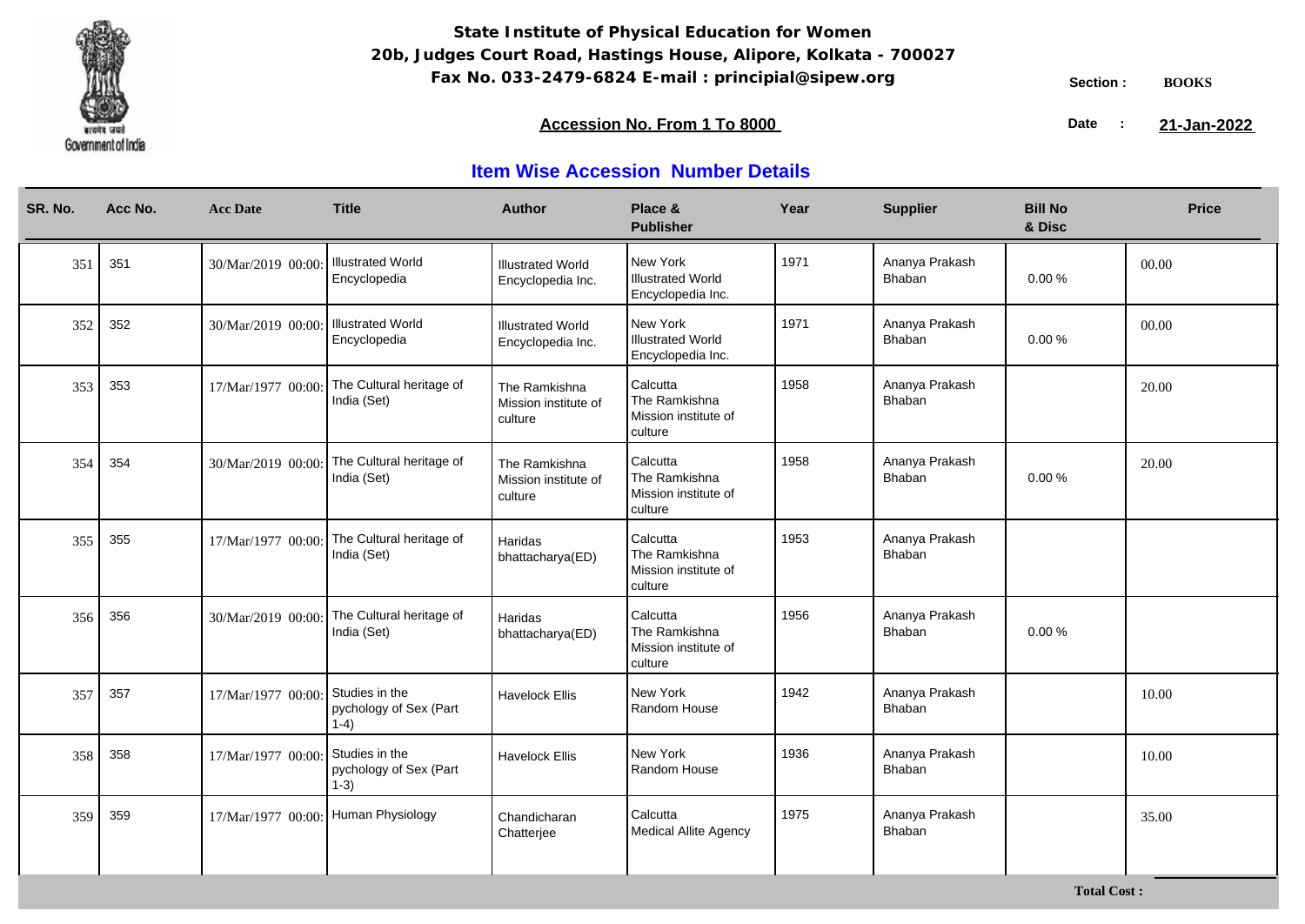

**Total Cost :**

### **Accession No. From 1 To 8000 21-January 2008 21-January 2008 21-January 2008 21-January 2009**

21-Jan-2022

| SR. No. | Acc No. | <b>Acc Date</b>                     | <b>Title</b>                                            | <b>Author</b>                                  | Place &<br><b>Publisher</b>            | Year | <b>Supplier</b>                 | <b>Bill No</b><br>& Disc | <b>Price</b> |
|---------|---------|-------------------------------------|---------------------------------------------------------|------------------------------------------------|----------------------------------------|------|---------------------------------|--------------------------|--------------|
| 360     | 360     | 30/Mar/2019 00:00: Human Physiology |                                                         | Chandicharan<br>Chatterjee                     | Calcutta<br>New Central Book<br>Agency | 1973 | Ananya Prakash<br>Bhaban        | $0.00 \%$                | 32.50        |
| 361     | 361     | 17/Mar/1977 00:00                   | Common Sense and<br>The Curriculam                      | Rabin Barrow                                   | London<br>George Allen &<br>Unwin Ltd. | 1976 | Ananya Prakash<br>Bhaban        |                          | 84.00        |
| 362     | 362     |                                     | 17/Mar/1977 00:00: Mental Handicap: An<br>Introduction  | D. J. Eden                                     | London<br>George Allen &<br>Unwin Ltd. | 1976 | Ananya Prakash<br>Bhaban        |                          | 63.20        |
| 363     | 363     | 17/Mar/1977 00:00:                  | <b>BEYOND INITIAL</b><br><b>READING</b>                 | John Potts                                     | London<br>George Allen &<br>Unwin Ltd. | 1976 | Ananya Prakash<br>Bhaban        |                          | 25.00        |
| 364     | 364     | 17/Mar/1977 00:00:                  | Aspects of educatinal<br>change                         | Ivor Morish                                    | London<br>George Allen &<br>Unwin Ltd. | 1976 | Ananya Prakash<br>Bhaban        |                          | 47.20        |
| 365     | 365     | 17/Mar/1977 00:00:                  | <b>Creative Administration</b><br>in Recreation & Parks | Richard G Krans,<br>Joseph E. Curtis           | S.t Louis<br>The C.V Mosley Co.        | 1973 | Ananya Prakash<br>Bhaban        |                          | 11.55        |
| 366     | 366     |                                     | 17/Mar/1977 00:00: Psychology Sociology                 | Jorge Kaluger &<br>Charles N.<br>Unkovic       | S.t Louis<br>The C.V Mosley Co.        | 1969 | Ananya Prakash<br>Bhaban        |                          | 18.82        |
| 367     | 367     |                                     | 17/Mar/1977 00:00: School Health Practice               | C.N.Andreson &<br>Willam H.<br>Creswell        | S.t Louis<br>The C.V Mosley Co.        | 1976 | Ananya Prakash<br>Bhaban        |                          | 13.97        |
| 368     | 368     |                                     | 17/Mar/1977 00:00: Health In Elementary<br>School       | Harold J.<br>Cornacchia &<br>Wesley M. Station | S.t Louis<br>The C.V Mosley Co.        | 1974 | Ananya Prakash<br><b>Bhaban</b> |                          | 18.82        |
| 369     | 369     | 17/Mar/1977 00:00:                  | Developing Motor<br>Behaviour In Children               | Daniel D. Arnhein<br>& Robert A.<br>Pestolesi  | S.t Louis<br>The C.V Mosley Co.        | 1978 | Ananya Prakash<br>Bhaban        |                          | 99.42        |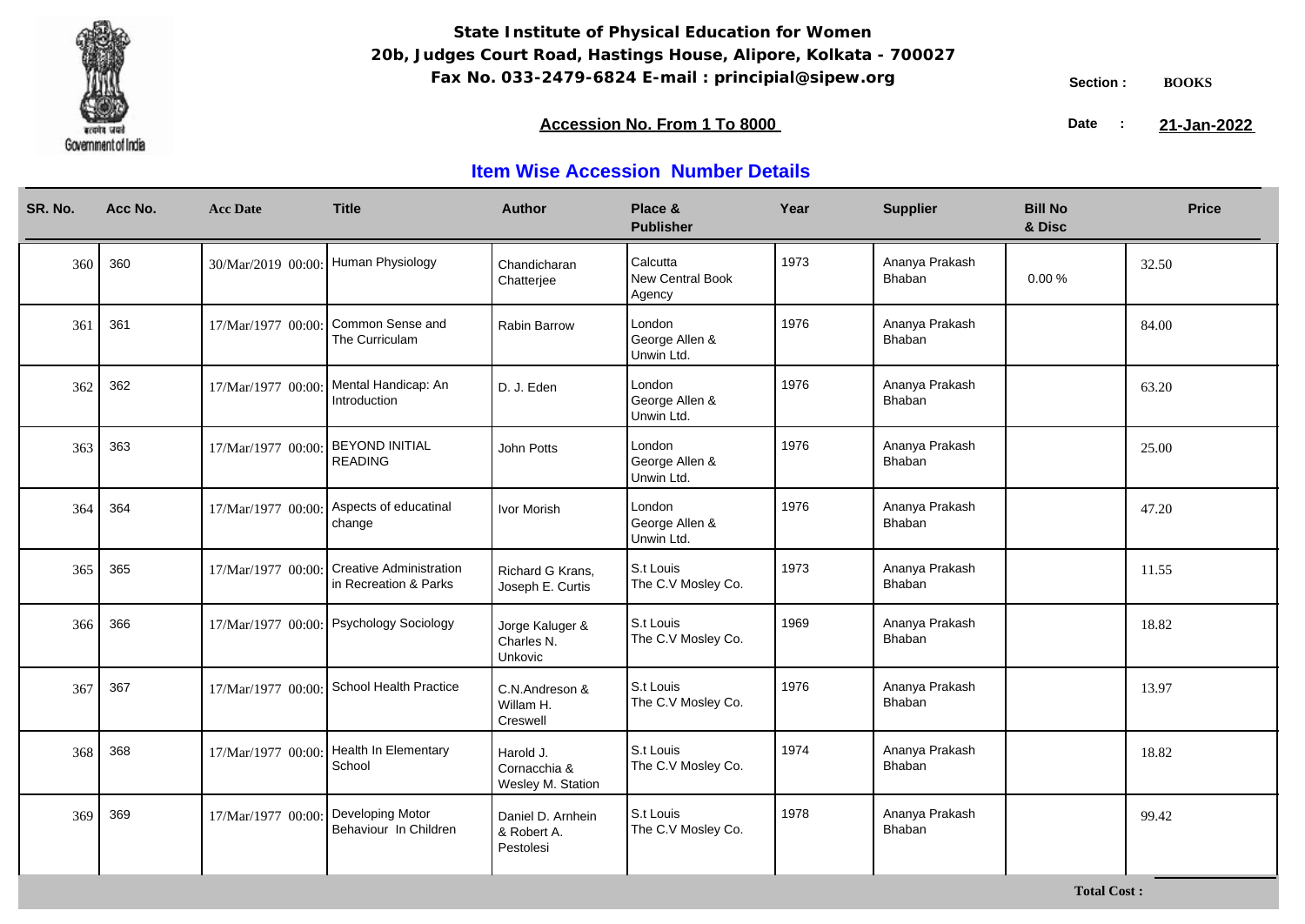

**Total Cost :**

### **Accession No. From 1 To 8000 21-January 2008 21-January 2008 21-January 2008 21-January 2009**

21-Jan-2022

| SR. No. | Acc No. | <b>Acc Date</b>                     | <b>Title</b>                                                                  | <b>Author</b>                                           | Place &<br><b>Publisher</b>                 | Year | <b>Supplier</b>          | <b>Bill No</b><br>& Disc | <b>Price</b> |
|---------|---------|-------------------------------------|-------------------------------------------------------------------------------|---------------------------------------------------------|---------------------------------------------|------|--------------------------|--------------------------|--------------|
| 370     | 370     | 30/Mar/2019 00:00:                  | Developmental<br>Conditioning for<br>Women and Men                            | Anthony A.<br>Annarino                                  | S.t Louis<br>The C.V Mosley Co.             | 1976 | Ananya Prakash<br>Bhaban |                          | 75.18        |
| 371     | 371     | 17/Mar/1977 00:00:                  | <b>TURNER'S SCHOOL</b><br>HEALTH AND HEALTH<br><b>EDUCATION</b>               | Fran H. Jenne &<br>Walter H. Green                      | S.t Louis<br>The C.V Mosley Co.             | 1976 | Ananya Prakash<br>Bhaban |                          | 11.55        |
| 372     | 372     | 17/Mar/1977 00:00: Community Health |                                                                               | CI.L Anderson                                           | S.t Louis<br>The C.V Mosley Co.             | 1973 | Ananya Prakash<br>Bhaban |                          | 15.92        |
| 373     | 373     |                                     | 17/Mar/1977 00:00: Principles and Methods<br>of Adapted Physical<br>Education | Daniel D. Arnhein,<br>Devid Auxter &<br>Walter C. Crowe | S.t Louis<br>The C.V Mosley Co.             | 1973 | Ananya Prakash<br>Bhaban |                          | 35.32        |
| 374     | 374     | 17/Mar/1977 00:00:                  | Administration of<br>School Health<br>Programmes : Its<br>Theory & Practice   | Cyrus Mayshark &<br>Donald D. Show                      | S.t Louis<br>The C.V Mosley Co.             | 1967 | Ananya Prakash<br>Bhaban |                          | 11.55        |
| 375     | 375     | 30/Mar/2019 00:00:                  | Fundation of Physical<br>Education                                            | Charles A. Bucher                                       | S.t Louis<br>The C.V Mosley Co.             | 1975 | Ananya Prakash<br>Bhaban |                          | 25.62        |
| 376     | 376     | 17/Mar/1977 00:00:                  | Methods & Materials<br>For Secondary School<br><b>Physical Education</b>      | Charles A. Bucher<br>& Coustance R.<br>Koenig           | S.t Louis<br>The C.V Mosley Co.             | 1974 | Ananya Prakash<br>Bhaban |                          | 25.62        |
| 377     | 377     | 17/Mar/1977 00:00:                  | Physical Education And<br>Athletics                                           | Daniel D. & A.<br>Pestolesi                             | S.t Louis<br>The C.V Mosley Co.             | 1974 | Ananya Prakash<br>Bhaban |                          | 75.18        |
| 378     | 378     | 17/Mar/1977 00:00:                  | The Doctor And The<br>Athlete                                                 | Isao Hirata                                             | Philadelphia<br>J. B. Lippincott<br>Company | 1974 | Ananya Prakash<br>Bhaban |                          | 04.80        |
| 379     | 379     | 17/Mar/1977 00:00:                  | <b>Great Short Stories of</b><br>The World                                    | Gerda Charles                                           | London<br>The Hamling<br>Publishing         | 1976 | Ananya Prakash<br>Bhaban |                          | 36.00        |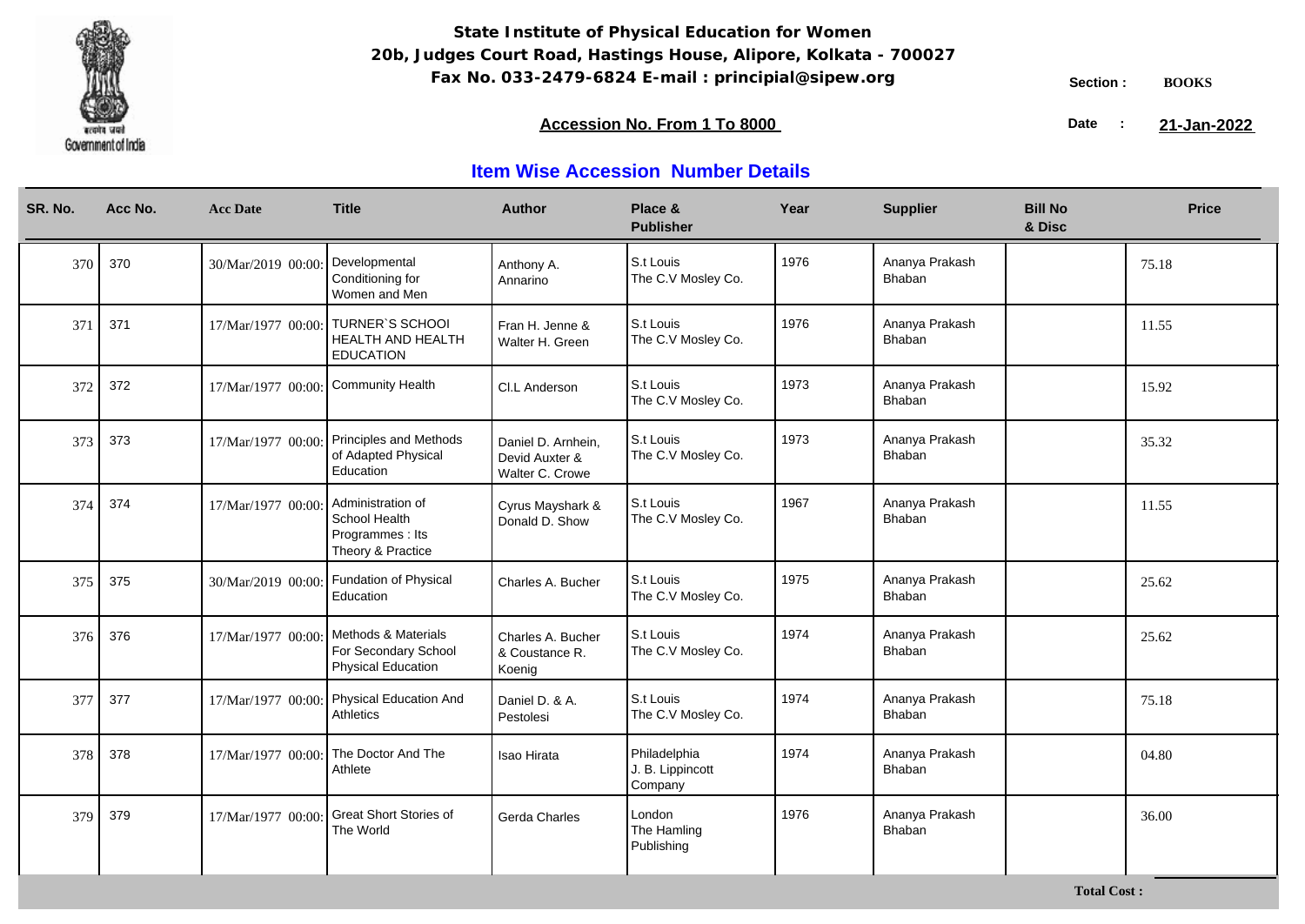

### **Accession No. From 1 To 8000 21-January 2008 21-January 2008 21-January 2008 21-January 2009**

21-Jan-2022

| SR. No. | Acc No. | <b>Acc Date</b>    | <b>Title</b>                                                          | <b>Author</b>               | Place &<br><b>Publisher</b>                       | Year | <b>Supplier</b>          | <b>Bill No</b><br>& Disc | <b>Price</b> |
|---------|---------|--------------------|-----------------------------------------------------------------------|-----------------------------|---------------------------------------------------|------|--------------------------|--------------------------|--------------|
| 380     | 380     | 17/Mar/1977 00:00  | Education: Some<br><b>Fundamental Problems</b>                        | A.G. Hughes &<br>E.N Hughes | London<br><b>LONGMANS</b>                         | 1960 | Ananya Prakash<br>Bhaban |                          | 10.00        |
| 381     | 381     | 17/Mar/1977 00:00: | <b>Techniques of Teaching</b><br>(Set)                                | A.D.C Peterson<br>(ED)      | Oxford                                            | 1971 | Ananya Prakash<br>Bhaban |                          | 17.92        |
| 382     | 382     | 01/Apr/2019 00:00: | Techniques of Teaching<br>(Set)                                       | A.D.C Peterson<br>(ED)      | Oxford                                            | 1971 | Ananya Prakash<br>Bhaban | 0.00%                    | 17.92        |
| 383     | 383     | 01/Apr/2019 00:00: | <b>Techniques of Teaching</b><br>(Set)                                | A.D.C Peterson<br>(ED)      | Oxford                                            | 1971 | Ananya Prakash<br>Bhaban | 0.00%                    | 17.92        |
| 384     | 384     | 17/Mar/1977 00:00: | Philosophy And<br>Education                                           | A.D.C Peterson<br>(ED)      | Oxford<br>Pergomn Press                           | 1971 | Ananya Prakash<br>Bhaban |                          | 6.40         |
| 385     | 385     | 17/Mar/1977 00:00: | Psychological Aspect of<br>Physical Education &<br>Sports (LOST BOOK) | Constance<br>R.Koenig       | S.t Louis<br>The C.V Mosley Co.                   | 1974 | Ananya Prakash<br>Bhaban | 0.00%                    | 31.20        |
| 386     | 386     | 17/Mar/1977 00:00: | Integratation of<br>Handicap Children in<br>Society (LOST BOOK)       | Hug Jolly                   | London<br>The English<br>Language Book<br>Society | 1974 | Ananya Prakash<br>Bhaban |                          | 56.00        |
| 387     | 387     | 17/Mar/1977 00:00  | <b>Educational Theory</b><br>`An Introduction``                       | A.G.HUGHES                  | London<br><b>LONGMANS</b>                         | 1973 | Ananya Prakash<br>Bhaban |                          | 40.00        |
| 388     | 388     | 17/Mar/1977 00:00: | Remedical Education                                                   | A.G. Hughes &<br>E.N Hughes | London<br>LONGMANS                                | 1971 | Ananya Prakash<br>Bhaban |                          | 24.00        |
| 389     | 389     | 17/Mar/1977 00:00  | The Teacher And<br>Councelling                                        | A.D.C Peterson<br>(ED)      | Oxford<br>Pergomn Press                           | 1972 | Ananya Prakash<br>Bhaban |                          | 88.00        |
| 390     | 390     | 17/Mar/1977 00:00: | Sport In Soviet Society                                               | R.G.Goel                    | S.t Louis<br>The C.V Mosley Co.                   | 1970 | Ananya Prakash<br>Bhaban |                          | 47.00        |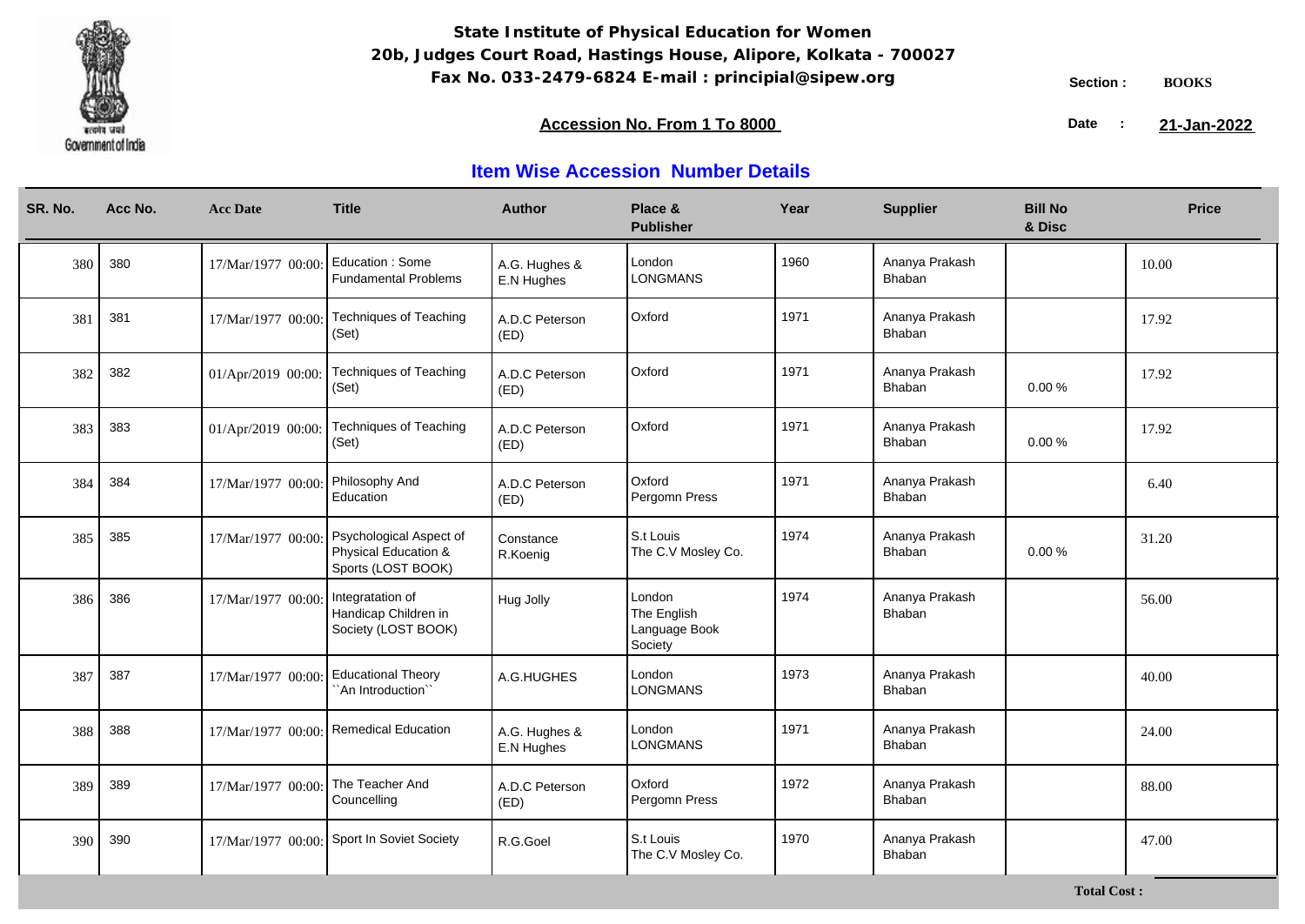

### **Accession No. From 1 To 8000 21-January 2008 21-January 2008 21-January 2008 21-January 2009**

21-Jan-2022

| SR. No. | Acc No. | <b>Acc Date</b>    | <b>Title</b>                         | <b>Author</b>                          | Place &<br><b>Publisher</b>    | Year | <b>Supplier</b>              | <b>Bill No</b><br>& Disc | <b>Price</b> |
|---------|---------|--------------------|--------------------------------------|----------------------------------------|--------------------------------|------|------------------------------|--------------------------|--------------|
| 391     | 391     | 17/Mar/1977 00:00  | Swami Vivekanander<br>Bani O Rachana | Swami<br>Vivekananda                   | Calcutta<br>Udbodhon Karjalaya | 1974 | Dey Book Store               |                          | 14.00        |
| 392     | 392     | 01/Apr/2019 00:00: | Swami Vivekanander<br>Bani O Rachana | Swami<br>Vivekananda                   | Calcutta<br>Udbodhon Karjalaya | 1381 | Dey Book Store               | $0.00 \%$                | 14.00        |
| 393     | 393     | 01/Apr/2019 00:00: | Swami Vivekanander<br>Bani O Rachana | Swami<br>Vivekananda                   | Calcutta<br>Udbodhon Karjalaya | 1380 | Dey Book Store               | $0.00 \%$                | 14.00        |
| 394     | 394     | 01/Apr/2019 00:00: | Swami Vivekanander<br>Bani O Rachana | Swami<br>Vivekananda                   | Calcutta<br>Udbodhon Karjalaya | 1379 | Dey Book Store               | 0.00%                    | 14.00        |
| 395     | 395     | 01/Apr/2019 00:00: | Swami Vivekanander<br>Bani O Rachana | Swami<br>Vivekananda                   | Calcutta<br>Udbodhon Karjalaya | 1380 | Dey Book Store               | 0.00%                    | 14.00        |
| 396     | 396     | 01/Apr/2019 00:00: | Swami Vivekanander<br>Bani O Rachana | Swami<br>Vivekananda                   | Calcutta<br>Udbodhon Karjalaya | 1379 | Dey Book Store               | 0.00%                    | 14.00        |
| 397     | 397     | 01/Apr/2019 00:00: | Swami Vivekanander<br>Bani O Rachana | Swami<br>Vivekananda                   | Calcutta<br>Udbodhon Karjalaya | 1380 | Dey Book Store               | $0.00 \%$                | 14.00        |
| 398     | 398     | 01/Apr/2019 00:00: | Swami Vivekanander<br>Bani O Rachana | Swami<br>Vivekananda                   | Calcutta<br>Udbodhon Karjalaya | 1379 | Dey Book Store               | 0.00%                    | 14.00        |
| 399     | 399     | 01/Apr/2019 00:00: | Swami Vivekanander<br>Bani O Rachana | Swami<br>Vivekananda                   | Calcutta<br>Udbodhon Karjalaya | 1380 | Dey Book Store               | $0.00 \%$                | 14.00        |
| 400     | 400     | 01/Apr/2019 00:00: | Swami Vivekanander<br>Bani O Rachana | Swami<br>Vivekananda                   | Calcutta<br>Udbodhon Karjalaya | 1380 | Dey Book Store               | 0.00%                    | 14.00        |
| 401     | 401     | 28/Mar/1970 00:00  | Bankim Rachanabali                   | <b>Bankim Chandra</b><br>Chattyapadhay | Calcutta<br>Sahitya Samsad     | 1382 | Das Gupta & Co.<br>Pvt. Ltd. |                          | 20.00        |
|         |         |                    |                                      |                                        |                                |      |                              |                          |              |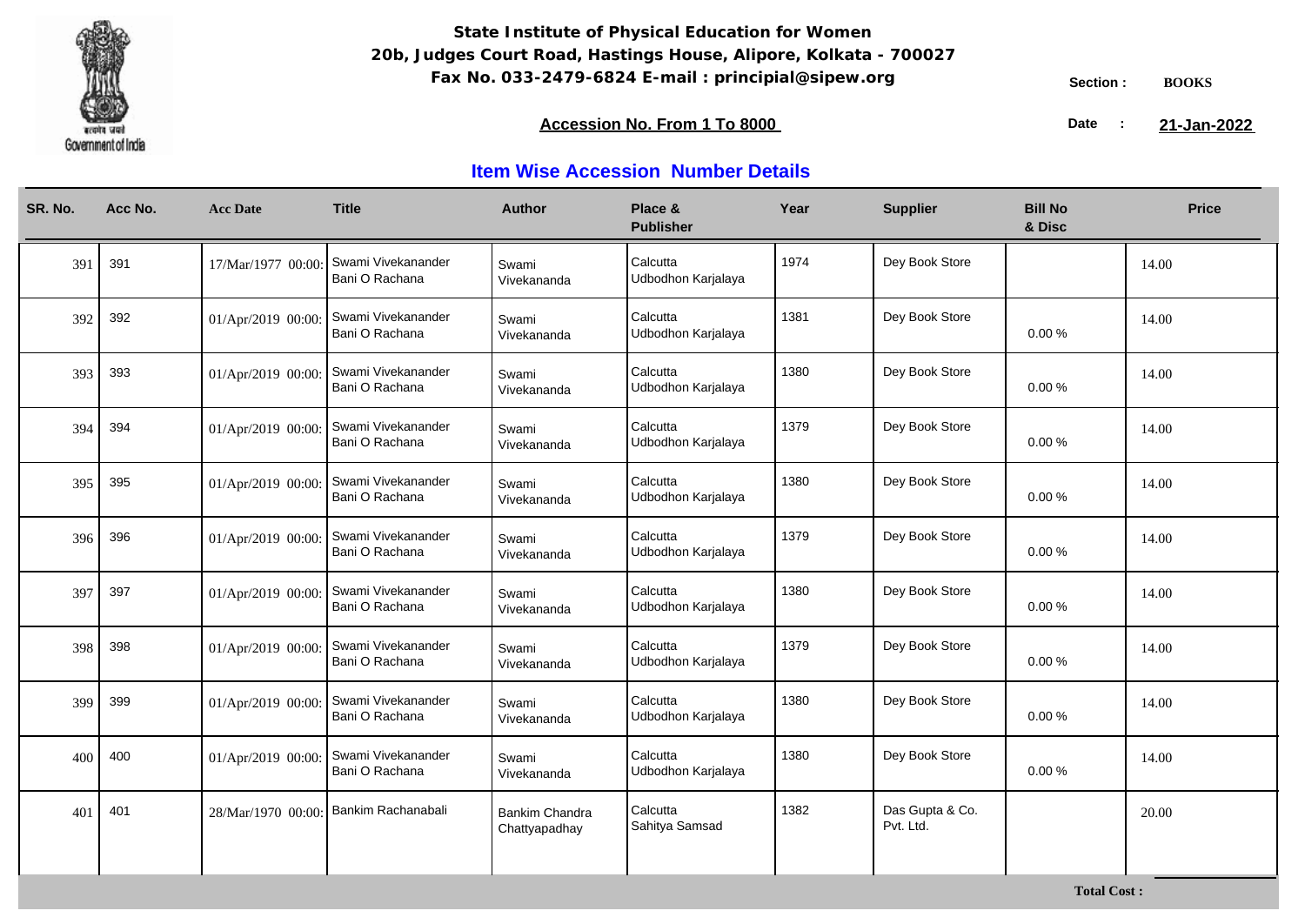

### **Accession No. From 1 To 8000 21-January 2008 21-January 2008 21-January 2008 21-January 2009**

21-Jan-2022

| SR. No. | Acc No. | <b>Acc Date</b>                  | <b>Title</b>                               | <b>Author</b>              | Place &<br><b>Publisher</b>          | Year | <b>Supplier</b>              | <b>Bill No</b><br>& Disc | <b>Price</b> |
|---------|---------|----------------------------------|--------------------------------------------|----------------------------|--------------------------------------|------|------------------------------|--------------------------|--------------|
| 402     | 402     | 28/Mar/1977 00:00: Banikar       |                                            | Ashutosh<br>Mukhopadhay    | Calcutta<br>Amar Sahitya<br>Prakason | 1983 | Das Gupta & Co.<br>Pvt. Ltd. |                          | 16.00        |
| 403     | 403     | 28/Mar/1977 00:00:               | Cholti Megher Chaya                        | Jarasondho                 | Calcutta<br>Mitra O Ghosh            | 1381 | Das Gupta & Co.<br>Pvt. Ltd. |                          | 8.00         |
| 404     | 404     |                                  | 28/Mar/1977 00:00: Nisango Pothik (Part-1) | Jarasondho                 | Calcutta<br>Mitra O Ghosh            | 1978 | Das Gupta & Co.<br>Pvt. Ltd. |                          | 18.00        |
| 405     | 405     |                                  | 28/Mar/1977 00:00: Nisango Pothik (Part-2) | Jarasondho                 | Calcutta<br>Mitra O Ghosh            | 1380 | Das Gupta & Co.<br>Pvt. Ltd. |                          | 18.00        |
| 406     | 406     | 28/Mar/1977 00:00: Abhijan       |                                            | Tarashankar<br>Bandopadhay | Calcutta<br>Mitra O Ghosh            | 1377 | Das Gupta & Co.<br>Pvt. Ltd. |                          | 9.00         |
| 407     | 407     | 28/Mar/1977 00:00: Uttarayan     |                                            | Tarashankar<br>Bandopadhay | Calcutta<br>Mitra O Ghosh            | 1365 | Das Gupta & Co.<br>Pvt. Ltd. |                          | 7.50         |
| 408     | 408     | 28/Mar/1977 00:00: Jogobhrostho  |                                            | Tarashankar<br>Bandopadhay | Calcutta<br>Mitra O Ghosh            | 1375 | Das Gupta & Co.<br>Pvt. Ltd. |                          | 9.00         |
| 409     | 409     | 28/Mar/1977 00:00:               | Sandipan Pathshala                         | Tarashankar<br>Bandopadhay | Calcutta<br>Mitra O Ghosh            | 1380 | Das Gupta & Co.<br>Pvt. Ltd. |                          | 9.00         |
| 410     | 410     | 28/Mar/1977 00:00:               | Nakhatraloker<br>Debotatma                 | Narayan<br>Gangapadhay     | Calcutta<br>Mitra O Ghosh            | 1382 | Das Gupta & Co.<br>Pvt. Ltd. |                          | 14.00        |
| 411     | 411     | 28/Mar/1977 00:00: Abak Prithibi |                                            | Narayan Sanyal             | Calcutta<br>Mitra O Ghosh            | 1383 | Das Gupta & Co.<br>Pvt. Ltd. |                          | 10.00        |
| 412     | 412     | 28/Mar/1977 00:00: Mone Rekho    |                                            | Prabodh Kumar<br>Sanyal    | Calcutta<br>Mitra O Ghosh            | 1375 | Dey Book Store               |                          | 8.00         |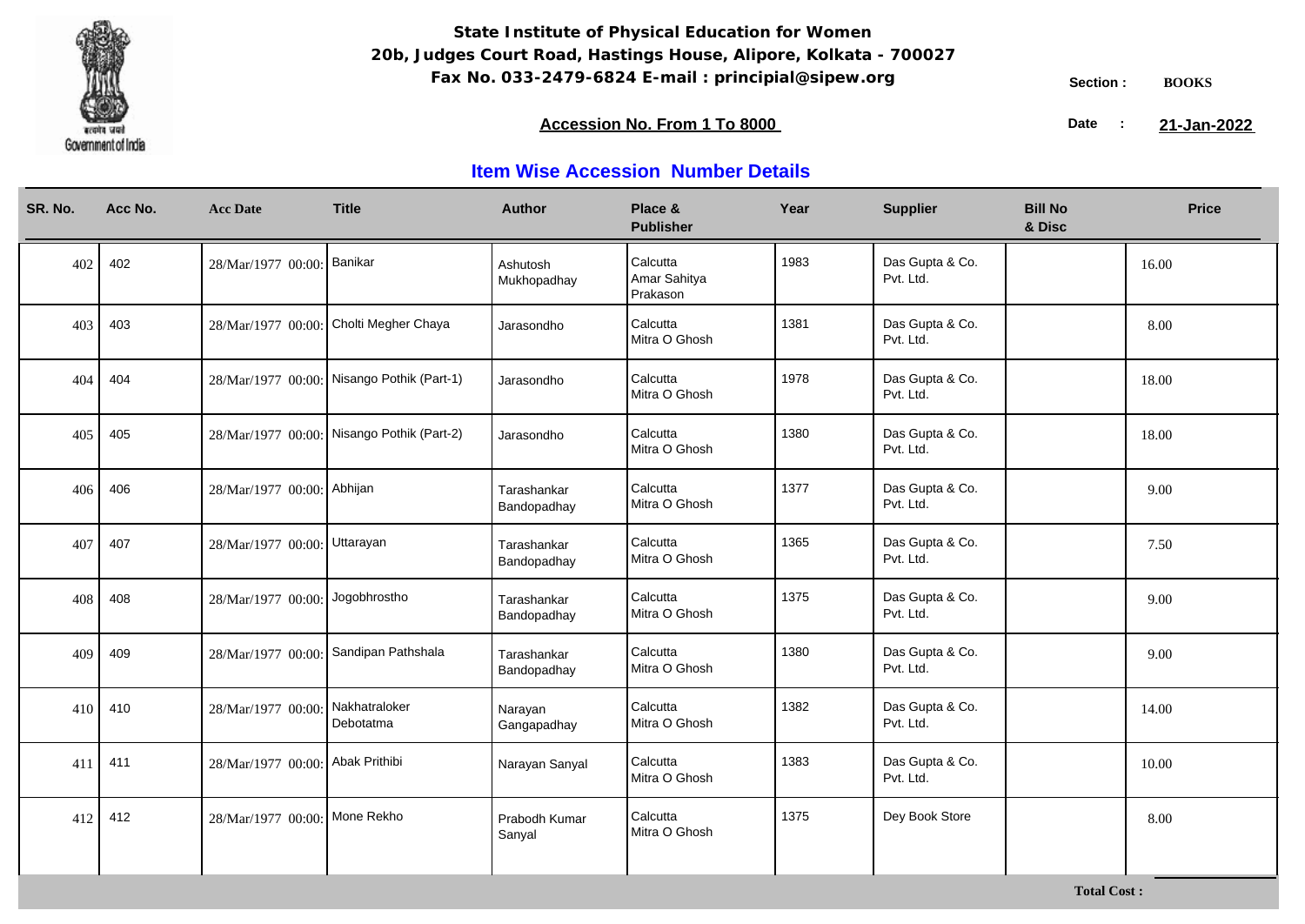

**Total Cost :**

### **Accession No. From 1 To 8000 21-January 2008 21-January 2008 21-January 2008 21-January 2009**

21-Jan-2022

| SR. No. | Acc No. | <b>Acc Date</b>                       | <b>Title</b>                            | <b>Author</b>                 | Place &<br><b>Publisher</b>          | Year | <b>Supplier</b> | <b>Bill No</b><br>& Disc | <b>Price</b> |
|---------|---------|---------------------------------------|-----------------------------------------|-------------------------------|--------------------------------------|------|-----------------|--------------------------|--------------|
| 413     | 413     |                                       | 28/Mar/1970 00:00: Bipul Sudur Tumi Je  | Promothonath<br><b>Bishi</b>  | Calcutta<br>Mitra O Ghosh            | 1375 | Dey Book Store  |                          | 7.50         |
| 414     | 414     | 28/Mar/1977 00:00: Ami                |                                         | <b>Bimal Mitra</b>            | Calcutta<br>Amar Sahitya<br>Prakason | 1379 | Dey Book Store  |                          | 16.00        |
| 415     | 415     |                                       | 28/Mar/1977 00:00: Kolkata Theke Bolchi | <b>Bimal Mitra</b>            | Calcutta<br>Amar Sahitya<br>Prakason | 1379 | Dey Book Store  |                          | 8.00         |
| 416     | 416     | 28/Mar/1977 00:00: Seema Rekha        |                                         | <b>Bimal Kar</b>              | Calcutta<br>Mitra O Ghosh            | 1373 | Dey Book Store  |                          | 4.50         |
| 417     | 417     | 28/Mar/1977 00:00: Jadukar            |                                         | <b>Bimal Kar</b>              | Calcutta<br>Mitra O Ghosh            | 1374 | Dey Book Store  |                          | 5.50         |
| 418     | 418     | 28/Mar/1977 00:00: Swargadopi Goriosi |                                         | Bibhutibhushan<br>Mukhopadhay | Calcutta<br>Mitra O Ghosh            | 1369 | Dey Book Store  |                          | 6.00         |
| 419     | 419     | 28/Mar/1977 00:00: Swargadopi Goriosi |                                         | Bibhutibhushan<br>Mukhopadhay | Calcutta<br>Mitra O Ghosh            | 1372 | Dey Book Store  |                          | 5.50         |
| 420     | 420     | 28/Mar/1977 00:00: Swargadopi Goriosi |                                         | Bibhutibhushan<br>Mukhopadhay | Calcutta<br>Mitra O Ghosh            | 1370 | Dey Book Store  |                          | 8.00         |
| 421     | 421     | 28/Mar/1977 00:00: Pother Panchali    |                                         | Bibhutibhushan<br>Bandopadhay | Calcutta<br>Mitra O Ghosh            | 1379 | Dey Book Store  |                          | 12.00        |
| 422     | 422     | 28/Mar/1977 00:00: Aranyak            |                                         | Bibhutibhushan<br>Bandopadhay | Calcutta<br>Mitra O Ghosh            | 1383 | Dey Book Store  |                          | 15.00        |
| 423     | 423     | 28/Mar/1977 00:00: Aprajito           |                                         | Bibhutibhushan<br>Bandopadhay | Calcutta<br>Mitra O Ghosh            | 1380 | Dey Book Store  |                          | 15.00        |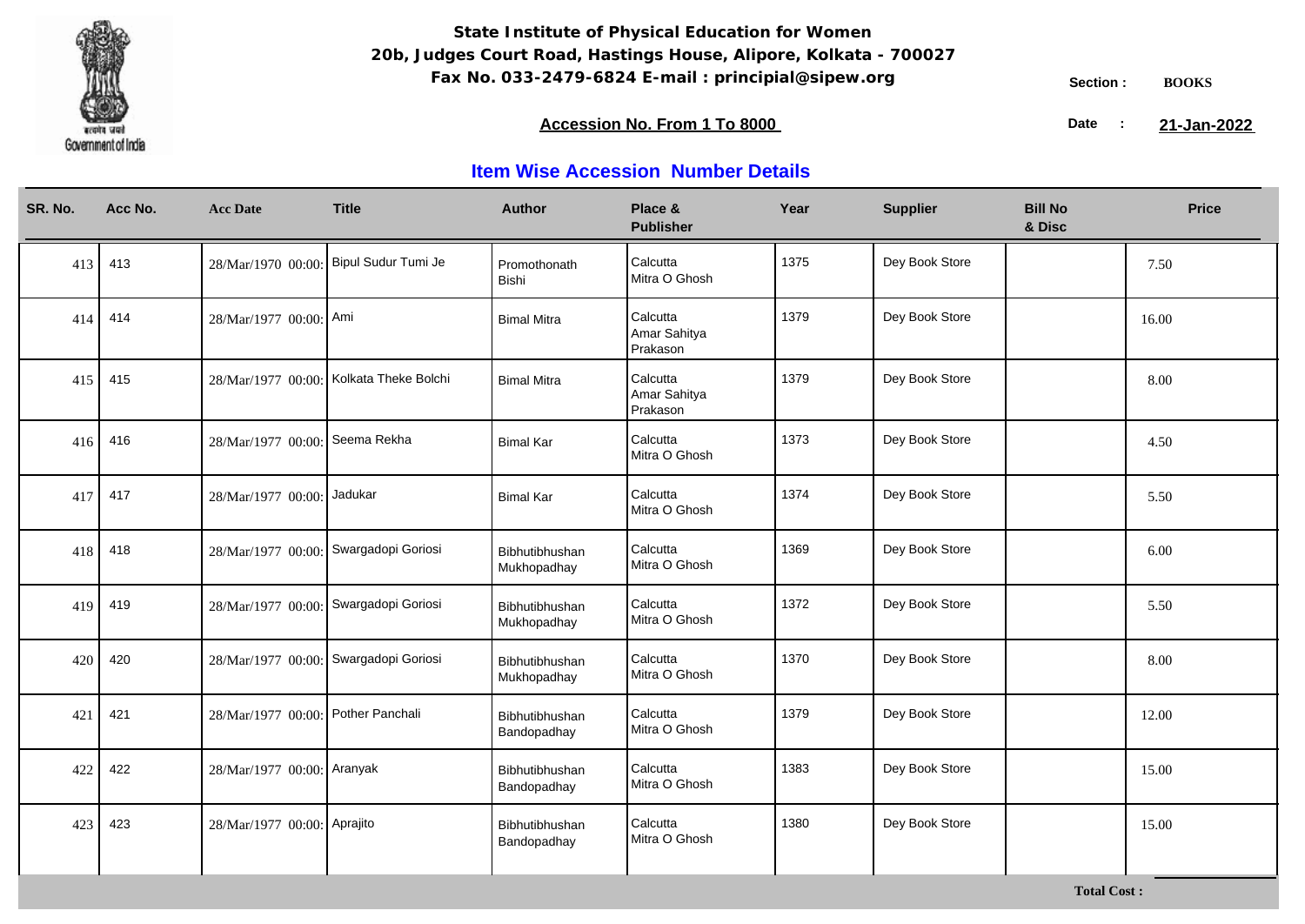

### **Accession No. From 1 To 8000 21-January 2008 21-January 2008 21-January 2008 21-January 2009**

21-Jan-2022

| SR. No. | Acc No. | <b>Acc Date</b>                   | <b>Title</b>                 | <b>Author</b>                 | Place &<br><b>Publisher</b>                | Year | <b>Supplier</b> | <b>Bill No</b><br>& Disc | <b>Price</b> |
|---------|---------|-----------------------------------|------------------------------|-------------------------------|--------------------------------------------|------|-----------------|--------------------------|--------------|
| 424     | 424     | 28/Mar/1977 00:00: Anubartan      |                              | Bibhutibhushan<br>Bandopadhay | Calcutta<br>Mitra O Ghosh                  | 1382 | Dey Book Store  |                          | 12.00        |
| 425     | 425     | 28/Mar/1977 00:00: Debjan         |                              | Bibhutibhushan<br>Bandopadhay | Calcutta<br>Mitra O Ghosh                  | 1378 | Dey Book Store  |                          | 10.00        |
| 426     | 426     | 28/Mar/1977 00:00: meghmollar     |                              | Bibhutibhushan<br>Bandopadhay | Calcutta<br>Mitra O Ghosh                  | 1381 | Dey Book Store  |                          | 7.00         |
| 427     | 427     | 28/Mar/1977 00:00: Rongin Sanko   |                              | Sirshendu<br>Mukhopadhay      | Calcutta<br>Mitra O Ghosh                  | 1382 | Dey Book Store  |                          | 10.00        |
| 428     | 428     | 28/Mar/1977 00:00: Surjya Trishna |                              | Samaresh Basu                 | Calcutta<br>Mitra O Ghosh                  | 1382 | Dey Book Store  |                          | 9.00         |
| 429     | 429     | 28/Apr/1977 00:00: Pochondosoi    |                              | Saiyed Mujtaba Ali            | Calcutta<br>Mitra O Ghosh                  | 1374 | Dey Book Store  |                          | 9.00         |
| 430     | 430     | 28/Mar/1977 00:00:                | Poribartane<br>Aporibortonio | Saiyed Mujtaba Ali            | Calcutta<br>Mitra O Ghosh                  | 1382 | Dey Book Store  |                          | 9.00         |
| 431     | 431     | 28/Mar/1977 00:00: Shohor - Yaar  |                              | Saiyed Mujtaba Ali            | Calcutta<br>Ananda Publishers<br>Pvt. Ltd. | 1969 | Dey Book Store  |                          | 14.00        |
| 432     | 432     | 28/Mar/1977 00:00:                | Gangabataran                 | Umaprasad<br>Mukhopadhay      | Calcutta<br>Mitra O Ghosh                  | 1373 | Dey Book Store  |                          | 8.00         |
| 433     | 433     | 28/Mar/1977 00:00                 | Gohon-Giri-kondore           | shanku Maharaj                | Calcutta<br>Mitra O Ghosh                  | 1373 | Dey Book Store  |                          | 10.00        |
| 434     | 434     | 28/Mar/1977 00:00:                | <b>Tamosar TireTire</b>      | shanku Maharaj                | Calcutta<br>Mitra O Ghosh                  | 1381 | Dey Book Store  |                          | 16.00        |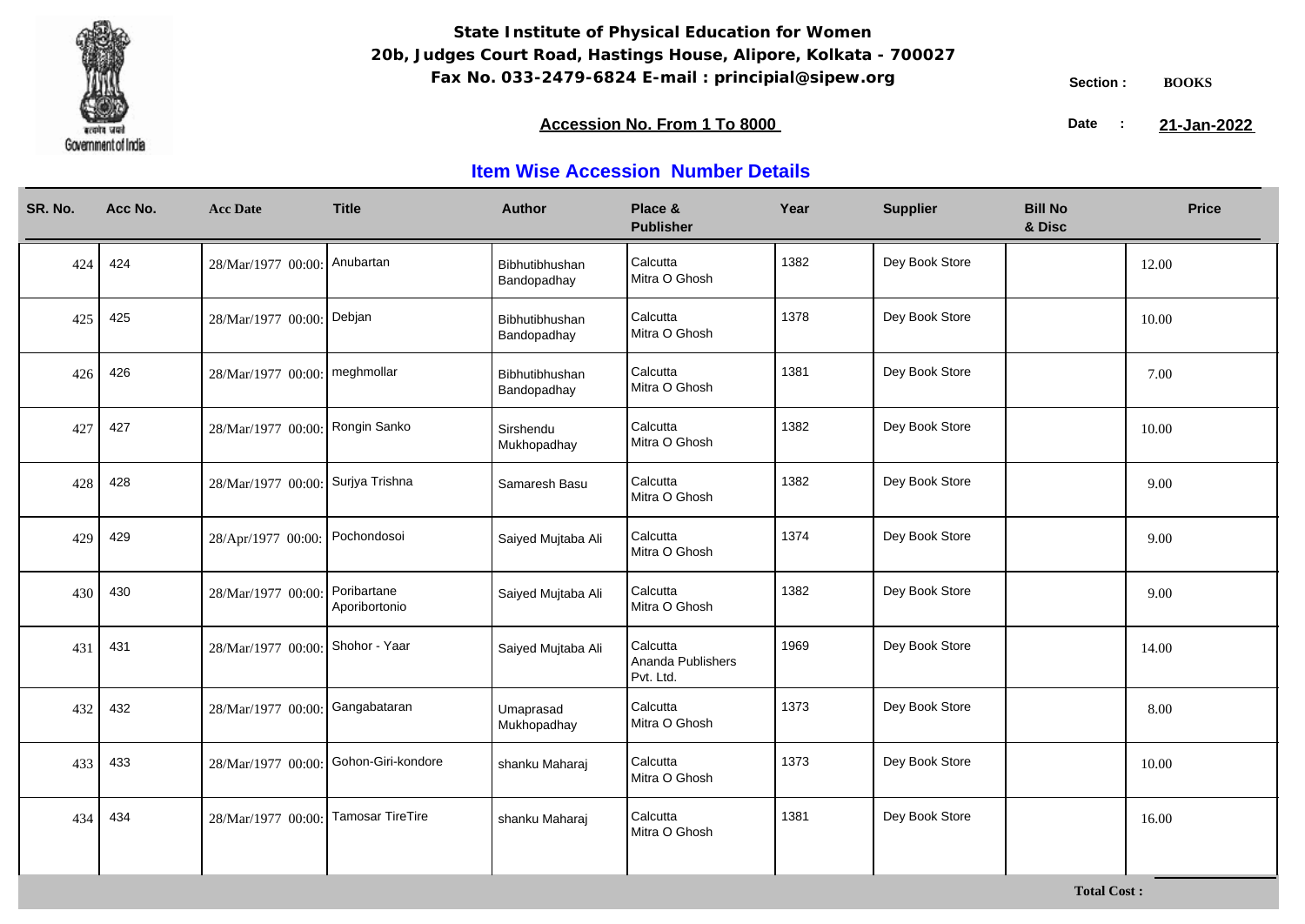

### **Accession No. From 1 To 8000 21-January 2008 21-January 2008 21-January 2008 21-January 2009**

21-Jan-2022

| SR. No. | Acc No. | <b>Acc Date</b>                      | <b>Title</b>                                    | <b>Author</b>           | Place &<br><b>Publisher</b>    | Year | <b>Supplier</b> | <b>Bill No</b><br>& Disc | <b>Price</b> |
|---------|---------|--------------------------------------|-------------------------------------------------|-------------------------|--------------------------------|------|-----------------|--------------------------|--------------|
| 435     | 435     | 28/Mar/1977 00:00: Sirsho Bindu      |                                                 | Prafulla Roy            | Calcutta<br>Dej Publishing     | 1382 | Dey Book Store  |                          | 10.00        |
| 436     | 436     | 28/Mar/1977 00:00: Nijer Songe Dekha |                                                 | Prafulla Roy            | Calcutta<br>Dej Publishing     | 1381 | Dey Book Store  |                          | 10.00        |
| 437     | 437     | 28/Mar/1977 00:00: Aloy Fera         |                                                 | Prafulla Roy            | Calcutta<br>Dej Publishing     | 1377 | Dey Book Store  |                          | 12.00        |
| 438     | 438     | 28/Mar/1977 00:00: kaler Itihas      |                                                 | Chanakya Sen            | Calcutta<br>Dej Publishing     | 1381 | Dey Book Store  |                          | 10.00        |
| 439     | 439     | 28/Mar/1977 00:00: PURUSHOTTAM       |                                                 | Ashutosh<br>Mukhopadhay | Calcutta<br>Dej Publishing     | 1382 | Dey Book Store  |                          | 10.00        |
| 440     | 440     | 28/Mar/1977 00:00: Chabutara         |                                                 | <b>Buddhadeb Guha</b>   | Calcutta<br>Dey's Publishing   | 1383 | Dey Book Store  |                          | 7.00         |
| 441     | 441     | 28/Mar/1977 00:00:                   | Ganga - Jamunar<br>Deshe                        | Shanku Maharaj          | Calcutta<br>Dey Book Store     | 1383 | Dey Book Store  |                          | 10.00        |
| 442     | 442     | 28/Mar/1977 00:00:                   | Bidyaloy Sangathon O<br>Porichalona             | Santosh Kumar<br>Kundu  | Calcutta<br>Modern Book Agency | 1964 | Dey Book Store  |                          | 4.50         |
| 443     | 443     | 28/Mar/1977 00:00:                   | Bangali Monishir<br>Shiksha Chinta o<br>Sadhana | Sukhomoy<br>Sengupta    | Calcutta<br>Modern Book Agency | 1969 | Dey Book Store  |                          | 5.00         |
| 444     | 444     | 28/Mar/1977 00:00                    | The Story of Education<br>for All               | S.C. Sarkar             | Calcutta<br>Modern Book Agency | 1960 | Dey Book Store  |                          | 8.00         |
| 445     | 445     | 28/Mar/1977 00:00:                   | Readings in Education<br>for All                | S.C. Sarkar             | Calcutta<br>Modern Book Agency | 1961 | Dey Book Store  |                          | 7.00         |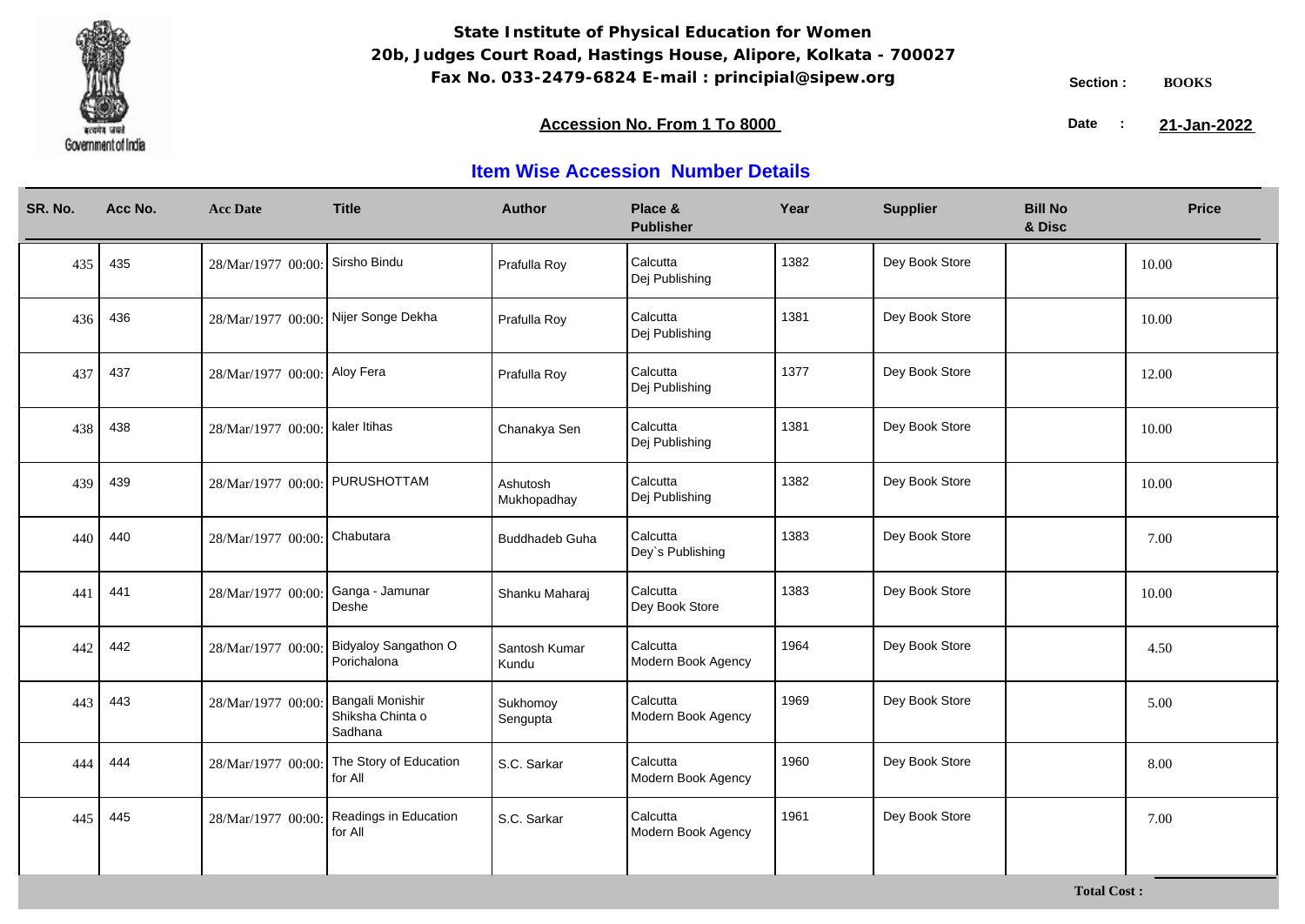

**Total Cost :**

### **Accession No. From 1 To 8000 21-January 2008 21-January 2008 21-January 2008 21-January 2009**

21-Jan-2022

| SR. No. |     | Acc No. | <b>Acc Date</b>    | <b>Title</b>                                 | <b>Author</b>              | Place &<br><b>Publisher</b>       | Year | <b>Supplier</b> | <b>Bill No</b><br>& Disc | <b>Price</b> |
|---------|-----|---------|--------------------|----------------------------------------------|----------------------------|-----------------------------------|------|-----------------|--------------------------|--------------|
|         | 446 | 446     | 28/Mar/1977 00:00: | Bangla Sahityer Itibritto                    | Asit Kumar<br>BandoPadhyay | Calcutta<br>Modern Book Agency    | 1970 | Dey Book Store  |                          | 25.00        |
|         | 447 | 447     |                    | 02/Apr/2019 00:00: Bangla Sahityer Itibritto | Asit Kumar<br>BandoPadhyay | Calcutta<br>Modern Book Agency    | 1971 | Dey Book Store  | 0.00%                    | 25.00        |
|         | 448 | 448     |                    | 28/Mar/1977 00:00: Bangla Sahityer Itibritto | Asit Kumar<br>BandoPadhyay | Calcutta<br>Modern Book Agency    | 1378 | Dey Book Store  | 0.00%                    | 22.00        |
|         | 449 | 449     | 02/Apr/2019 00:00: | Bangla Sahityer Itibritto                    | Asit Kumar<br>BandoPadhyay | Calcutta<br>Modern Book Agency    | 1973 | Dey Book Store  | 0.00%                    | 25.00        |
|         | 450 | 450     |                    | 28/Mar/1977 00:00: Rabindra Rachanaboli      | Rabindranath<br>Tagore     | Calcutta<br><b>Biswas Bharati</b> | 1973 | Dey Book Store  | 0.00%                    | 30.00        |
|         | 451 | 451     | 28/Mar/2019 00:00: | Rabindra Rachanaboli                         | Rabindranath<br>Tagore     | Calcutta<br><b>Biswas Bharati</b> | 1975 | Dey Book Store  | 0.00%                    | 45.00        |
|         | 452 | 452     | 02/Apr/2019 00:00: | Rabindra Rachanaboli                         | Rabindranath<br>Tagore     | Calcutta<br>Biswas Bharati        | 1975 | Dey Book Store  |                          | 42.00        |
|         | 453 | 453     | 02/Apr/2019 00:00: | Rabindra Rachanaboli                         | Rabindranath<br>Tagore     | Calcutta<br><b>Biswas Bharati</b> | 1975 | Dey Book Store  | 0.00%                    | 42.00        |
|         | 454 | 454     | 28/Mar/2019 00:00: | Rabindra Rachanaboli                         | Rabindranath<br>Tagore     | Calcutta<br>Biswas Bharati        | 1974 | Dey Book Store  | 0.00%                    | 35.00        |
|         | 455 | 455     | 28/Mar/1977 00:00: | Rabindra Rachanaboli                         | Rabindranath<br>Tagore     | Calcutta<br><b>Biswas Bharati</b> | 1976 | Dey Book Store  | 0.00%                    | 45.00        |
|         | 456 | 456     | 28/Mar/1977 00:00: | Rabindra Rachanaboli                         | Rabindranath<br>Tagore     | Calcutta<br><b>Biswas Bharati</b> | 1975 | Dey Book Store  | $0.00 \%$                | 42.00        |
|         |     |         |                    |                                              |                            |                                   |      |                 |                          |              |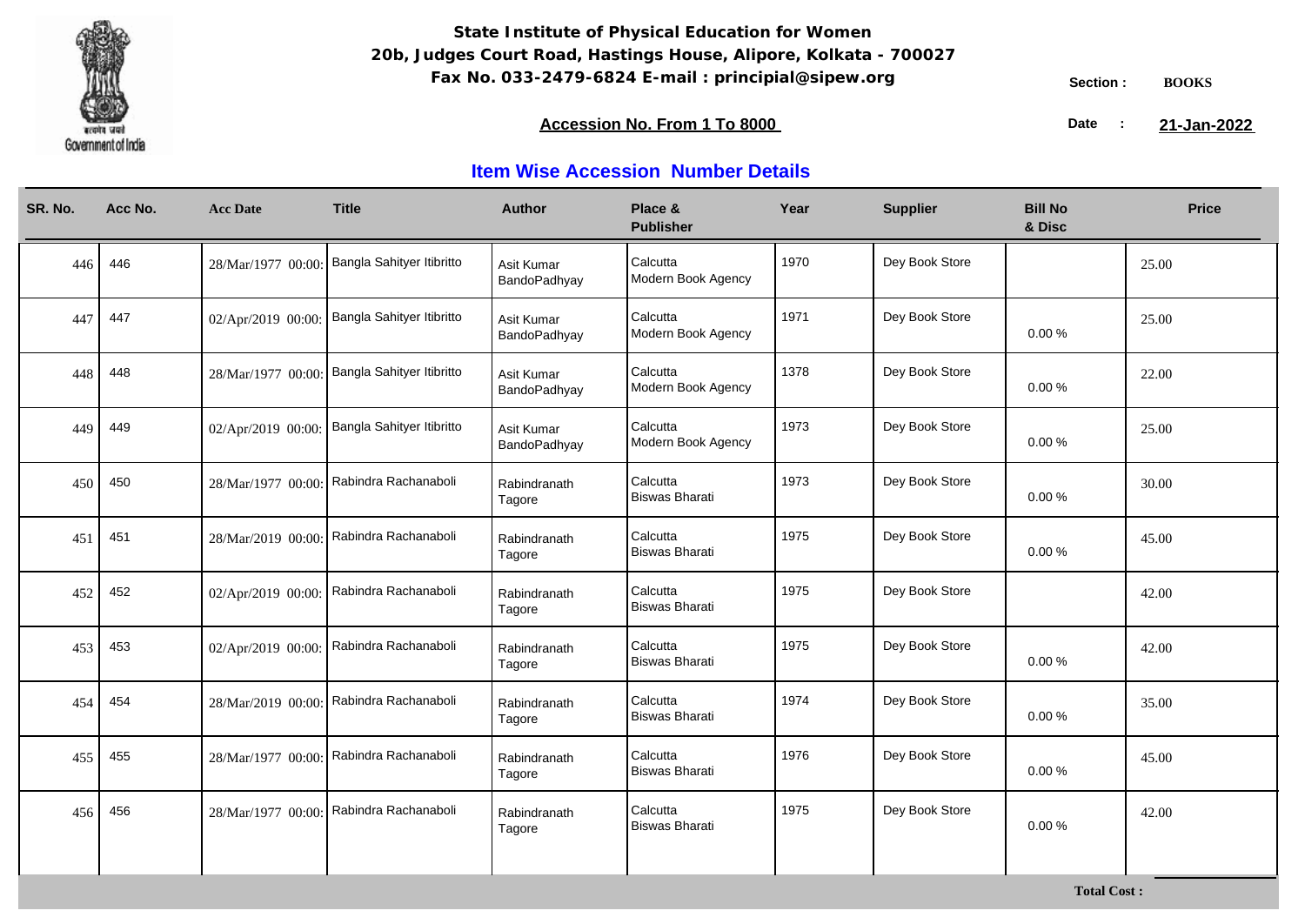

**Total Cost :**

### **Accession No. From 1 To 8000 21-January 2008 21-January 2008 21-January 2008 21-January 2009**

21-Jan-2022

| SR. No. | Acc No. | <b>Acc Date</b>    | <b>Title</b>                            | <b>Author</b>          | Place &<br><b>Publisher</b>       | Year | <b>Supplier</b> | <b>Bill No</b><br>& Disc | <b>Price</b> |
|---------|---------|--------------------|-----------------------------------------|------------------------|-----------------------------------|------|-----------------|--------------------------|--------------|
| 457     | 457     |                    | 28/Mar/1977 00:00: Rabindra Rachanaboli | Rabindranath<br>Tagore | Calcutta<br><b>Biswas Bharati</b> | 1974 | Dey Book Store  | 0.00%                    | 25.00        |
| 458     | 458     |                    | 28/Mar/1977 00:00: Rabindra Rachanaboli | Rabindranath<br>Tagore | Calcutta<br><b>Biswas Bharati</b> | 1385 | Dey Book Store  | 0.00%                    | 44.00        |
| 459     | 459     |                    | 28/Mar/1977 00:00: Rabindra Rachanaboli | Rabindranath<br>Tagore | Calcutta<br><b>Biswas Bharati</b> | 1380 | Dey Book Store  | $0.00 \%$                | 30.00        |
| 460     | 460     | 28/Mar/1977 00:00: | Rabindra Rachanaboli                    | Rabindranath<br>Tagore | Calcutta<br><b>Biswas Bharati</b> | 1381 | Dey Book Store  | 0.00%                    | 35.00        |
| 461     | 461     | 28/Mar/1977 00:00: | Rabindra Rachanaboli                    | Rabindranath<br>Tagore | Calcutta<br><b>Biswas Bharati</b> | 1983 | Dey Book Store  | $0.00 \%$                | 38.00        |
| 462     | 462     |                    | 28/Mar/1977 00:00: Rabindra Rachanaboli | Rabindranath<br>Tagore | Calcutta<br><b>Biswas Bharati</b> | 1383 | Dey Book Store  | 0.00%                    | 40.00        |
| 463     | 463     |                    | 28/Mar/1977 00:00: Rabindra Rachanaboli | Rabindranath<br>Tagore | Calcutta<br><b>Biswas Bharati</b> | 1384 | Dey Book Store  | 0.00%                    | 36.00        |
| 464     | 464     |                    | 28/Mar/1977 00:00: Rabindra Rachanaboli | Rabindranath<br>Tagore | Calcutta<br><b>Biswas Bharati</b> | 1384 | Dey Book Store  | 0.00%                    | 37.00        |
| 465     | 465     | 28/Mar/1977 00:00: | Rabindra Rachanaboli                    | Rabindranath<br>Tagore | Calcutta<br><b>Biswas Bharati</b> | 1382 | Dey Book Store  | 0.00%                    | 42.00        |
| 466     | 466     | 02/Mar/1977 00:00: | Rabindra Rachanaboli                    | Rabindranath<br>Tagore | Calcutta<br><b>Biswas Bharati</b> | 1383 | Dey Book Store  | 0.00%                    | 33.00        |
| 467     | 467     | 28/Mar/1977 00:00: | Rabindra Rachanaboli                    | Rabindranath<br>Tagore | Calcutta<br><b>Biswas Bharati</b> | 1378 | Dey Book Store  | 0.00%                    | 22.00        |
|         |         |                    |                                         |                        |                                   |      |                 |                          |              |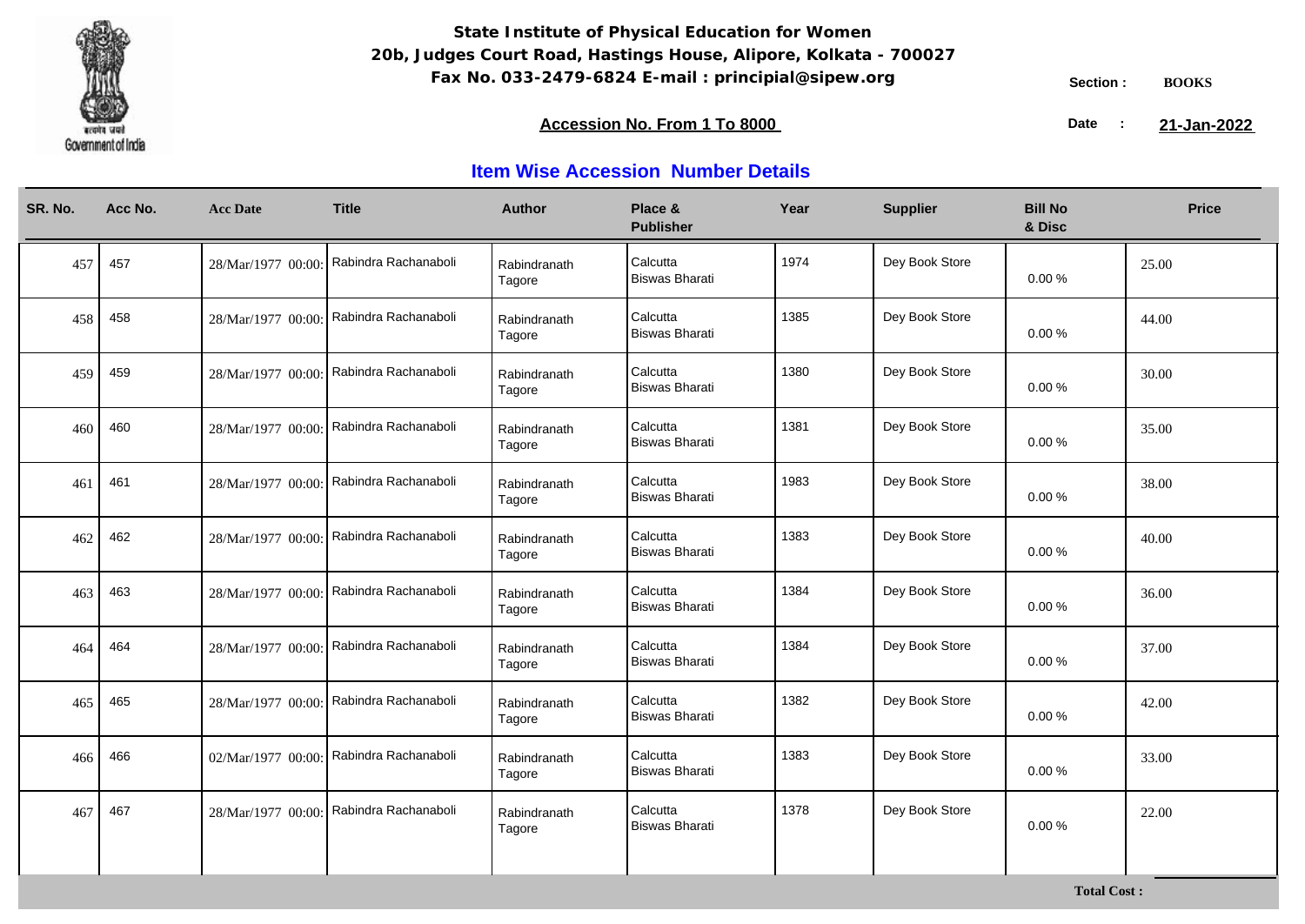

**Total Cost :**

### **Accession No. From 1 To 8000 21-January 2008 21-January 2008 21-January 2008 21-January 2009**

21-Jan-2022

| SR. No. | Acc No. | <b>Acc Date</b>    | <b>Title</b>                                                                         | <b>Author</b>                                 | Place &<br><b>Publisher</b>                        | Year | <b>Supplier</b> | <b>Bill No</b><br>& Disc | <b>Price</b> |
|---------|---------|--------------------|--------------------------------------------------------------------------------------|-----------------------------------------------|----------------------------------------------------|------|-----------------|--------------------------|--------------|
| 468     | 468     | 02/Apr/2019 00:00: | Rabindra Rachanaboli                                                                 | Rabindranath<br>Tagore                        | Calcutta<br><b>Biswas Bharati</b>                  | 1973 | Dey Book Store  |                          | 30.00        |
| 469     | 469     |                    | 28/Mar/1977 00:00: Rabindra Rachanaboli                                              | Rabindranath<br>Tagore                        | Calcutta<br><b>Biswas Bharati</b>                  | 1380 | Dey Book Store  | $0.00 \%$                | 27.00        |
| 470     | 470     |                    | 28/Mar/1977 00:00: Rabindra Rachanaboli                                              | Rabindranath<br>Tagore                        | Calcutta<br><b>Biswas Bharati</b>                  | 1384 | Dey Book Store  | 0.00%                    | 35.00        |
| 471     | 471     | 28/Mar/1977 00:00: | <b>Education of Teachers</b><br>in India (Canceled.<br>please see the Acc<br>No.978) | S. N. Mukherjee                               |                                                    |      |                 |                          |              |
| 472     | 472     | 28/Mar/1977 00:00: | <b>Education of Teachers</b><br>in India                                             | S. N. Mukherjee                               | New Delhi<br>S. Chand & Co. Ltd.                   | 1977 | Dey Book Store  |                          | 30.00        |
| 473     | 473     |                    | 28/Mar/1977 00:00: Adult Education in India<br>& Abroad                              | Nikhil Ranjan Roy                             | Delhi<br>S. Chand & Co. Ltd.                       | 1967 | Dey Book Store  |                          | 25.00        |
| 474     | 474     | 28/Mar/1977 00:00: | Some Current<br><b>Educational Problems</b>                                          | Nikhil Ranjan Roy                             | New Delhi<br>S. Chand & Co. Ltd.                   | 1971 | Dey Book Store  |                          | 15.00        |
| 475     | 475     | 28/Mar/1977 00:00: | Basic Princeple of<br><b>Student Teaching</b>                                        | Harold P. Adams<br>& Frank G. Diekey          | New Delhi<br>Enrasia Publishing<br>House Pvt. Ltd. | 1956 | Dey Book Store  |                          | 4.00         |
| 476     | 476     | 28/Mar/1977 00:00  | Basic Principle of<br>Supervision                                                    | Harold P. Adams<br>& Frank G. Diekey          | New Delhi<br>Enrasia Publishing<br>House Pvt. Ltd. | 1966 | Dey Book Store  |                          | 7.50         |
| 477     | 477     | 28/Mar/1977 00:00: | <b>Elementary School</b><br>Admimistration And<br>Supervision                        | Willlard S. Elsbree<br>& Harold J.<br>Mcvally | New Delhi<br>Enrasia Publishing<br>House Pvt. Ltd. | 1964 | Dey Book Store  |                          | 7.50         |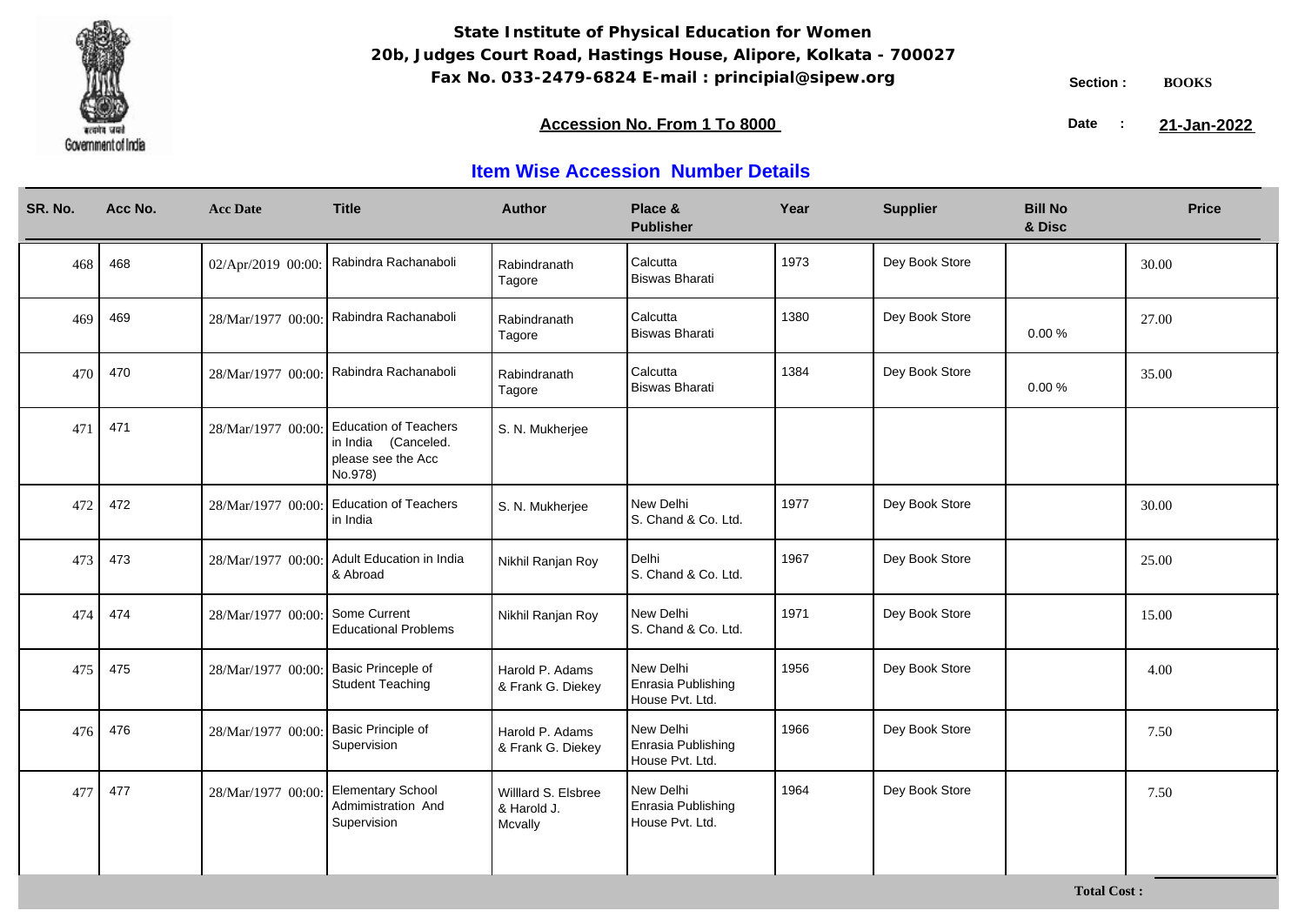

### **Accession No. From 1 To 8000 21-January 2008 21-January 2008 21-January 2008 21-January 2009**

21-Jan-2022

| SR. No. | Acc No. | <b>Acc Date</b>                  | <b>Title</b>                                                         | <b>Author</b>                                  | Place &<br><b>Publisher</b>                        | Year | <b>Supplier</b> | <b>Bill No</b><br>& Disc | <b>Price</b> |
|---------|---------|----------------------------------|----------------------------------------------------------------------|------------------------------------------------|----------------------------------------------------|------|-----------------|--------------------------|--------------|
| 478     | 478     | 28/Mar/1977 00:00:               | <b>Principles and Practices</b><br>In Secondary Schools              | Thomas M. Risk                                 | New Delhi<br>Enrasia Publishing<br>House Pvt. Ltd. | 1965 | Dey Book Store  |                          | 10.00        |
| 479     | 479     |                                  | 28/Mar/1977 00:00: History of Educational<br>Thaught                 | <b>Robert Ulich</b>                            | New Delhi<br>Enrasia Publishing<br>House Pvt. Ltd. | 1967 | Dey Book Store  |                          | 7.00         |
| 480     | 480     |                                  | 28/Mar/1977 00:00: Educational Pshycology                            | Lester D. Crow &<br><b>Elice Crow</b>          | New Delhi<br>Enrasia Publishing<br>House Pvt. Ltd. | 1973 | Dey Book Store  |                          | 9.00         |
| 481     | 481     | 28/Mar/1977 00:00:               | Human Development<br>And Learning                                    | Laster D. Crow &<br><b>Alice Crow</b>          | New Delhi<br>Enrasia Publishing<br>House Pvt. Ltd. | 1964 | Dey Book Store  |                          | 8.00         |
| 482     | 482     |                                  | 28/Mar/1977 00:00: Principal of Teaching in<br>The Elimentory School | Freeman Glenn<br>Macomber                      | New Delhi<br>Enrasia Publishing<br>House Pvt. Ltd. | 1967 | Dey Book Store  |                          | 6.00         |
| 483     | 483     | 28/Mar/1977 00:00:               | <b>Working With Student</b><br><b>Teachers</b>                       | orence B.<br>Strateneyer &<br>Margaret Lindsey | New Delhi<br>Enrasia Publishing<br>House Pvt. Ltd. | 1969 | Dey Book Store  |                          | 4.00         |
| 484     | 484     | 28/Mar/1977 00:00:               | Education In India- Past<br>Present: Future                          | Jyotiprasad<br>bandopadhay                     | Calcutta<br><b>Sree Art Press</b>                  | 1974 | Dey Book Store  |                          | 25.00        |
| 485     | 485     |                                  | 28/Mar/1977 00:00: Ami Jader Dekhechi                                | Parimal Goswami                                | Calcutta<br>Rupa                                   | 1972 | Dey Book Store  |                          | 12.00        |
| 486     | 486     | 28/Mar/1977 00:00: Patrasmriti   |                                                                      | Parimal Goswami                                | Calcutta<br>Rupa                                   | 1971 | Dey Book Store  |                          | 22.00        |
| 487     | 487     | 28/Mar/1977 00:00: Se Nai Se Nai |                                                                      | Chanakya Sen                                   | Calcutta<br><b>Classic Press</b>                   | 1969 | Dey Book Store  |                          | 15.00        |
|         |         |                                  |                                                                      |                                                |                                                    |      |                 |                          |              |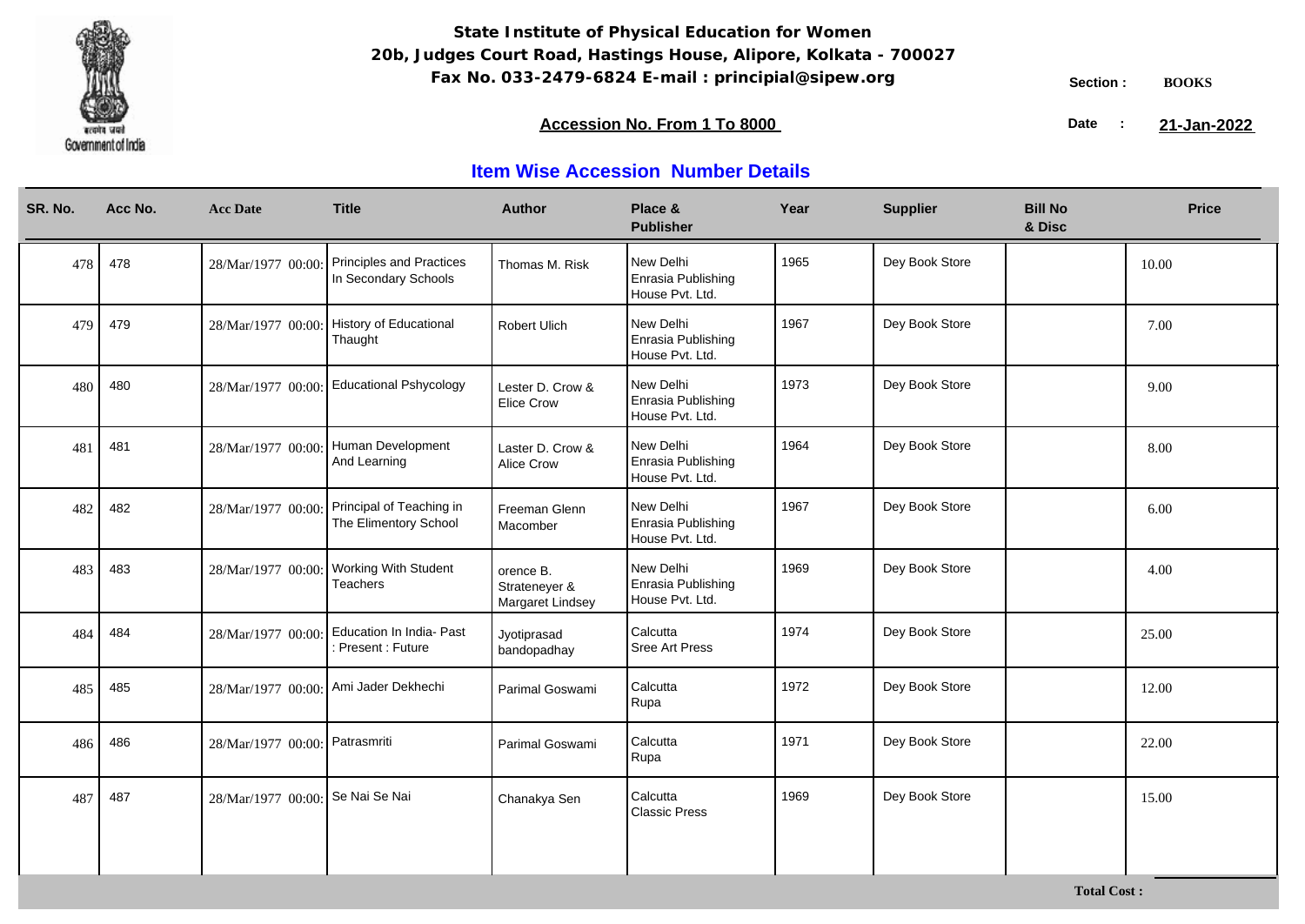

### **Accession No. From 1 To 8000 21-January 2008 21-January 2008 21-January 2008 21-January 2009**

21-Jan-2022

| SR. No. | Acc No. | <b>Acc Date</b>                        | <b>Title</b>                            | <b>Author</b>             | Place &<br><b>Publisher</b>                | Year | <b>Supplier</b> | <b>Bill No</b><br>& Disc | <b>Price</b> |
|---------|---------|----------------------------------------|-----------------------------------------|---------------------------|--------------------------------------------|------|-----------------|--------------------------|--------------|
| 488     | 488     | 28/Mar/1977 00:00: Abhayarannya        |                                         | Saktipada Rajguru         | Calcutta<br>Rabindra Librery               | 1382 | Dey Book Store  |                          | 15.00        |
| 489     | 489     | 28/Mar/1977 00:00:                     | Flower Arrangment :<br>The Ikebana Way  | William C. Steere         | London<br>Souvenir Press Itd.              | 1972 | Dey Book Store  |                          | 56.00        |
| 490     | 490     | 28/Mar/1977 00:00:                     | The New Dictionary of<br>Thought        | Trupon<br>Edwards(comp.)  | U.S.A<br>St. John Ambulance<br>Association | 1977 | Dey Book Store  |                          | 00.00        |
| 491     | 491     |                                        | 28/Mar/1977 00:00: Khelar Mathe Mayera  | Chiranjib                 | Calcutta<br>Purna Prakasan                 | 1383 | Dey Book Store  |                          | 7.00         |
| 492     | 492     | 28/Mar/1977 00:00:                     | Thoi Thoi Hahakar                       | Krishanu<br>Bondhapadhaya | Calcutta<br>Rabindra Librery               | 1381 | Dey Book Store  |                          | 18.00        |
| 493     | 493     | 28/Mar/1977 00:00:                     | Mamtaj-Duhita<br>Jahanara               | Shree Parabat             | Calcutta<br>Dey's Publishing               | 1972 | Dey Book Store  |                          | 7.00         |
| 494     | 494     | 28/Mar/1977 00:00: Bhor Holo Bibhabori |                                         | Krishanu<br>Bondopadhay   | Calcutta<br>Rabindra Librery               | 1375 | Dey Book Store  |                          | 8.00         |
| 495     | 495     |                                        | 28/Mar/1977 00:00: Abar Jodi Ichha Koro | Narayan Sanyal            | Calcutta<br>Rabindra Librery               | 1379 | Dey Book Store  |                          | 12.00        |
| 496     | 496     | 28/Mar/1977 00:00: Je Anko Meleni      |                                         | <b>Bimal Mitra</b>        | Calcutta<br>Mitra O Ghosh                  | 1383 | Dey Book Store  |                          | 12.00        |
| 497     | 497     | 28/Mar/1977 00:00:                     | Sei Gram, Sei Sob<br>Manush             | Manoj Basu                | Calcutta<br>Grantha Prakash                | 1382 | Dey Book Store  |                          | 16.00        |
| 498     | 498     | 28/Mar/1977 00:00: Shiksher Sonkot     |                                         | Annadashankar<br>Roy      | Shankar Prakashan                          | 1383 | Dey Book Store  |                          | 8.00         |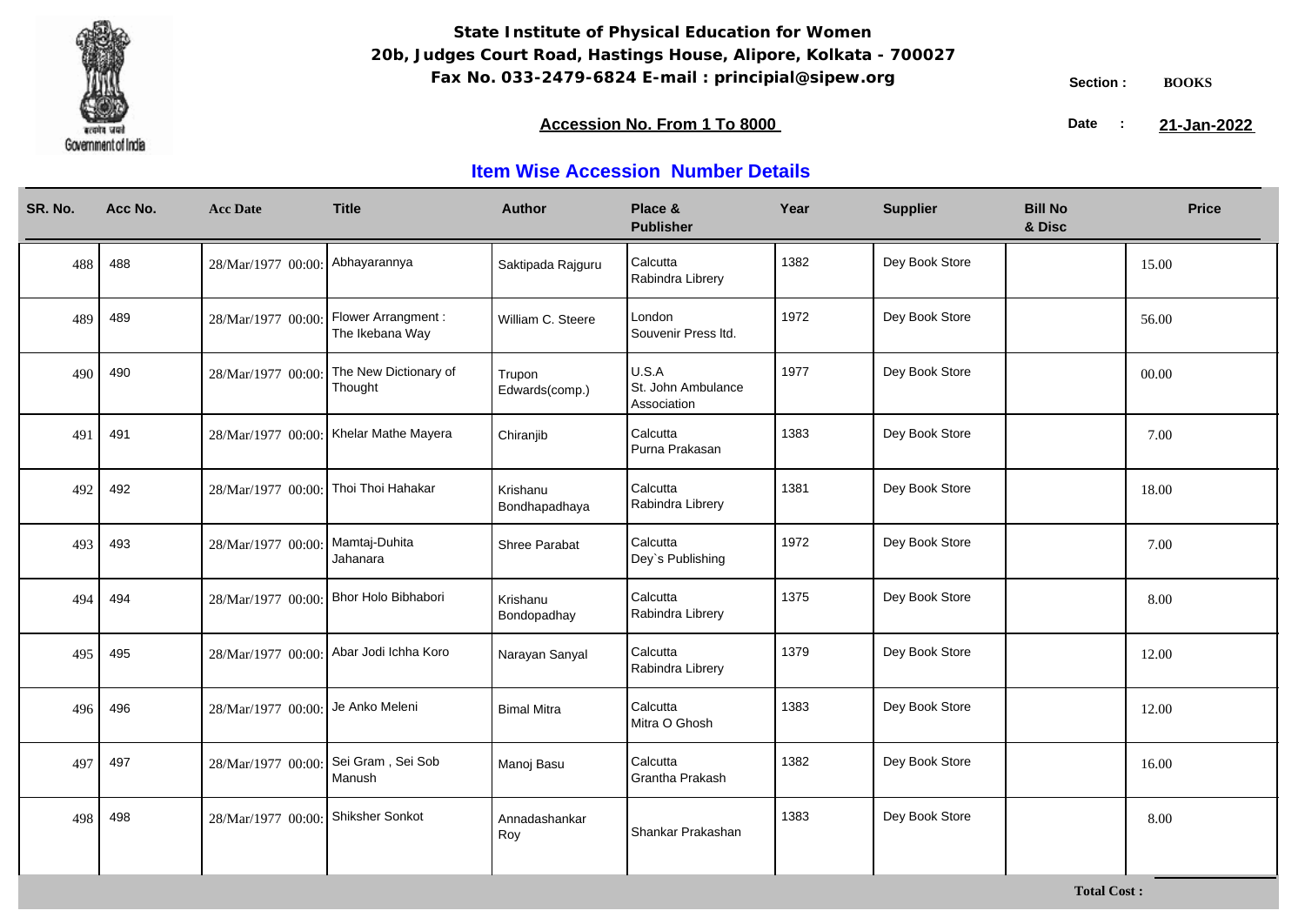

**Total Cost :**

### **Accession No. From 1 To 8000 21-January 2008 21-January 2008 21-January 2008 21-January 2009**

21-Jan-2022

| Acc No.<br><b>Title</b><br><b>Author</b><br>Place &<br>SR. No.<br><b>Acc Date</b><br><b>Publisher</b>                     | Year | <b>Supplier</b> | <b>Bill No</b><br>& Disc | <b>Price</b> |
|---------------------------------------------------------------------------------------------------------------------------|------|-----------------|--------------------------|--------------|
| Jhinuke Sei Tara<br>Calcutta<br>499<br>499<br>28/Mar/1977 00:00:<br>Ashapurna Devi<br>Amar Sahitya<br>Prakason            | 1381 | Dey Book Store  |                          | 7.00         |
| Kokhono Din Kokhono<br>Calcutta<br>500<br>500<br>28/Mar/1977 00:00:<br>Ashapurna Devi<br>Amar Sahitya<br>Raat<br>Prakason | 1382 | Dey Book Store  |                          | 30.00        |
| Calcutta<br>28/Mar/1977 00:00: Ami Subhash Bolchi<br>501<br>501<br>Sailesh Dey<br>Rabindra Librery                        | 1381 | Dey Book Store  |                          | 20.00        |
| Calcutta<br>28/Mar/1977 00:00: Ami Subhash Bolchi<br>502<br>502<br>Sailesh Dey<br>Rabindra Librery                        | 1381 | Dey Book Store  |                          | 20.00        |
| Calcutta<br>28/Mar/1977 00:00: Janapada Badhu<br>503<br>503<br>Sachindranath<br>Granthalay Pvt. Ltd.<br>Bondhapadhy       | 1378 | Dey Book Store  |                          | 5.00         |
| Calcutta<br>28/Mar/1977 00:00: Sharat Biplab<br>504<br>504<br>Manmatho Ray<br>Rabindra Librery                            | 1975 | Dey Book Store  |                          | 5.00         |
| Calcutta<br>28/Mar/1977 00:00: Jonok Janani<br>505<br>505<br>Prabodhbandhu<br>Rabindra Librery<br>Adhikari                | 1379 | Dey Book Store  |                          | 3.00         |
| Calcutta<br>28/Mar/1977 00:00: Shiber ashadhyi<br>506<br>506<br>Manoj Mitra<br>Rabindra Librery                           | 1382 | Dey Book Store  |                          | 5.00         |
| Calcutta<br>28/Mar/1977 00:00: Amritashya Putra<br>507<br>507<br>Ratan Kumar<br>Rabindra Librery<br>Ghosh                 | 1382 | Dey Book Store  |                          | 5.00         |
| Calcutta<br>28/Mar/1977 00:00: Nijosyo Sangbaad Data<br>508<br>508<br>Agni Mitra<br>Rabindra Librery                      | 1379 | Dey Book Store  |                          | 4.00         |
| Calcutta<br>28/Mar/1977 00:00: Kumari Mon<br>509<br>509<br>Shaktipada<br>Rabindra Librery<br>Rajguru                      | 1378 | Dey Book Store  |                          | 3.00         |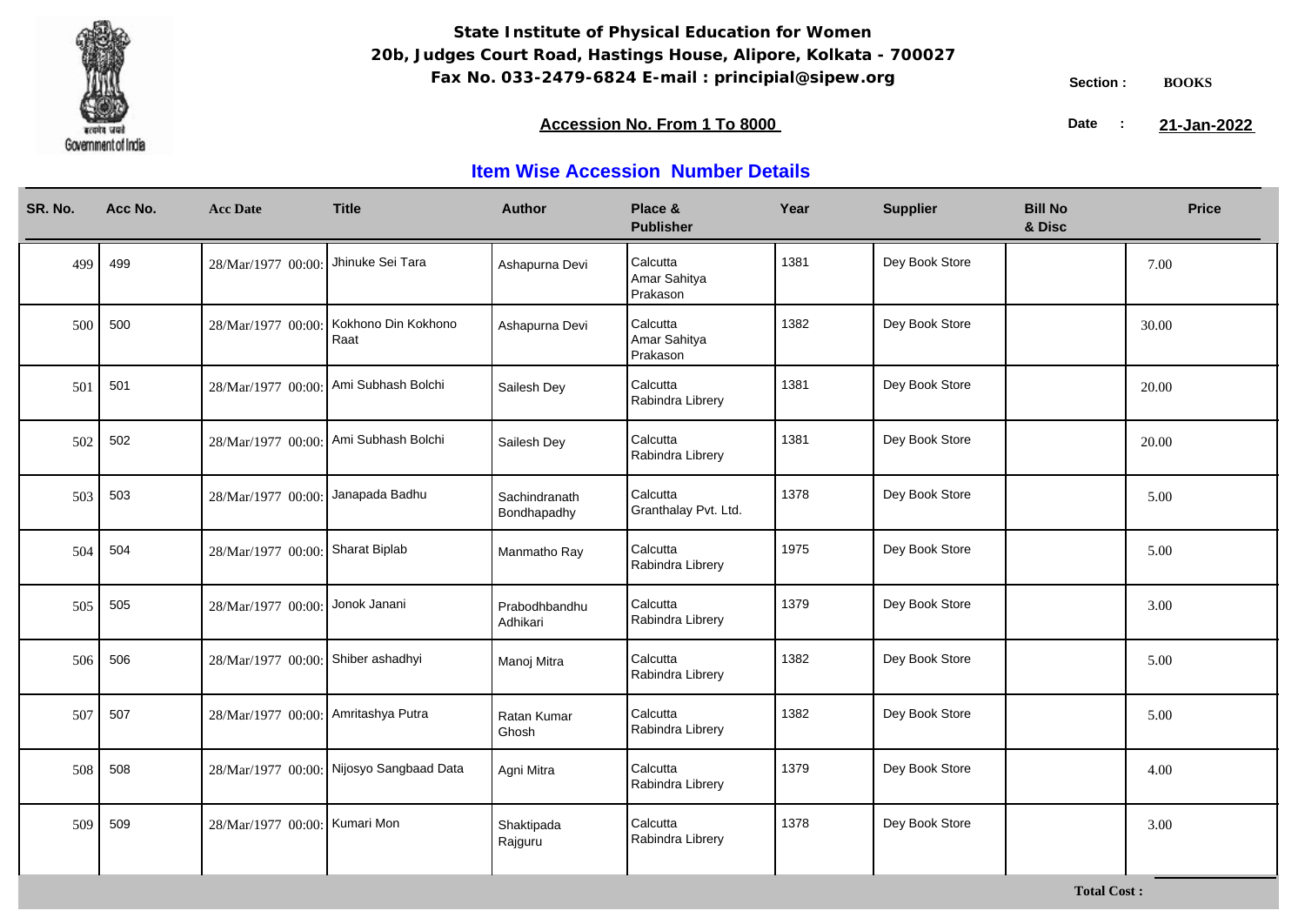

### **Accession No. From 1 To 8000 21-January 2008 21-January 2008 21-January 2008 21-January 2009**

21-Jan-2022

| SR. No. | Acc No. | <b>Acc Date</b>                      | <b>Title</b>                           | <b>Author</b>              | Place &<br><b>Publisher</b>                | Year | <b>Supplier</b> | <b>Bill No</b><br>& Disc | <b>Price</b> |
|---------|---------|--------------------------------------|----------------------------------------|----------------------------|--------------------------------------------|------|-----------------|--------------------------|--------------|
| 510     | 510     | 28/Mar/1977 00:00:                   | Kothay Jabo/ Tapur<br>Tupur            | Manoj Mitra                | Calcutta<br>Rabindra Librery               | 1379 | Dey Book Store  |                          | 3.50         |
| 511     | 511     | 28/Mar/1977 00:00:                   | Sutorang Jodi/ Kather<br>Ghora         | Agnidut                    | Calcutta<br>Rabindra Librery               | 1381 | Dey Book Store  |                          | 5.00         |
| 512     | 512     | 28/Mar/1977 00:00: Jyotishi          |                                        | Gajendra Kumar<br>Mitra    | Calcutta<br>Mitra O Ghosh                  | 1372 | Dey Book Store  |                          | 3.50         |
| 513     | 513     | 28/Mar/1977 00:00:                   | Jabanika Pataner Age /<br>Bisuba Rekha | Ratan Kumar<br>Ghosh       | Calcutta<br>Rabindra Librery               | 1379 | Dey Book Store  |                          | 3.50         |
| 514     | 514     | 28/Mar/1977 00:00: Aparthiba         |                                        | Santosh Kumar<br>Ghosh     | Calcutta<br>Mitra O Ghosh                  | 1378 | Dey Book Store  |                          | 2.00         |
| 515     | 515     | 02/Apr/2019 00:00: Slogaan, Awaj     |                                        | Tapendu<br>Gangopadhyaya   | Calcutta<br>Rabindra Librery               | 1377 | Dey Book Store  |                          | 2.50         |
| 516     | 516     | 28/Mar/1977 00:00                    | Vivekananda o<br>Somokalin Bharatbarsa | Shankari Prasad<br>Basu    | Calcutta<br>Mondal Book House              | 1382 | Dey Book Store  |                          | 20.00        |
| 517     | 517     | 28/Mar/1977 00:00: Ananta Aparupa    |                                        | Narayan Sanyal             | Calcutta<br><b>Bharati Book Stall</b>      | 1976 | Dey Book Store  |                          | 16.00        |
| 518     | 518     | 28/Mar/1977 00:00: Kalidaser Meghdut |                                        | <b>Buddhadeb Basu</b>      | Calcutta<br>M.C Sarkar & Sons<br>Pvt. Ltd. | 1975 | Dey Book Store  |                          | 15.00        |
| 519     | 519     | 28/Mar/1977 00:00:                   | Pyarrychand<br>Rachanabali             | Asit Kumar<br>BandoPadhyay | Calcutta<br>Mondal Book House              | 1971 | Dey Book Store  |                          | 20.00        |
| 520     | 520     | 28/Mar/1977 00:00:                   | Vidyasagar<br>Rachanabali              | Debkumar Basu<br>(Ed.)     | Calcutta<br>Mondal Book House              | 1969 | Dey Book Store  | 0.00%                    | 14.00        |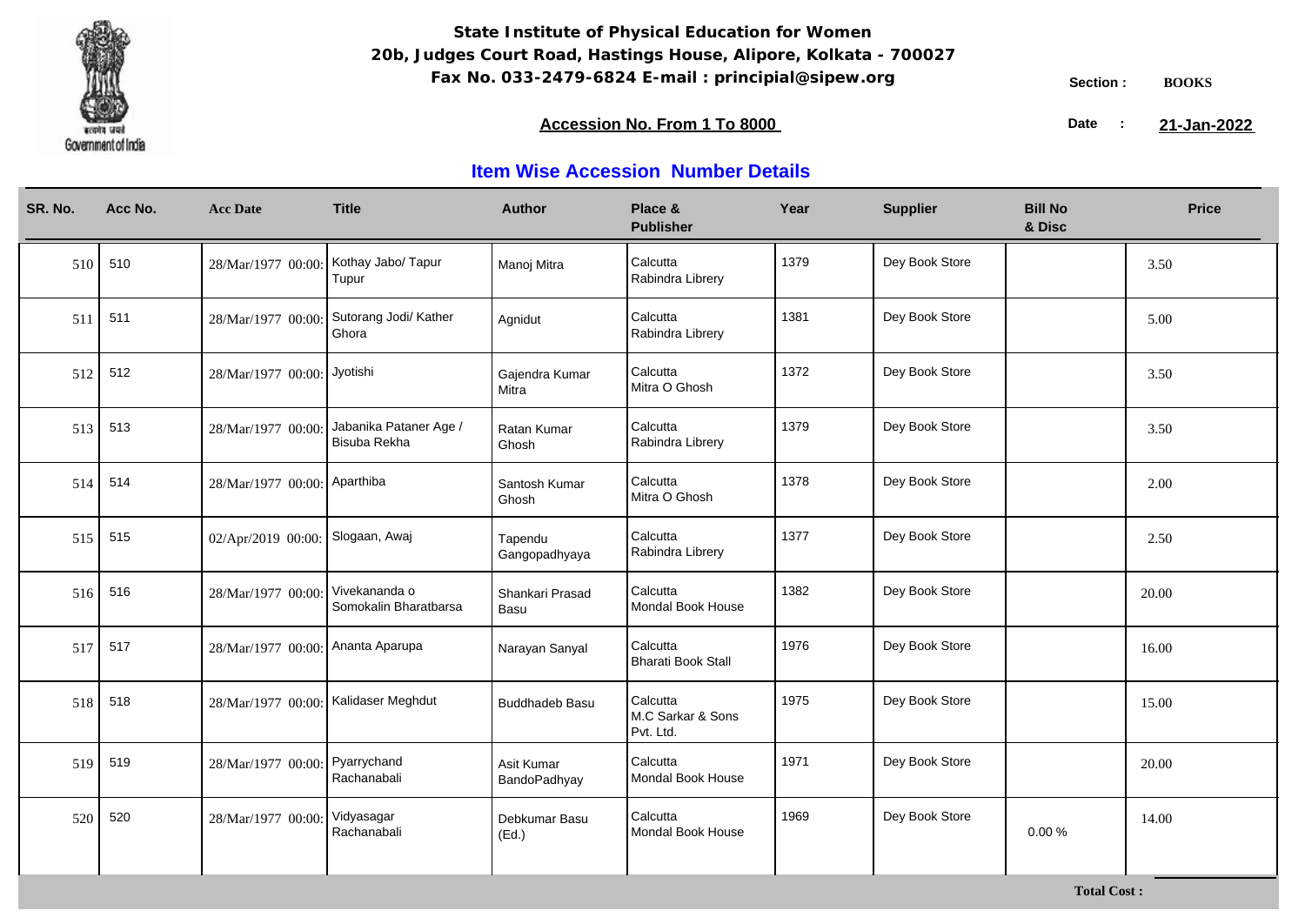

### **Accession No. From 1 To 8000 21-January 2008 21-January 2008 21-January 2008 21-January 2009**

21-Jan-2022

| SR. No. | Acc No. | <b>Acc Date</b>                      | <b>Title</b>                                               | <b>Author</b>              | Place &<br><b>Publisher</b>               | Year | <b>Supplier</b> | <b>Bill No</b><br>& Disc | <b>Price</b> |
|---------|---------|--------------------------------------|------------------------------------------------------------|----------------------------|-------------------------------------------|------|-----------------|--------------------------|--------------|
| 521     | 521     | 28/Mar/1977 00:00                    | Vidyasagar<br>Rachanabali                                  | Debkumar Basu<br>(Ed.)     | Calcutta<br>Mondal Book House             | 1970 | Dey Book Store  |                          | 20.00        |
| 522     | 522     | 28/Mar/1977 00:00: Sahitya Charcha   |                                                            | <b>Buddhadeb Basu</b>      | Calcutta<br>Dey's Publishing              | 1976 | Dey Book Store  |                          | 12.00        |
| 523     | 523     | 28/Mar/1977 00:00: Padma Nodir Majhi |                                                            | Manik<br>Bandopadhay       | Calcutta<br>Bengal Publishers<br>Pvt. Ltd | 1383 | Dey Book Store  |                          | 7.00         |
| 524     | 524     |                                      | 28/Mar/1977 00:00: Putul Nacher Itikotha                   | Manik<br>Bandopadhay       | Calcutta<br>Prakash Bhaban                | 1383 | Dey Book Store  |                          | 12.50        |
| 525     | 525     | 28/Mar/1977 00:00: Swadhinatar Swad  |                                                            | Manik<br>Bandopadhay       | Calcutta<br>Mondal Book House             | 1380 | Dey Book Store  |                          | 9.00         |
| 526     | 526     |                                      | 28/Mar/1977 00:00: Parama Prakiti Shri Shri<br>Saradamoyee | Achintya Kumar<br>Sengupta | Calcutta<br><b>Sygnet Press</b>           | 1381 | Dey Book Store  |                          | 10.00        |
| 527     | 527     | 28/Mar/1977 00:00:                   | Sri Sri Ramkrishna<br>Leela Prasanga                       | Swami<br>Saradananda       | Calcutta<br>Udbodhon Karjalaya            | 1383 | Dey Book Store  |                          | 19.00        |
| 528     | 528     | 28/Mar/1977 00:00:                   | Sri Sri Ramkrishna<br>Leela Prasanga                       | Swami<br>Saradananda       | Calcutta<br>Udbodhon Karjalaya            | 1383 | Dey Book Store  |                          | 17.00        |
| 529     | 529     | 28/Mar/1977 00:00:                   | Sree Sree Ramakrishna<br>Kathaamrita                       | ShreeMa - Kothito          | Calcutta<br>Shreema-Er Thakur<br>Bati     | 1383 | Dey Book Store  |                          | 9.00         |
| 530     | 530     | 28/Mar/1977 00:00                    | Sree Sree Ramakrishna<br>Kathaamrita                       | ShreeMa - Kothito          | Calcutta<br>Kathamrita Bhaban             | 1382 | Dey Book Store  | 0.00%                    | 9.00         |
| 531     | 531     | 28/Mar/1977 00:00                    | Sree Sree Ramakrishna<br>Kathaamrita                       | ShreeMa - Kothito          | Calcutta<br>Shreema-Er Thakur<br>Bati     | 1383 | Dey Book Store  | 0.00%                    | 9.00         |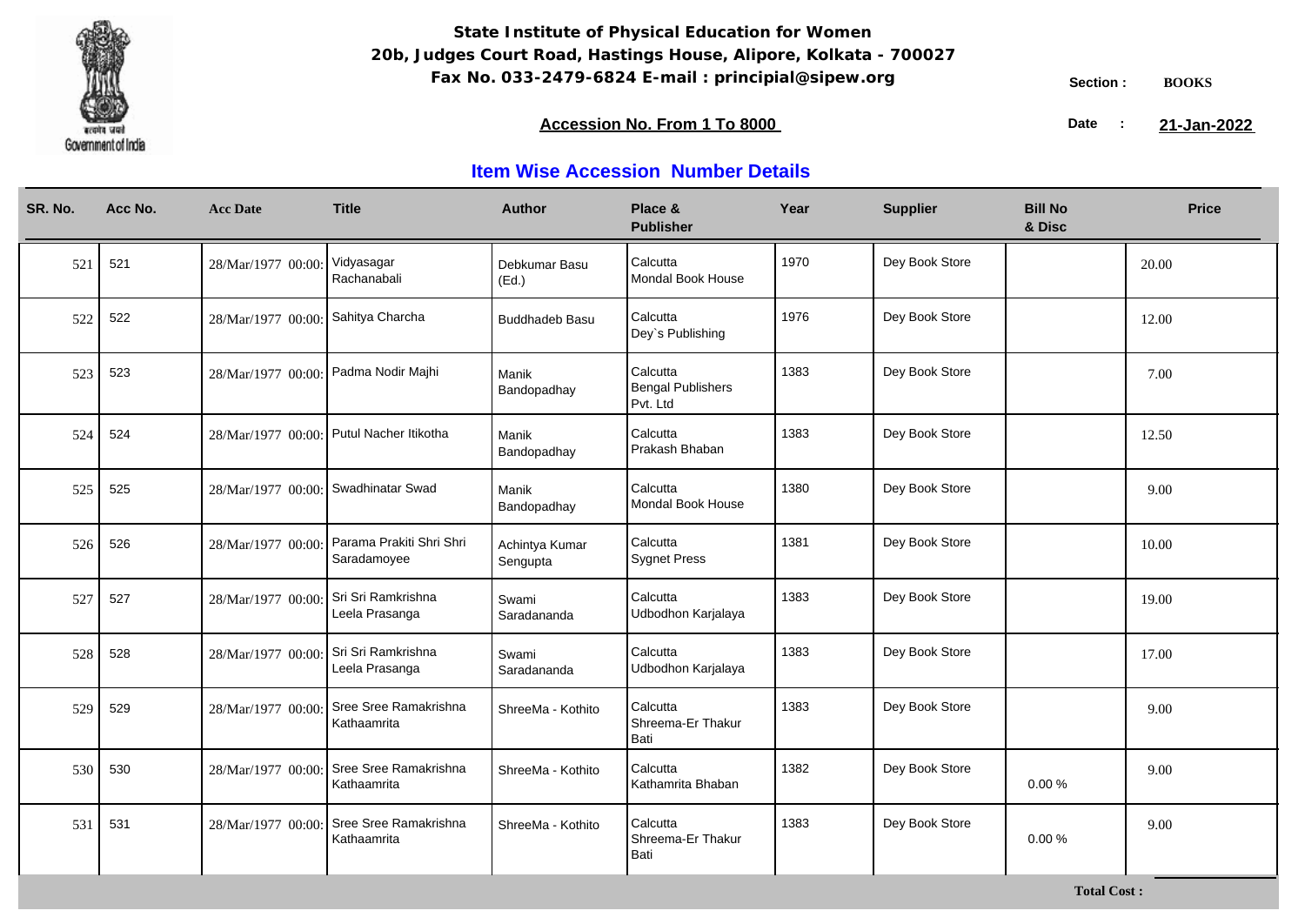

**Total Cost :**

### **Accession No. From 1 To 8000 21-January 2008 21-January 2008 21-January 2008 21-January 2009**

21-Jan-2022

| SR. No. | Acc No. | <b>Acc Date</b>                     | <b>Title</b>                               | <b>Author</b>                  | Place &<br><b>Publisher</b>           | Year | <b>Supplier</b> | <b>Bill No</b><br>& Disc | <b>Price</b> |
|---------|---------|-------------------------------------|--------------------------------------------|--------------------------------|---------------------------------------|------|-----------------|--------------------------|--------------|
| 532     | 532     | 28/Mar/2019 00:00:                  | Sree Sree Ramakrishna<br>Kathaamrita       | ShreeMa - Kothito              | Calcutta<br>Shreema-Er Thakur<br>Bati | 1383 | Dey Book Store  | 0.00%                    | 9.00         |
| 533     | 533     | 28/Mar/1977 00:00:                  | Sree Sree Ramakrishna<br>Kathaamrita       | ShreeMa - Kothito              | Calcutta<br>Kathamrita Bhaban         | 1382 | Dey Book Store  | 0.00%                    | 9.00         |
| 534     | 534     | 28/Mar/1977 00:00:                  | Juga Manab Shree<br>Arabinda               | Moni Bagchi                    | Calcutta<br>Dey's Publishing          | 1971 | Dey Book Store  |                          | 16.00        |
| 535     | 535     |                                     | 28/Mar/1977 00:00: Upanisat Granthaboli    | Swami<br>Gambhirananda         | Calcutta<br>Udbodhon Karjalaya        | 1381 | Dey Book Store  |                          | 11.00        |
| 536     | 536     |                                     | 28/Mar/1977 00:00: Upanisat Granthaboli    | Swami<br>Gambhirananda         | Calcutta<br>Udbodhon Karjalaya        | 1380 | Dey Book Store  |                          | 7.50         |
| 537     | 537     |                                     | 28/Mar/1977 00:00: Upanisat Granthaboli    | Swami<br>Gambhirananda         | Calcutta<br>Udbodhon Karjalaya        | 1380 | Dey Book Store  |                          | 7.50         |
| 538     | 538     | 28/Mar/1977 00:00: Koyeler Kache    |                                            | Buddhadeb Guha                 | Calcutta<br>Grantha Prakash           | 1381 | Dey Book Store  |                          | 14.00        |
| 539     | 539     | 28/Mar/1977 00:00: Kolkatar Kachhei |                                            | Gajenbra Kumar<br>Mitra        | Calcutta<br>Mitra O Ghosh             | 1383 | Dey Book Store  |                          | 18.00        |
| 540     | 540     | 28/Mar/1977 00:00: Upokonthe        |                                            | Gajenbra Kumar<br>Mitra        | Calcutta<br>Mitra O Ghosh             | 1382 | Dey Book Store  |                          | 25.00        |
| 541     | 541     |                                     | 28/Mar/1977 00:00: Poush Faguner Pala      | Gajenbra Kumar<br>Mitra        | Calcutta<br>Bak Sahitya Pvt. Ltd.     | 1380 | Dey Book Store  |                          | 18.00        |
| 542     | 542     | 28/Mar/1977 00:00:                  | Shree Shree<br>Anandamoi Maa<br>Kothamrito | Gangesh Chandra<br>Chakraborty | Calcutta<br>Dey's Publishing          | 1977 | Dey Book Store  |                          | 10.00        |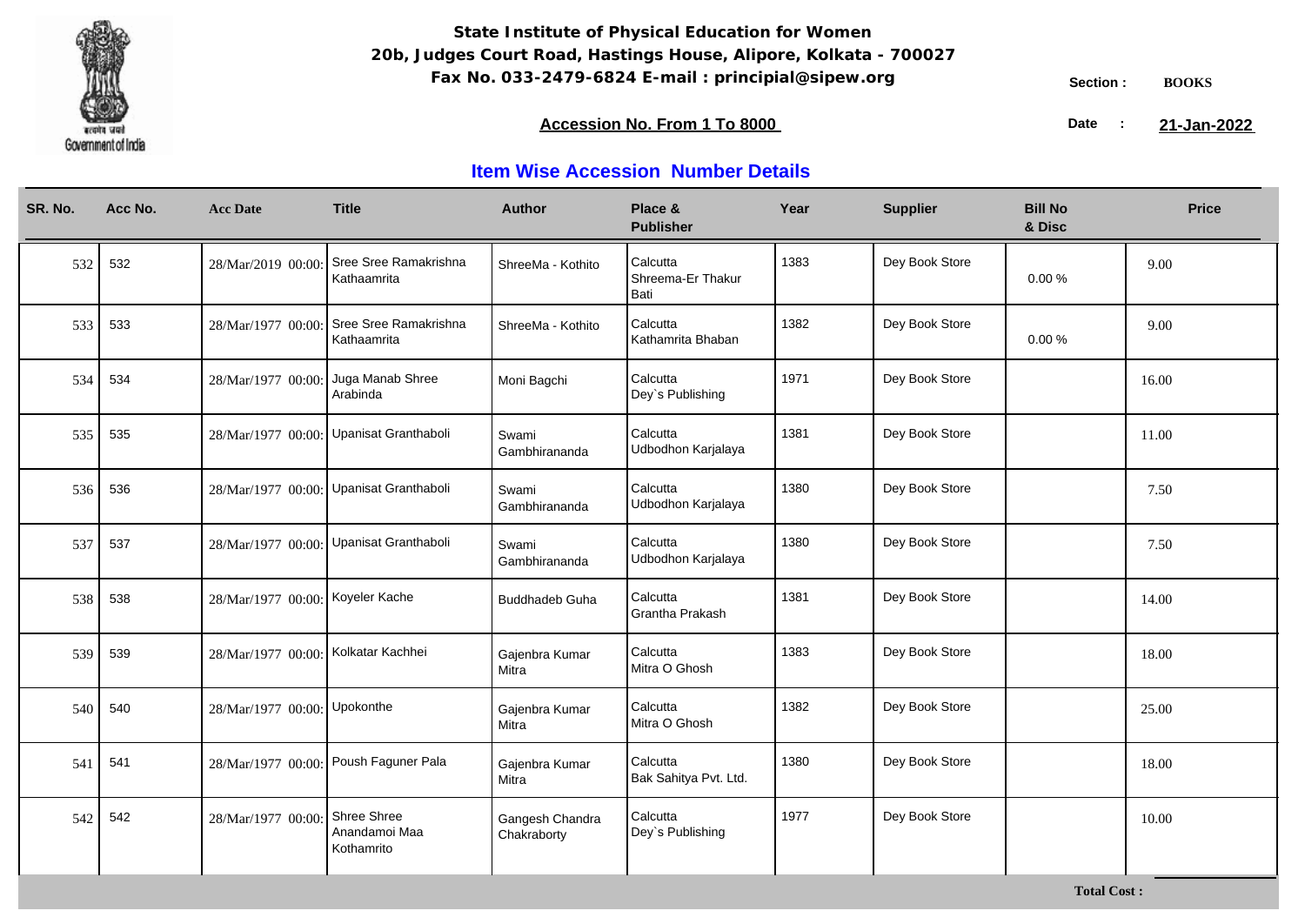

### **Accession No. From 1 To 8000 21-January 2008 21-January 2008 21-January 2008 21-January 2009**

21-Jan-2022

| SR. No. | Acc No. | <b>Acc Date</b>    | <b>Title</b>                                                           | <b>Author</b>                           | Place &<br><b>Publisher</b>      | Year | <b>Supplier</b> | <b>Bill No</b><br>& Disc | <b>Price</b> |
|---------|---------|--------------------|------------------------------------------------------------------------|-----------------------------------------|----------------------------------|------|-----------------|--------------------------|--------------|
| 543     | 543     | 28/Mar/1977 00:00: | <b>Exceptional Children</b>                                            | <b>Uday Shankar</b>                     | New Delhi<br>Sterling publishers | 1976 | Dey Book Store  |                          | 45.00        |
| 544     | 544     | 28/Mar/1977 00:00: | outh and Established<br>culture                                        | Prem Kirpal                             | New Delhi<br>Sterling publishers | 1976 | Dey Book Store  |                          | 25.00        |
| 545     | 545     | 28/Mar/1977 00:00  | <b>Towards The New</b><br>Pattern of Education in<br>India             | P.D. Sukla                              | New Delhi<br>Sterling publishers | 1976 | Dey Book Store  |                          | 40.00        |
| 546     | 546     | 28/Mar/1977 00:00  | Growth & Change:<br>Perspectives of<br>Education in Esia               | <b>Sterling Publishers</b><br>pvt. Itd. | New Delhi<br>Sterling publishers | 1975 | Dey Book Store  |                          | 25.00        |
| 547     | 547     | 28/Mar/1977 00:00: | Learning To Be: The<br>World of Education<br>Today & Tomorrow          | Edgar Faure &<br>Others                 | New Delhi<br>Sterling publishers | 1973 | Dey Book Store  |                          | 20.00        |
| 548     | 548     | 28/Mar/2019 00:00  | Modern Educational<br>Testing                                          |                                         | New Delhi<br>Sterling publishers | 1974 | Dey Book Store  | 0.00%                    | 35.00        |
| 549     | 549     | 28/Mar/1977 00:00: | Population Education :<br>A Guide to Curriculam<br>& Teacher Education | D. Gopal Rao                            | New Delhi<br>Sterling publishers | 1974 | Dey Book Store  |                          | 25.00        |
| 550     | 550     | 28/Mar/2019 00:00  | Characteristics of<br><b>Teachers</b>                                  | Devid G. Ryans                          | New Delhi<br>Sterling publishers | 1969 | Dey Book Store  | 0.00%                    | 11.25        |
| 551     | 551     | 28/Mar/1977 00:00  | Jakir Hussain Dynamics<br>of                                           | D.G.Rao                                 | New Delhi<br>Sterling publishers | 1968 | Dey Book Store  |                          | 12.50        |
| 552     | 552     | 28/Mar/1977 00:00  | The Teaching of Social<br><b>Studies</b>                               | S. K. Kochhar                           | New Delhi<br>Sterling publishers | 1976 | Dey Book Store  |                          | 15.00        |
| 553     | 553     | 28/Mar/1977 00:00  | Secondary School<br>Administration                                     | S.K. Kochhar                            | New Delhi<br>Sterling publishers | 1975 | Dey Book Store  |                          | 20.00        |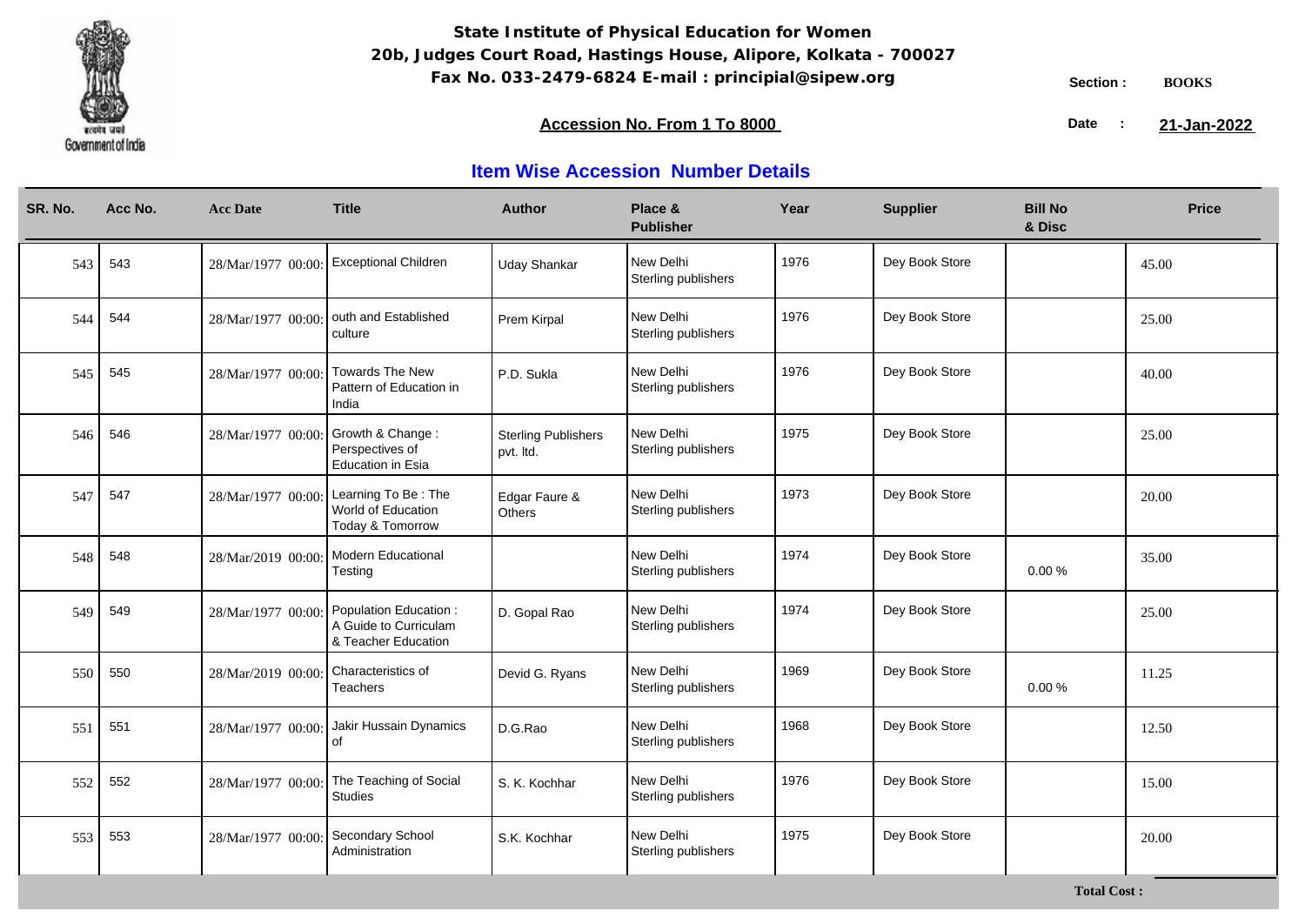

**Total Cost :**

### **Accession No. From 1 To 8000 21-January 2008 21-January 2008 21-January 2008 21-January 2009**

21-Jan-2022

| SR. No. | Acc No. | <b>Acc Date</b>    | <b>Title</b>                                                  | <b>Author</b>              | Place &<br><b>Publisher</b>      | Year | <b>Supplier</b> | <b>Bill No</b><br>& Disc | <b>Price</b> |
|---------|---------|--------------------|---------------------------------------------------------------|----------------------------|----------------------------------|------|-----------------|--------------------------|--------------|
| 554     | 554     | 28/Mar/1977 00:00  | Educational and<br>Vocational Guidence in<br>Secondary School | S. K. Kochhar              | New Delhi<br>Sterling publishers | 1976 | Dey Book Store  |                          | 12.00        |
| 555     | 555     | 28/Apr/1977 00:00: | Psychology For Modern<br>Education                            | Jeams L. Mursell           | New Delhi<br>Sterling publishers | 1968 | Dey Book Store  |                          | 7.50         |
| 556     | 556     | 28/Mar/1977 00:00: | <b>Eliments of Educational</b><br>Psychology                  | Hansraj Bhatia             | Bombay<br>Orient Longman         | 1975 | Dey Book Store  |                          | 20.00        |
| 557     | 557     | 28/Mar/1977 00:00: | Successful Supervision<br>& Inspection                        | S. K. Kochhar              | Delhi<br>Kalyani Publishers      | 1974 | Dey Book Store  |                          | 18.00        |
| 558     | 558     | 28/Mar/1977 00:00: | Educaton In A<br><b>Changing Society</b>                      | Richard I. Miller          | Ludhiyana<br>Lyall Book Depot    | 1969 | Dey Book Store  |                          | 4.00         |
| 559     | 559     | 28/Mar/1977 00:00: | Planning and<br>Organising for Teaching                       | John I. Goodlad            | Ludhiyana<br>Lyall Book Depot    | 1969 | Dey Book Store  |                          | 4.50         |
| 560     | 560     | 28/Mar/1977 00:00: | Vidyaloy Songaton o<br>Porichalona                            | Sri Santosh Kumar<br>Kundu | Calcutta<br>Modern Book Agency   | 1964 | Dey Book Store  |                          | 6.00         |
| 561     | 561     | 28/Mar/1977 00:00  | Bangali Monishir<br>Shiksha Chinta o<br>Sadhana               | Sukhomoy<br>Sengupta       | Calcutta<br>Modern Book Agency   | 1969 | Dey Book Store  |                          | 6.00         |
| 562     | 562     | 28/Mar/1977 00:00: | The Story of Education<br>For All                             | S.C. Sarkar                | Calcutta<br>Modern Book Agency   | 1960 | Dey Book Store  |                          | 8.00         |
| 563     | 563     | 28/Mar/1977 00:00: | Readings in Education<br>for All                              | S.C. Sarkar                | Calcutta<br>Modern Book Agency   | 1961 | Dey Book Store  |                          | 7.00         |
| 564     | 564     |                    | 28/Mar/1977 00:00: Dihi Kolkata Chhariye                      | Baidyanath<br>Mukhopadhay  | Calcutta<br>Barnali              | 1976 | Dey Book Store  |                          | 13.00        |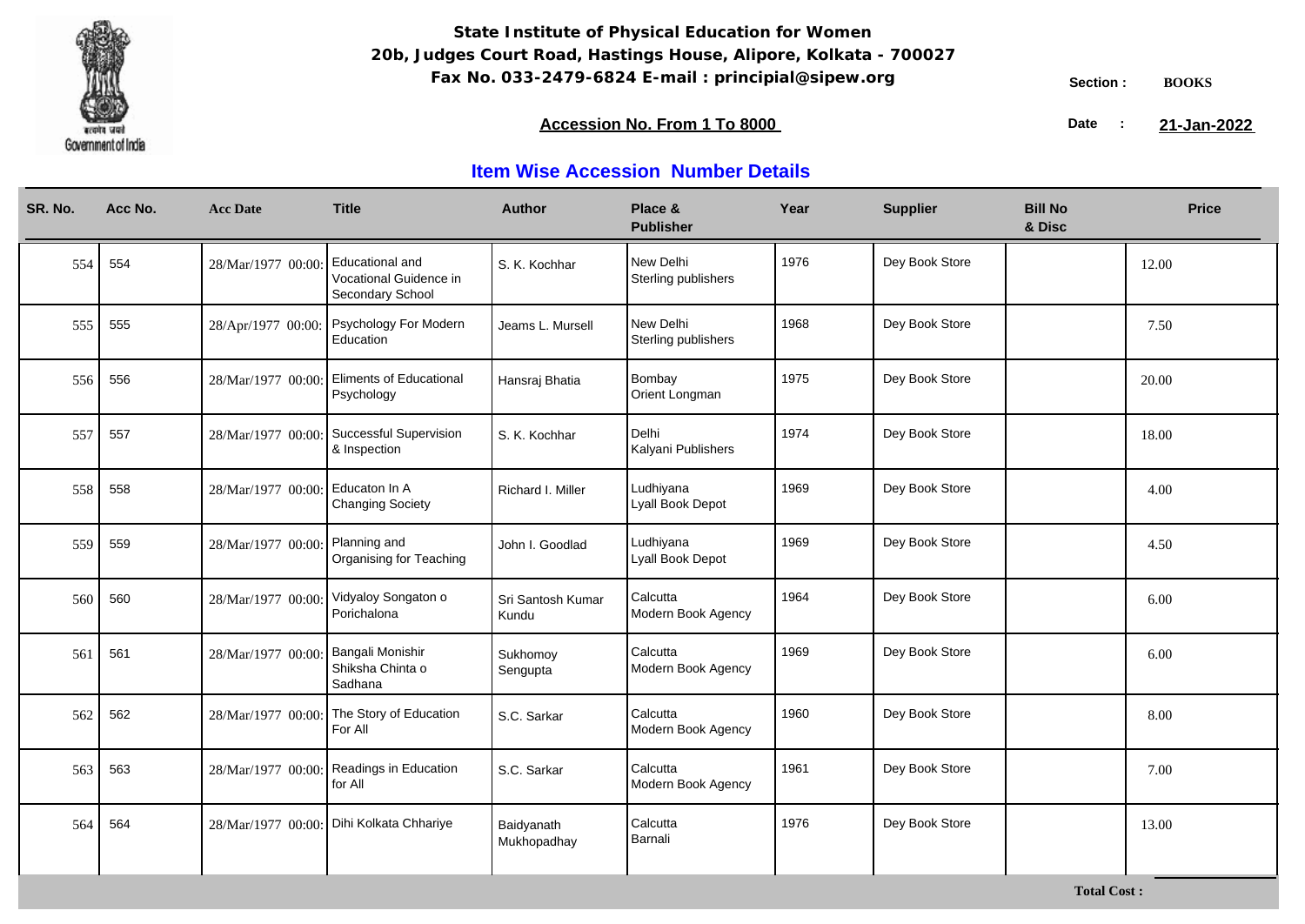

### **Accession No. From 1 To 8000 21-January 2008 21-January 2008 21-January 2008 21-January 2009**

21-Jan-2022

| SR. No. | Acc No. | <b>Acc Date</b>                       | <b>Title</b>                                               | <b>Author</b>          | Place &<br><b>Publisher</b>                                | Year | <b>Supplier</b> | <b>Bill No</b><br>& Disc | <b>Price</b> |
|---------|---------|---------------------------------------|------------------------------------------------------------|------------------------|------------------------------------------------------------|------|-----------------|--------------------------|--------------|
| 565     | 565     | 28/Mar/1977 00:00                     | Rabindra Rachanabali:<br>Acholito Songraho                 | Rabindranath<br>Tagore | Calcutta<br>Biswas Bharati                                 | 1974 | Dey Book Store  |                          | 32.00        |
| 566     | 566     | 28/Mar/1977 00:00:                    | Rabindra Rachanabali:<br>Acholito Songraho                 | Rabindranath<br>Tagore | Calcutta<br>Biswas Bharati                                 | 1976 | Dey Book Store  |                          | 35.00        |
| 567     | 567     | 28/Mar/1977 00:00: Golpo Sangraha     |                                                            | Pramatha<br>Chowdhury  | Calcutta<br>Biswa Bharati<br>Granthan Bibhag               | 1974 | Dey Book Store  |                          | 22.00        |
| 568     | 568     | 28/Mar/1977 00:00: Char - Yaari Katha |                                                            | Pramatha<br>Chowdhury  | Calcutta<br>Biswa Bharati<br>Granthan Bibhag               | 1968 | Dey Book Store  |                          | 4.00         |
| 569     | 569     | 28/Mar/1977 00:00:                    | Birbaler Hal-Khata                                         | Pramatha<br>Chowdhury  | Calcutta<br>Biswa Bharati<br>Granthan Bibhag               | 1973 | Dey Book Store  |                          | 6.00         |
| 570     | 570     | 28/Mar/1977 00:00:                    | Anushthanik Sangeet                                        | Rabindranath<br>Tagore | Calcutta<br>Biswa Bharati<br><b>Granthan Bibhag</b>        | 1383 | Dey Book Store  |                          | 7.50         |
| 571     | 571     | 28/Mar/1977 00:00:                    | Rabindra Rachanabali<br>Prothom Chatra o<br>Sironaam Suchi | Viswabharati           | Calcutta<br><b>Biswas Bharati</b>                          | 1966 | Dey Book Store  |                          | 6.00         |
| 572     | 572     | 28/Mar/1977 00:00: Bharater Sadhika   |                                                            | Shankar Nah Roy        | Calcutta<br>Karuna Prakashani                              | 1381 | Dey Book Store  |                          | 12.00        |
| 573     | 573     | 28/Mar/1977 00:00: Bharater Sadhika   |                                                            | Shankar Nah Roy        | Calcutta<br>Karuna Prakashani                              | 1380 | Dey Book Store  |                          | 12.00        |
| 574     | 574     | 28/Mar/1977 00:00: Swrabitan          |                                                            | Rabindranath<br>Tagore | Calcutta<br><b>Biswa Bharati</b><br><b>Granthan Bibhag</b> | 1975 | Dey Book Store  |                          | 12.00        |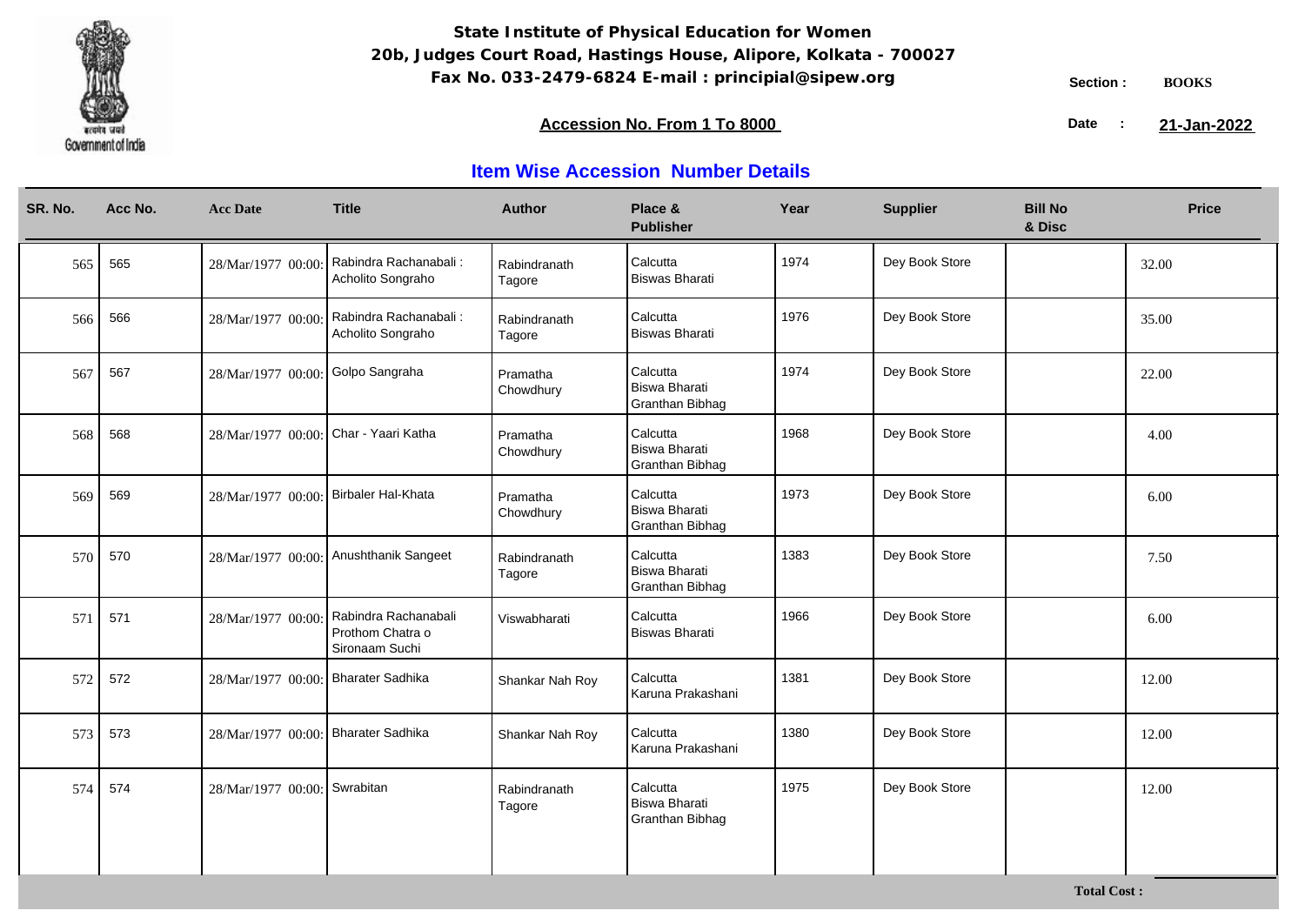

### **Accession No. From 1 To 8000 21-January 2008 21-January 2008 21-January 2008 21-January 2009**

21-Jan-2022

| SR. No. | Acc No. | <b>Acc Date</b>                        | <b>Title</b>                         | <b>Author</b>          | Place &<br><b>Publisher</b>                         | Year | <b>Supplier</b> | <b>Bill No</b><br>& Disc | <b>Price</b> |
|---------|---------|----------------------------------------|--------------------------------------|------------------------|-----------------------------------------------------|------|-----------------|--------------------------|--------------|
| 575     | 575     | 04/Apr/2019 00:00:                     | Swrabitan                            | Rabindranath<br>Tagore | Calcutta<br><b>Biswa Bharati</b><br>Granthan Bibhag | 1975 | Dey Book Store  | 0.00%                    | 12.50        |
| 576     | 576     | 04/Apr/2019 00:00:                     | Swrabitan                            | Rabindranath<br>Tagore | Calcutta<br><b>Biswa Bharati</b><br>Granthan Bibhag | 1975 | Dey Book Store  | $0.00 \%$                | 12.00        |
| 577     | 577     | 04/Apr/2019 00:00: Swrabitan           |                                      | Rabindranath<br>Tagore | Calcutta<br><b>Biswa Bharati</b><br>Granthan Bibhag | 1971 | Dey Book Store  | 0.00%                    | 5.50         |
| 578     | 578     | 28/Mar/1977 00:00: Falguni (Swrabitan) |                                      | Rabindranath<br>Tagore | Calcutta<br><b>Biswa Bharati</b><br>Granthan Bibhag | 1977 | Dey Book Store  |                          | 8.50         |
| 579     | 579     | 28/Mar/1977 00:00:                     | Prayaschitto<br>(Swarabitan)         | Rabindranath<br>Tagore | Calcutta<br><b>Biswa Bharati</b><br>Granthan Bibhag | 1976 | Dey Book Store  |                          | 6.50         |
| 580     | 580     | 28/Mar/1977 00:00: Swarabitan          |                                      | Rabindranath<br>Tagore | Calcutta<br><b>Biswa Bharati</b><br>Granthan Bibhag | 1976 | Dey Book Store  |                          | 9.00         |
| 581     | 581     | 28/Mar/1977 00:00: Ketaki (Swarabitan) |                                      | Rabindranath<br>Tagore | Calcutta<br><b>Biswa Bharati</b><br>Granthan Bibhag | 1977 | Dey Book Store  |                          | 9.00         |
| 582     | 582     | 28/Mar/1977 00:00:                     | <b>Tasher Desh</b><br>(Swrabitan)    | Rabindranath<br>Tagore | Calcutta<br><b>Biswa Bharati</b><br>Granthan Bibhag | 1974 | Dey Book Store  |                          | 5.00         |
| 583     | 583     | 28/Mar/1977 00:00: Swarabitan          |                                      | Rabindranath<br>Tagore | Calcutta<br><b>Biswa Bharati</b><br>Granthan Bibhag | 1974 | Dey Book Store  |                          | 5.50         |
| 584     | 584     | 28/Mar/1977 00:00:                     | Nabagitika - 2nd Part<br>(Swrabitan) | Rabindranath<br>Tagore | Calcutta<br><b>Biswa Bharati</b><br>Granthan Bibhag | 1976 | Dey Book Store  |                          | 16.00        |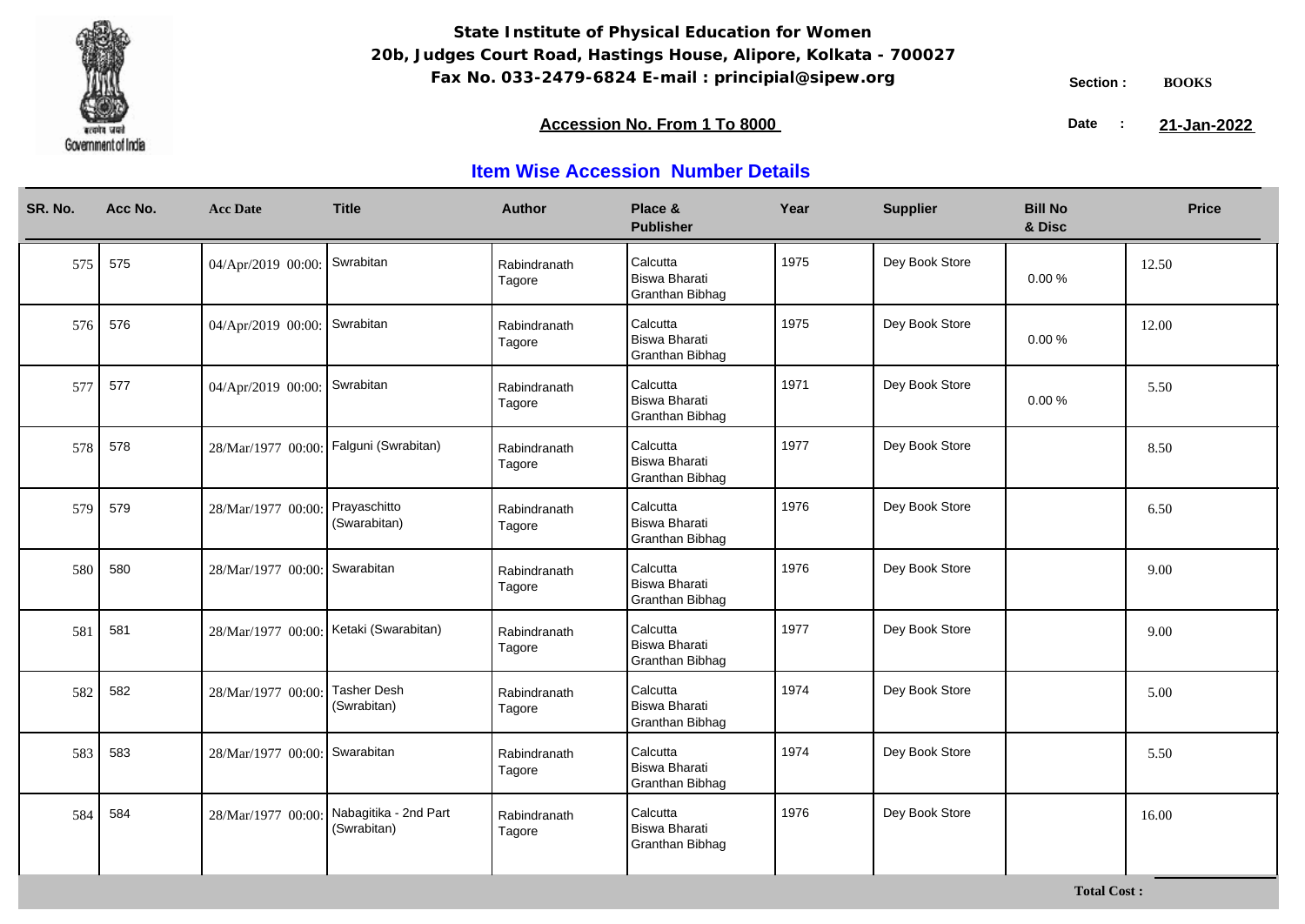

**Total Cost :**

### **Accession No. From 1 To 8000 21-January 2008 21-January 2008 21-January 2008 21-January 2009**

21-Jan-2022

| SR. No. | Acc No. | <b>Acc Date</b>               | <b>Title</b>                               | <b>Author</b>          | Place &<br><b>Publisher</b>                                | Year | <b>Supplier</b> | <b>Bill No</b><br>& Disc | <b>Price</b> |
|---------|---------|-------------------------------|--------------------------------------------|------------------------|------------------------------------------------------------|------|-----------------|--------------------------|--------------|
| 585     | 585     | 04/Mar/1977 00:00             | Gitapanshashika<br>(Swrabitan)             | Rabindranath<br>Tagore | Calcutta<br><b>Biswa Bharati</b><br>Granthan Bibhag        | 1975 | Dey Book Store  |                          | 8.00         |
| 586     | 586     | 28/Mar/1977 00:00:            | Swrabitan                                  | Rabindranath<br>Tagore | Calcutta<br><b>Biswa Bharati</b><br>Granthan Bibhag        | 1973 | Dey Book Store  |                          | 4.50         |
| 587     | 587     | 28/Mar/1977 00:00:            | Nritya natya<br>Chitrangada<br>(Swrabitan) | Rabindranath<br>Tagore | Calcutta<br><b>Biswa Bharati</b><br>Granthan Bibhag        | 1975 | Dey Book Store  |                          | 10.00        |
| 588     | 588     | 28/Mar/1977 00:00:            | Nritya natya Chandalika<br>(Swrabitan)     | Rabindranath<br>Tagore | Calutta<br><b>Biswa Bharati</b><br>Granthan Bibhag         | 1975 | Dey Book Store  |                          | 9.50         |
| 589     | 589     | 28/Apr/1977 00:00:            | Nritya natya Shyama<br>(Swrabitan)         | Rabindranath<br>Tagore | Calcutta<br><b>Biswa Bharati</b><br>Granthan Bibhag        | 1975 | Dey Book Store  |                          | 9.00         |
| 590     | 590     | 28/Mar/1977 00:00: Swarabitan |                                            | Rabindranath<br>Tagore | Calcutta<br><b>Biswa Bharati</b><br>Granthan Bibhag        | 1974 | Dey Book Store  |                          | 6.00         |
| 591     | 591     | 28/Mar/1977 00:00: Swarabitan |                                            | Rabindranath<br>Tagore | Calcutta<br><b>Biswa Bharati</b><br><b>Granthan Bibhag</b> | 1973 | Dey Book Store  | 0.00%                    | 4.50         |
| 592     | 592     | 28/Mar/1977 00:00:            | Swarabitan                                 | Rabindranath<br>Tagore | Calcutta<br><b>Biswa Bharati</b><br><b>Granthan Bibhag</b> | 1976 | Dey Book Store  | 0.00%                    | 8.50         |
| 593     | 593     | 28/Mar/1977 00:00: Swarabitan |                                            | Rabindranath<br>Tagore | Calcutta<br><b>Biswa Bharati</b><br>Granthan Bibhag        | 1976 | Dey Book Store  | 0.00%                    | 8.00         |
| 594     | 594     | 28/Mar/1977 00:00: Swarabitan |                                            | Rabindranath<br>Tagore | Calcutta<br><b>Biswa Bharati</b><br>Granthan Bibhag        | 1974 | Dey Book Store  | 0.00%                    | 4.00         |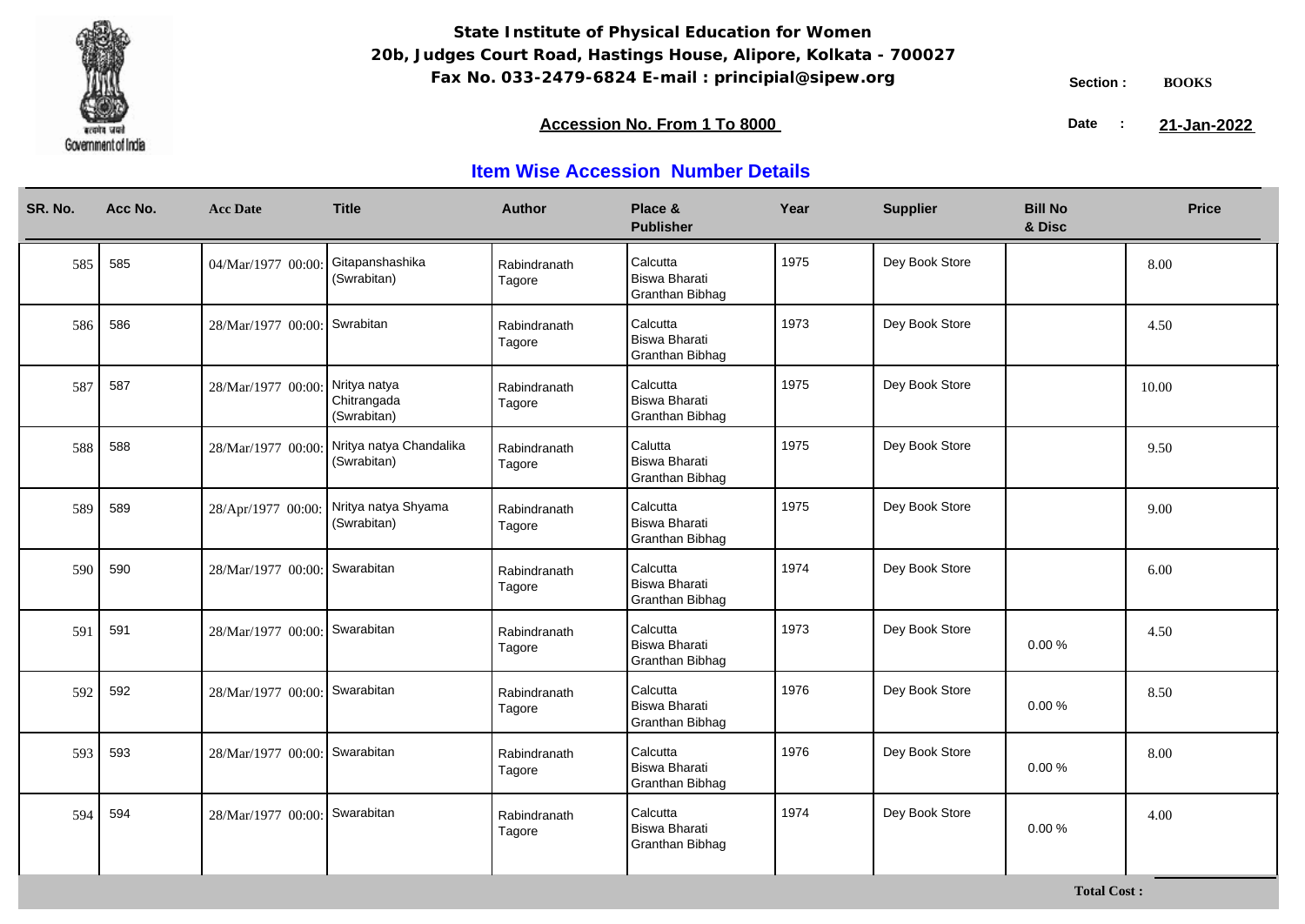

**Total Cost :**

### **Accession No. From 1 To 8000 21-January 2008 21-January 2008 21-January 2008 21-January 2009**

21-Jan-2022

| SR. No. | Acc No. | <b>Acc Date</b>               | <b>Title</b>                               | <b>Author</b>          | Place &<br><b>Publisher</b>                                | Year | <b>Supplier</b> | <b>Bill No</b><br>& Disc | <b>Price</b> |
|---------|---------|-------------------------------|--------------------------------------------|------------------------|------------------------------------------------------------|------|-----------------|--------------------------|--------------|
| 595     | 595     | 28/Mar/1977 00:00: Swarabitan |                                            | Rabindranath<br>Tagore | Calcutta<br><b>Biswa Bharati</b><br>Granthan Bibhag        | 1973 | Dey Book Store  | $0.00 \%$                | 4.50         |
| 596     | 596     | 28/Mar/1977 00:00: Swarabitan |                                            | Rabindranath<br>Tagore | Calcutta<br><b>Biswa Bharati</b><br>Granthan Bibhag        | 1973 | Dey Book Store  | $0.00 \%$                | 3.00         |
| 597     | 597     |                               | 28/Mar/1977 00:00: Kal Mrigaya (Swrabitan) | Rabindranath<br>Tagore | Calcutta<br><b>Biswa Bharati</b><br>Granthan Bibhag        | 1973 | Dey Book Store  |                          | 4.50         |
| 598     | 598     | 28/Mar/1977 00:00: Swrabitan  |                                            | Rabindranath<br>Tagore | Calcutta<br><b>Biswa Bharati</b><br>Granthan Bibhag        | 1977 | Dey Book Store  |                          | 14.00        |
| 599     | 599     | 28/Mar/1977 00:00:            | Swarabitan                                 | Rabindranath<br>Tagore | Calcutta<br><b>Biswa Bharati</b><br><b>Granthan Bibhag</b> | 1972 | Dey Book Store  |                          | 7.00         |
| 600     | 600     | 28/Mar/1977 00:00: Swrabitan  |                                            | Rabindranath<br>Tagore | Calcutta<br><b>Biswa Bharati</b><br>Granthan Bibhag        | 1976 | Dey Book Store  |                          | 8.50         |
| 601     | 601     | 28/Mar/1977 00:00: Swarabitan |                                            | Rabindranath<br>Tagore | Calcutta<br><b>Biswa Bharati</b><br>Granthan Bibhag        | 1976 | Dey Book Store  |                          | 7.50         |
| 602     | 602     | 28/Mar/1977 00:00:            | Swarabitan                                 | Rabindranath<br>Tagore | Calcutta<br><b>Biswa Bharati</b><br><b>Granthan Bibhag</b> | 1975 | Dey Book Store  |                          | 7.00         |
| 603     | 603     | 28/Mar/1977 00:00: Swarabitan |                                            | Rabindranath<br>Tagore | Calcutta<br><b>Biswa Bharati</b><br>Granthan Bibhag        | 1973 | Dey Book Store  |                          | 5.00         |
| 604     | 604     | 04/Mar/1977 00:00: Swarabitan |                                            | Rabindranath<br>Tagore | Calcutta<br><b>Biswa Bharati</b><br><b>Granthan Bibhag</b> | 1975 | Dey Book Store  | 0.00%                    | 8.00         |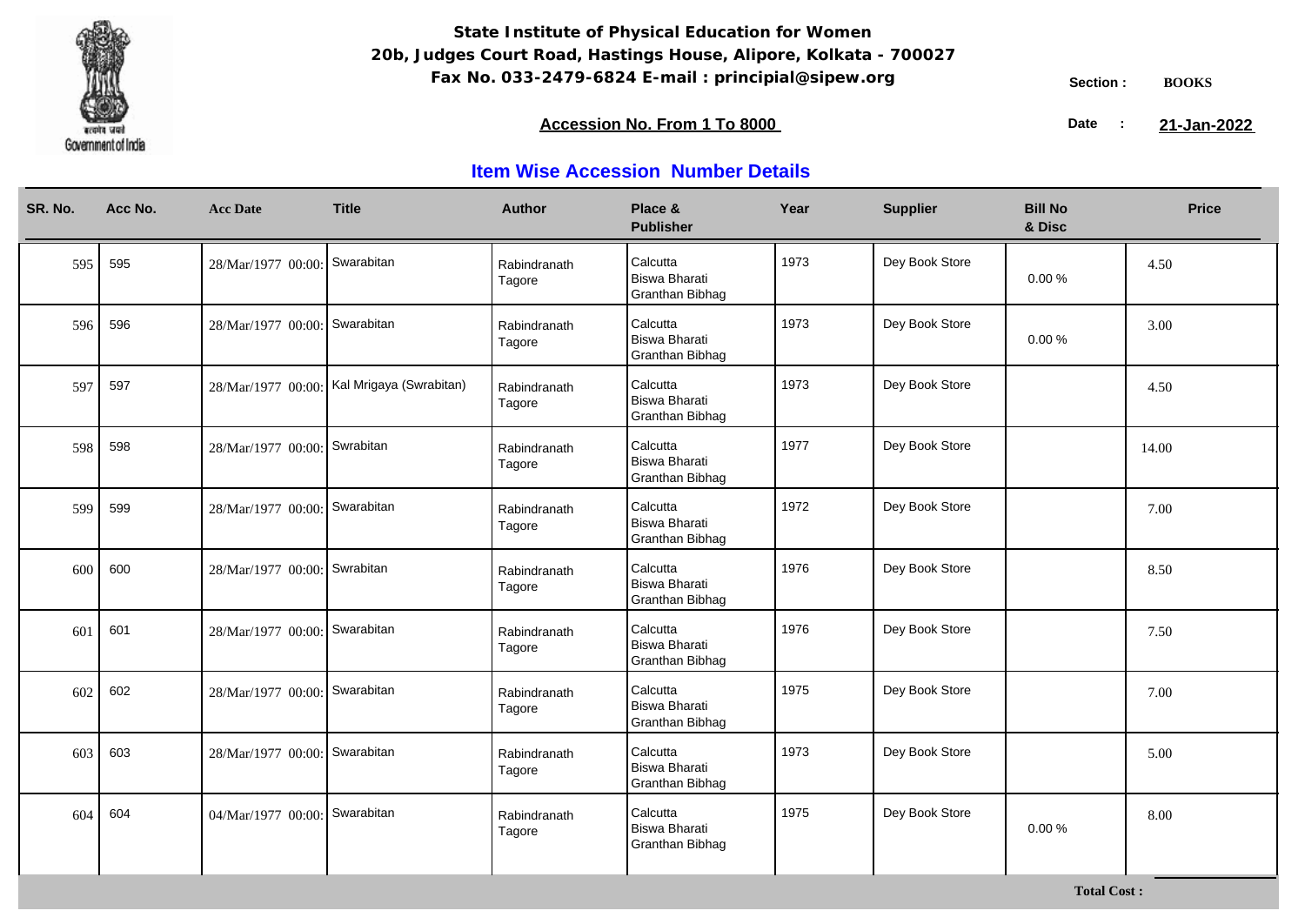

### **Accession No. From 1 To 8000 21-January 2008 21-January 2008 21-January 2008 21-January 2009**

21-Jan-2022

| SR. No. | Acc No. | <b>Acc Date</b>               | <b>Title</b> | <b>Author</b>          | Place &<br><b>Publisher</b>                                | Year | <b>Supplier</b> | <b>Bill No</b><br>& Disc | <b>Price</b> |
|---------|---------|-------------------------------|--------------|------------------------|------------------------------------------------------------|------|-----------------|--------------------------|--------------|
| 605     | 605     | 28/Mar/1977 00:00: Swarabitan |              | Rabindranath<br>Tagore | Calcutta<br><b>Biswa Bharati</b><br>Granthan Bibhag        | 1975 | Dey Book Store  | $0.00 \%$                | 11.00        |
| 606     | 606     | 28/Mar/1977 00:00: Swarabitan |              | Rabindranath<br>Tagore | Calcutta<br><b>Biswa Bharati</b><br>Granthan Bibhag        | 1974 | Dey Book Store  | 0.00%                    | 5.00         |
| 607     | 607     | 28/Mar/1977 00:00: Swarabitan |              | Rabindranath<br>Tagore | Calcutta<br><b>Biswa Bharati</b><br>Granthan Bibhag        | 1977 | Dey Book Store  | 0.00%                    | 7.50         |
| 608     | 608     | 28/Mar/1977 00:00: Swarabitan |              | Rabindranath<br>Tagore | Calcutta<br><b>Biswa Bharati</b><br>Granthan Bibhag        | 1977 | Dey Book Store  | 0.00%                    | 7.50         |
| 609     | 609     | 28/Mar/1977 00:00:            | Swrabitan    | Rabindranath<br>Tagore | Calcutta<br><b>Biswa Bharati</b><br>Granthan Bibhag        | 1976 | Dey Book Store  |                          | 12.00        |
| 610     | 610     | 28/Mar/1977 00:00: Swarabitan |              | Rabindranath<br>Tagore | Calcutta<br><b>Biswa Bharati</b><br>Granthan Bibhag        | 1975 | Dey Book Store  |                          | 7.00         |
| 611     | 611     | 28/Mar/1977 00:00: Swarabitan |              | Rabindranath<br>Tagore | Calcutta<br><b>Biswa Bharati</b><br>Granthan Bibhag        | 1973 | Dey Book Store  | 0.00%                    | 4.50         |
| 612     | 612     | 28/Mar/1977 00:00: Swarabitan |              | Rabindranath<br>Tagore | Calcutta<br><b>Biswa Bharati</b><br>Granthan Bibhag        | 1973 | Dey Book Store  | 0.00%                    | 5.00         |
| 613     | 613     | 28/Mar/1977 00:00: Swarabitan |              | Rabindranath<br>Tagore | Calcutta<br><b>Biswa Bharati</b><br>Granthan Bibhag        | 1971 | Dey Book Store  | 0.00%                    | 4.00         |
| 614     | 614     | 28/Mar/1977 00:00: Swarabitan |              | Rabindranath<br>Tagore | Calcutta<br><b>Biswa Bharati</b><br><b>Granthan Bibhag</b> | 1973 | Dey Book Store  | 0.00%                    | 5.00         |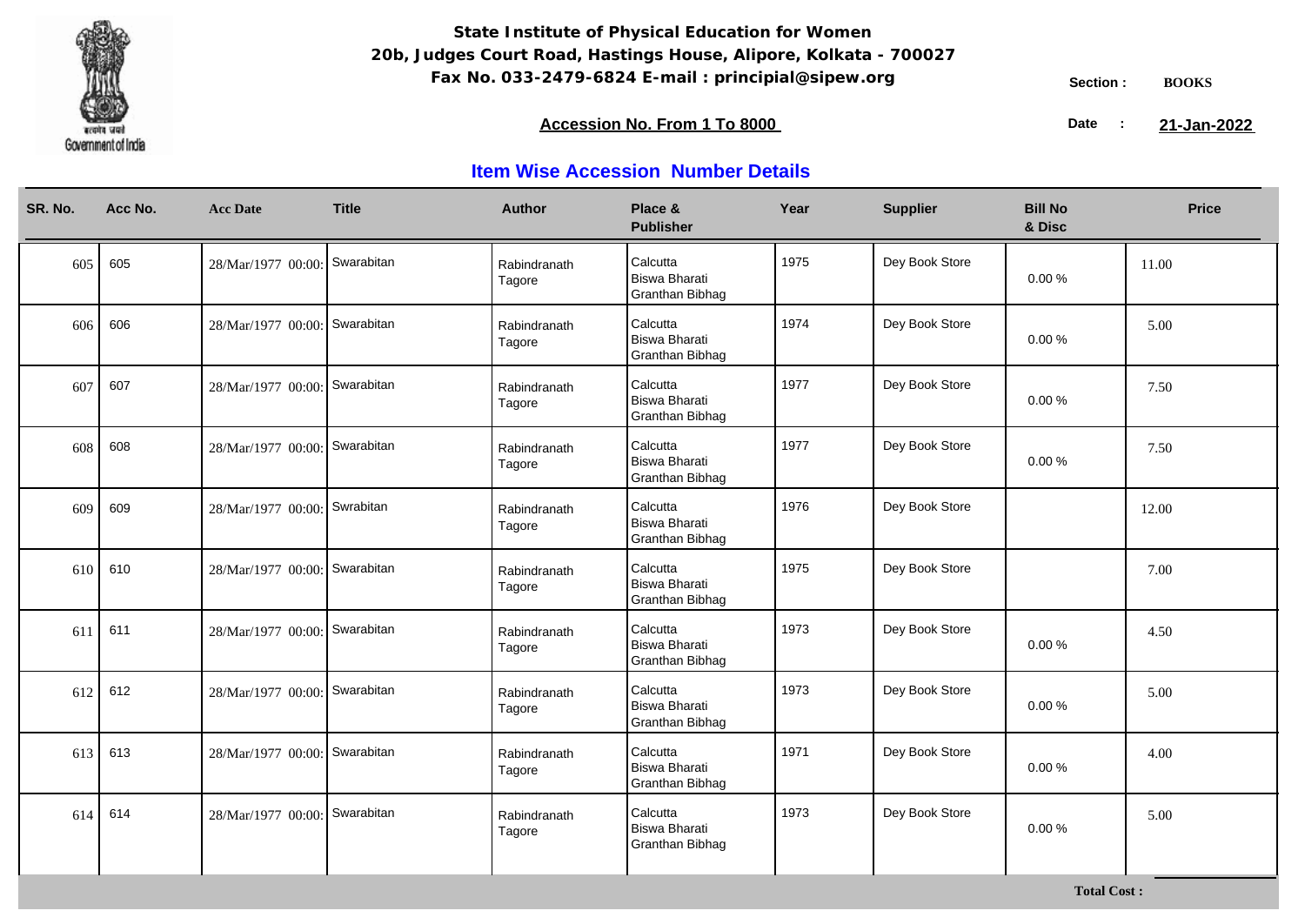

### **Accession No. From 1 To 8000 21-January 2008 21-January 2008 21-January 2008 21-January 2009**

21-Jan-2022

| SR. No. | Acc No. | <b>Acc Date</b>               | <b>Title</b> | <b>Author</b>          | Place &<br><b>Publisher</b>                                | Year | <b>Supplier</b> | <b>Bill No</b><br>& Disc | <b>Price</b> |
|---------|---------|-------------------------------|--------------|------------------------|------------------------------------------------------------|------|-----------------|--------------------------|--------------|
| 615     | 615     | 28/Mar/1977 00:00: Swarabitan |              | Rabindranath<br>Tagore | Calcutta<br><b>Biswa Bharati</b><br>Granthan Bibhag        | 1976 | Dey Book Store  |                          | 14.00        |
| 616     | 616     | 28/Mar/1977 00:00: Swarabitan |              | Rabindranath<br>Tagore | Calcutta<br><b>Biswa Bharati</b><br>Granthan Bibhag        | 1975 | Dey Book Store  |                          | 8.50         |
| 617     | 617     | 28/Mar/1977 00:00: Swarabitan |              | Rabindranath<br>Tagore | Calcutta<br><b>Biswa Bharati</b><br>Granthan Bibhag        | 1974 | Dey Book Store  | 0.00%                    | 5.00         |
| 618     | 618     | 28/Mar/1977 00:00: Swarabitan |              | Rabindranath<br>Tagore | Calcutta<br><b>Biswa Bharati</b><br>Granthan Bibhag        | 1973 | Dey Book Store  |                          | 4.00         |
| 619     | 619     | 28/Mar/1977 00:00:            | Swarabitan   | Rabindranath<br>Tagore | Calcutta<br><b>Biswa Bharati</b><br><b>Granthan Bibhag</b> | 1974 | Dey Book Store  | $0.00 \%$                | 4.50         |
| 620     | 620     | 28/Mar/1977 00:00: Swarabitan |              | Rabindranath<br>Tagore | Calcutta<br><b>Biswa Bharati</b><br>Granthan Bibhag        | 1972 | Dey Book Store  | 0.00%                    | 3.50         |
| 621     | 621     | 28/Mar/1977 00:00: Swarabitan |              | Rabindranath<br>Tagore | Calcutta<br><b>Biswa Bharati</b><br>Granthan Bibhag        | 1976 | Dey Book Store  | 0.00%                    | 7.00         |
| 622     | 622     | 28/Mar/1977 00:00:            | Swarabitan   | Rabindranath<br>Tagore | Calcutta<br><b>Biswa Bharati</b><br><b>Granthan Bibhag</b> | 1971 | Dey Book Store  | 0.00%                    | 3.50         |
| 623     | 623     | 28/Mar/1977 00:00: Swarabitan |              | Rabindranath<br>Tagore | Calcutta<br><b>Biswa Bharati</b><br>Granthan Bibhag        | 1975 | Dey Book Store  | 0.00%                    | 8.50         |
| 624     | 624     | 28/Mar/1977 00:00: Swarabitan |              | Rabindranath<br>Tagore | Calcutta<br><b>Biswa Bharati</b><br><b>Granthan Bibhag</b> | 1974 | Dey Book Store  |                          | 2.50         |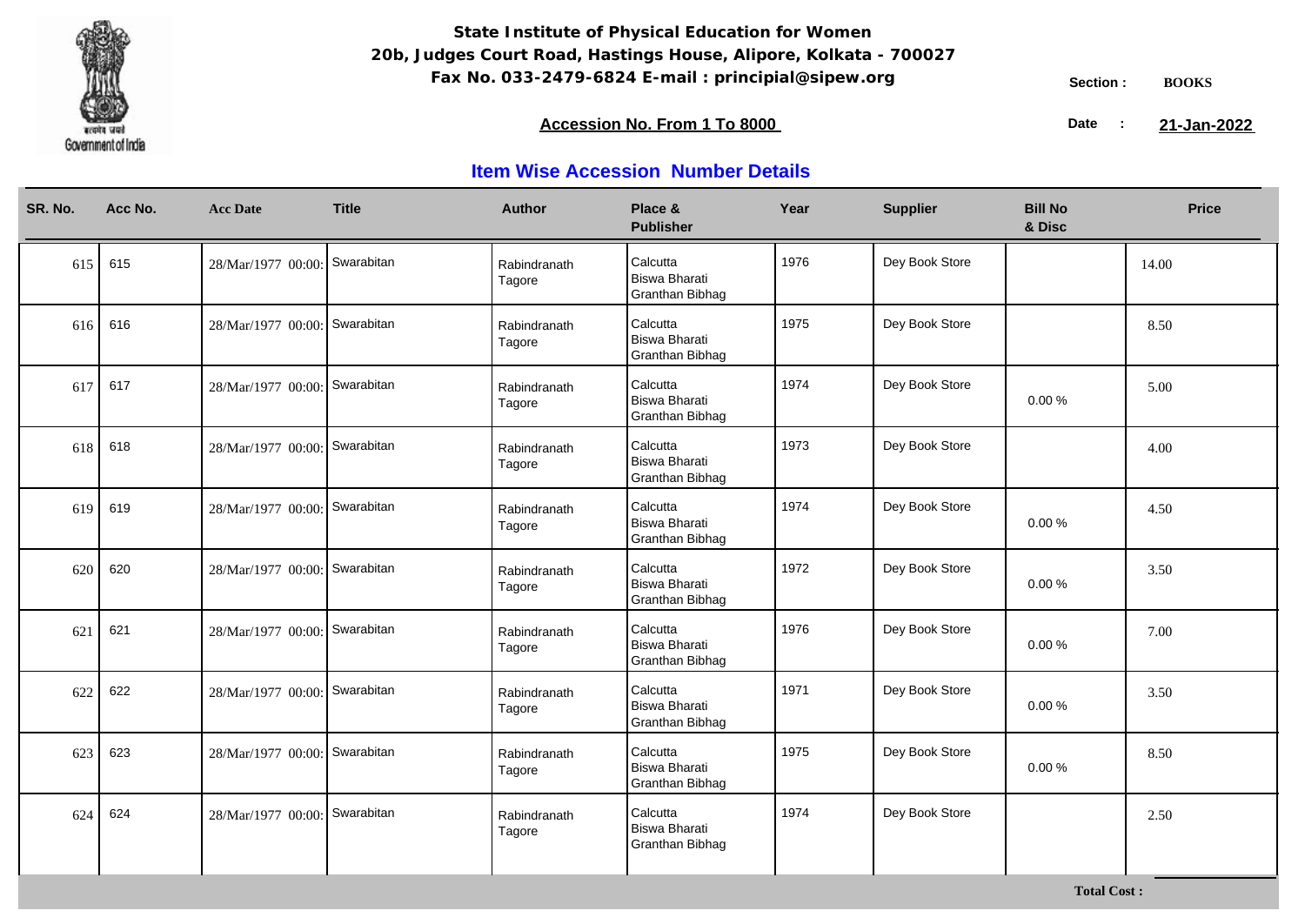

**Total Cost :**

### **Accession No. From 1 To 8000 21-January 2008 21-January 2008 21-January 2008 21-January 2009**

21-Jan-2022

| SR. No. | Acc No. | <b>Acc Date</b>                  | <b>Title</b>                                              | <b>Author</b>                                     | Place &<br><b>Publisher</b>                                | Year | <b>Supplier</b> | <b>Bill No</b><br>& Disc | <b>Price</b> |
|---------|---------|----------------------------------|-----------------------------------------------------------|---------------------------------------------------|------------------------------------------------------------|------|-----------------|--------------------------|--------------|
| 625     | 625     | 28/Mar/1977 00:00: Swrabitan     |                                                           | Rabindranath<br>Tagore                            | Calcutta<br><b>Biswa Bharati</b><br>Granthan Bibhag        | 1976 | Dey Book Store  |                          | 7.00         |
| 626     | 626     | 28/Mar/1977 00:00: Swrabitan     |                                                           | Rabindranath<br>Tagore                            | Calcutta<br><b>Biswa Bharati</b><br>Granthan Bibhag        | 1975 | Dey Book Store  | 0.00%                    | 8.00         |
| 627     | 627     | 28/Mar/1977 00:00: Swrabitan     |                                                           | Rabindranath<br>Tagore                            | Calcutta<br><b>Biswa Bharati</b><br>Granthan Bibhag        | 1976 | Dey Book Store  | 0.00%                    | 5.00         |
| 628     | 628     | 28/Mar/1977 00:00: Swrabitan     |                                                           | Rabindranath<br>Tagore                            | Calcutta<br><b>Biswa Bharati</b><br>Granthan Bibhag        | 1975 | Dey Book Store  | $0.00 \%$                | 5.00         |
| 629     | 629     | 28/Mar/1977 00:00: Byame Bangali |                                                           | Sree Anil chandra<br>Ghosh                        | Calcutta<br><b>Presidency Library</b>                      |      | Dey Book Store  |                          | 4.00         |
| 630     | 630     | 28/Mar/1977 00:00:               | Sharir Siksha (Sikshan<br>Baybaharika)                    | Sree Amal Basu &<br>Srimati Leela Dey             | calcutta<br>West Bengal Board<br>of Secondary<br>Education | 1976 | Dey Book Store  |                          | 4.00         |
| 631     | 631     | 28/Mar/1977 00:00                | Sharir Siksha (Sikshan<br>Baybaharika)                    | Sree Amal Basu &<br>Srimati Leela Dey             | Calcutta<br>West Bengal Board<br>of Secondary<br>Education | 1976 | Dey Book Store  |                          | 1.50         |
| 632     | 632     |                                  | 28/Mar/1977 00:00: Sharir Siksha (Sikshan<br>Baybaharika) | Sree Amal Basu &<br>Srimati Leela Dey             | Calcutta<br>West Bengal Board<br>of Secondary<br>Education | 1976 | Dey Book Store  |                          | 1.50         |
| 633     | 633     | 28/Mar/1977 00:00:               | Curriculam &<br>Syllabuses                                | West Bengal<br>Board of<br>Secondary<br>Education | Calcutta<br>West Bengal Board<br>of Secondary<br>Education | 1976 | Dey Book Store  |                          | 2.00         |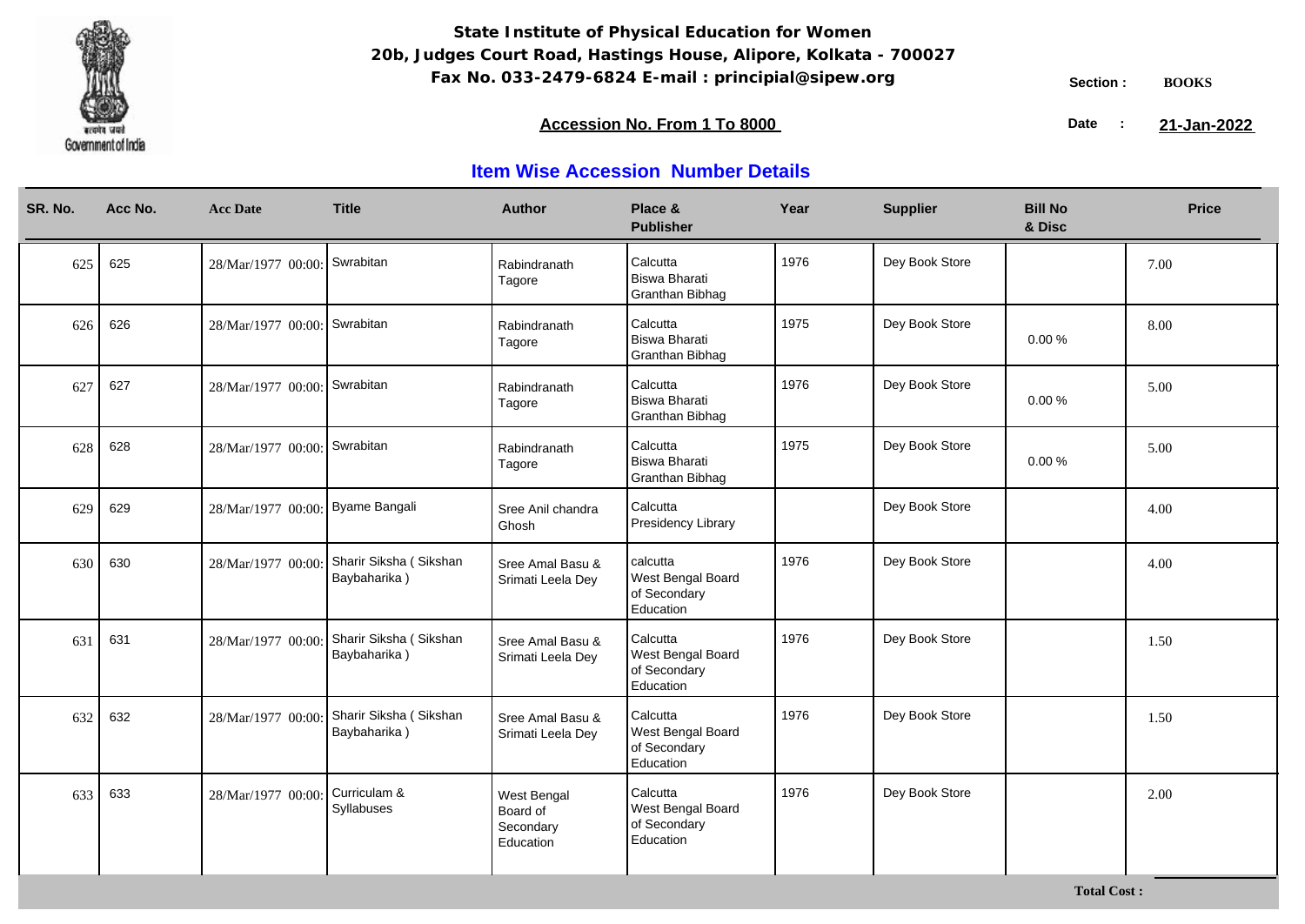

### **Accession No. From 1 To 8000 21-January 2008 21-January 2008 21-January 2008 21-January 2009**

21-Jan-2022

| SR. No. | Acc No. | <b>Acc Date</b>                   | <b>Title</b>                                              | <b>Author</b>                                     | Place &<br><b>Publisher</b>                                | Year | <b>Supplier</b> | <b>Bill No</b><br>& Disc | <b>Price</b> |
|---------|---------|-----------------------------------|-----------------------------------------------------------|---------------------------------------------------|------------------------------------------------------------|------|-----------------|--------------------------|--------------|
| 634     | 634     | 28/Mar/1977 00:00:                | Curriculam &<br>Syllabuses                                | West Bengal<br>Board of<br>Secondary<br>Education | Calcutta<br>West Bengal Board<br>of Secondary<br>Education | 1976 | Dey Book Store  | 0.00%                    | 2.00         |
| 635     | 635     | 28/Mar/1977 00:00:                | Curriculam &<br>Syllabuses                                | West Bengal<br>Board of<br>Secondary<br>Education | Calcutta<br>West Bengal Board<br>of Secondary<br>Education | 1976 | Dey Book Store  | 0.00%                    | 2.00         |
| 636     | 636     |                                   | 28/Mar/1977 00:00: Banglar Loko Sahitta<br>(Chhora)       | Ashutosh<br>Bhattacharyya                         | Calcutta<br>Calcutta Book house                            | 1369 | Dey Book Store  |                          | 30.00        |
| 637     | 637     | 05/Apr/2019 00:00:                | Banglar Loko Sahitya<br>(Nritya o Geet)                   | Ashutosh<br>Bhattacharyya                         | Calcutta<br>Calcutta Book house                            | 1372 | Dey Book Store  |                          | 30.00        |
| 638     | 638     | 28/Mar/1977 00:00:                | The New Educational<br>Pattern in India                   | A. Biswas, Sunitee<br>Dutta & R.P<br>Singhal      | Delhi<br>Vikash Publishing<br>House                        | 1976 | Dey Book Store  |                          | 18.00        |
| 639     | 639     | 28/Mar/1977 00:00:                | Human Nutrition &<br><b>Dietitics</b>                     | Sir Stanley<br>Davidson                           | London<br>English Language<br><b>Book Society</b>          | 1975 | Dey Book Store  |                          | 68.00        |
| 640     | 640     | 28/Mar/1977 00:00:                | <b>Bharater Baiplabik</b><br>Sangramer Itihas             | Suprakash Roy                                     | Calcutta<br><b>B.N.BA Brothers</b>                         | 1970 | Dey Book Store  |                          | 26.00        |
| 641     | 641     | 28/Mar/1977 00:00:                | Sarat Chandrer<br>Narisamaj O Sekaler<br>Ekaler Barbonita | Amarendra Das                                     | Kolkata<br>Purna Prakasan                                  |      | Dey Book Store  | 0.00%                    | 20.00        |
| 642     | 642     | 28/Mar/1977 00:00: Rastro Obidhan |                                                           | Jognath<br>Mukhopadhyay                           | Kolkata<br>Alok Chakra                                     | 1975 | Dey Book Store  |                          | 20.00        |
| 643     | 643     | 28/Mar/1977 00:00:                | Sikkhon Prosonge<br>Paddhoti o Paribesh                   | Sri Gaurdas<br>Halder                             | Kolkata<br><b>Banerjee Publishers</b>                      | 1977 | Dey Book Store  |                          | 16.00        |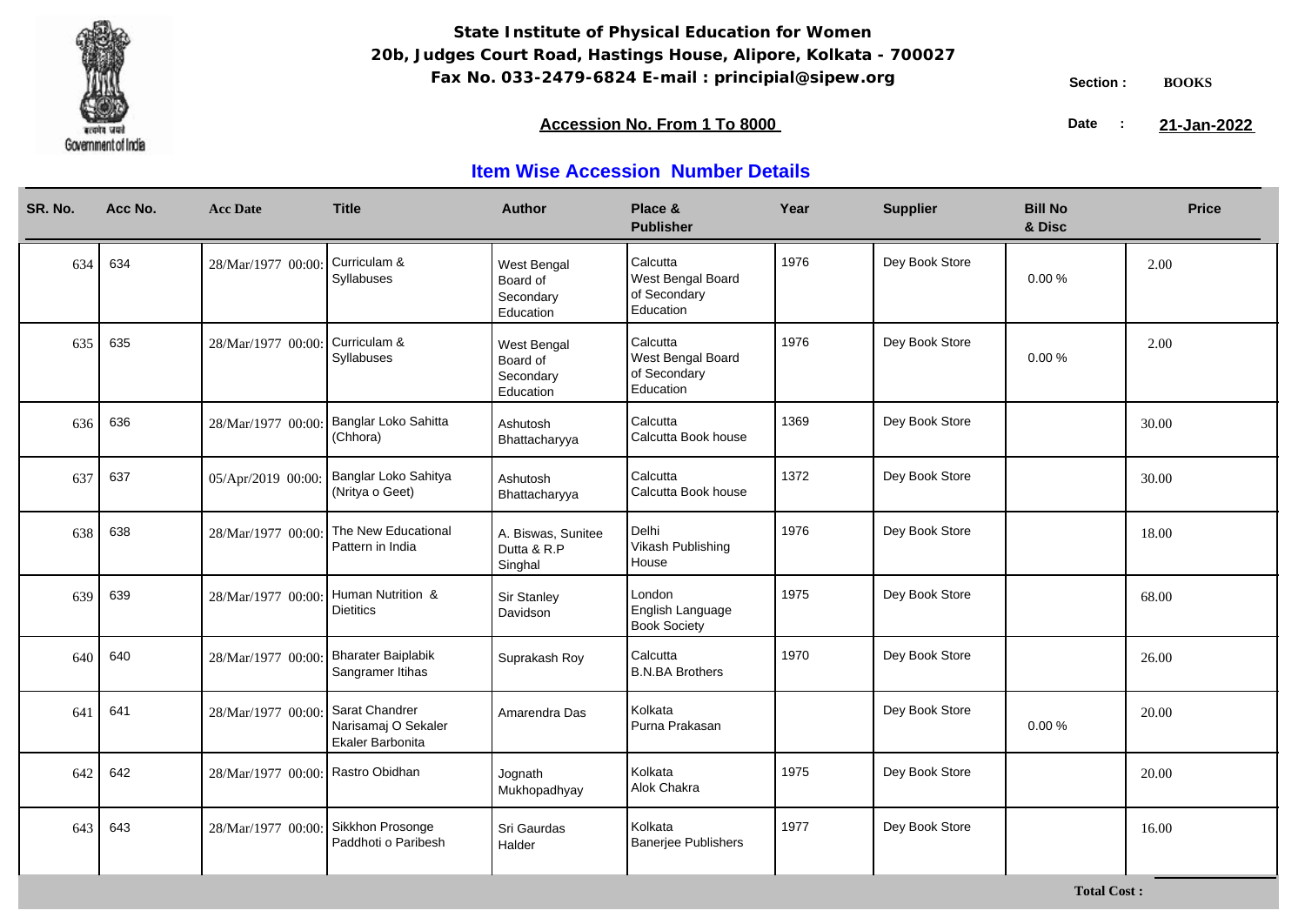

### **Accession No. From 1 To 8000 21-January 2008 21-January 2008 21-January 2008 21-January 2009**

21-Jan-2022

| SR. No. | Acc No. | <b>Acc Date</b>                  | <b>Title</b>                                    | <b>Author</b>               | Place &<br><b>Publisher</b>                   | Year | <b>Supplier</b> | <b>Bill No</b><br>& Disc | <b>Price</b> |
|---------|---------|----------------------------------|-------------------------------------------------|-----------------------------|-----------------------------------------------|------|-----------------|--------------------------|--------------|
| 644     | 644     | 28/Mar/1977 00:00                | Sikkhon Prosonge<br>Sikkhar Itihas              | Sri Gaurdas<br>Halder       | Kolkata<br><b>Banerjee Publishers</b>         | 1973 | Dey Book Store  |                          | 16.00        |
| 645     | 645     | 28/Mar/1977 00:00:               | Sonsad Bangali<br>Charitavidhan                 | Subodh Chandra<br>Sengupta  | Kolkata<br>Sahitya Samsad                     | 1976 | Dey Book Store  |                          | 40.00        |
| 646     | 646     | 28/Mar/1977 00:00: Biswa Jiggasa |                                                 | Hiranmoy<br>Bondhapadhyay   | Kolkata<br>Rabindra Bharati<br>Biswavidyalaya | 1382 | Dey Book Store  |                          | 20.00        |
| 647     | 647     | 28/Mar/1977 00:00:               | Samosamayik<br>Monobiggan                       | Amal Kumar<br>Bondhapadhyay | Kolkata<br>Jiggasa                            | 1369 | Dey Book Store  |                          | 4.00         |
| 648     | 648     | 28/Mar/1977 00:00: Diplomate     |                                                 | Nimai<br>Bhattacharjee      | Kolkata<br>Biswabani<br>Prakashani            | 1380 | Dey Book Store  |                          | 8.00         |
| 649     | 649     | 28/Mar/1977 00:00: Moroner Pare  |                                                 | Swami<br>Avedananda         | Kolkata<br>Sriramkrishna<br>Bedanto Math      | 1382 | Dey Book Store  |                          | 12.00        |
| 650     | 650     | 28/Mar/1977 00:00: Punorjonmobad |                                                 | Swami<br>Avedananda         | Kolkata<br>Sriramkrishna<br>Bedanto Math      | 1380 | Dey Book Store  |                          | 6.00         |
| 651     | 651     | 28/Mar/1977 00:00: Reporter      |                                                 | Nimai<br>Bhattacharjee      | Kolkata<br>Biswabani<br>Prakashani            | 1381 | Dey Book Store  |                          | 8.00         |
| 652     | 652     |                                  | 28/Mar/1977 00:00: Kalo Bhromor (Part 1&<br>2)  | Niharranjan Gupta           | Kolkata<br>Mitra O Ghosh                      | 1382 | Dey Book Store  | 0.00%                    | 12.00        |
| 653     | 653     |                                  | 28/Mar/1977 00:00: Kalo Bhromor (Part 3 &<br>4) | Niharranjan Gupta           | Kolkata<br>Mitra O Ghosh                      | 1382 | Dey Book Store  |                          | 12.00        |
|         |         |                                  |                                                 |                             |                                               |      |                 |                          |              |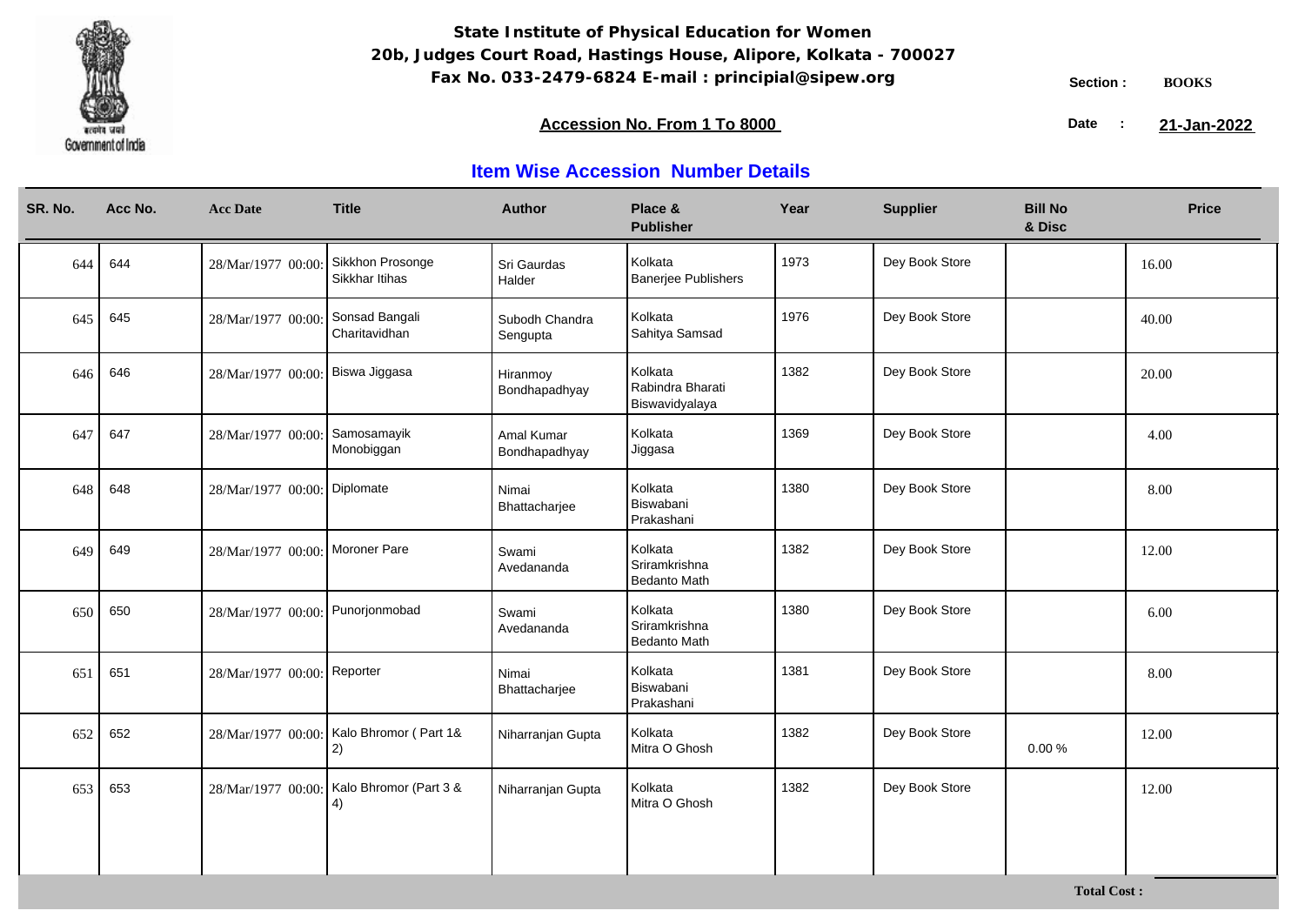

### **Accession No. From 1 To 8000 21-January 2008 21-January 2008 21-January 2008 21-January 2009**

21-Jan-2022

| SR. No. | Acc No. | <b>Acc Date</b>                | <b>Title</b>                                                         | <b>Author</b>                           | Place &<br><b>Publisher</b>                         | Year | <b>Supplier</b> | <b>Bill No</b><br>& Disc | <b>Price</b> |
|---------|---------|--------------------------------|----------------------------------------------------------------------|-----------------------------------------|-----------------------------------------------------|------|-----------------|--------------------------|--------------|
| 654     | 654     | 28/Mar/1977 00:00: Nijei Nayok |                                                                      | Prafulla Roy                            | Kolkata<br>Biswabani<br>Prakashani                  | 1382 | Dey Book Store  |                          | 8.00         |
| 655     | 655     | 28/Mar/1977 00:00:             | Madhyasikkhar<br>Rupantor:<br>Kormosikkha                            | Satyendra Mohon<br>Chattopadhyay        | Kolkata<br>Paschimbanga<br>Madhya Sikkha<br>Porshad | 1974 | Dey Book Store  |                          | 25.00        |
| 656     | 656     | 10/Apr/2019 00:00:             | Madhyasikkhar<br>Rupantor:<br>Kormosikkha                            | Satyendra Mohon<br>Chattopadhyay        | Kolkata<br>Paschimbanga<br>Madhya Sikkha<br>Porshad | 1974 | Dey Book Store  |                          | 25.00        |
| 657     | 657     | 10/Apr/2019 00:00:             | Madhyasikkhar<br>Rupantor:<br>Kormosikkha                            | Satyendra Mohon<br>Chattopadhyay        | Kolkata<br>Paschimbanga<br>Madhya Sikkha<br>Porshad | 1974 | Dey Book Store  |                          | 25.00        |
| 658     | 658     | 28/Mar/1977 00:00:             | Madhyamik Sikkhai<br>Karmosikkha, Samajseb<br>a O Bidyalay Karjokrom | Paschim Banga<br>Madhyasikkha<br>Parsad | Kolkata<br>Paschimbanga<br>Madhya Sikkha<br>Porshad | 1974 | Dey Book Store  |                          | 2.50         |
| 659     | 659     | 10/Apr/2019 00:00:             | Madhyamik Sikkhai<br>Karmosikkha, Samajseb<br>a O Bidyalay Karjokrom | Paschim Banga<br>Madhyasikkha<br>Parsad | Kolkata<br>Paschimbanga<br>Madhya Sikkha<br>Porshad | 1974 | Dey Book Store  |                          | 2.50         |
| 660     | 660     | 10/Apr/2019 00:00:             | Madhyamik Sikkhai<br>Karmosikkha, Samajseb<br>a O Bidyalay Karjokrom | Paschim Banga<br>Madhyasikkha<br>Parsad | Kolkata<br>Paschimbanga<br>Madhya Sikkha<br>Porshad | 1974 | Dey Book Store  |                          | 2.50         |
| 661     | 661     | 28/Mar/1977 00:00:             | Mongpute<br>Rabindranath                                             | Maitrayi Devi                           | Kolkata<br>Rupa                                     | 1967 | Dey Book Store  |                          | 10.00        |
|         |         |                                |                                                                      |                                         |                                                     |      |                 |                          |              |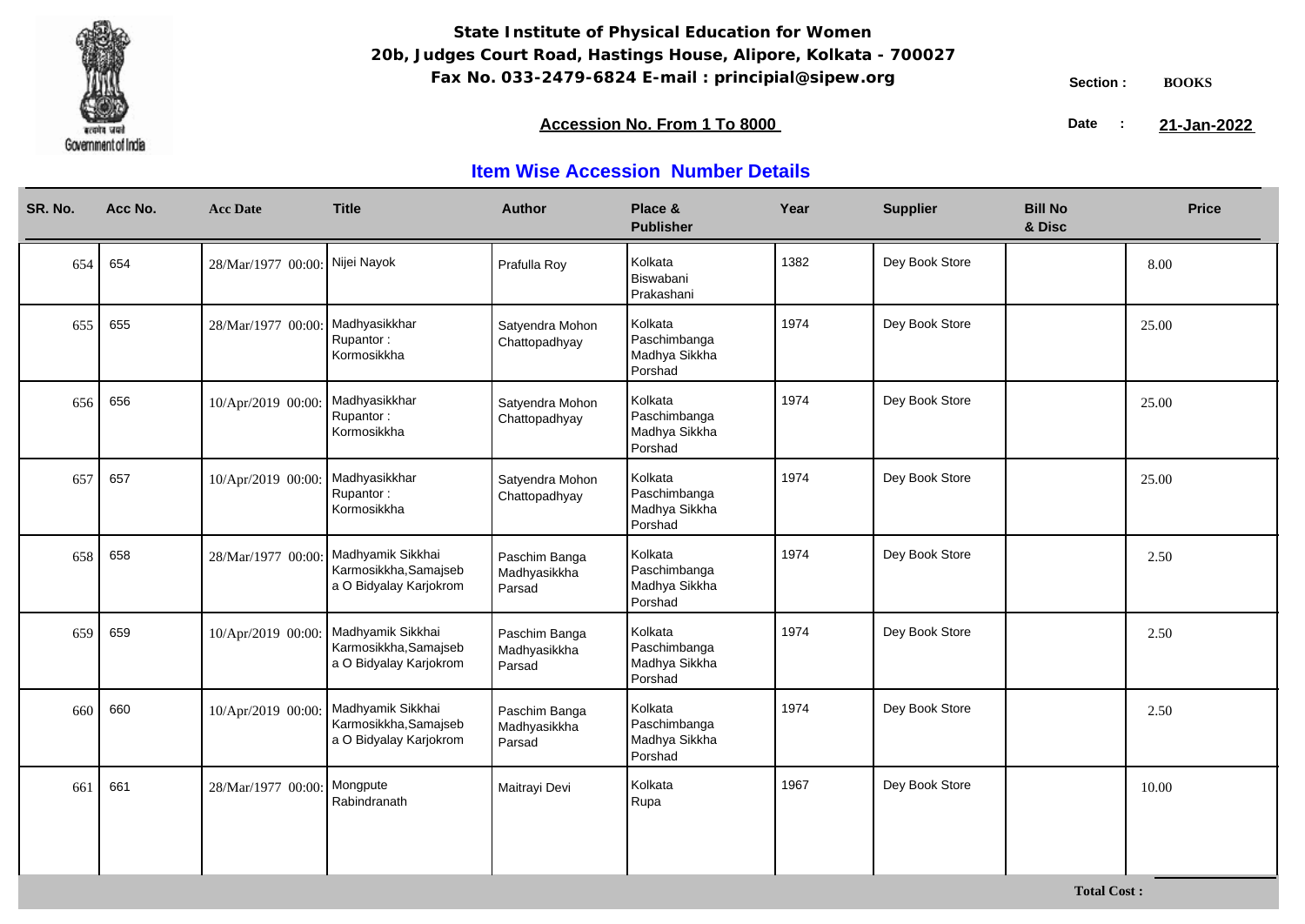

### **Accession No. From 1 To 8000 21-January 2008 21-January 2008 21-January 2008 21-January 2009**

21-Jan-2022

| SR. No. | Acc No. | <b>Acc Date</b>                       | <b>Title</b>                            | <b>Author</b>                        | Place &<br><b>Publisher</b>                  | Year | <b>Supplier</b> | <b>Bill No</b><br>& Disc | <b>Price</b> |
|---------|---------|---------------------------------------|-----------------------------------------|--------------------------------------|----------------------------------------------|------|-----------------|--------------------------|--------------|
| 662     | 662     | 28/Mar/1977 00:00: Sona Rupa Noi      |                                         | Jyotirmoyee Devi                     | Kolkata<br>Mitra O Ghosh                     | 1381 | Dey Book Store  |                          | 20.00        |
| 663     | 663     | 28/Mar/1977 00:00: Sradhaspradeshu    |                                         | Nalinikanta Sarkar                   | Kolkata<br>Mitra O Ghosh                     | 1377 | Dey Book Store  |                          | 5.00         |
| 664     | 664     | 28/Mar/1977 00:00: Our World Today    |                                         | New Cakton<br><b>Library Service</b> | London<br>New Cakton Library<br>Service      | 1973 | Dey Book Store  |                          | 40.00        |
| 665     | 665     |                                       | 28/Mar/1977 00:00: Jonosadharoner Ruchi | <b>Bishnu Dey</b>                    | Kolkata<br>Biswabani<br>Prakashani           | 1382 | Dey Book Store  |                          | 10.00        |
| 666     | 666     | 28/Mar/1977 00:00:                    | Paschimbanger Lok<br>Sanskriti-Bichitra | Sanad Kumar<br>Mitra                 | Kolkata<br><b>Biswas Publishing</b><br>House | 1382 | Dey Book Store  |                          | 20.00        |
| 667     | 667     | 28/Mar/1977 00:00: Shilpo Bhabna      |                                         | Alok Roy                             | Kolkata<br><b>Biswas Publishing</b><br>House | 1381 | Dey Book Store  |                          | 10.00        |
| 668     | 668     | 28/Mar/1977 00:00:                    | Brishtir Ghran                          | Sirshendu<br>Mukhopadhay             | Kolkata<br>D.M Library                       | 1381 | Dey Book Store  |                          | 8.00         |
| 669     | 669     | 28/Mar/1977 00:00: Kerani Parar Kabbo |                                         | <b>Bimal Kar</b>                     | Kolkata<br>Ananyo Prakashan                  | 1975 | Dey Book Store  |                          | 15.00        |
| 670     | 670     | 28/Mar/1977 00:00:                    | Volga Theke Ganga<br>$(Part-1)$         | Rahul Sankirtayan                    | Kolkata<br>Mitraloy                          |      | Dey Book Store  |                          | 15.00        |
| 671     | 671     | 28/Mar/1977 00:00:                    | Volga Theke Ganga<br>(Part-2)           | Rahul Sankirtayan                    | Kolkata<br>Chirayat Prakashan                | 1383 | Dey Book Store  |                          | 7.00         |
|         |         |                                       |                                         |                                      |                                              |      |                 |                          |              |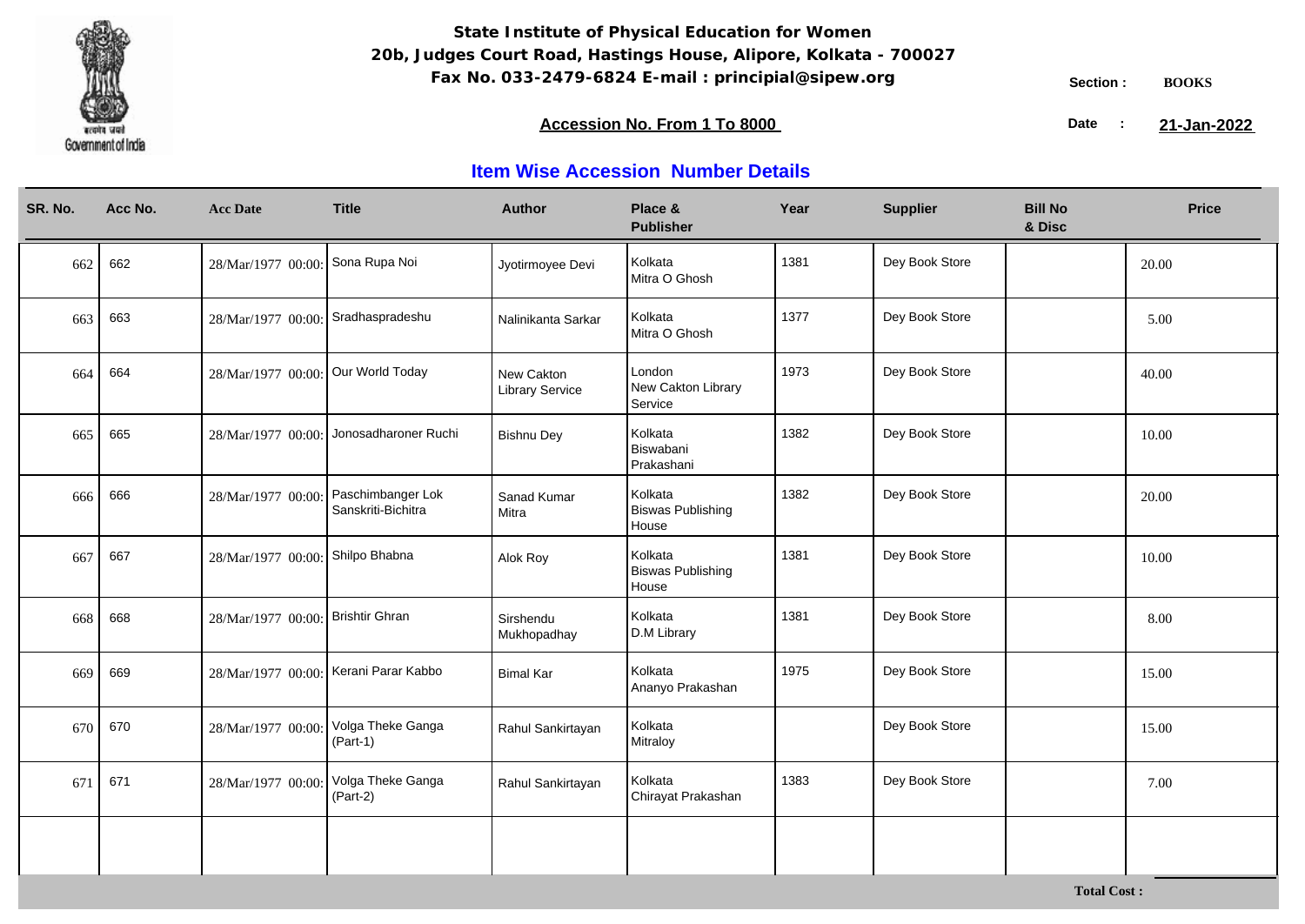

### **Accession No. From 1 To 8000 21-January 2008 21-January 2008 21-January 2008 21-January 2009**

21-Jan-2022

| SR. No. | Acc No. | <b>Acc Date</b>                  | <b>Title</b>                                 | <b>Author</b>                                           | Place &<br><b>Publisher</b>                         | Year | <b>Supplier</b> | <b>Bill No</b><br>& Disc | <b>Price</b> |
|---------|---------|----------------------------------|----------------------------------------------|---------------------------------------------------------|-----------------------------------------------------|------|-----------------|--------------------------|--------------|
| 672     | 672     | 11/Apr/2019 00:00:               | Manab Samaj (Part-I &<br>II)                 | Rahul Sankirtayan<br>(Anubadak:<br>Subodh<br>Chowdhury) | Calcutta<br>Bharati Book Stall                      | 1973 | Dey Book Store  |                          | 10.00        |
| 673     | 673     | 28/Mar/1977 00:00                | Sikshar Sondhane<br>Poschimbanga             | Tapas<br>Gangopadhay                                    | Calcutta<br>India International                     | 1383 | Dey Book Store  |                          | 8.00         |
| 674     | 674     | 28/Mar/1977 00:00                | <b>Galiber Gazal Theke</b>                   | Abu Saiyad Ayub                                         | Calcutta<br>Dey's Publishing                        | 1976 | Dey Book Store  |                          | 8.00         |
| 675     | 675     | 28/Mar/1977 00:00:               | Amake Dekhun (Part-II)                       | Prafulla Roy                                            | Calcutta<br>Dey's Publishing                        | 1977 | Dey Book Store  |                          | 10.00        |
| 676     | 676     | 11/Mar/1977 00:00                | Shahar Kolkatar<br>Kathachitra               | <b>Binoy Roy</b>                                        | Calcutta<br>Dey's Publishing                        | 1976 | Dey Book Store  |                          | 6.00         |
| 677     | 677     | 28/Mar/1977 00:00: Radha-Krishna |                                              | Sunil<br>Gangopadhay                                    | Calcutta<br>Ananda Publishers<br>Pvt. Ltd.          | 1976 | Dey Book Store  |                          | 10.00        |
| 678     | 678     | 28/Mar/1977 00:00:               | Swrabitan - Suchipatra                       | Biswa Bharati                                           | Calcutta<br><b>Biswa Bharati</b><br>Granthan Bibhag | 1382 | Dey Book Store  |                          | 4.00         |
| 679     | 679     | 28/Mar/1977 00:00:               | <b>Urban Sociology</b>                       | James A. Qnim                                           | New Delhi<br>Enrasia Publishing<br>House Pvt. Ltd.  | 1976 | Dey Book Store  |                          | 7.00         |
| 680     | 680     | 28/Mar/1977 00:00                | Social Work: An<br>Introduction of the Field | <b>Herbert Hewit</b><br>Stroup                          | New Delhi<br>Enrasia Publishing<br>House Pvt. Ltd.  | 1965 | Dey Book Store  |                          | 10.00        |
| 681     | 681     | 28/Mar/1977 00:00                | Sachitra Yog Bayam                           | Sabita Mallick                                          | Calcutta<br>Bharati Book Stall                      | 1383 | Dey Book Store  |                          | 12.50        |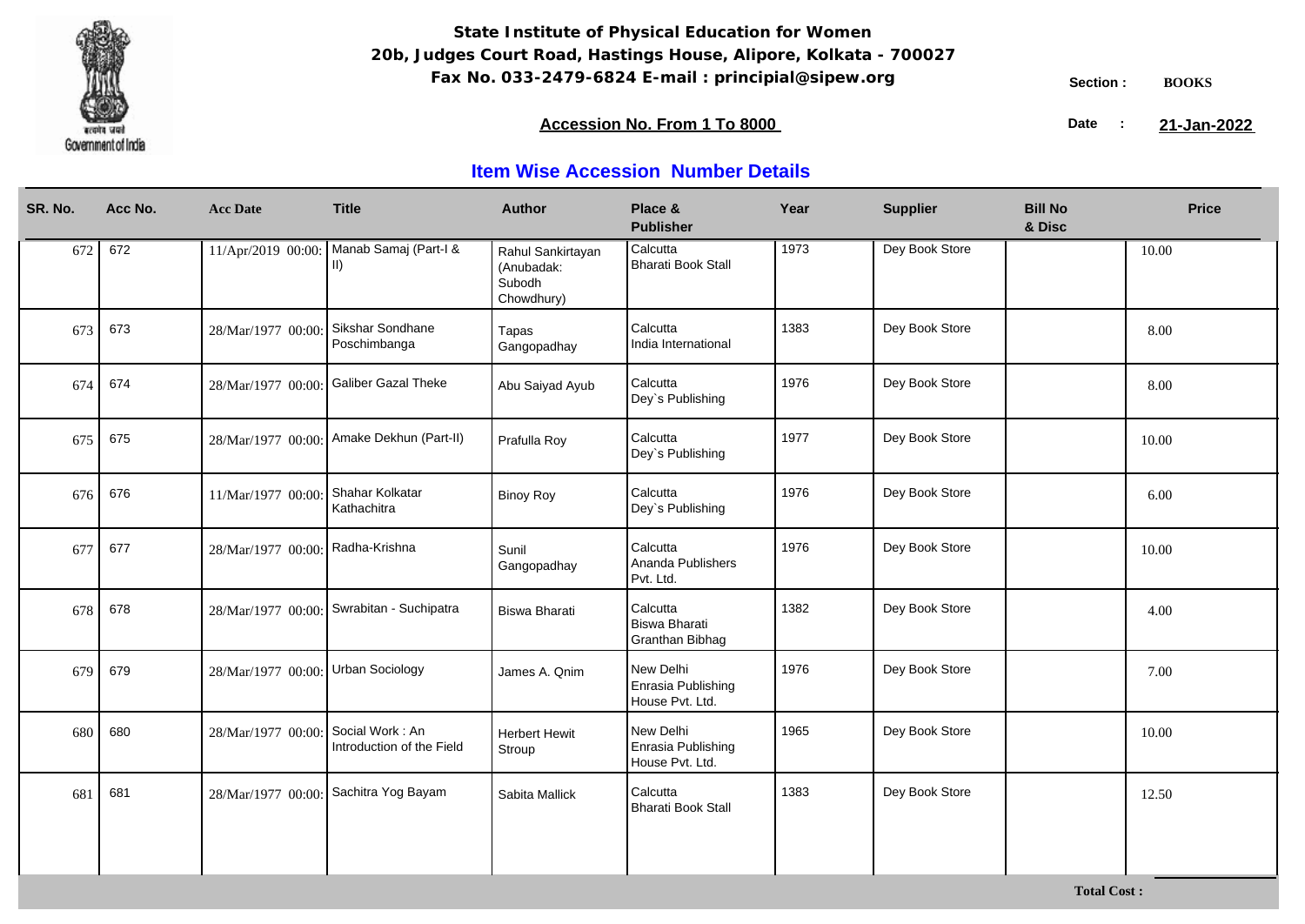

### **Accession No. From 1 To 8000 21-January 2008 21-January 2008 21-January 2008 21-January 2009**

21-Jan-2022

| SR. No. | Acc No. | <b>Acc Date</b>                     | <b>Title</b>                             | <b>Author</b>                 | Place &<br><b>Publisher</b>                   | Year | <b>Supplier</b> | <b>Bill No</b><br>& Disc | <b>Price</b> |
|---------|---------|-------------------------------------|------------------------------------------|-------------------------------|-----------------------------------------------|------|-----------------|--------------------------|--------------|
| 682     | 682     |                                     | 28/Mar/1977 00:00: Sachitra Yog Bayam    | Sabita Mallick                | Calcutta<br><b>Bharati Book Stall</b>         | 1383 | Dey Book Store  |                          | 12.50        |
| 683     | 683     |                                     | 28/Mar/1977 00:00: Sachitra Yog Bayam    | <b>Kshirod Gopal</b><br>Saha  | Calcutta<br><b>Bharat Sevashram</b><br>Sangha |      | Dey Book Store  |                          | 2.00         |
| 684     | 684     | 28/Mar/1977 00:00:                  | Yoga the Magic Power                     | S. Murumdar                   | Bombay<br>Orient Longman                      | 1961 | Dey Book Store  |                          | 10.00        |
| 685     | 685     | 28/Mar/1977 00:00: Yogic Exercise   |                                          | S. Murumdar                   | Bombay<br>Orient Longman                      | 1962 | Dey Book Store  |                          | 12.00        |
| 686     | 686     | 28/Mar/1977 00:00:   Ichamati       |                                          | Bibhutibhushan<br>Bandopadhay | Calcutta<br>Mitra O Ghosh                     | 1382 | Dey Book Store  |                          | 18.00        |
| 687     | 687     | 28/Mar/1977 00:00: Benifit of Doubt |                                          | Pramatha Nath<br>Bishi        | Calcutta<br>Mitra O Ghosh                     | 1381 | Dey Book Store  |                          | 10.00        |
| 688     | 688     | 28/Mar/1977 00:00: Saptorshi        |                                          | banaphul                      | Calcutta<br>G. Varadwaj & co.                 | 1380 | Dey Book Store  |                          | 7.00         |
| 689     | 689     | 28/Mar/1977 00:00: Pitamaha         |                                          | banaphul                      | Calcutta<br>G. Varadwaj & co.                 | 1380 | Dey Book Store  |                          | 11.00        |
| 690     | 690     |                                     | 28/Mar/1977 00:00: Himalayer Pothe Pothe | Uma Prasad<br>Mukhopadhyay    | Calcutta<br>Mitra O Ghosh                     | 1369 | Dey Book Store  |                          | 16.00        |
| 691     | 691     | 28/Mar/1977 00:00:                  | Bigolito - Karuna -<br>Janhabi - Jamuna  | Shanku Maharaj                | Calcutta<br>Mitra O Ghosh                     | 1368 | Dey Book Store  |                          | 10.00        |
| 692     | 692     | 28/Mar/1977 00:00: Raja Ujir        |                                          | <b>Bimal Mitra</b>            | Calcutta<br>Mitra O Ghosh                     | 1381 | Dey Book Store  |                          | 10.00        |
|         |         |                                     |                                          |                               |                                               |      |                 |                          |              |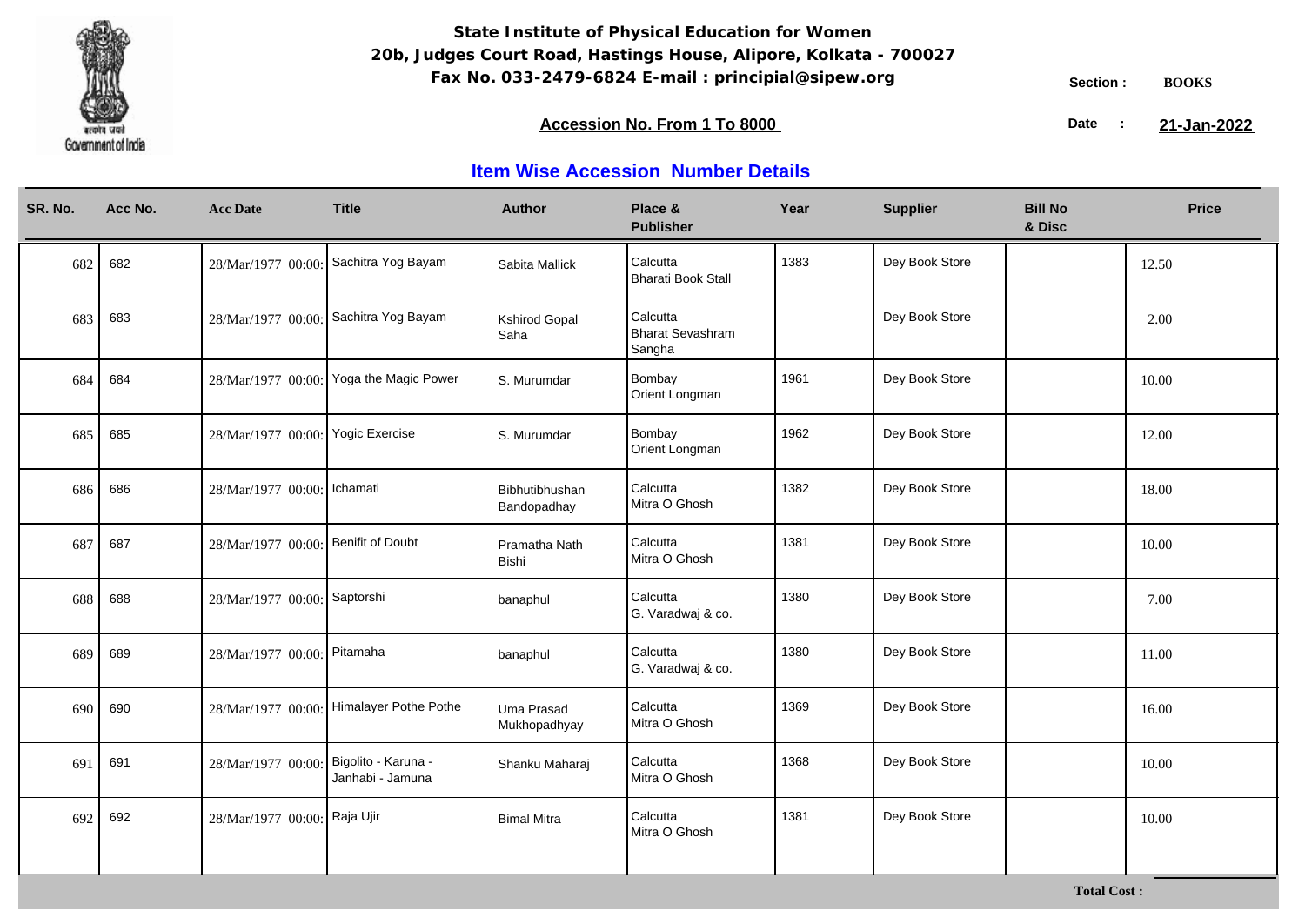

### **Accession No. From 1 To 8000 21-January 2008 21-January 2008 21-January 2008 21-January 2009**

21-Jan-2022

| SR. No. | Acc No. | <b>Acc Date</b>                     | <b>Title</b>          | <b>Author</b>                                  | Place &<br><b>Publisher</b>                | Year | <b>Supplier</b> | <b>Bill No</b><br>& Disc | <b>Price</b> |
|---------|---------|-------------------------------------|-----------------------|------------------------------------------------|--------------------------------------------|------|-----------------|--------------------------|--------------|
| 693     | 693     | 28/Mar/1977 00:00: Tri Dhara        |                       | Samaresh Basu                                  | Calcutta<br>Biswabani<br>Prakashani        | 1380 | Dey Book Store  |                          | 14.00        |
| 694     | 694     | 28/Mar/1977 00:00: Jongoler Journal |                       | <b>Buddhadeb Guha</b>                          | Calcutta<br>Ananda Publishers<br>Pvt. Ltd. | 1975 | Dey Book Store  |                          | 6.00         |
| 695     | 695     | 28/Mar/1977 00:00:                  | Samrat O Sundori      | Shankar                                        | Calcutta<br>Biswabani<br>Prakashani        | 1382 | Dey Book Store  |                          | 12.00        |
| 696     | 696     | 28/Mar/1977 00:00: Pikadili Circus  |                       | Nimai<br>Bhattacharjee                         | Calcutta<br>Dey's Publishing               | 1382 | Dey Book Store  |                          | 14.00        |
| 697     | 697     | 28/Mar/1977 00:00: Anatomy Sikhsa   |                       | Dr. S.N Pandey                                 | Calcutta<br>Aditya Prakashalay             | 1382 | Dey Book Store  |                          | 15.00        |
| 698     | 698     | 28/Mar/1977 00:00: Anatomy Siksha   |                       | Dr. S.N Pandey                                 | Calcutta<br>Aditya Prakashalay             | 1382 | Dey Book Store  |                          | 15.00        |
| 699     | 699     | 28/Mar/1977 00:00:                  | Tolstoyer War & Peace | Gouri Shankar<br>Bhattyacharya<br>(Translator) | Calcutta<br>Mitra O Ghosh                  | 1375 | Dey Book Store  |                          | 6.50         |
| 700     | 700     | 28/Mar/1977 00:00:                  | Tolstoyer War & Peace | Gouri Shankar<br>Bhattyacharya<br>(Translator) | Calcutta<br>Mitra O Ghosh                  | 1376 | Dey Book Store  |                          | 6.00         |
| 701     | 701     | 12/Apr/2019 00:00:                  | Tolstoyer War & Peace | Gouri Shankar<br>Bhattyacharya<br>(Translator) | Calcutta<br>Mitra O Ghosh                  | 1382 | Dey Book Store  |                          | 16.00        |
|         |         |                                     |                       |                                                |                                            |      |                 |                          |              |
|         |         |                                     |                       |                                                |                                            |      |                 |                          |              |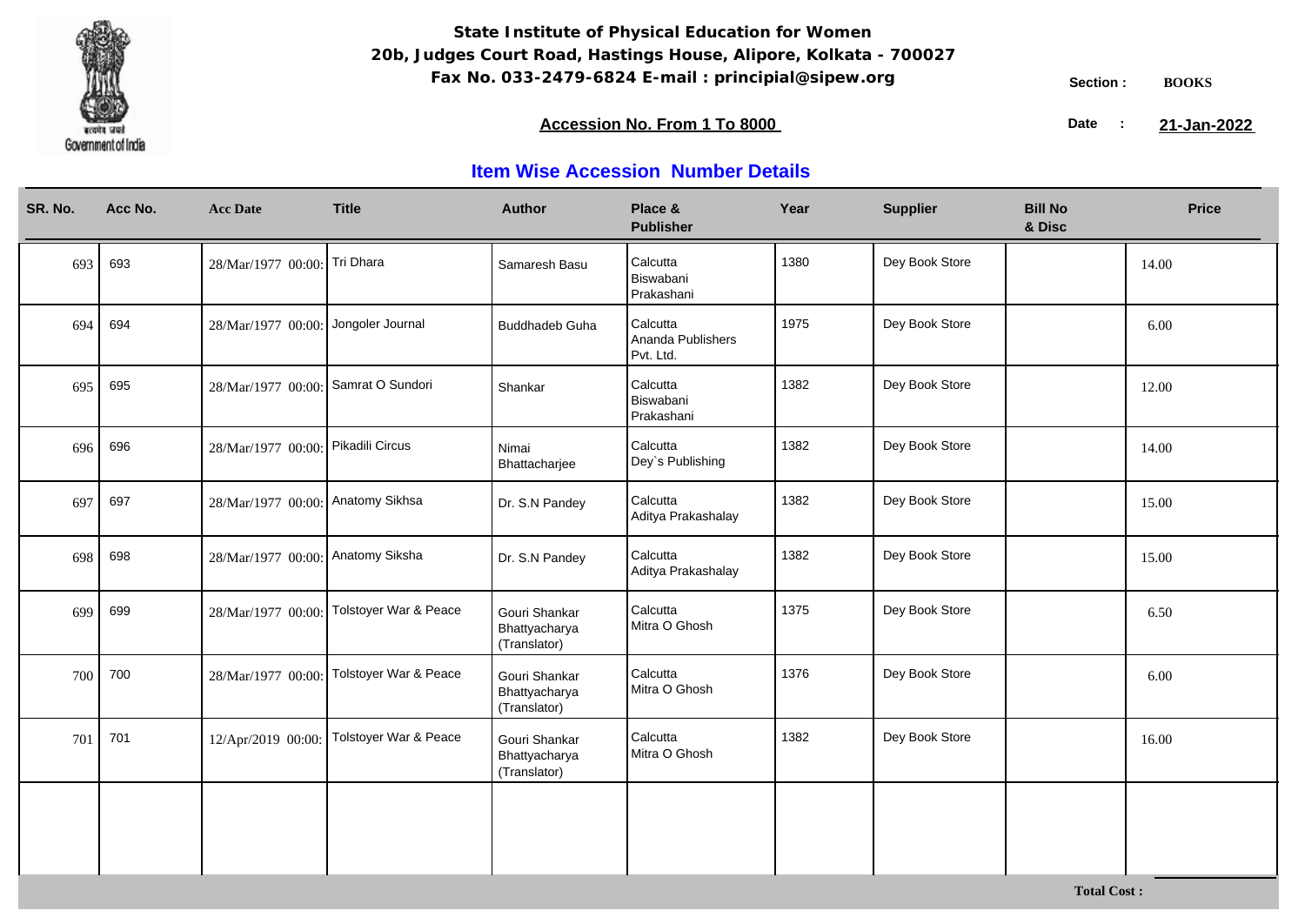

### **Accession No. From 1 To 8000 21-January 2008 21-January 2008 21-January 2008 21-January 2009**

21-Jan-2022

| SR. No. | Acc No. | <b>Acc Date</b>                       | <b>Title</b>                                               | <b>Author</b>                                                                         | Place &<br><b>Publisher</b>          | Year | <b>Supplier</b>      | <b>Bill No</b><br>& Disc | <b>Price</b> |
|---------|---------|---------------------------------------|------------------------------------------------------------|---------------------------------------------------------------------------------------|--------------------------------------|------|----------------------|--------------------------|--------------|
| 702     | 702     | 28/Mar/1977 00:00:                    | Chatroder Proti                                            | Mohan Das<br>Karamchand<br>Gandh / Sailesh<br>Kumar<br>Bandopadhay(Tra<br>nslator)    | Calcutta<br>Mitra O Ghosh            | 1380 | Dey Book Store       |                          | 7.50         |
| 703     | 703     | 28/Mar/1977 00:00:                    | Srimati Arver                                              | Taru Dutta /<br>Prithwindranath<br>Mukhopadhay<br>(Translator)                        | Calcutta<br>Mitra O Ghosh            |      | Dey Book Store       |                          | 4.00         |
| 704     | 704     | 28/Mar/1977 00:00: Ayojon             |                                                            | <b>Bimal Kar</b>                                                                      | Calcutta<br>Ananyo Prakashan         | 1382 | Dey Book Store       |                          | 6.00         |
| 705     | 705     | 28/Mar/1977 00:00: Shabarir Teer Hote |                                                            | Shaktipada<br>Rajguru                                                                 | Calcutta<br>D.M Library              | 1382 | Dey Book Store       |                          | 7.00         |
| 706     | 706     |                                       | 28/Mar/1977 00:00: Ganga Pothe Gangotri                    | Prabadh Kumar<br>Sanyal                                                               | Calcutta<br>Amar Sahitya<br>Prakason |      | Dey Book Store       |                          | 3.50         |
| 707     | 707     | 28/Mar/1977 00:00:                    | Curicullum<br>Developement in<br><b>Physical Education</b> | John E. kane (ED)                                                                     | London<br>Crossby lockwood<br>stapls | 1976 | Dey Book Store       |                          | 96.00        |
| 708     | 708     | 28/Mar/1977 00:00:                    | Dakshin Bharate                                            | Kartick Basak                                                                         | Nadia<br>Sitanath Printing<br>Works  | 1976 | Presentation<br>Copy |                          |              |
| 709     | 709     | 28/Mar/1977 00:00: Sarat Rachanabali  |                                                            | Dr. Subodh<br>Sengupta, Dr.<br>Debipada<br>Bhattacharyya, Sri<br>Gopal Chandra<br>Roy | Calcutta<br>Sharat Samiti            | 1384 | Dey Book Store       |                          | 20.00        |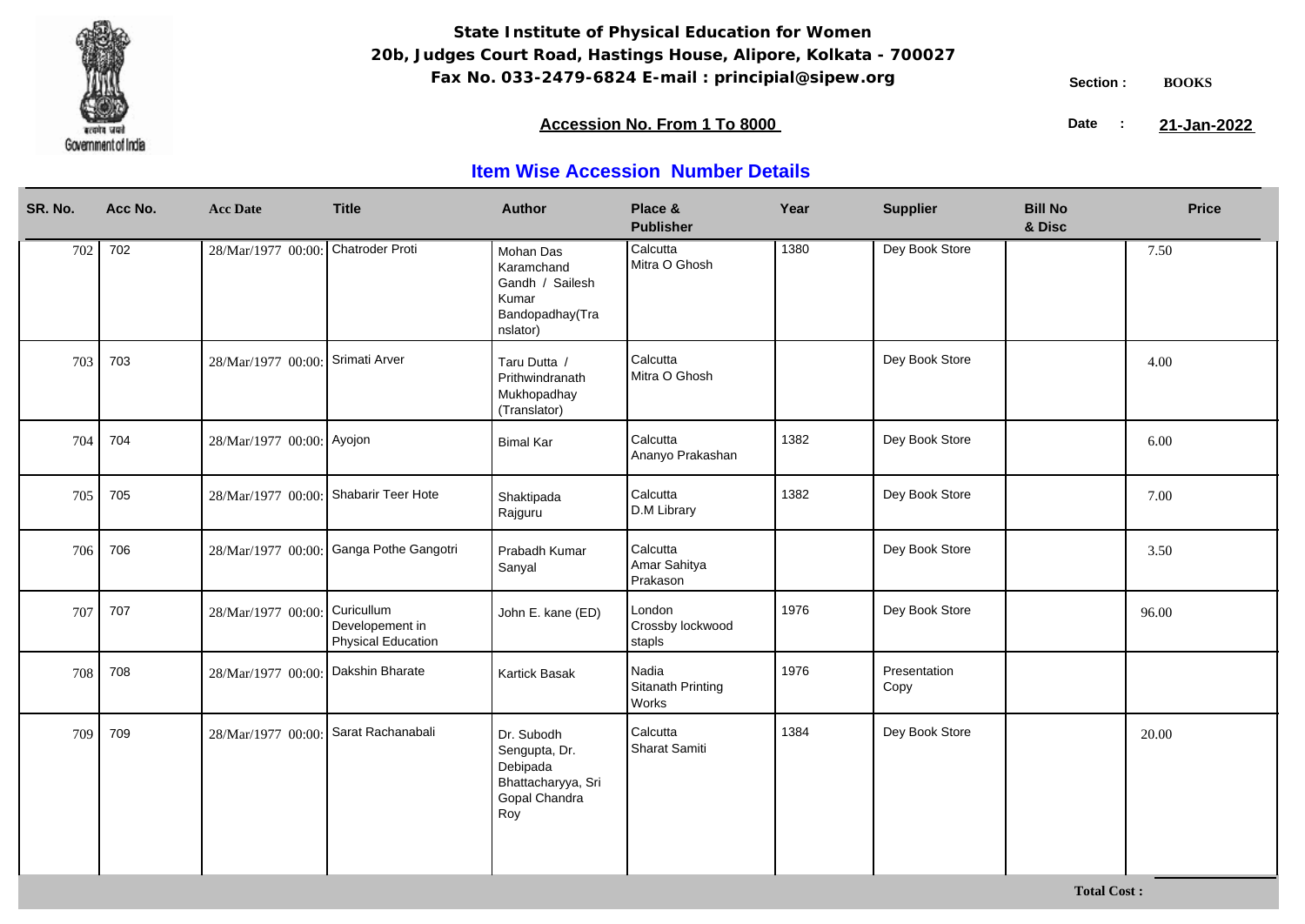

### **Accession No. From 1 To 8000 21-January 2008 21-January 2008 21-January 2008 21-January 2009**

21-Jan-2022

| SR. No. | Acc No. | <b>Acc Date</b>                  | <b>Title</b>                                                         | <b>Author</b>                                      | Place &<br><b>Publisher</b>                | Year | <b>Supplier</b> | <b>Bill No</b><br>& Disc | <b>Price</b> |
|---------|---------|----------------------------------|----------------------------------------------------------------------|----------------------------------------------------|--------------------------------------------|------|-----------------|--------------------------|--------------|
| 710     | 710     | 12/Apr/2019 00:00: Track & Field |                                                                      | Prof.<br>C.Tirunarayanan &<br>S.Harihara<br>Sharma | Tamilnadu<br>M/s C.T. & S. H.<br>Karaikudi | 1976 | Dey Book Store  |                          | 7.00         |
| 711     | 711     | 28/Mar/1977 00:00:               | Adhunik Sharir Shikha<br>Shikhan Paddhotti                           | Amitabha maitra                                    | Calcutta<br>Pustak Bipani                  | 1384 | Dey Book Store  |                          | 10.00        |
| 712     | 712     | 28/Mar/2019 00:00:               | Adhunik Sharir Shikha<br>Shikhan Paddhotti                           | Amitabha maitra                                    | Calcutta<br>Pustak Bipani                  | 1384 | Dey Book Store  | $0.00 \%$                | 10.00        |
| 713     | 713     | 11/Apr/2019 00:00:               | Adhunik Sharir Shikha<br>Shikhan Paddhotti                           | Amitabha maitra                                    | Calcutta<br>Pustak Bipani                  | 1384 | Dey Book Store  |                          | 10.00        |
| 714     | 714     | 11/Apr/2019 00:00:               | Adhunik Sharir Shikha<br>Shikhan Paddhotti                           | Amitabha maitra                                    | Calcutta<br>Pustak Bipani                  | 1384 | Dey Book Store  |                          | 10.00        |
| 715     | 715     | 11/Apr/2019 00:00:               | Adhunik Sharir Shikha<br>Shikhan Paddhotti                           | Amitabha maitra                                    | Calcutta<br>Pustak Bipani                  | 1384 | Dey Book Store  |                          | 10.00        |
| 716     | 716     | 28/Mar/1977 00:00:               | Play Grounds: Their<br>Administration &<br>Operataion                | Butler, George D.                                  | New York<br>The Ronald Press<br>Company    | 1960 | Dey Book Store  |                          | 30.07        |
| 717     | 717     |                                  | 28/Mar/1977 00:00: Physical Education &<br>Sports                    | Sheldon,<br>Fordham.<br>Cororlann Leaf             | New York<br>Jhon Willy & Sons              | 1978 | Dey Book Store  |                          | 03.97        |
| 718     | 718     |                                  | 28/Mar/1977 00:00: Physical Education For<br><b>Elementry School</b> | N.P Neilson                                        | New York<br>The Ronald Press<br>Company    | 1966 | Dey Book Store  |                          | 95.27        |
| 719     | 719     | 28/Mar/1977 00:00                | Adapted and Corrective<br><b>Physical Education</b>                  | Ellen Danis kelly                                  | New York<br>The Ronald Press<br>Company    | 1965 | Dey Book Store  |                          | 86.57        |
|         |         |                                  |                                                                      |                                                    |                                            |      |                 |                          |              |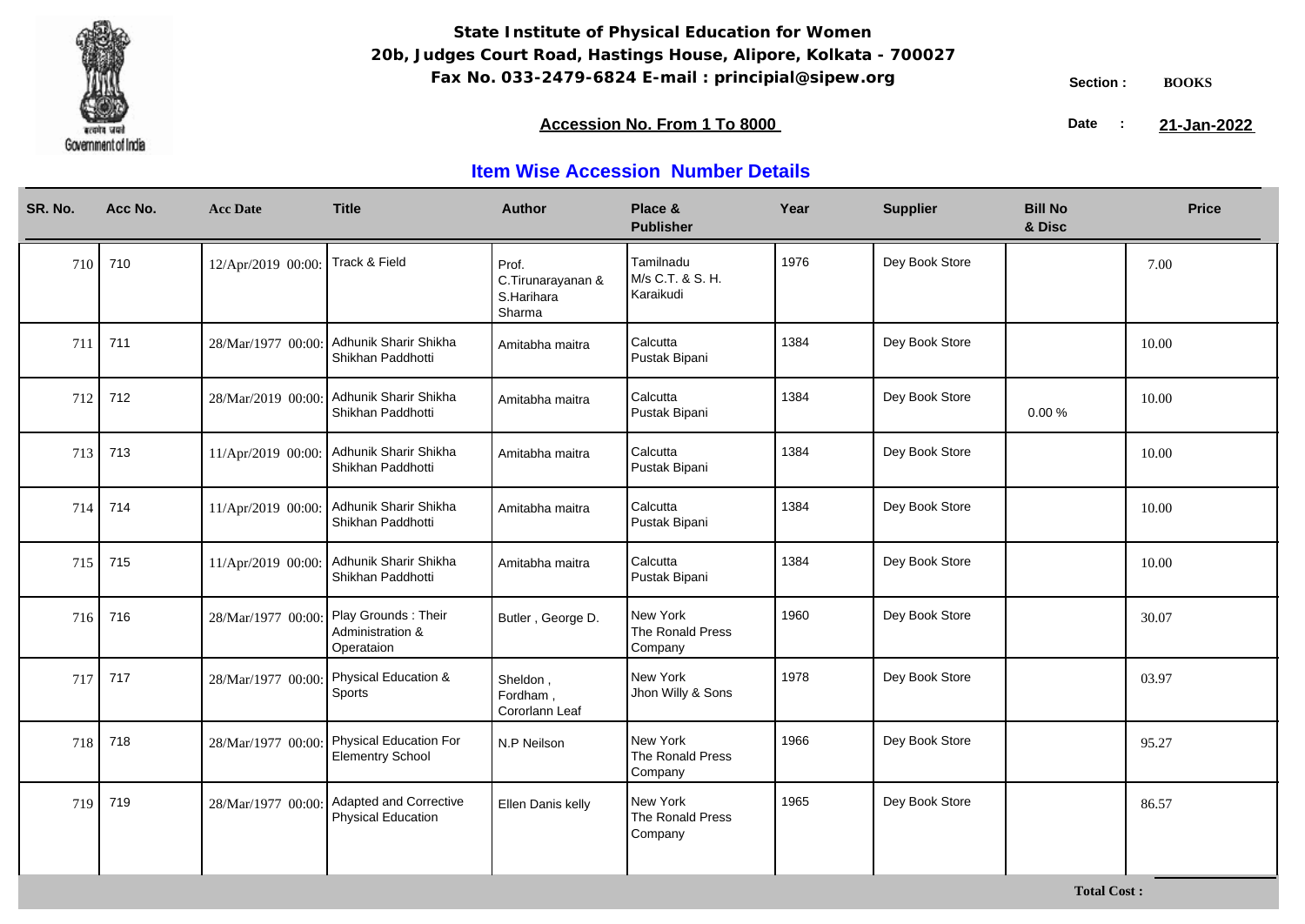

**Total Cost :**

### **Accession No. From 1 To 8000 21-January 2008 21-January 2008 21-January 2008 21-January 2009**

21-Jan-2022

| SR. No. | Acc No. | <b>Acc Date</b>                | <b>Title</b>                                                             | <b>Author</b>                                                | Place &<br><b>Publisher</b>                        | Year | <b>Supplier</b> | <b>Bill No</b><br>& Disc | <b>Price</b> |
|---------|---------|--------------------------------|--------------------------------------------------------------------------|--------------------------------------------------------------|----------------------------------------------------|------|-----------------|--------------------------|--------------|
| 720     | 720     | 28/Mar/1977 00:00              | Gymnastic Apparatus<br><b>Exercises for Girls</b>                        | Dique H. Babbitt &<br><b>Worner Hass</b>                     | New York<br>The Ronald Press<br>Company            | 1964 | Dey Book Store  |                          | 69.17        |
| 721     | 721     | 28/Mar/1977 00:00:             | <b>Activities For</b><br><b>Elementary Physical</b><br>Education         | Alice H. Jackson &<br>John Randal                            | New York<br>Perker Publishing<br>Co.               | 1971 | Dey Book Store  |                          | 95.27        |
| 722     | 722     | 28/Mar/1977 00:00: Anotomy and | Physicology for Nurses                                                   | Evelyn C. Pearce                                             | Calcutta<br><b>Oxford University</b><br>Press      | 1975 | Dey Book Store  |                          | 14.00        |
| 723     | 723     | 11/Apr/2019 00:00:             | Anotomy and<br>Physicology for Nurses                                    | Evelyn C. Pearce                                             | Calcutta<br><b>Oxford University</b><br>Press      | 1975 | Dey Book Store  |                          | 14.00        |
| 724     | 724     | 11/Apr/2019 00:00:             | Anotomy and<br>Physicology for Nurses                                    | Evelyn C. Pearce                                             | Calcutta<br><b>Oxford University</b><br>Press      | 1975 | Dey Book Store  |                          | 14.00        |
| 725     | 725     | 11/Apr/2019 00:00: Anotomy and | Physicology for Nurses                                                   | Evelyn C. Pearce                                             | Calcutta<br><b>Oxford University</b><br>Press      | 1975 | Dey Book Store  |                          | 14.00        |
| 726     | 726     | 11/Apr/2019 00:00:             | Anotomy and<br>Physicology for Nurses                                    | Evelyn C. Pearce                                             | Calcutta<br><b>Oxford University</b><br>Press      | 1975 | Dey Book Store  |                          | 14.00        |
| 727     | 727     | 12/Apr/2019 00:00:             | <b>Creative Administration</b><br>in Physical Education<br>and Athletics | Robert A.<br>Pestolesi &<br><b>William Andro</b><br>Sinclair | New Joursey<br>Prentice Hall of India<br>Pvt. Ltd. | 1978 | Dey Book Store  |                          | 21.37        |
| 728     | 728     |                                | 28/Mar/1977 00:00: Physical Education And<br>Sports Philosophy           | Earle F Zeigler                                              | New Joursey<br>Prentice Hall of India<br>Pvt. Ltd. | 1977 | Dey Book Store  |                          | 86.57        |
| 729     | 729     | 28/Mar/1977 00:00              | <b>Adapted Physical</b><br>Education                                     | S. Daniels &<br>Evelyn A. Daviels                            | New York<br>Harper & Row                           | 1975 | Dey Book Store  |                          | 38.77        |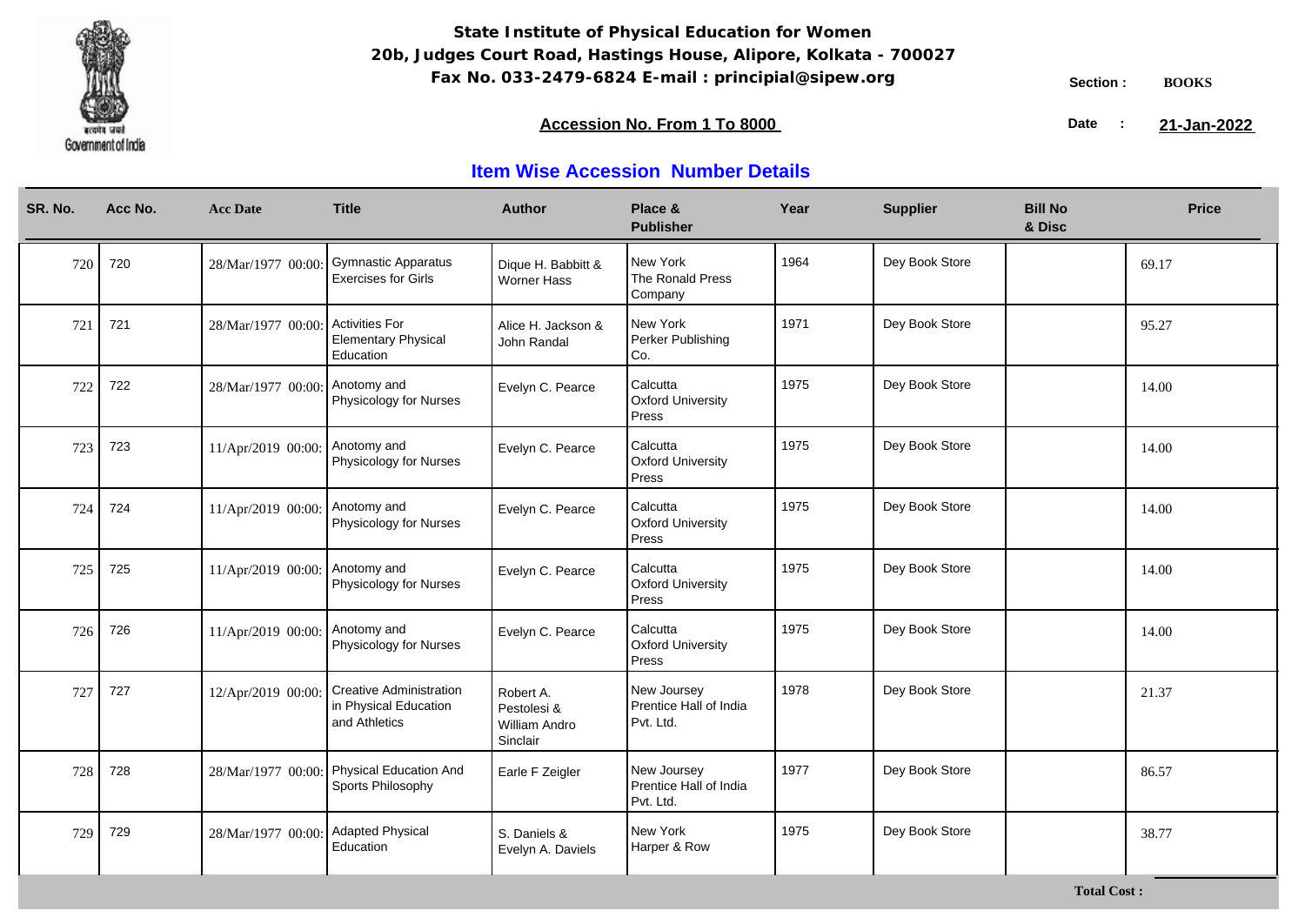

### **Accession No. From 1 To 8000 21-January 2008 21-January 2008 21-January 2008 21-January 2009**

21-Jan-2022

| SR. No. | Acc No. | <b>Acc Date</b>                       | <b>Title</b>                                      | <b>Author</b>               | Place &<br><b>Publisher</b>                      | Year | <b>Supplier</b> | <b>Bill No</b><br>& Disc | <b>Price</b> |
|---------|---------|---------------------------------------|---------------------------------------------------|-----------------------------|--------------------------------------------------|------|-----------------|--------------------------|--------------|
| 730     | 730     | 28/Mar/1977 00:00:                    | Movement Studies and<br><b>Physical Education</b> | J.E. Kane (ed)              | London<br>Routledge & Kegan<br>Paul              | 1977 | Dey Book Store  |                          | 47.77        |
| 731     | 731     | 28/Mar/1977 00:00:                    | <b>Text Book of Anatomy</b><br>& Physiology       | Dr. Jatindranath<br>Ghoshal | Calcutta                                         | 1952 | Dey Book Store  |                          | 40.00        |
| 732     | 732     | 16/Apr/2019 00:00:                    | <b>Text Book of Anatomy</b><br>& Physiology       | Dr. Jatindranath<br>Ghoshal | Calcutta                                         | 1952 | Dey Book Store  |                          | 40.00        |
| 733     | 733     | 16/Apr/2019 00:00:                    | Text Book of Anatomy<br>& Physiology              | Dr. Jatindranath<br>Ghoshal | Calcutta                                         | 1952 | Dey Book Store  |                          | 40.00        |
| 734     | 734     | 16/Apr/2019 00:00:                    | Text Book of Anatomy<br>& Physiology              | Dr. Jatindranath<br>Ghoshal | Calcutta                                         | 1952 | Dey Book Store  |                          | 40.00        |
| 735     | 735     | 16/Apr/2019 00:00:                    | Shiksha Poddhoti &<br>Poribesh                    | Ranajit Ghosh               | Calcutta<br>Swaraj Bhandar                       | 1975 | Dey Book Store  |                          | 15.00        |
| 736     | 736     | 16/Apr/2019 00:00:                    | Shiksha Poddhoti &<br>Poribesh                    | Ranajit Ghosh               | Calcutta<br>Swaraj Bhandar                       | 1975 | Dey Book Store  |                          | 15.00        |
| 737     | 737     | 16/Apr/2019 00:00:                    | Shiksha Poddhoti &<br>Poribesh                    | Ranajit Ghosh               | Calcutta<br>Swaraj Bhandar                       | 1975 | Dey Book Store  |                          | 15.00        |
| 738     | 738     | 16/Apr/2019 00:00: Shiksha Poddhoti & | Poribesh                                          | Ranajit Ghosh               | Calcutta<br>Swaraj Bhandar                       | 1975 | Dey Book Store  |                          | 15.00        |
| 739     | 739     | 28/Mar/1977 00:00:                    | Adhunik Shikshay<br>Monobigyan                    | Birendra Mohon<br>Acharjya  | Calcutta<br><b>Bengal Publishers</b><br>Pvt. Ltd | 1976 | Dey Book Store  |                          | 20.00        |
| 740     | 740     | 16/Apr/2019 00:00:                    | Adhunik Shikshay<br>Monobigyan                    | Birendra Mohon<br>Acharjya  | Calcutta<br><b>Bengal Publishers</b><br>Pvt. Ltd | 1976 | Dey Book Store  |                          | 20.00        |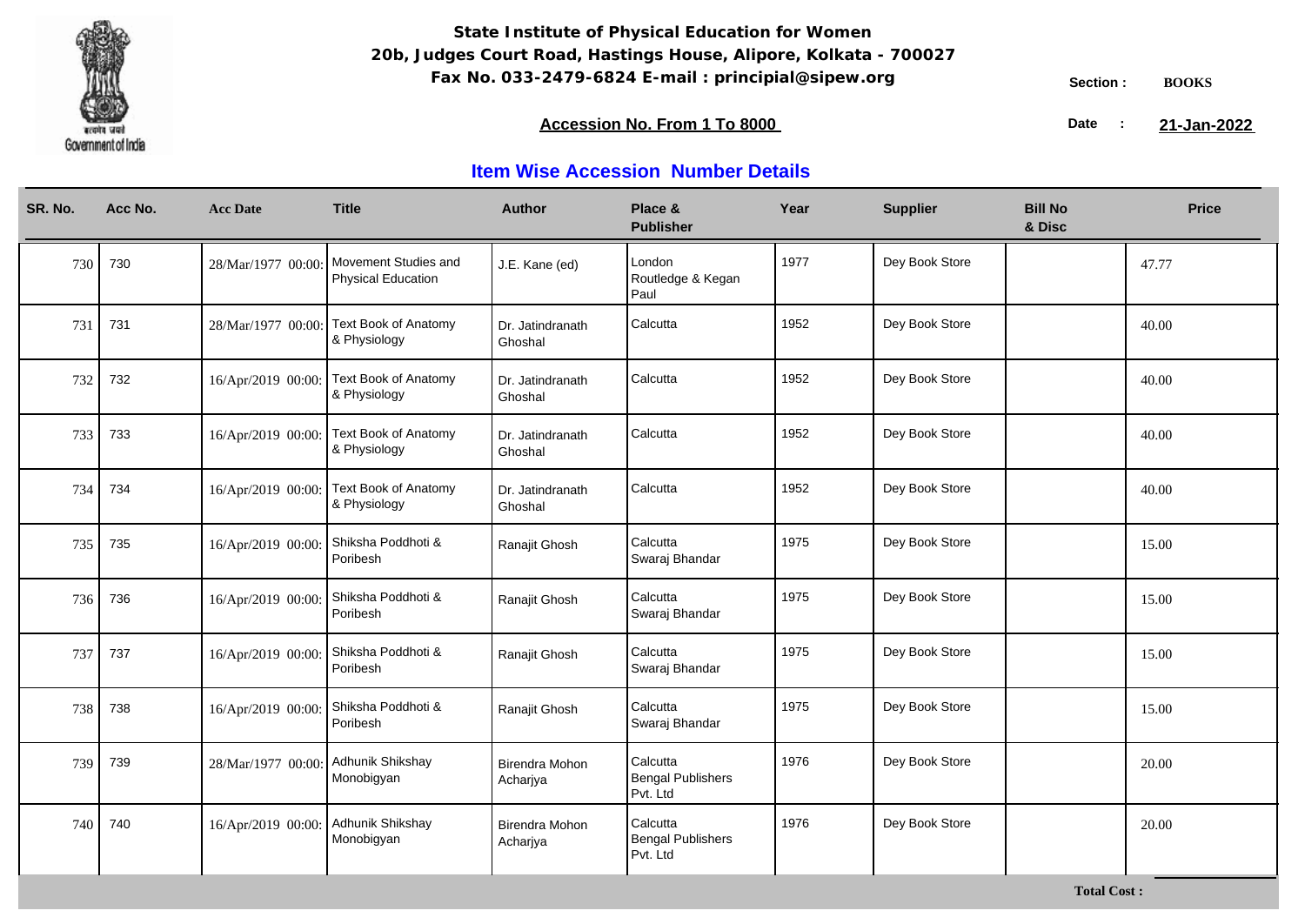

**Total Cost :**

### **Accession No. From 1 To 8000 21-January 2008 21-January 2008 21-January 2008 21-January 2009**

21-Jan-2022

| SR. No. | Acc No. | <b>Acc Date</b>                       | <b>Title</b>                                | <b>Author</b>                                                    | Place &<br><b>Publisher</b>                          | Year | <b>Supplier</b> | <b>Bill No</b><br>& Disc | <b>Price</b> |
|---------|---------|---------------------------------------|---------------------------------------------|------------------------------------------------------------------|------------------------------------------------------|------|-----------------|--------------------------|--------------|
| 741     | 741     | 16/Apr/2019 00:00:                    | Adhunik Shikshay<br>Monobigyan              | <b>Birendra Mohon</b><br>Acharjya                                | Calcutta<br><b>Bengal Publishers</b><br>Pvt. Ltd     | 1976 | Dey Book Store  |                          | 20.00        |
| 742     | 742     | 16/Apr/2019 00:00:                    | Adhunik Shikshay<br>Monobigyan              | <b>Birendra Mohon</b><br>Acharjya                                | Calcutta<br><b>Bengal Publishers</b><br>Pvt. Ltd     | 1976 | Dey Book Store  |                          | 20.00        |
| 743     | 743     | 11/Mar/1979 00:00:                    | The Process of<br>Recreation<br>Programming | Patriciya Farrell &<br>M. Lundedren                              | New York<br>Jhon Willy & Sons                        | 1978 | Dey Book Store  |                          | 12.67        |
| 744     | 744     | 11/Mar/1979 00:00:                    | Track & Field                               | Ralph E. Steven &<br>Sambell                                     | New York<br>Jhon Willy & Sons                        | 1978 | Dey Book Store  |                          | 12.67        |
| 745     | 745     | 21/Mar/1979 00:00:                    | Better Badminton                            | Pat Davis                                                        | Delhi<br>Orient Paper Backs                          | 1979 | Dey Book Store  |                          | 6.50         |
| 746     | 746     | 21/Mar/1979 00:00                     | Criket Skill and<br>Techniques              | Dong Wright                                                      | Delhi<br><b>Bikash Publishing</b><br>House Pvt. Ltd. | 1975 | Dey Book Store  |                          | 4.50         |
| 747     | 747     | 21/Mar/1979 00:00: Sports Quiz        |                                             | Narattam Puri                                                    | Delhi<br><b>Bikash Publishing</b><br>House Pvt. Ltd. | 1977 | Dey Book Store  |                          | 6.50         |
| 748     | 748     |                                       | 21/Mar/1979 00:00: Athletics For Women      | D. L. Paugh &<br>D.C.V Watts                                     | London<br><b>Stanley Paul</b>                        | 1996 | Dey Book Store  |                          | 18.00        |
| 749     | 749     | 21/Mar/1979 00:00: Games for Children |                                             | Marguerite kohl &<br>Frederica young                             | New York<br>Cornerstore Library                      | 1973 | Dey Book Store  |                          | 8.70         |
| 750     | 750     | 21/Mar/1979 00:00: Women's Hockey     |                                             | National<br><b>Westminster Bank</b><br>Sports Coaching<br>Series | London<br><b>Trainning Associates</b>                | 1973 | Dey Book Store  |                          | 5.90         |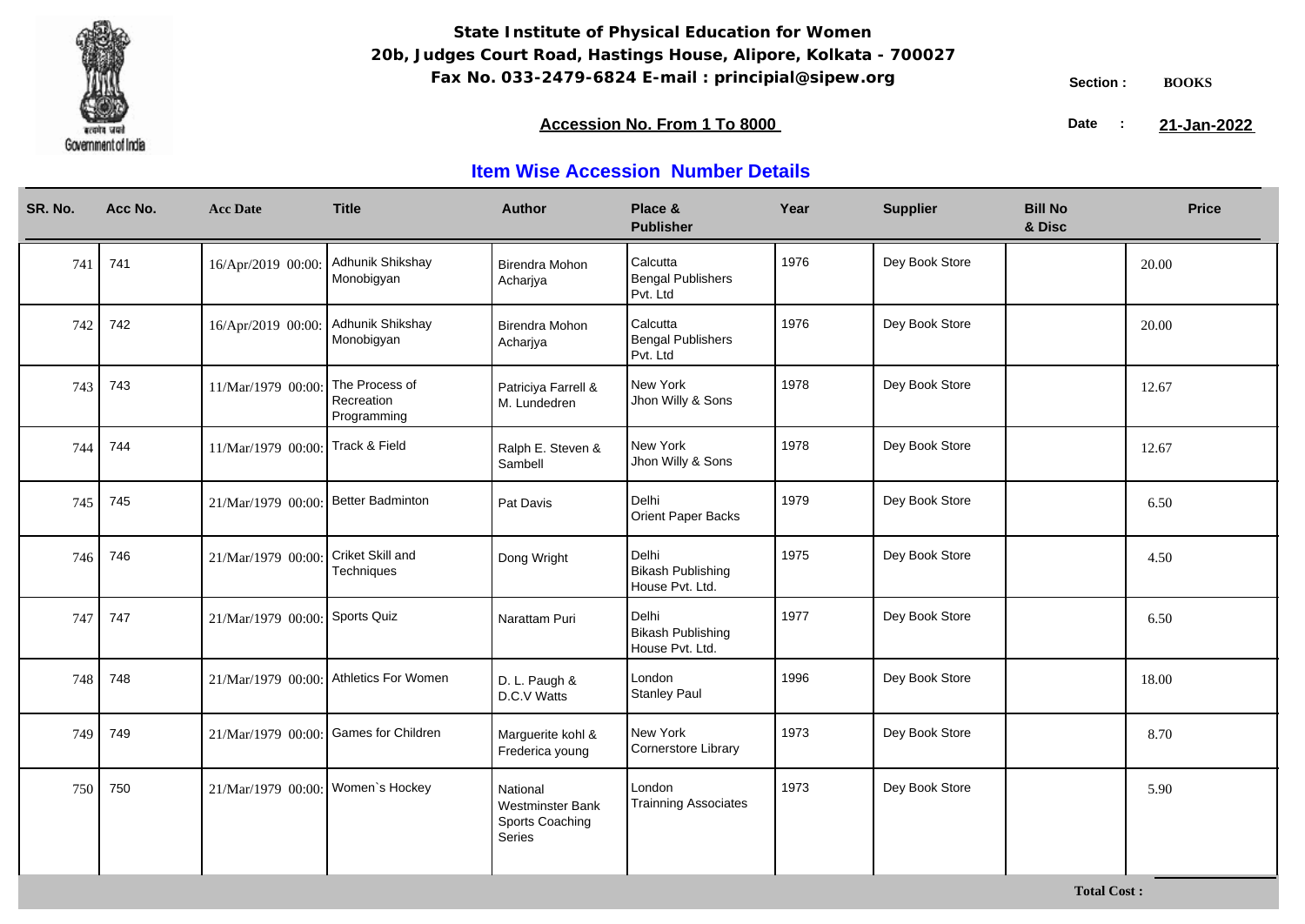

**Total Cost :**

### **Accession No. From 1 To 8000 21-January 2008 21-January 2008 21-January 2008 21-January 2009**

21-Jan-2022

| SR. No. | Acc No. | <b>Acc Date</b>                    | <b>Title</b>                                                          | <b>Author</b>                                                          | Place &<br><b>Publisher</b>                      | Year | <b>Supplier</b>          | <b>Bill No</b><br>& Disc | <b>Price</b> |
|---------|---------|------------------------------------|-----------------------------------------------------------------------|------------------------------------------------------------------------|--------------------------------------------------|------|--------------------------|--------------------------|--------------|
| 751     | 751     | 21/Mar/1979 00:00                  | The World of<br>Gymnastics                                            | Petter Tatlow (ED)                                                     | London<br><b>Walter Parrish</b><br>International | 1978 | Dey Book Store           |                          | 09.85        |
| 752     | 752     |                                    | 18/Mar/1977 00:00: Ami Subhash Bolchi                                 | Sailesh Dey                                                            | Calcutta<br>Rabindra Librery                     | 1384 | Dey Book Store           |                          | 20.00        |
| 753     | 753     | 17/Mar/1977 00:00:                 | <b>Educating Maladjusted</b><br>Children                              | D.J Eden                                                               | S.t louise<br>Mesly                              | 1975 | Dey Book Store           |                          | 80.00        |
| 754     | 754     | 17/Mar/1977 00:00: Byam o Ason     |                                                                       | Sri Kshirod Gopal<br>Saha                                              | Calcutta<br>Ananya Prakash<br>Bhaban             | 1377 | Ananya Prakash<br>Bhaban | 0.00%                    | 1.50         |
| 755     | 755     | 12/Jul/1980 00:00:0 Deha Rakkhona  |                                                                       | Dr. Pashupati<br>Bhattacharya                                          | Calcutta<br>Sourendra Mitra                      | 1360 | Dey Book Store           |                          | 3.75         |
| 756     | 756     | 12/Jul/1980 00:00:0 Work & Leisure |                                                                       | J.T. Hawarth &<br>M.A Smith                                            | London<br>Lepus Books                            | 1975 | Dey Book Store           |                          | f.4.80       |
| 757     | 757     | 12/Jul/1980 00:00:0                | Personality and<br>Performance in<br>Physical Education and<br>Sports | H.T.A. Whiting                                                         | London<br>Henri kimpton<br>Publishers            | 1973 | Dey Book Store           |                          | 2.50         |
| 758     | 758     |                                    | 16/Apr/2019 00:00: A Behavioural Analysis<br>of Sports                | John Dick Inson                                                        | London<br>Lepus Books                            | 1976 | Dey Book Store           |                          | £5           |
| 759     | 759     | 28/Mar/1980 00:00:                 | Reading in Human<br>Performance                                       | H.T.A. Whiting                                                         | London<br>Lepus Books                            | 1975 | Dey Book Store           |                          | £4.40        |
| 760     | 760     | 12/Jul/1980 00:00:0                | Techniques For the<br>Analysis of Human<br>Movement                   | B. W. Grieve,<br>Daviesmiller, D.<br>Mitchelon, J. Paul<br>& A.J Smith | London<br>Lepus Books                            | 1975 | Dey Book Store           |                          | 5.50         |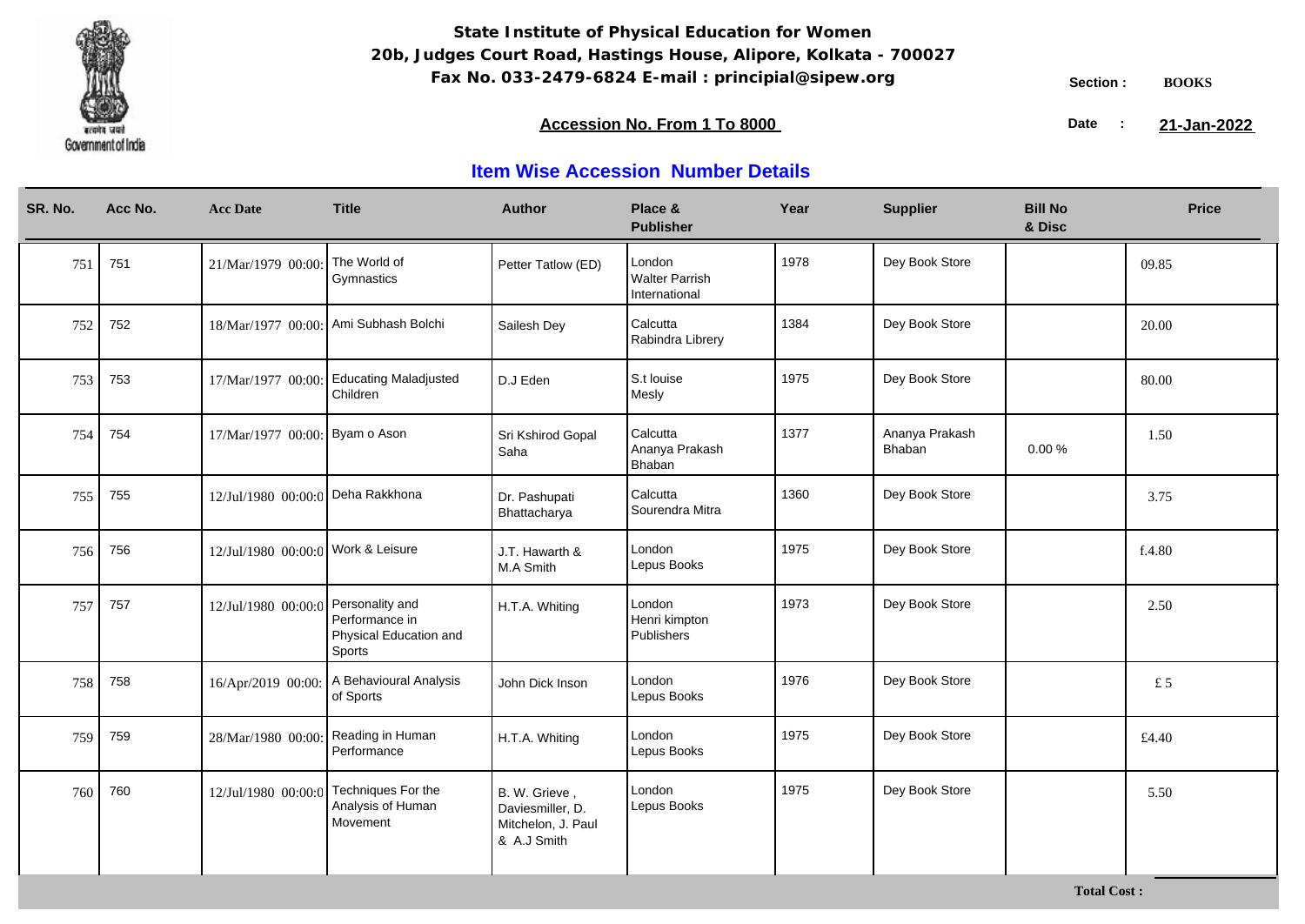

### **Accession No. From 1 To 8000 21-January 2008 21-January 2008 21-January 2008 21-January 2009**

21-Jan-2022

| SR. No. | Acc No. | <b>Acc Date</b>                   | <b>Title</b>                                                | <b>Author</b>                 | Place &<br><b>Publisher</b>                                                                    | Year | <b>Supplier</b>                  | <b>Bill No</b><br>& Disc | <b>Price</b> |
|---------|---------|-----------------------------------|-------------------------------------------------------------|-------------------------------|------------------------------------------------------------------------------------------------|------|----------------------------------|--------------------------|--------------|
| 761     | 761     | 12/Apr/1980 00:00:                | Social Investigetion in<br>Physical Education and<br>Sports | E.D. Saunbess &<br>G.B White  | London<br>Lepus Books                                                                          |      | Dey Book Store                   |                          | 5.00         |
| 762     | 762     | 12/Jul/1980 00:00:0               | Deseases of Children                                        | Hugh Jolly                    | London<br>The ENGLISH<br>Language Book<br>Society & Blackwell<br><b>Scientific Publication</b> | 1964 | Dey Book Store                   |                          | 3.00         |
| 763     | 763     | 12/Jul/1980 00:00:0               | Rabindra Rachanaboli<br>(Set)                               | Rabindranath<br>Tagore        | Calcutta<br><b>Biswa Bharati</b><br>Granthan Bibhag                                            | 1355 | Dey Book Store                   | 0.00%                    | 10.00        |
| 764     | 764     | 12/Mar/1980 00:00:                | Rabindra Rachanaboli<br>(Set)                               | Rabindranath<br>Tagore        | Calcutta<br><b>Biswa Bharati</b><br>Granthan Bibhag                                            | 1355 | Dey Book Store                   |                          | 10.00        |
| 765     | 765     | 12/Jul/1980 00:00:0               | Rabindra Rachanaboli<br>(Set)                               | Rabindranath<br>Tagore        | Calcutta<br><b>Biswa Bharati</b><br>Granthan Bibhag                                            | 1372 | Dey Book Store                   |                          | 10.00        |
| 766     | 766     | 12/Jul/1980 00:00:0               | Dhol Gobinder Korcha                                        | Bibhutibhushan<br>Mukhopadhay | Calcutta<br>S.N Roy                                                                            | 1371 | Ananya Prakash<br>Bhaban         |                          | 8.00         |
| 767     | 767     | 12/Jul/1980 00:00:0               | Sansad English Bengali<br>Dictionary                        | Late S. Biswas                | Calcutta<br>Sri M.N Dutta Sishu<br>Sahitya Sansad                                              | 1959 | Ananya Prakash<br>Bhaban         |                          | 36.00        |
| 768     | 768     | 12/Jul/1980 00:00:0 Hand Book for | Coaching                                                    | George R. Colfer              | West Nyack<br>Perker Publishing<br>Co. INC                                                     | 1977 | <b>Allied Publishers</b><br>Ltd. |                          | 12.95        |
| 769     | 769     | 28/Jul/1980 00:00:0               | Complete HandBook of<br>Secy School Dance                   | Toni L. Poll                  | New York<br>Perker Publishing<br>Co. INC                                                       | 1977 | <b>Allied Publishers</b><br>Ltd. |                          | 11.95        |
|         |         |                                   |                                                             |                               |                                                                                                |      |                                  |                          |              |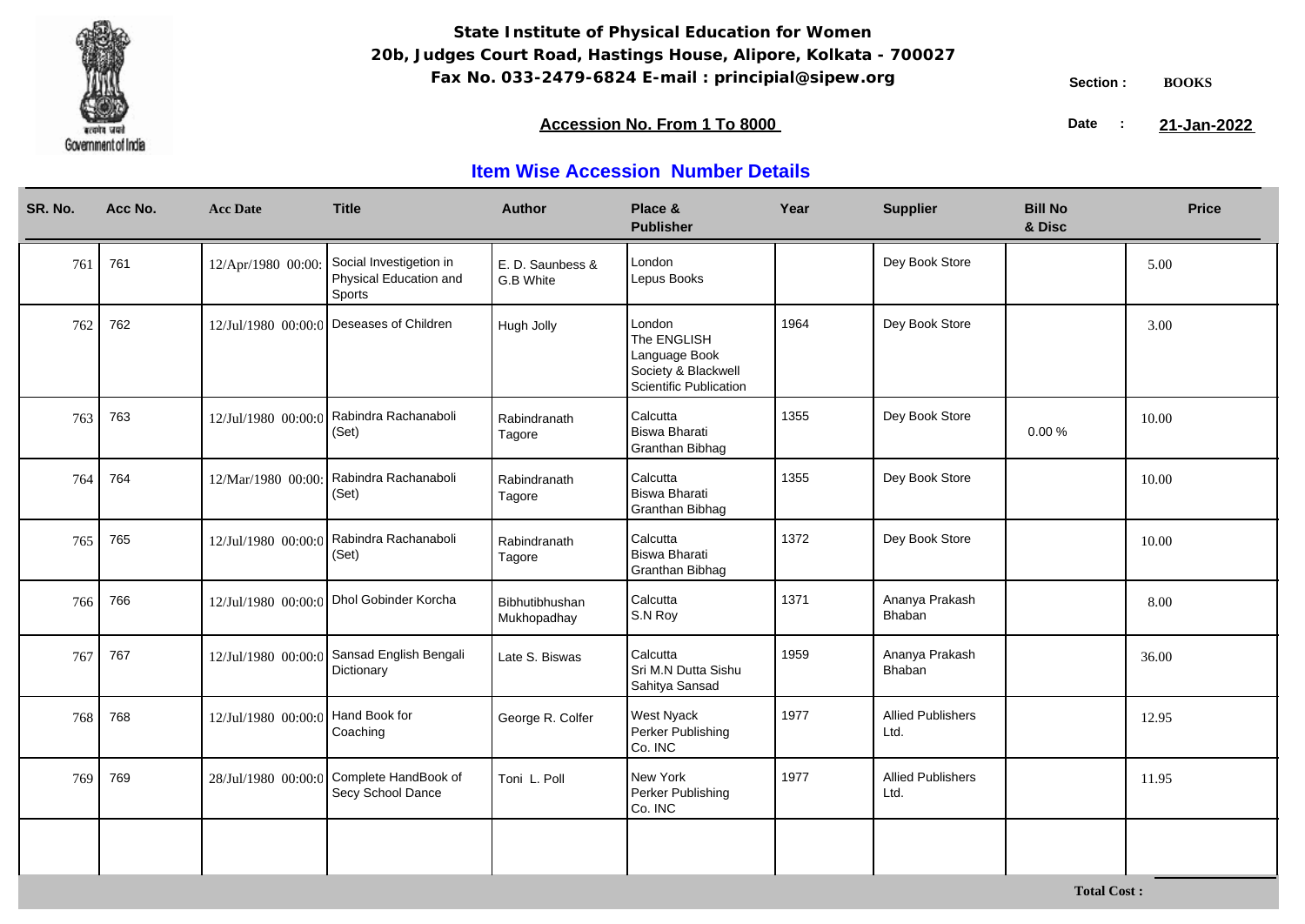

### **Accession No. From 1 To 8000 21-January 2008 21-January 2008 21-January 2008 21-January 2009**

21-Jan-2022

| Acc No.    | <b>Acc Date</b>     | <b>Title</b>                                                               | <b>Author</b>                                                                                                 | Place &<br><b>Publisher</b>                          | Year | <b>Supplier</b>                  | <b>Bill No</b><br>& Disc | <b>Price</b> |
|------------|---------------------|----------------------------------------------------------------------------|---------------------------------------------------------------------------------------------------------------|------------------------------------------------------|------|----------------------------------|--------------------------|--------------|
| 770<br>770 | 28/Jul/1980 00:00:0 | Social Aspect of Sports                                                    | Eldon E. Snyder &<br>Others                                                                                   | U.S.A<br>Prentis Hall Series in<br>Sociology         | 1978 | <b>Allied Publishers</b><br>Ltd. |                          | 7.95         |
| 771        |                     |                                                                            | Eldon E. Snyder &<br>Others                                                                                   | U.S.A<br>Prentis Hall Series in<br>Sociology         | 1978 | <b>Allied Publishers</b><br>Ltd. |                          | 7.95         |
| 772<br>772 |                     |                                                                            | Eris Hugs                                                                                                     | U.S.A<br>United State of<br>America                  | 1971 | <b>Allied Publishers</b><br>Ltd. |                          | 9.45         |
| 773<br>773 | 28/Jul/1980 00:00:0 | <b>Ilastrated Guide to</b><br>Development Athletic<br>Strength             | James A. Belly                                                                                                | West Nyack                                           | 1977 | <b>Allied Publishers</b><br>Ltd. |                          | 12.95        |
| 774<br>774 | 28/Jul/1980 00:00:0 | <b>Physical Education</b><br>Guide                                         | R. Bryant & Eloise<br>N. Oliver                                                                               | West Nyack<br>Perker Publishing<br>Co. INC           | 1974 | <b>Allied Publishers</b><br>Ltd. |                          | 11.95        |
| 775<br>775 | 28/Jul/1980 00:00:0 | Activity And Play of<br>Children                                           | M.J. Ellis & G.J.L.<br>Scholtz                                                                                | U.S.A<br>United State of<br>America                  | 1978 | <b>Allied Publishers</b><br>Ltd. |                          | 14.95        |
| 776<br>776 | 28/Jul/1980 00:00:0 | Conditioning for<br><b>Distance Running</b>                                | J. Danials, R.<br>Fitts, G. Sheelan                                                                           | U.S.A<br>United State of<br>America                  | 1978 | <b>Allied Publishers</b><br>Ltd. |                          | 9.98         |
| 777        | 28/Jul/1980 00:00:0 | Cross Country<br>Technique                                                 | Don Canham                                                                                                    | New York<br>The Ronald Press<br>Company              | 1953 | <b>Allied Publishers</b><br>Ltd. |                          | 7.95         |
| 778<br>778 | 28/Jul/1980 00:00:0 | <b>Physical Education</b><br>Activities for<br>Un-coordinatate<br>Students | S. J. Grosse &<br>Others                                                                                      | <b>West Nyack</b><br>NY Perker Publishing<br>Co. INC | 1975 | <b>Allied Publishers</b><br>Ltd. |                          | 10.95        |
| 779<br>779 | 28/Jul/1980 00:00:0 | <b>Teaching Physical</b><br>Education                                      | F. A. Lindeburg                                                                                               | U.S.A<br>Jhon Willy & Sons                           | 1978 | <b>Allied Publishers</b><br>Ltd. |                          | 11.95        |
|            |                     |                                                                            | 28/Jul/1980 00:00:0 Social Aspect of Sports<br>28/Jul/1980 00:00:0 Gymnatics for Girls<br>Complete Elimentory |                                                      |      |                                  |                          |              |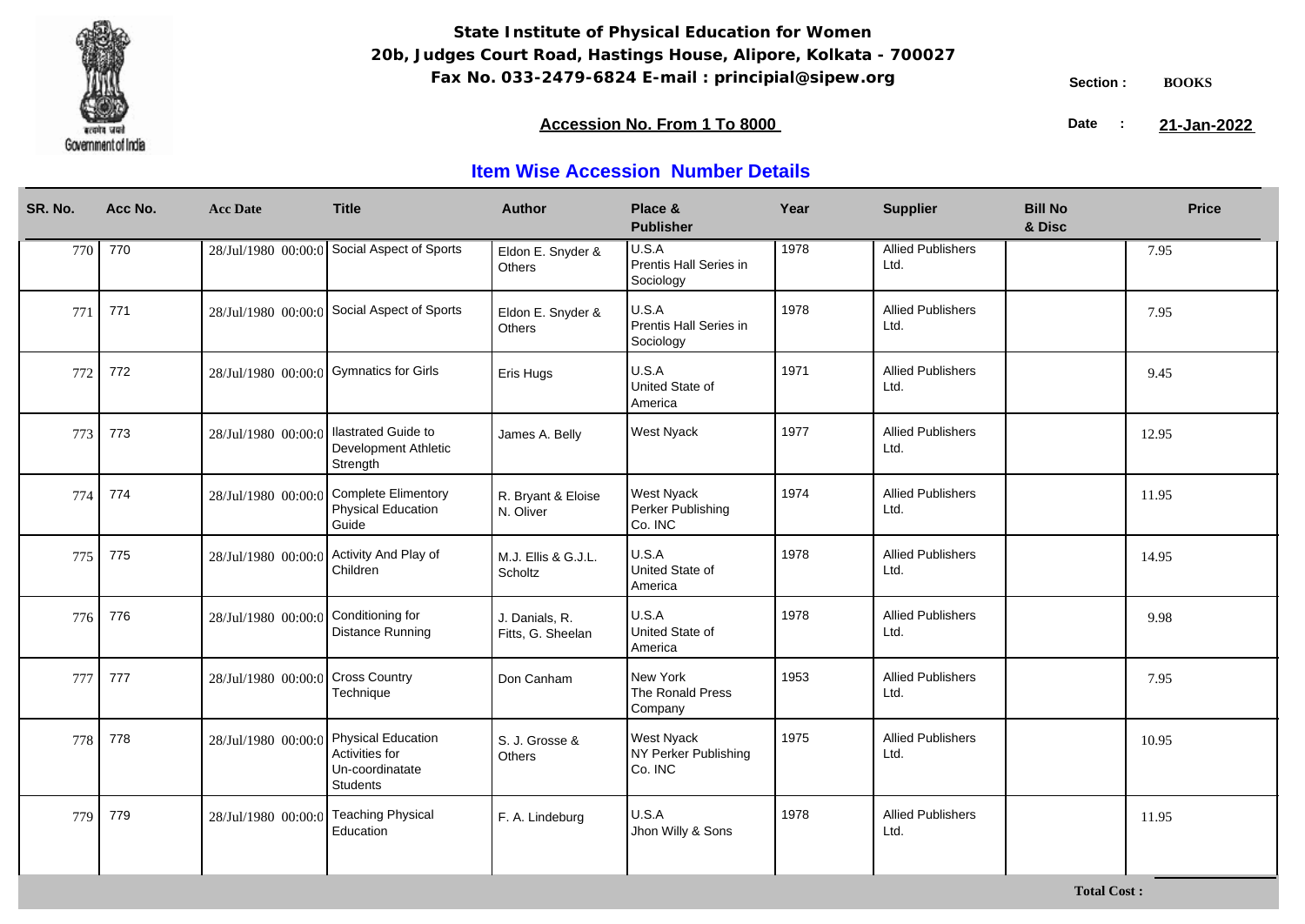

### **Accession No. From 1 To 8000 21-January 2008 21-January 2008 21-January 2008 21-January 2009**

21-Jan-2022

| SR. No. | Acc No. | <b>Acc Date</b>                        | <b>Title</b>                                                                 | <b>Author</b>                             | Place &<br><b>Publisher</b>                             | Year | <b>Supplier</b>                  | <b>Bill No</b><br>& Disc | <b>Price</b> |
|---------|---------|----------------------------------------|------------------------------------------------------------------------------|-------------------------------------------|---------------------------------------------------------|------|----------------------------------|--------------------------|--------------|
| 780     | 780     | 28/Jul/1980 00:00:0                    | <b>Teaching Physical</b><br>Education                                        | F. A. Lindeburg                           | U.S.A<br>Jhon Willy & Sons                              | 1978 | <b>Allied Publishers</b><br>Ltd. |                          | 11.95        |
| 781     | 781     | 28/Jul/1980 00:00:0                    | Athletic Training &<br>Conditioning                                          | O. W. Dayton                              | New York<br>The Ronald Press<br>Company                 | 1965 | <b>Allied Publishers</b><br>Ltd. |                          | 10.95        |
| 782     | 782     | 28/Jul/1980 00:00:0 Physical Fitness   |                                                                              | J. Bender, Edward<br>J. Shea              | U.S.A<br>The Ronald Press<br>Company                    | 1964 | <b>Allied Publishers</b><br>Ltd. |                          | 8.95         |
| 783     | 783     |                                        | 28/Jul/1980 00:00:0 Physical Education &<br>Sports                           | Sheldonl Fordhan.<br><b>Carol Annleef</b> | U.S.A<br>Jhon Willy & Sons                              | 1978 | <b>Allied Publishers</b><br>Ltd. |                          | 11.95        |
| 784     | 784     | 28/Jul/1980 00:00:0                    | <b>Creative Management</b><br>Techniques In<br>Interscholastics<br>Athletics | Donald E. Fuoss                           | U.S.A<br>Jhon Willy & Sons                              | 1977 | <b>Allied Publishers</b><br>Ltd. |                          | 18.95        |
| 785     | 785     | 28/Jul/1980 00:00:0                    | <b>Physical Education</b><br><b>Hand Book</b>                                | Seaton, Clayton &<br><b>Others</b>        | Englewood Cliffs<br>Prentice Hall of India<br>Pvt. Ltd. | 1974 | <b>Allied Publishers</b><br>Ltd. |                          | 9.50         |
| 786     | 786     | 28/Jul/1980 00:00:0 Play Grounds       |                                                                              | G.D. Butler                               | New York<br>The Ronald Press<br>Company                 |      | <b>Allied Publishers</b><br>Ltd. |                          | 14.95        |
| 787     | 787     | 28/Jul/1980 00:00:0                    | Introduction to Physical<br>Education                                        | John Cheffer                              | New Jersy<br>Prentice Hall of India<br>Pvt. Ltd.        | 1978 | <b>Allied Publishers</b><br>Ltd. |                          | 14.95        |
| 788     | 788     | 28/Jul/1980 00:00:0 Physical Education |                                                                              | D.Oberteuffer & C.<br>Ulrich              | New York<br>Harper & Row                                | 1951 | <b>Allied Publishers</b><br>Ltd. | 0.00%                    | 11.95        |
| 789     | 789     | 28/Jul/1980 00:00:0                    | Developmental<br><b>Conditioning For</b><br>Women And Men                    | A. A. Annarino                            | The C.V Mosley Co.                                      | 1976 | Ananya Prakash<br>Bhaban         |                          | 77.87        |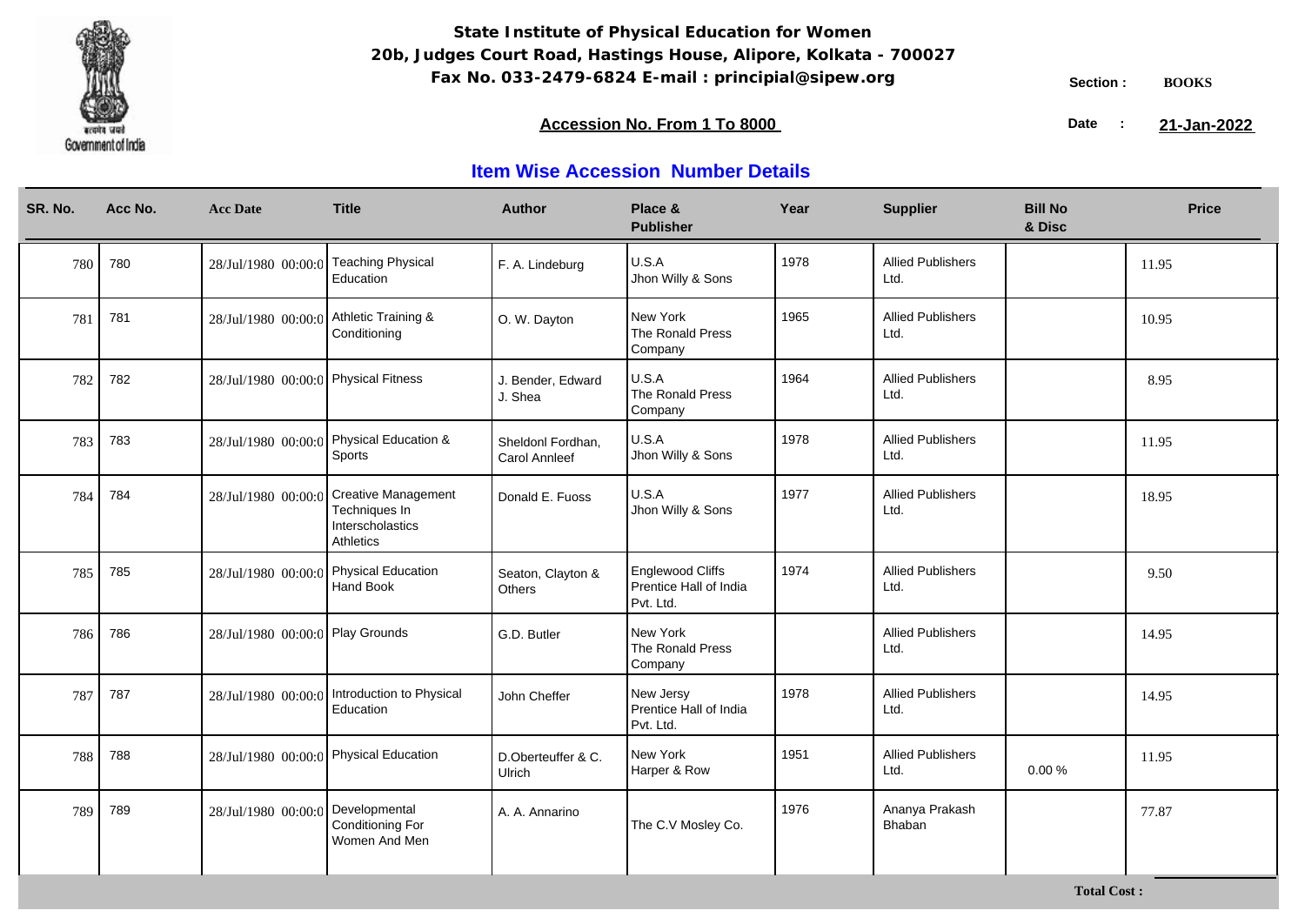

**Total Cost :**

### **Accession No. From 1 To 8000 21-January 2008 21-January 2008 21-January 2008 21-January 2009**

21-Jan-2022

| SR. No. | Acc No. | <b>Acc Date</b>                     | <b>Title</b>                                                                | <b>Author</b>                  | Place &<br><b>Publisher</b> | Year | <b>Supplier</b>          | <b>Bill No</b><br>& Disc | <b>Price</b> |
|---------|---------|-------------------------------------|-----------------------------------------------------------------------------|--------------------------------|-----------------------------|------|--------------------------|--------------------------|--------------|
| 790     | 790     | 28/Jul/1980 00:00:0                 | Dimensions of Physical<br>Education                                         | C.A Bucher                     | The C.V Mosley Co.          | 1974 | Ananya Prakash<br>Bhaban |                          | 77.87        |
| 791     | 791     | 17/Apr/2019 00:00:                  | Dimensions of Physical<br>Education                                         | C.A Bucher                     | The C.V Mosley Co.          | 1974 | Ananya Prakash<br>Bhaban |                          | 77.87        |
| 792     | 792     | 28/Jul/1980 00:00:0                 | Pleasure & Popular<br>Culture in Tradition                                  | Thomous M kando                | U.S.A<br>The C.V Mosley Co. | 1975 | Ananya Prakash<br>Bhaban |                          | 17.45        |
| 793     | 793     | 28/Jul/1980 00:00:0                 | <b>Teaching Children With</b><br>Developmental<br>Problems                  | K.E Barnard &<br>Others        | U.S.A<br>The C.V Mosley Co. | 1976 | Ananya Prakash<br>Bhaban |                          | 60.47        |
| 794     | 794     | 17/Apr/2019 00:00:                  | Physical Activities for<br>Individuals with<br><b>Handicaping Condition</b> | D.Geddes                       | U.S.A<br>The C.V Mosley Co. | 1978 | Ananya Prakash<br>Bhaban |                          | 73.95        |
| 795     | 795     |                                     | 28/Jul/1980 00:00:0 Elemantary Physical<br>Education                        | D.D Arnhein, R.A.<br>Restolesi | U.S.A<br>The C.V Mosley Co. | 1978 | Ananya Prakash<br>Bhaban |                          | 30.00        |
| 796     | 796     | 17/Apr/2019 00:00: Adapted Physical | Education and<br>Recreation                                                 | D.D Arnhein &<br>Others        | U.S.A<br>The C.V Mosley Co. | 1977 | Ananya Prakash<br>Bhaban |                          | 30.07        |
| 797     | 797     | 28/Apr/1980 00:00:                  | Sports in Society                                                           | J.J. Coakley                   | U.S.A<br>The C.V Mosley Co. | 1978 | Ananya Prakash<br>Bhaban |                          | 77.87        |
| 798     | 798     | 28/Mar/1980 00:00:                  | <b>Intramural Sports</b><br>Organisation &<br>Administration                | Ronald W. Hyatt                | U.S.A<br>The C.V Mosley Co. | 1977 | Ananya Prakash<br>Bhaban |                          | 82.65        |
| 799     | 799     | 28/Mar/1980 00:00:                  | Facilities in Sports and<br>Physical Education                              | E. M. Ezersky &<br>Others      | U.S.A<br>The C.V Mosley Co. | 1977 | Ananya Prakash<br>Bhaban |                          | 82.65        |
|         |         |                                     |                                                                             |                                |                             |      |                          |                          |              |